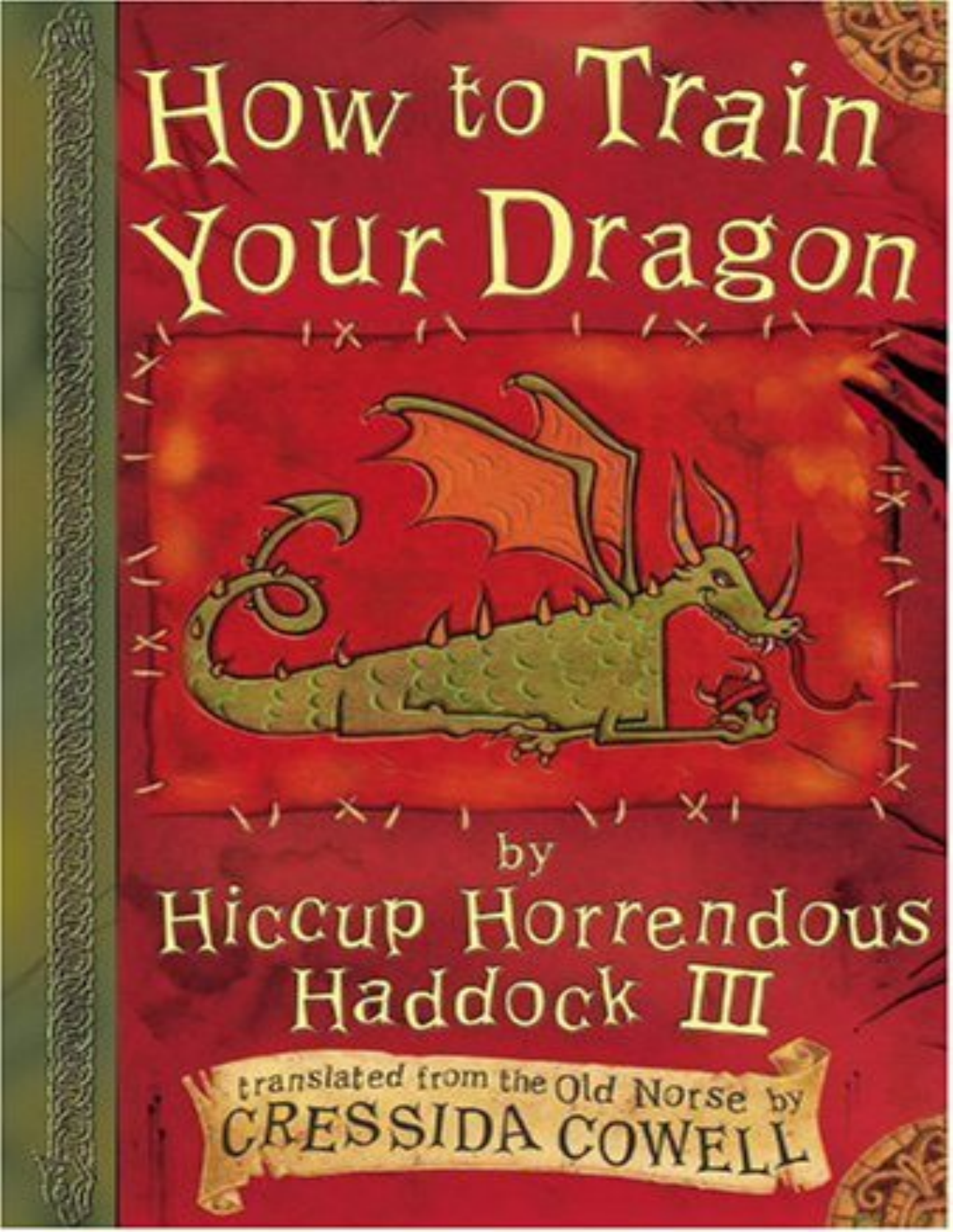# **How to Train Your Dragon (The Heroic Misadventures of Hiccup Horrendous Haddock III #1)**

## *Cressida Cowell* **CONTENTS**

A Note from the Author ........... l 1. First Catch Your Dragon. ...... 2 2. Inside the Dragon Nursery 14 3. Heroes or Exiles ............................................. 31 4. How to Train Your Dragon 46 5. A Chat with Old Wrinkly, 6l 6. Meanwhile, Deep in the Ocean ........ 67 7. Toothless Wakes Up 69 8. Training Your Dragon the Hard Way, 81 9. Fear, Vanity, Revenge, and Silly Jokes 89 10. Thor'sday Thursday 103 11. Thor is Angry 127 12. The Green Death.............................................145 13. When yelling doesn't.........................................156 14. The fiendishly clever plan................................. 166 15. The Battle at Death's Head Headland 177 16. The Fiendishly Clever Plan Goes Wrong ............... l82 17. In the Mouth of the Dragon................................ 186 18. The Extraordinary Bravery of Toothless ... 190 19. Hiccup the Useful, 200 20. Epilogue by the Author 211 vi [Map: Isle of Berk] vii [Map: Meathead islands ] viii [Page Blank]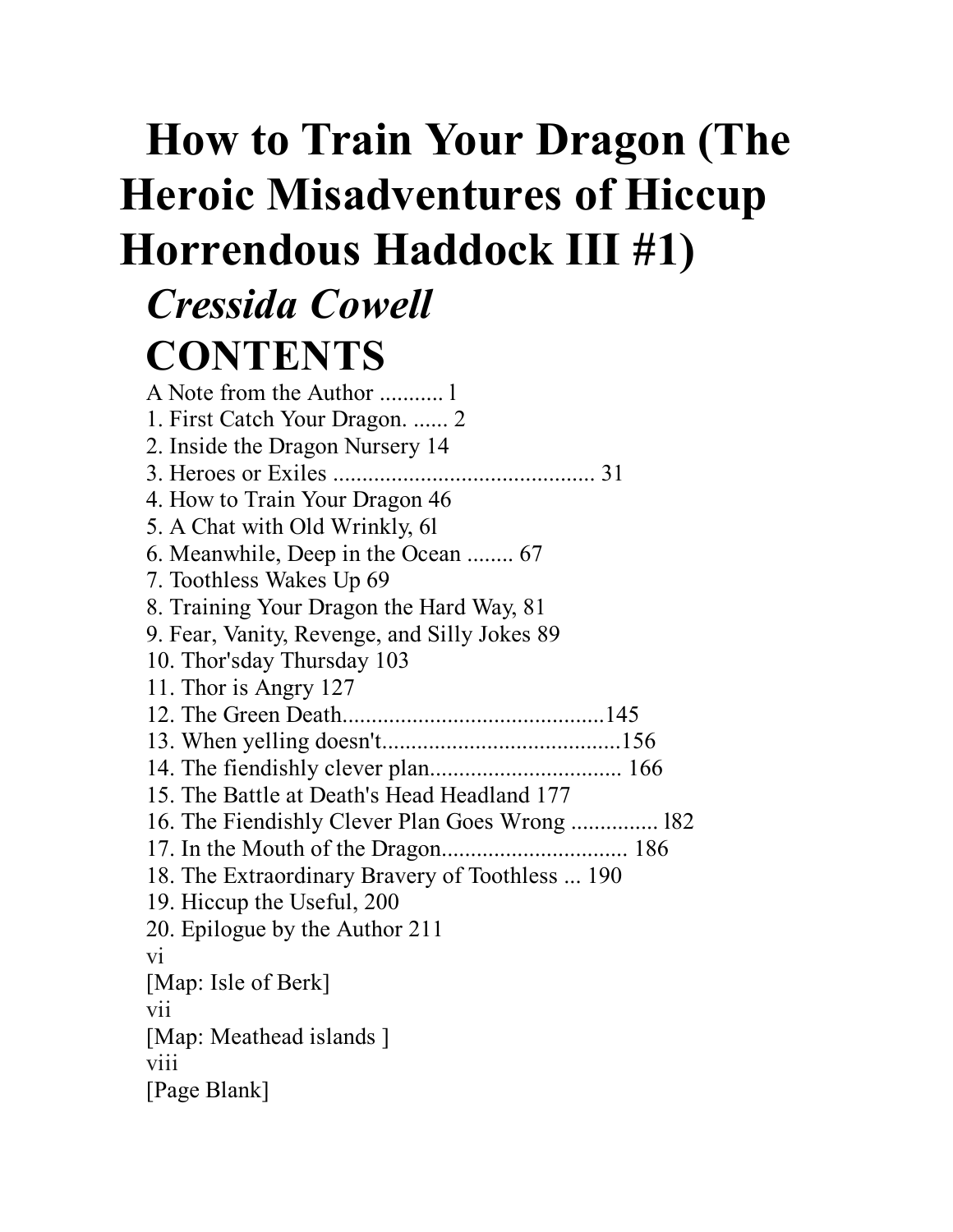## **A Note from the Author**

There were dragons when I was a boy.

There were great, grim, sky dragons that nested on the cliff tops like gigantic scary birds. Little, brown, scuttly dragons that hunted down the mice and rats in well-organized packs. Preposterously huge Sea Dragons that were twenty times as big as the Big Blue Whale and who killed for the fun of it.

You will have to take my word for it, for the dragons are disappearing so fast they may soon become extinct.

Nobody knows what is happening. They are crawling back into the sea from whence they came, leaving not a bone, not a fang, in the earth for the men of the future to remember them by.

So, in order that these amazing creatures should not be forgotten, I will tell this true story from my childhood.

I was not the sort of boy who could train a dragon with a mere lifting of an eyebrow. I was not a natural at the Heroism business. I had to work at it. This is the story of becoming a Hero the Hard Way.

2

## **Chapter 1 FIRST CATCH YOUR DRAGON**

Long ago, on the wild and windy isle of Berk, a smallish Viking with a longish name stood up to his ankles in snow.

Hiccup Horrendous Haddock the Third, the Hope and Heir to the Tribe of the Hairy Hooligans, had been feeling slightly sick ever since he woke up that morning.

Ten boys, including Hiccup, were hoping to become full members of the Tribe by passing the Dragon Initiation Program. They were standing on a bleak little beach at the bleakest spot on the whole bleak island. A heavy snow was falling.

"PAY ATTENTION!" screamed Gobber the Belch, the soldier in charge of teaching Initiation. "This will be your first military operation, and Hiccup will be commanding the team."

1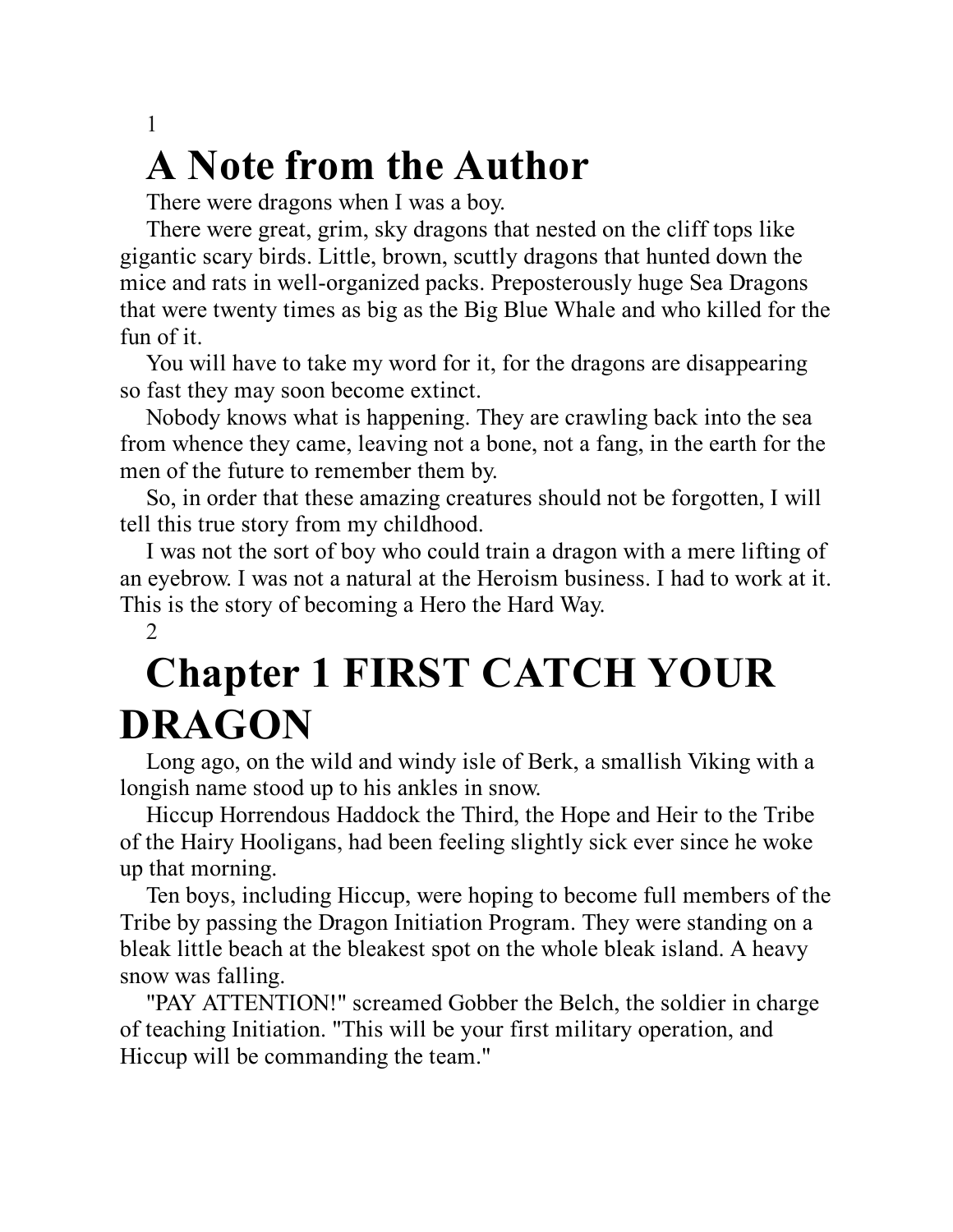"Oh, not Hic-cup," groaned Dogsbreath the Duhbrain and most of the other boys. "You can't put': Hiccup in charge, sir, he's USELESS."

Hiccup Horrendous Haddock the Third, the

3

[Image: Gobber]

4

Hope and Heir to the Tribe of the Hairy Hooligans, wiped his nose miserably on his sleeve. He sank a little deeper into the snow.

"ANYBODY would be better than Hiccup," sneered Snotface Snotlout. "Even Fishlegs would be better than Hiccup."

Fishlegs had a squint that made him as blind as a jellyfish, and an allergy to reptiles.

"SILENCE!" roared Gobber the Belch. "The next boy to speak has limpets for lunch for the next

THREE WEEKS!"

There was absolute silence immediately. Limpets are a bit like worms and a bit like snot and a lot less tasty than either.

"Hiccup will be in charge and that is an order!" screamed Gobber, who didn't do noises quieter than screaming. He was a seven-foot giant with a mad glint in his one working eye and a beard like exploding fireworks. Despite the freezing cold he was wearing hairy shorts and a teeny weeny deerskin vest that showed off his lobster-red skin and bulging muscles. He was holding a flaming torch in one gigantic fist.

5

"Hiccup will be leading you, although he is, admittedly, completely useless, because Hiccup is the son of the CHIEF, and that's the way things go with us Vikings. Where do you think you are, the REPUBLIC OF ROME? Anyway, that is the least of your problems today. You are here to prove yourself as a Viking Hero. And it is an ancient tradition of the Hooligan Tribe that you should --" Gobber paused dramatically --

"FIRST CATCH YOUR DRAGON!"

Ohhhhhh suffering scallops, thought Hiccup.

"Our dragons are what set us apart!" bellowed Gobber. "Lesser humans train hawks to hunt for them, horses to carry them. It is only the

VIKING HEROES who dare to tame the wildest, most dangerous creatures on Earth."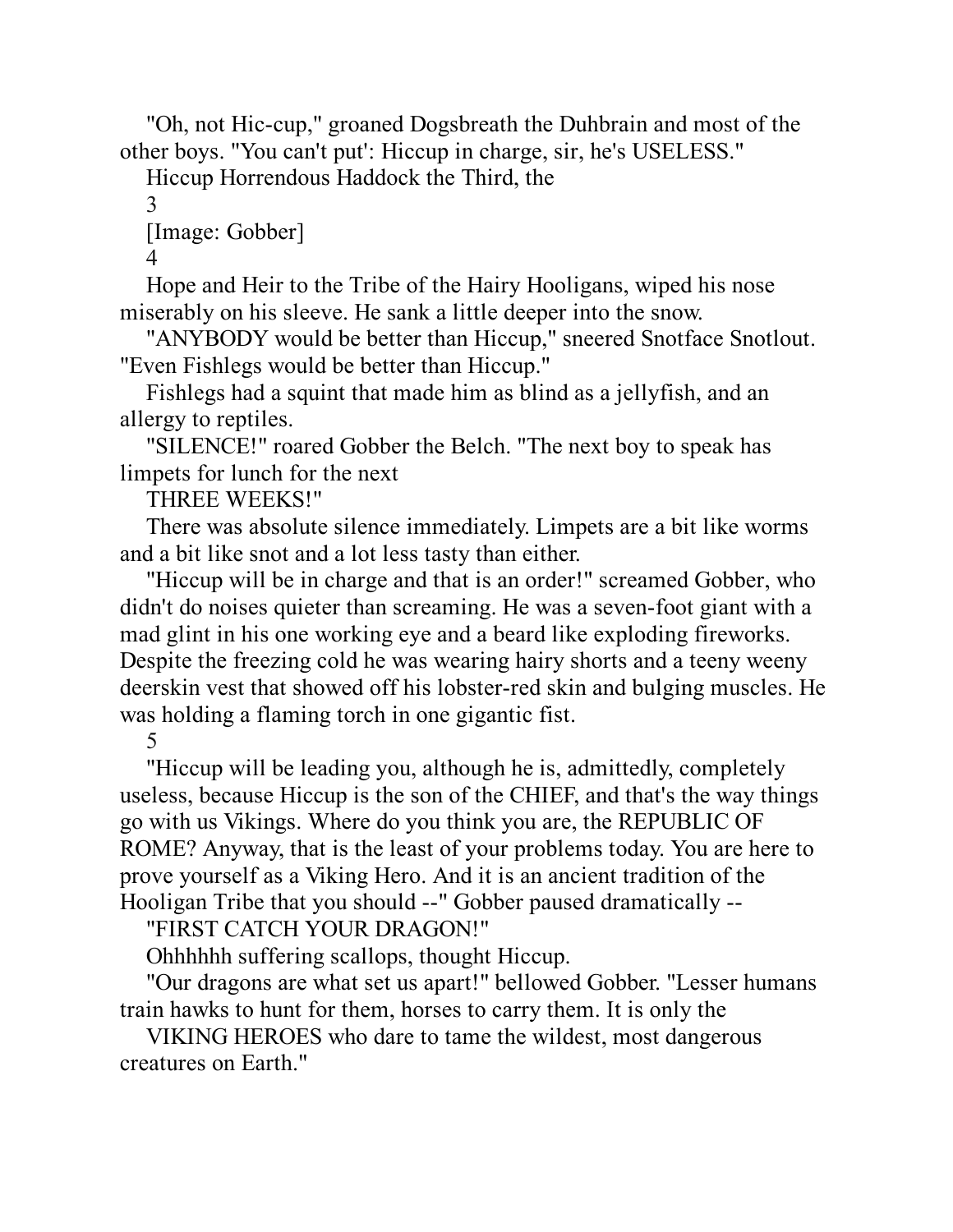Gobber spat solemnly into the snow. "There are three parts to the Dragon Initiation Test. The first and most dangerous part is a test of your courage and skill at burglary. If you wish to enter the Hairy Hooligan Tribe, you must first catch your dragon. And that is WHY," continued Gobber, at full volume, "I have

6

brought you to this scenic spot. Take a look at Wild Dragon Cliff itself."

The ten boys tipped their heads backward. The cliff loomed dizzyingly high above them, black and sinister. In summer you could barely even see the cliff as dragons of all shapes and sizes swarmed over it, snapping and biting and sending up a cacophony of noise that could be heard all over Berk.

But in winter the dragons were hibernating and the cliff fell silent, except for the ominous, low rumble of their snores. Hiccup could feel the vibrations through his sandals.

"Now," said Gobber, "do you notice those four caves about halfway up the cliff, grouped roughly in the shape of a skull?" The boys nodded.

"Inside the cave that would

be the right eye of the skull is the Dragon Nursery, where there are, AT THIS VERY MOMENT, three

thousand young dragons having their last few weeks of winter sleep." *"OOOOOOOH,"* muttered the boys excitedly. 7

Hiccup swallowed hard. He happened to know considerably more about dragons than anybody else there. Ever since he was a small boy, he'd been fascinated by the creatures. He'd spent hour after long hour dragon watching in secret. (Dragon-spotters were thought to be geeks and nerds, hence the need for secrecy.) And what Hiccup had learned about dragons told him that walking into a cave with three thousand dragons in it was an act of madness.

No one else seemed too concerned, however.

"In a few minutes I want you to take one of these baskets and start climbing the cliff," commanded Gobber the Belch. "Once you are at the cave entrance, you are on your own. I am too large to squeeze my way into the tunnels that lead to the Dragon Nursery. You will enter the cave QUIETLY-- and that means you too, Wartihog, unless you want to become the first spring meal for three thousand hungry dragons, HA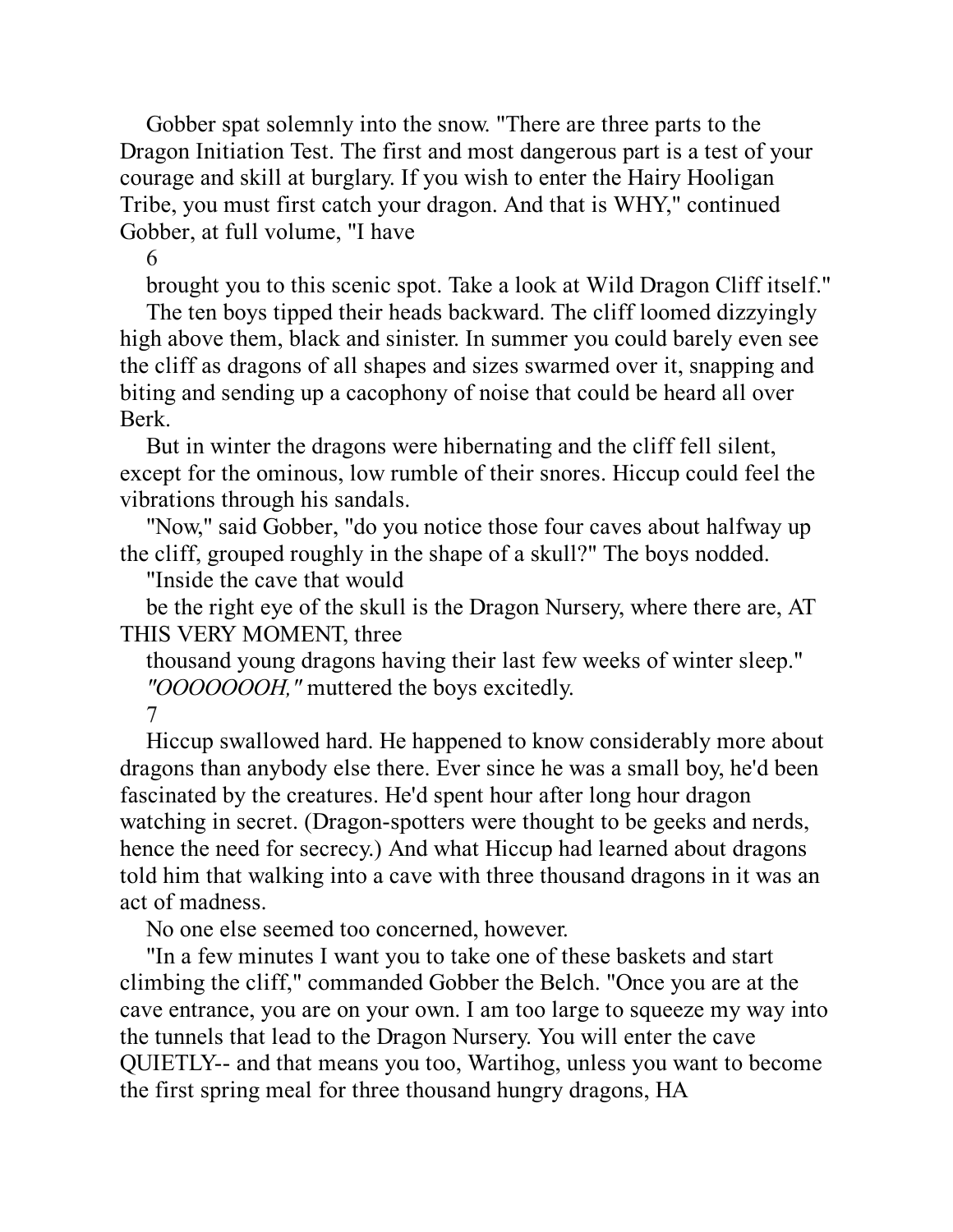#### **HA HA HA!"**

Gobber laughed heartily at his little joke, then continued. "Dragons this size are normally fairly harmless to man, but in these numbers they will set upon you like piranhas. There'd be nothing left of even a fatso like you, Wartihog -- just a pile of bones

8

and your helmet. HA HA HA HA! So . . . you will walk QUIETLY through the cave and each boy will steal ONE sleeping dragon. Lift the dragon GENTLY from the rock and place it in your basket. Any questions so far?"

Nobody had any questions.

"In the unlikely event that you DO wake the dragons -- and you would have to be IDIOTICALLY STUPID to do so -- run like thunder for the entrance to the cave. Dragons do not like cold weather and the snow will probably stop them in their tracks."

9

*Probably?* thought Hiccup. *Oh, well,* that's *reassuring.*

"I suggest that you spend a little time choosing your dragon. It is important to get one the correct size. This will be the dragon that hunts fish for you, and pulls down deer for you. You will catch the dragon that will carry you into battle later on, when you are much older and a Warrior of the Tribe. But, nonetheless, you want an impressive animal, so a rough guide would be, choose the biggest creature that will fit into your basket. Don't linger for TOO long in there --"

Linger??? thought Hiccup. In a cave full of three thousand sleeping DRAGONS?

"I need not tell you," Gobber continued cheerfully, "that if you return to this spot *without* a dragon, it is hardly worth coming back at all. Anybody who FAILS this task will be put into immediate exile. The Hairy Hooligan Tribe has no use for FAILURES. Only the strong can belong."

Unhappily, Hiccup looked round at the distant horizon. Nothing but snow and sea as far as the eye could see. Exile didn't look too promising, either.

"RIGHT," said Gobber briskly. "Each boy take a basket to put their dragon in and we'll get going."

10

The boys rushed to get their baskets, chattering happily and excitedly.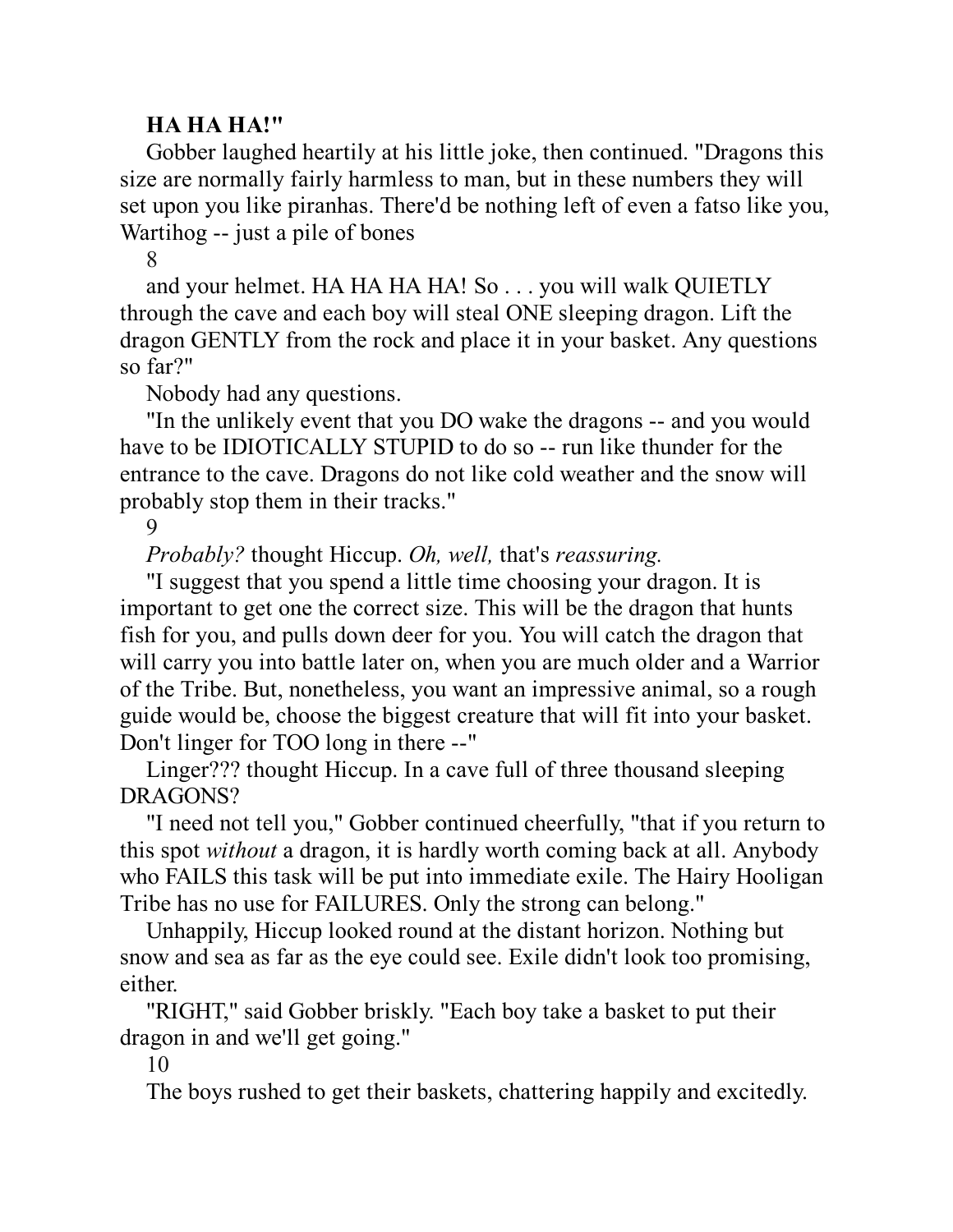"I'm going to get one of those Monstrous Nightmare ones with the extra-extendable claws. They're really scary," boasted Snotlout.

"Oh shut up, Snotlout, you can't," said Speedi-fist. "Only Hiccup can have a Monstrous Nightmare, you have to be the son of a chief." Hiccup's father was Stoick the Vast, the fearsome chief of the Hairy Hooligan tribe.

"HIC-CUP?" sneered Snotlout. "If he's as useless at this as he is at Bashyball, we'll be lucky if he even gets one of the Basic Browns."

The Basic Brown was the most common type of dragon, a serviceable beast but without much glamour.

"SHUDDUP AND GET INTO LINE YOU MISERABLE TADPOLES!" yelled Gobber the Belch.

The boys scrambled into their places, baskets on their backs, and stood to attention. Gobber walked along the line, lighting the torch that each boy held in front of him from the great flare in his hand.

"IN HALF AN HOUR'S TIME YOU WILL BE A VIKING WARRIOR. WITH YOUR FAITHFUL SERPENT AT YOUR SIDE ...

11

### [ **VIKING DRAGONS AND THEIR EGGS**

## **THE COMMON** *OR* **GARDEN** *and* **THE BASIC BROWN**

The Common or Garden and the Basic Brown are so similar that they can Be dealt with *together. These are the* most *familiar breeds - the* ones we instantly *think of when* we say "dragons." pr They are poor hunters, but they are easy *to train. These dragons are the best k* ind *for family* pets, although, as with a lion or a tiger, they should never he left unsupervised with very young children.

### **STATISTICS**

COLORS: Green and yellow, all shades of brown ARMED WITH **:** Basic teeth and claws 3 DEFENSES **:** Prickly spines 2 RADAR **:** None 0 POISON: None 0 HUNTING ABDLITY: Lethargic hunters 3 SPEED: *Swift in* retreat 8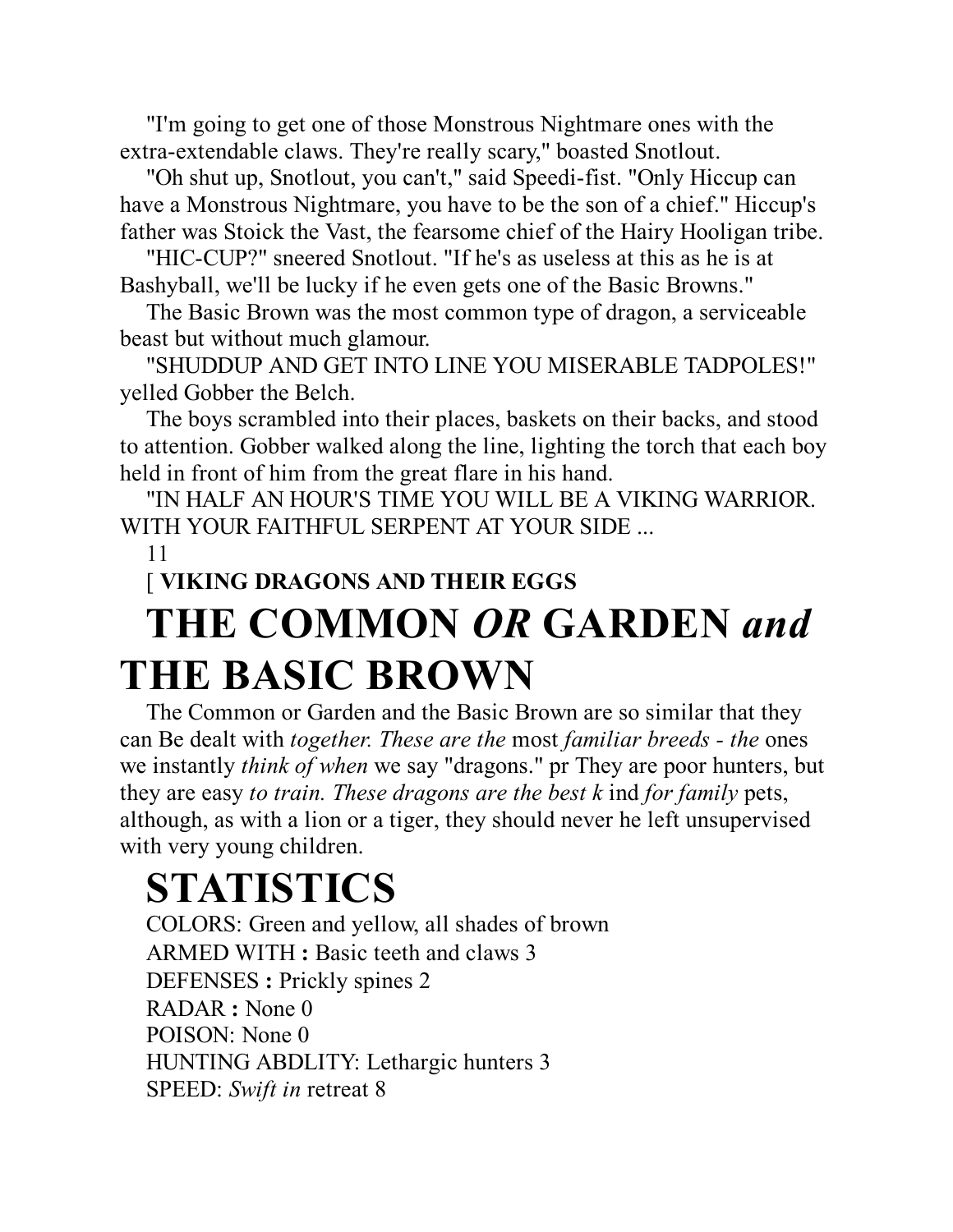FEAR AND FIGHT FACTOR: good when angry *4* 12

... **OR BREAKFASTING WITH WODEN IN** VALHALLA WITH DRAGONS' TEETH IN YOUR BOTTOM!" screamed Gobber with horrible enthusiasm. :

**"DEATH OR GLORY!"** yelled Gobber.

**"DEATH OR GLORY!"** yelled eight boys back at him fanatically. *Death,* thought Hiccup and Fishlegs, sadly.

Gobber paused dramatically, with the horn to his lips.

*I think this could possibly be the worst moment of my life SO FAR,* thought Hiccup to himself as he waited for the blast of the horn. *And if they shout much louder, we're going to wake up those dragons before we*

*even* **START.**

"PARRRRRRRRRP!"

Gobber blew the horn.

13

[Image: Gobber and Hiccup]

14

## **Chapter 2 INSIDE THE DRAGON NURSERY**

You have probably guessed by now that Hiccup was not your natural Viking Hero.

For a start, he didn't LOOK like a Hero. Somebody like Snotlout, for instance, was tall,muscley, covered in skeleton, tattoos, and already had the beginnings of a small moustache. This consisted of a few straggly yellow hairs clinging to his upper lip and was deeply unpleasant to look at, but still impressively manly for a boy not yet thirteen.

Hiccup was on the small side and had the kind of face that was almost entirely un-

memorable. He DID have

Heroic Hair, which was a very bright 15

red and stood up vertically however much you tried to wet it down with seawater. But nobody ever saw that because it was hidden under his helmet most of the time.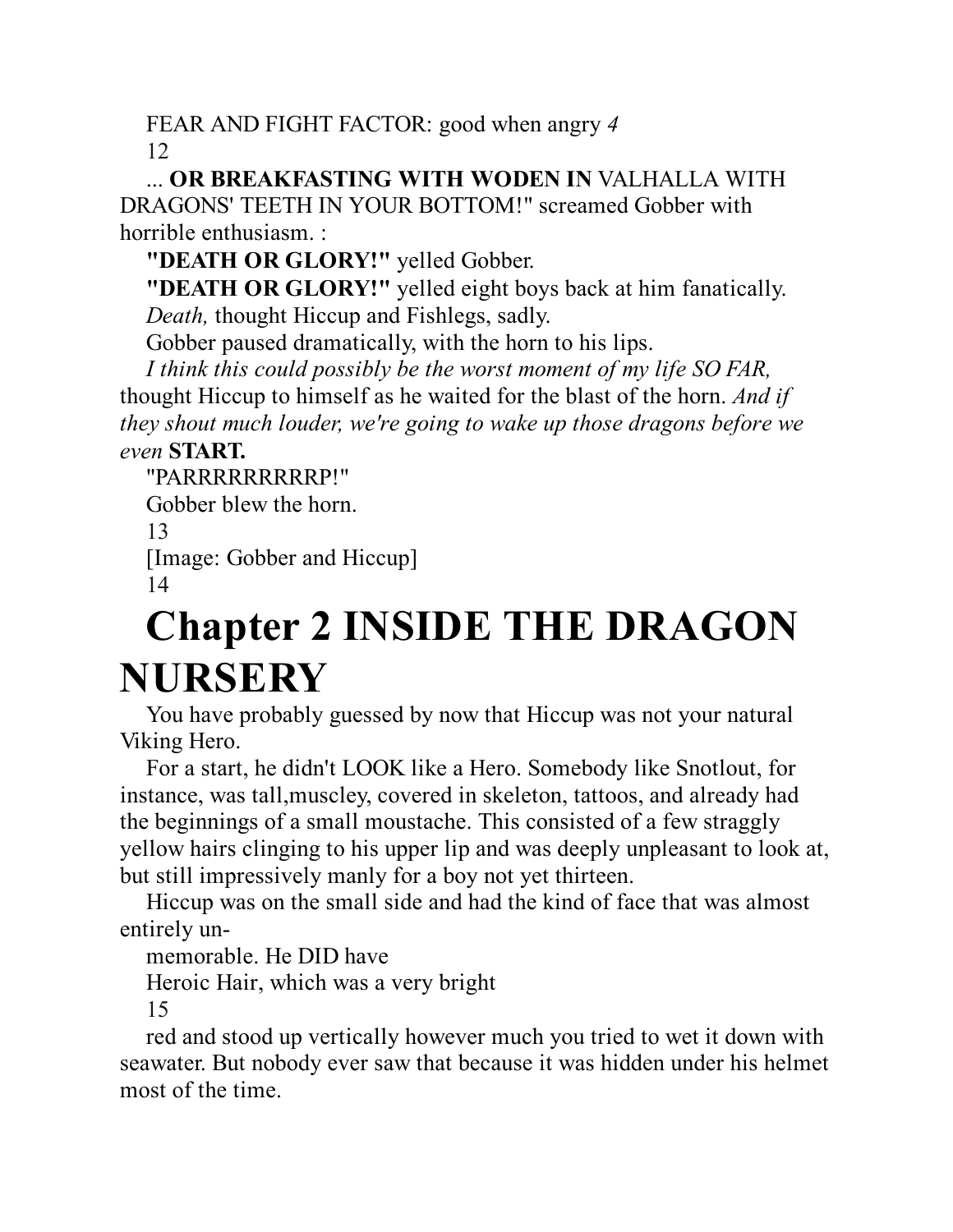You would NEVER have picked Hiccup out of those ten boys to be the Hero of this story.

Snotlout was good at everything and a natural leader. Dogsbreath was as tall as his father and could do amusing things like farting to the tune of the Berk national anthem.

Hiccup was just absolutely average, the kind of unremarkable, skinny, freckled boy who was easy to overlook in a crowd.

So, when Gobber blew the horn and moved out of sight to find a comfortable rock to sit on and eat his mussel-and-tomato sandwich, Snotlout pushed Hiccup out of the way and took charge.

"Okay, listen up, boys," he whispered in a menacing fashion. "I'M in charge, not the Useless. And

16

anybody who objects gets a knuckle sandwich from Dogsbreath the Duhbrain."

"Ugh," grunted Dogsbreath, pounding his fists together in happy excitement. Dogsbreath was Snotlout's chief sidekick and a great, big gorilla of a boy.

"Bash him, Dogsbreath, to show what I mean ..."

Dogsbreath was delighted to oblige. He gave Hiccup a shove that sent him sprawling headfirst into the snow, then ground his face in it.

"Pay attention!" hissed Snotlout. The boys dragged their eyes away from Dogsbreath and Hiccup and paid attention. "Rope yourselves together. The best climber should go first..."

"Well, that's YOU of course, Snotlout," said Fishlegs. "You're the best at everything, aren't you?"

Snotlout looked at Fishlegs suspiciously. It was difficult to tell whether Fishlegs was laughing at him or not, because of his squint.

"That's right, Fishlegs," said Snotlout. "I AM." And, just in case he *had* been laughing at him: "Bash him, Dogsbreath!"

While Dogsbreath pushed Fishlegs down to join Hiccup in the snow, everybody started roping themselves together.

17

Hiccup and Fishlegs were the last to be tied on, just behind a flushed and triumphant Dogsbreath.

"Oh, brilliant," muttered Fishlegs. "I'm about to enter a cave full of man-eating reptiles tied up to eight complete maniacs."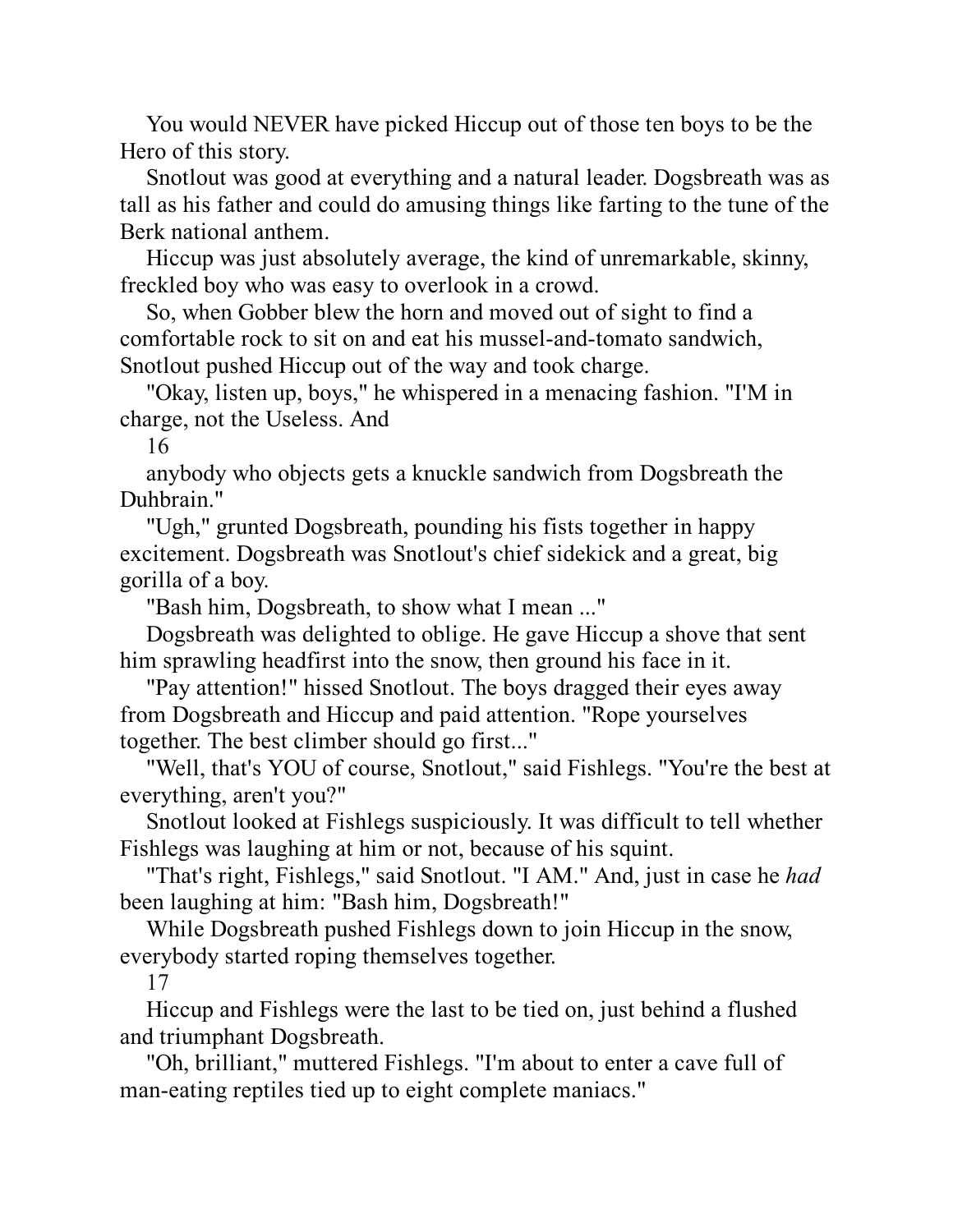"If *we. get* to the cave ..." said Hiccup nervously, looking up at the sheer black cliff.

Hiccup put the lighted torch between his teeth to leave his hands free, and started climbing after the others.

It was a perilous climb. The rocks were slippery with snow and the other boys were thoroughly overexcited, making the ascent far too quickly. At one point Clueless missed his footing and fell -- luckily onto Dogsbreath, who caught him by the back of the trousers and heaved him back on to the rock again, before he brought the whole lot of them down.

When they finally made it to the mouth of the cave, Hiccup looked down briefly at the sea pounding the rocks way below, and swallowed very hard ...

"Untie the ropes!" ordered Snotlout, his eyes popping with excitement at the thought of the dangers to come. "Hiccup goes into the cave first because

18

**HE** is the son of the Chief. ..." He sneered. "And, if any of the dragons ARE awake, he'll be the first to know about it! Once we're in the cave, it's every man for himself. Only the strong can belong. ..."

Although he wasn't your usual mindless thug of a Hooligan, Hiccup wasn't a wimp, either. Being frightened is not the same as being a coward. Maybe he *was* as brave as anyone else there, because he went to catch a dragon *despite* knowing what dragons are like. And, when he had climbed perilously to the mouth of the cave and had found that inside there was a long, twisty tunnel, he *still* went down it, despite not being too keen on long, twisty tunnels with dragons at the end of them.

The tunnel was dripping and clammy. At times it was high enough for the boys to walk upright. Then it would close down into narrow, claustrophobic holes that the boys could only just squeeze through, squirming on their stomachs, with the flares held in their mouths.

After ten long minutes of walking and crawling into the heart of the cliff, the stench of dragon -- a salty stink of seaweed and old mackerel heads -- got stronger and stronger, until finally it became

19

unbearable and the tunnel opened out into an enormous cavern.

The cavern was full of more dragons than Hiccup could ever have imagined existed.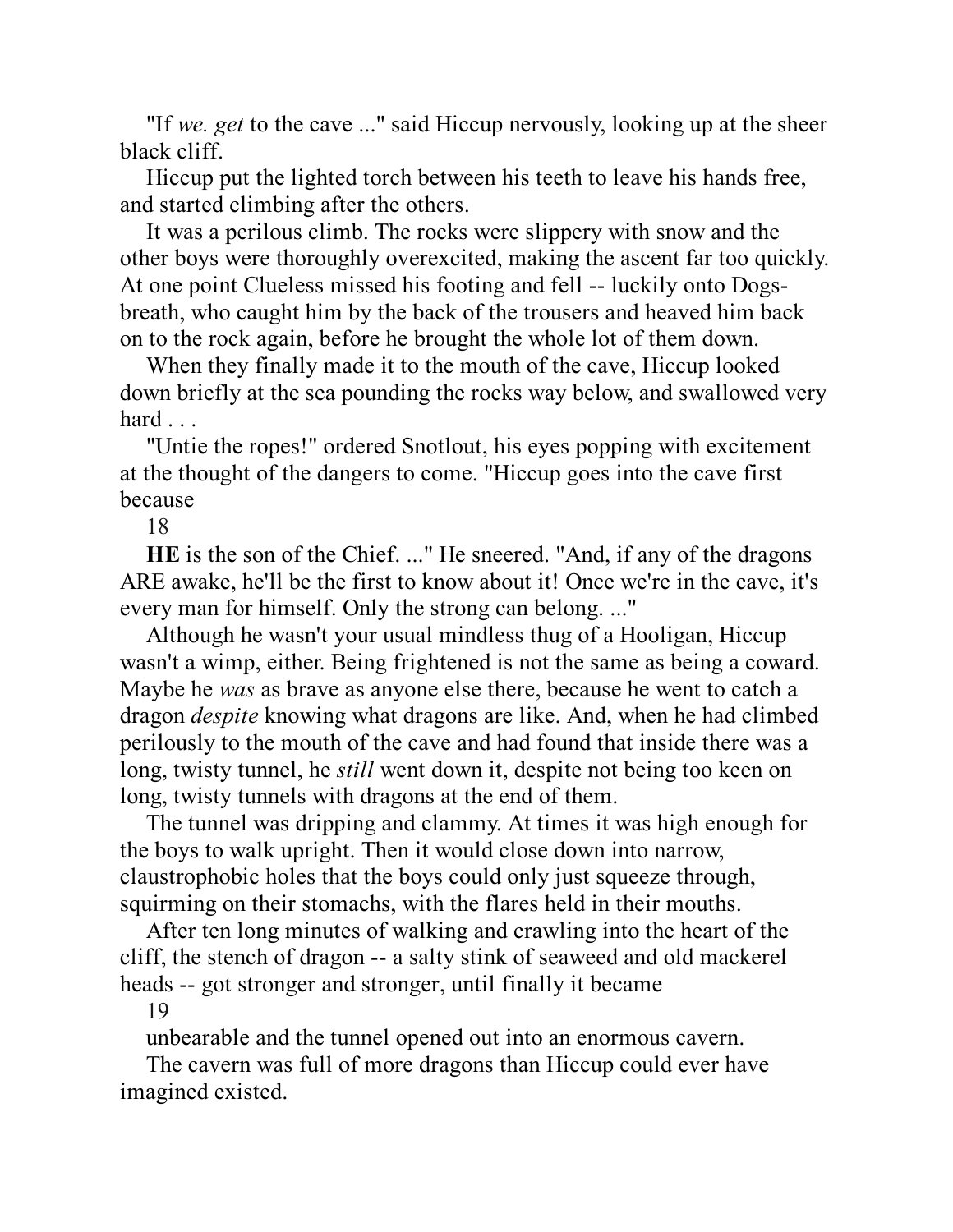They were every possible color and size, and they included all the species that Hiccup had heard of, and quite a few more that he hadn't.

Hiccup started sweating as he looked around him at pile after pile of the animals, draped over every available surface; even hanging upside down from the roof like giant bats. They were all fast asleep, and most of them were snoring in unison. This was a sound so loud and so deep that it seemed to penetrate right into Hiccup's body and vibrate around his soft insides, churning his stomach and bowels, and forcing his heart to beat at the same slow dragon pulse.

If one, just *one,* of these countless creatures were to wake up, it would raise the alarm to the others and the boys would meet a horrible death. Hiccup had once seen a deer that had wandered too close to Wild Dragon Cliff torn to pieces in a matter of minutes ...

Hiccup closed his eyes. "I will NOT think about it," he said to himself. "I WILL NOT."

20

None of the other boys were thinking about it.

Ignorance is very useful in such circumstances. Their eyes were popping with excitement as they walked through the cave, hands over their noses to keep out the revolting smell, looking for the biggest dragon they could find that would fit in their basket.

They left the torches in a pile at the entrance. The cavern was already well-lit by the Glowworms -- huge, sluggish animals dotted here and there that shone with a steady yet dim fluorescence, like a low-watt light bulb. And the Flamehuffers gave off extra little bursts of light that flickered on and off as they breathed in and out.

Predictably, most of the boys headed toward the plug-uglies of the dragon world.

Snotlout made a big fuss about grabbing a vicious-looking Monstrous Nightmare, smiling nastily at Hiccup as he did so. Snotlout was the son of Baggy-bum the Beerbelly, Stoick the Vast's younger brother. He was intending to get rid of Hiccup sometime in the future so that he, Snotlout, would become Chief of the Hairy Hooligan Tribe. And a gruesome and terrifying Chief, as Snotlout meant to be, would need a properly awesome dragon.

21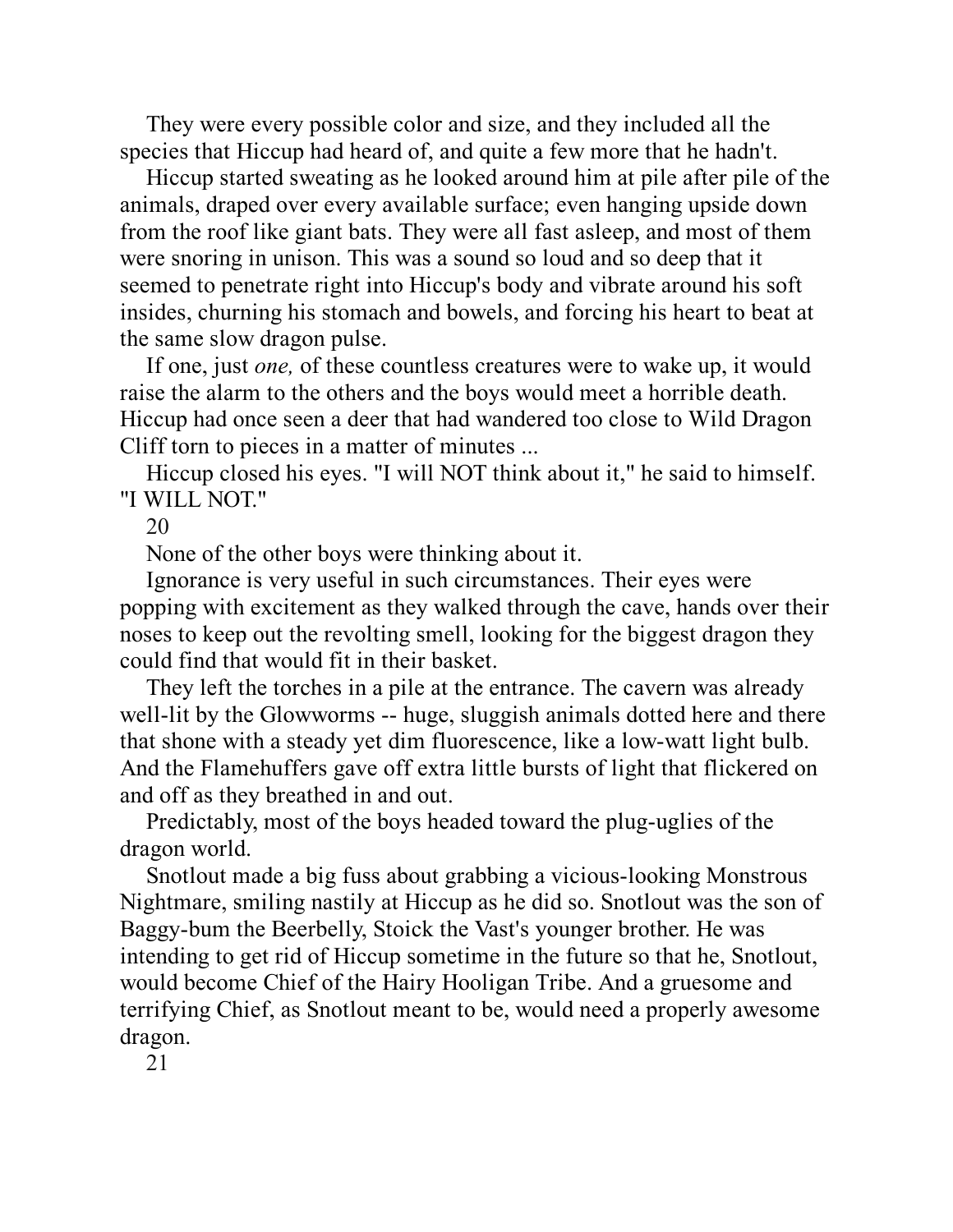Wartihog and Dogsbreath got into a loudly whispered fight over a Gronckle, a heavily-armored brute with fangs like kitchen knives sticking out in such numbers that it couldn't keep its mouth shut. Dogsbreath won, then managed to drop it as he was trying to bundle it into his basket. The weaponry of the beast made a horribly loud clatter as it landed on the floor of the cavern.

The Gronckle opened its evil, crocodile eyes.

Everybody held their breath.

The Gronckle stared ahead. It was difficult to tell from its blank expression whether it was awake or fast asleep. Hiccup realized, in an agony of suspense, that the gossamer-thin third eyelid was still down.

And there it stayed for a few heart-stopping moments, until...

It slowly closed its upper eyelids again.

Amazingly, not one of the other dragons woke up. A few grumbled groggily before making themselves comfy again. But most were in such a stupor that they barely even stirred.

Hiccup let out his breath. Maybe these dragons were so dead to the world that *nothing* would wake them from their slumber.

22

[VIKING DRAGONS and THEIR EGGS

## **GRONCKLE**

The Gronckle is the plug-ugly 0f the dragon world. But what it lacks in looks, it makes up for on the battlefield. They can

be slow and, dare I say it, stupid  $\sim$  and sometimes they get so fat that they are unable to take *off*. They are also prone to dragon acne.

## **STATISTICS**

COLORS: Snot green, bogey beige, pooey brown. ARMED WITH: All the best in dragon weaponry. Fangs like daggers, extra spike on *neck, hall* with spikes on end of tail 8

DEFENSES: Super-thick, *flame-proof* and scratch-proof skin 9 RADAR: None 0 POISON: None 0 HUNTING ABILITY: Gronckles are slow to maneuver in the air 0 SPEED: See above 5 FEAR AND FIGHT FACTOR: Terrifying *in* action 9]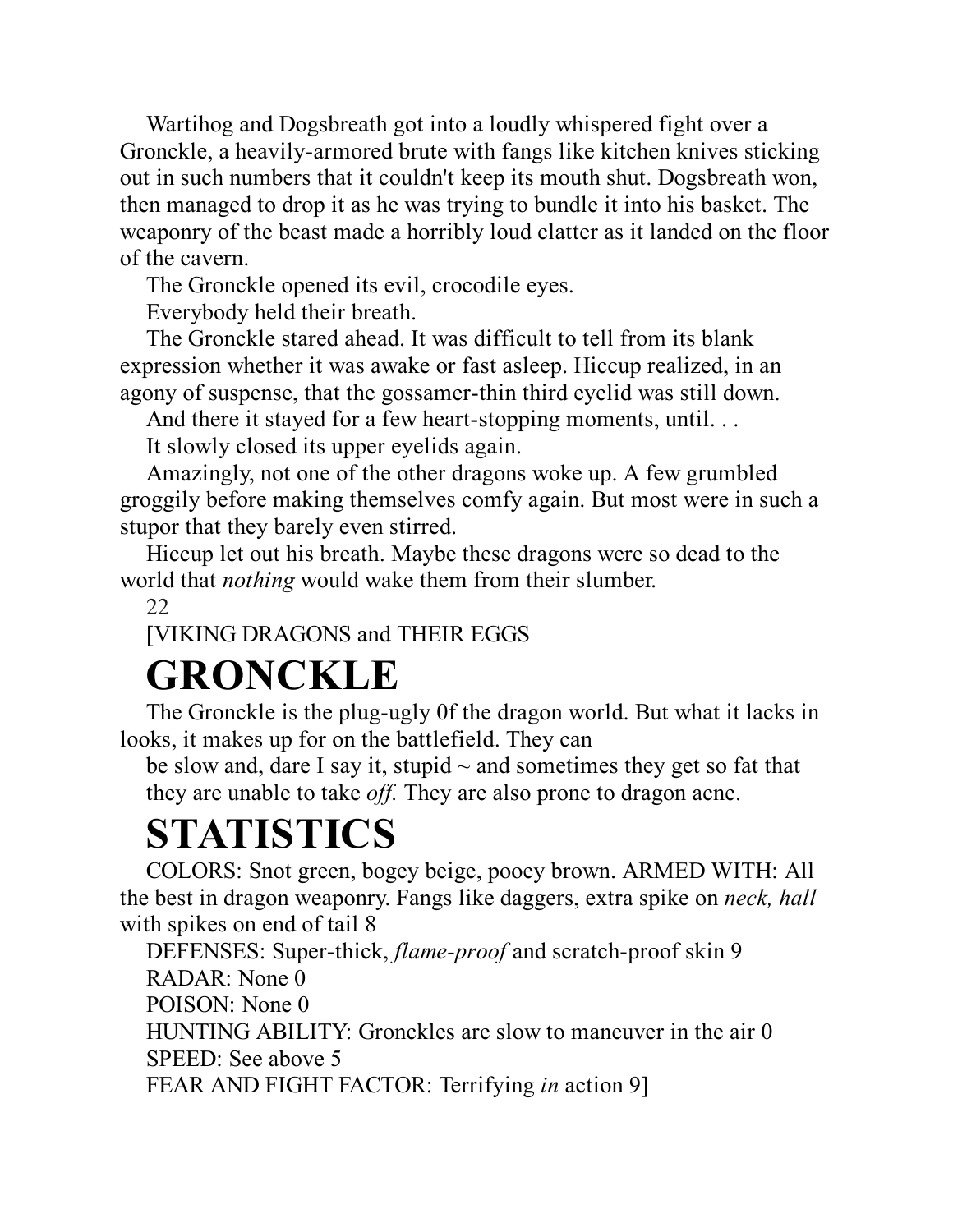23

He swallowed hard, muttered a prayer to Loki, the patron saint of sneaky exploits, and edged forward cautiously to grab the most unconscious-looking dragon, so he could get out of this nightmare as fast as possible.

It is a little-known fact that dragons grow colder the deeper they sleep.

It is even possible for dragons to go into a sleep coma in which they are icy cold, with no obvious pulse, or breath, or heartbeat. They can stay in this state for centuries, and only a highly skilled expert can tell from looking at them if they are alive or dead.

But a dragon who is awake or lightly sleeping is very warm indeed, like bread that has just come out of the oven.

Hiccup found one that was about the right size and fairly cool to the touch and maneuvered it into his basket as quickly and carefully as he could. It was a very basic Basic Brown, but at that moment Hiccup could not have cared less. Even though it was barely half-grown, it was surprisingly heavy.

"I DID it, I DID it, I DID it!" he chanted happily 24

to himself. At least he wasn't going to be the only boy in the class who didn't have a dragon. Everybody seemed to have gotten themselves one by now and they were all making their way quietly toward the exit. Everybody, that was, except for . . .

Fishlegs, who was already covered in a bright red, itchy rash, and was at that very moment approaching a pile of knottily entangled Nadders on very loud tiptoes.

Fishlegs was even worse at burglary than Dogs-breath.

Hiccup stopped dead in his tracks. "Don't do it, Fishlegs -- PLEASE don't do it!" he whispered.

But Fishlegs was fed up with Snotlout's taunting and of being sneered at and jeered at. He was going to get himself a really cool dragon that all the other boys would respect.

Squinting so hard he could barely see the pile of dragons, his eyes streaming, and scratching himself violently, Fishlegs reached slowly toward the bottom-most dragon, took one leg in his hand, and gently . .. yanked.

The entire pile came crashing down in a furious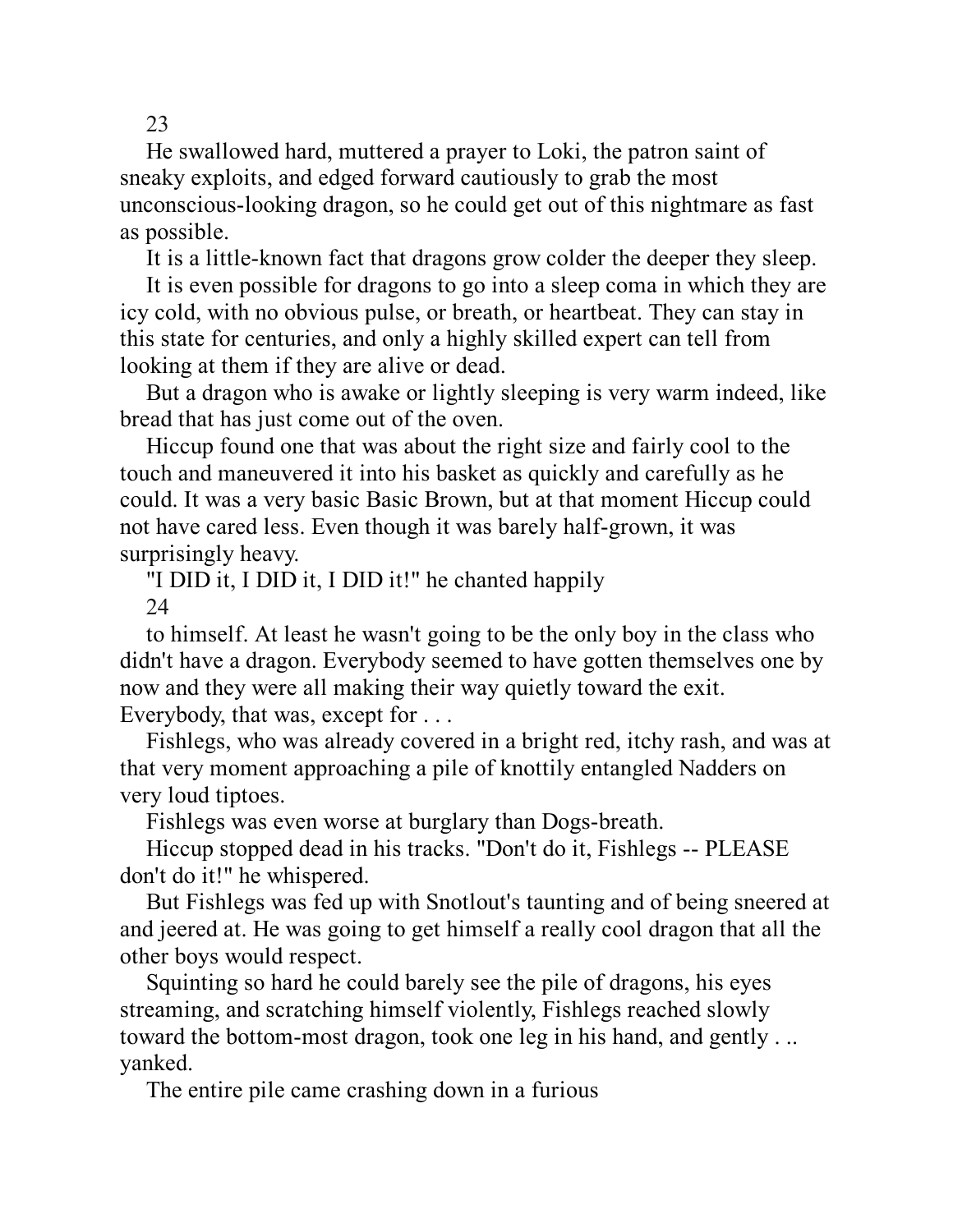25

tangle of limbs and wings and ears. Every boy in the cavern gave a horrified gasp.

Most of the Nadders snapped crossly at each other before settling back down to sleep.

One brute bigger than the others opened his eyes and blinked a few times.

Hiccup noted, with great relief, that the third eyelid was still down. The boys waited for the eyes to close.

And then Fishlegs sneezed.

Four GIGANTIC sneezes that went echoing and bouncing off the cavern walls.

The big Nadder stared sightlessly ahead, frozen like a dragon statue. But very faintly, an ominous purring noise began in his throat. And very slowly . . .

. . . the third eyelid slid upward.

"Uh-oh," whispered Hiccup.

The Nadder's head suddenly whipped round to face Fishlegs, its yellow cat's eyes snapping into focus on the boy. It unfolded its wings to their greatest extent and stealthily advanced, like a panther about to

26

spring. It opened its mouth wide enough to show the forked dragon tongue and ...

"R-R-R-U-U-U-U-U-N-N-N!" shouted Hiccup, grabbing Fishlegs's arm and dragging him away.

The boys ran for the exit tunnel. Fishlegs and Hiccup were the last to get there.

There was no time to pick up the torches, so they were running in the pitch dark. The basket with the Basic Brown dragon in it was bumping on Hiccup's back.

They had two minutes' start on the dragons because it took a while for the first dragon to wake everybody else up. But Hiccup could hear a furious roaring and flapping as the dragons started to pour into the tunnel after the boys.

He ran a little faster.

The dragons could move faster than the boys because they could see better in the dark, but they were held up when the tunnel got smaller, and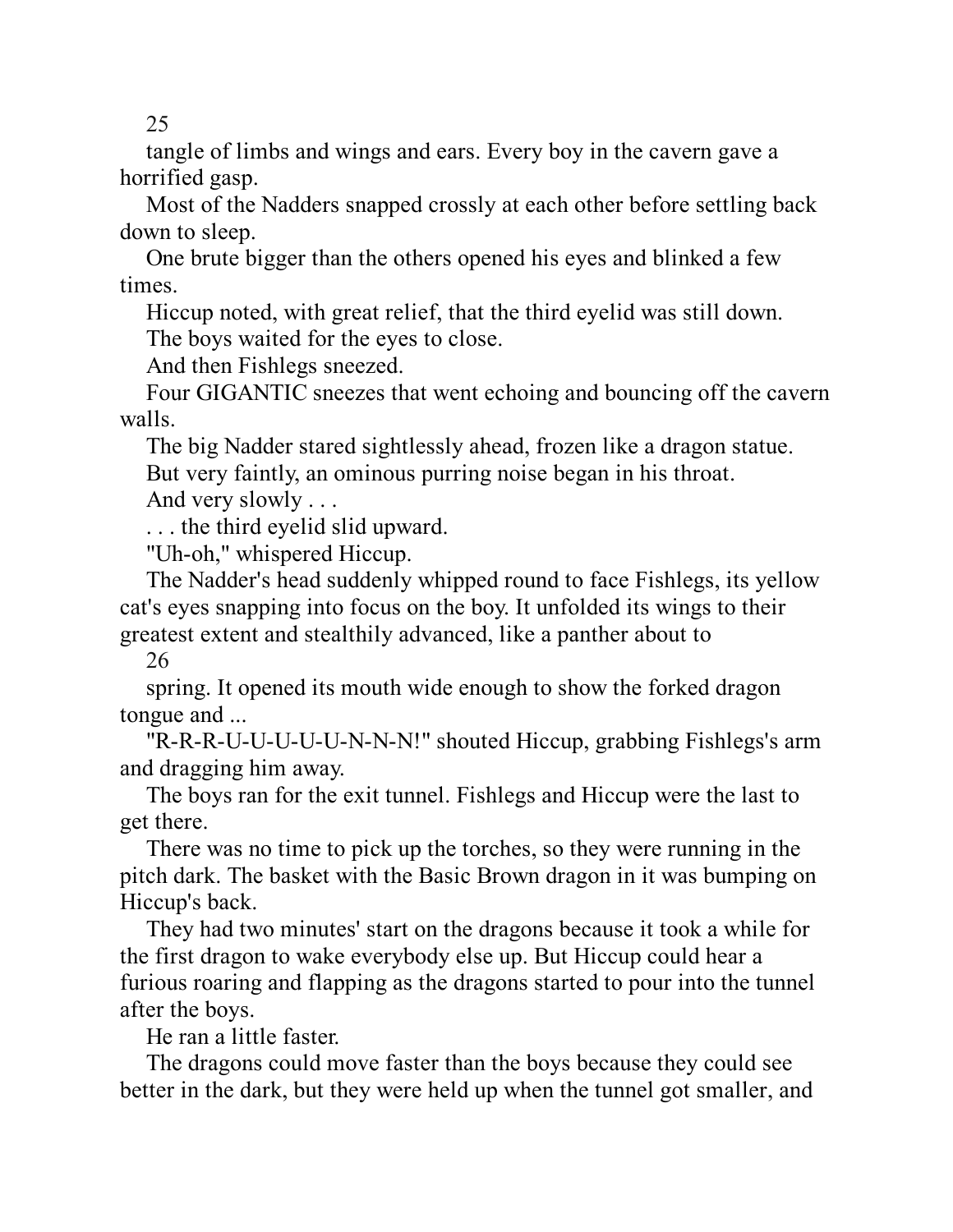they had to fold their wings up to squirm through.

"I. . . haven't. . . got. . . a . . . dragon," panted Fishlegs, a couple of paces behind Hiccup.

"That," said Hiccup, as he scrambled frantically on his elbows through a narrow bit, "is the LEAST ... *ow* ... of our problems. They're gaining on us!"

27

"No ... dragon," repeated Fishlegs stubbornly.

"Oh, for THOR'S SAKE," snapped Hiccup.

He thrust his basket into Fishlegs's arms and grabbed the empty one from Fishlegs's back. "Have MINE, then. Wait here."

And Hiccup turned and went back through the narrow bit even though the roaring was getting louder and closer by the second.

"WHAT... ARE ,.. YOU ,,. DOING???" screamed Fishlegs, frantically dancing up and down on the spot.

Hiccup came back through the hole again precious moments later. Fishlegs grabbed hold of an arm to help haul him through.

28

They could hear a horrible snuffling that sounded as if the nose of a dragon had entered the other end of the hole. Hiccup bunged a rock at it and it squealed indignantly.

They turned a corner and suddenly they could see light from outside at the end of the final tunnel.

Fishlegs went first, but, just as Hiccup was kneeling down to follow, a dragon pounced on him with a flap and a shriek. Hiccup hit it and it fell back enough for him to crawl toward the light. Another dragon -- or maybe the same one -- sank its fangs into Hiccup's calf. He was so desperate to get out he dragged the animal through with him.

As soon as Hiccup's head and shoulders were through into the light, there was Gobber. He grabbed Hiccup under the armpits and hauled him out, dragons pouring after him.

"JUMP!" yelled Gobber, as he stunned a dragon with one blow of his mighty fist.

"What do you *mean,* JUMP??" Hiccup hesitated as he looked down at the dizzying drop into the sea.

"No time to climb down," panted Gobber, banging a couple of dragons' heads together, and bouncing three more off his gigantic belly. "JUMP!!!"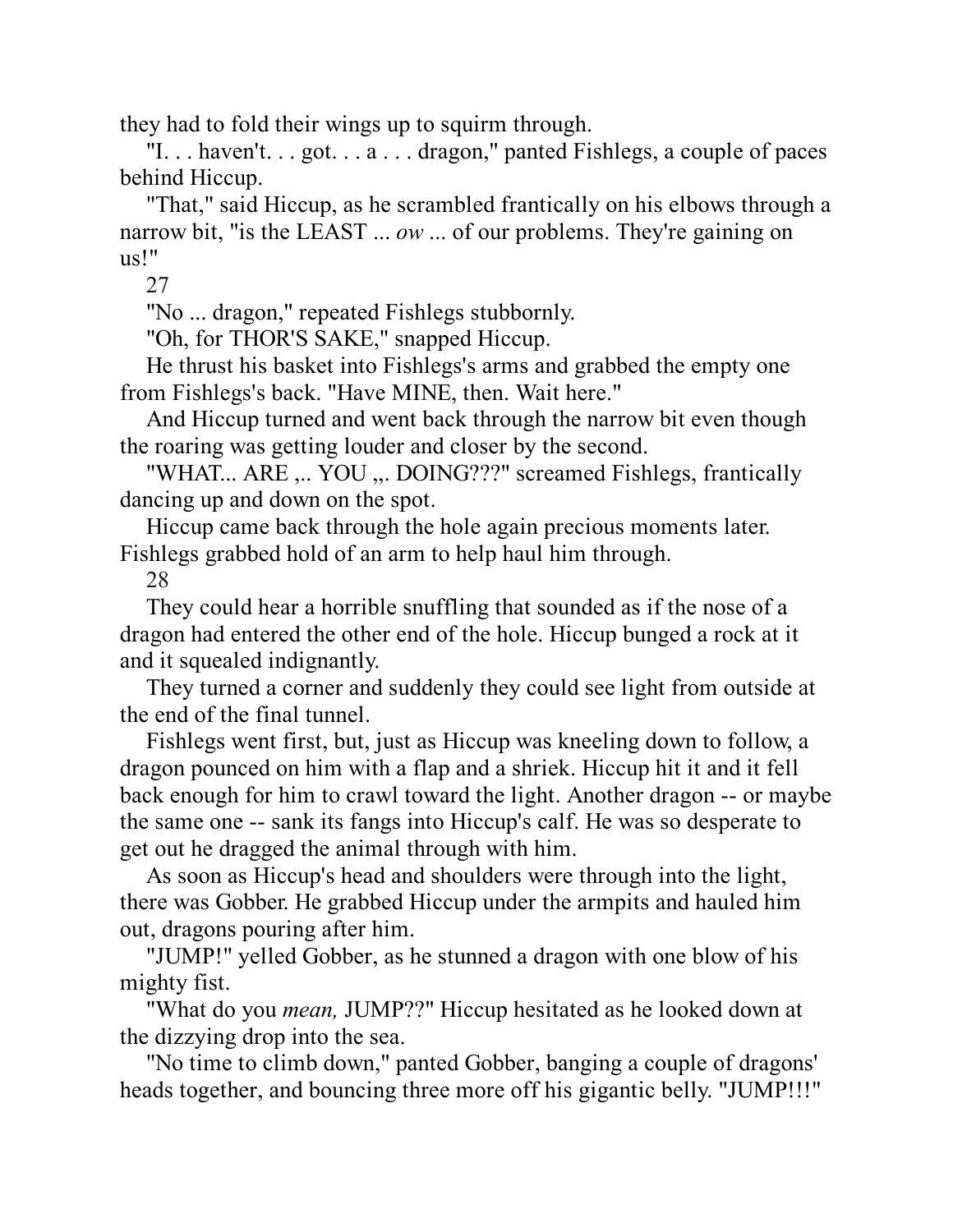29

Hiccup closed his eyes and leaped off the cliff.

As he plunged through the air, the dragon that was attached to his leg released its jaws with a squawk of alarm and flew off.

Hiccup was traveling at such speed by the time he hit the water that it didn't feel like water at all, more like something hard and painful, and so cold that he nearly passed out.

He spluttered to the surface, amazed to find that he didn't appear to be dead, and was immediately drenched by the gigantic splash of Gobber the Belch landing a couple of feet away from him.

Shrieking furiously, the dragons swarmed out of the cave and divebombed the floating Vikings.

Hiccup pulled his helmet as far down as it would go. There were horrible scraping sounds as dragons' talons raked across the metal. Another one landed, hissing, on the water right in front of Hiccup's face. It took off again with a screech when it felt how cold the sea was. The dragons didn't like flying through the snow and, with relief, Hiccup watched as they flew back to scream terrible dragon insults in Dragonese from the warmth of the cave entrance.

Gobber started to pull the boys out of the sea 30

and onto the rocks. Viking boys are strong swimmers, but it is difficult to keep afloat when you have a basket full of trapped, terrified dragons on your back. Hiccup was the last to be saved -- just in time, as the cold was beginning to put him to sleep.

*Well, at least that wasn't DEATH,* thought Hiccup as Gobber grabbed him by the neck to rescue him, nearly drowning him again in the process - *but it certainly wasn't GLORY, either.*

31

## **Chapter 3 HEROES OR EXILES**

The boys scrambled over the slimy pebbles at the edge of the beach and back up Madman's Gully, the gorge they had climbed through a couple of hours before. This was a narrow crack in the cliffs filled with large rocks. They tried to move as quickly as they could, but this is difficult when you are slipping and sliding over huge stones covered in ice, and they made painfully slow progress.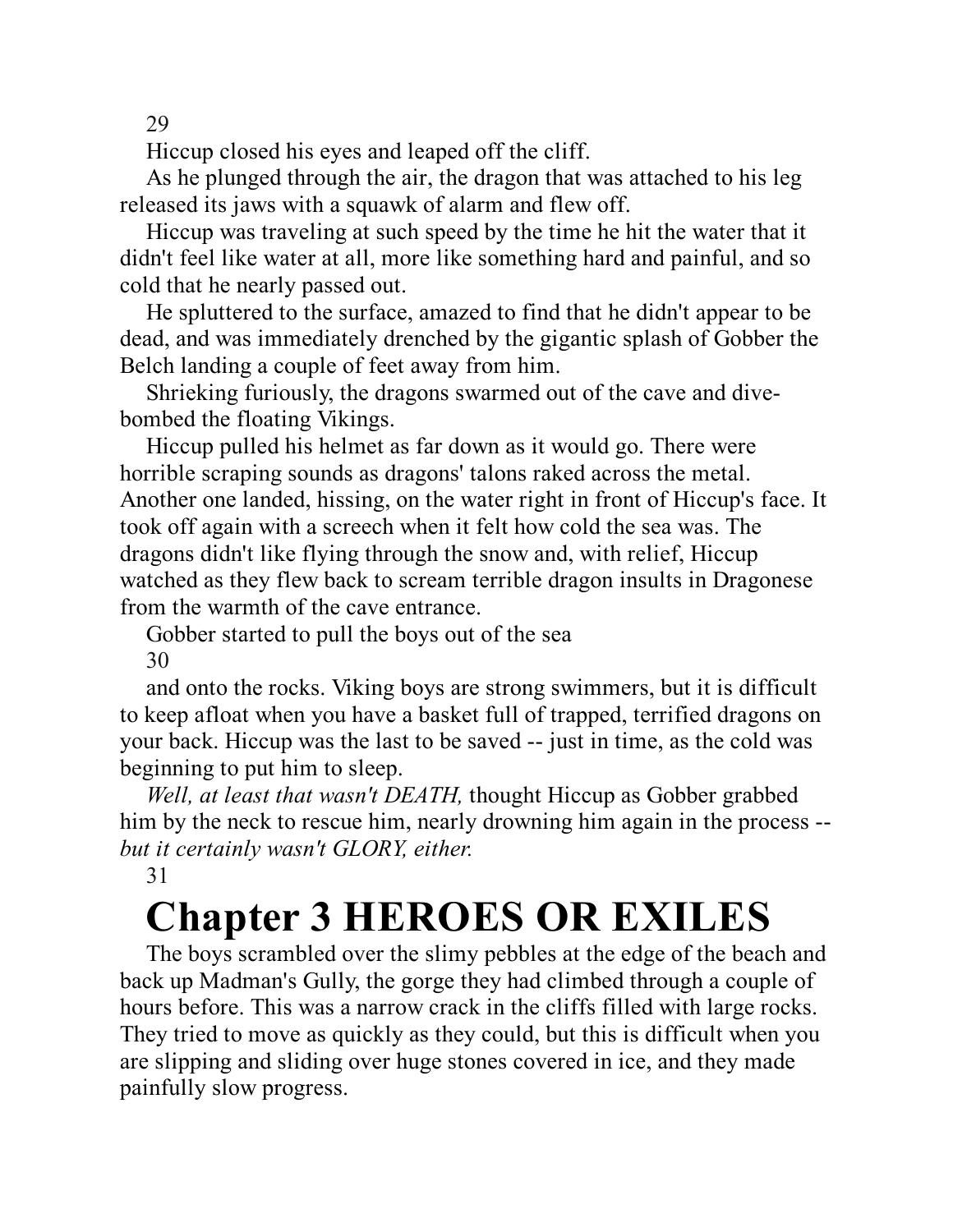A dragon that *hadn't* been put off by the snow came shrieking down into the gorge. He landed on Wartihog's back and started savaging him, sinking his fangs into Wartihog's shoulder and ripping red lines into his arms. Gobber bashed the dragon on the nose with the handle of his axe, and the dragon let go and flapped away.

But a whole wave of dragons replaced him, pouring into the canyon with awful, rasping cries, fire shooting from their nostrils and melting the snow before them, talons spread wickedly as they swooped downward.

Gobber stood, legs wide apart, and whirled his big, double-headed axe. He threw back his great,

32

hairy head and yelled a terrible primeval yell, that echoed down the sides of the gorge and made the hairs on the back of Hiccup's neck stick straight up like the spines on a sea urchin.

Individually, dragons tend to have a healthy sense of self-preservation, but they are braver when they hunt in packs. They knew now that they had the advantage of massive numbers, so they didn't check their flying for an instant. They just kept on coming.

Gobber let go of the axe.

Spinning end to end, the axe soared up through the softly falling snow. It hit the biggest dragon of the lot, killing him instantly, and then kept on going, landing in a snow-drift hundreds of feet away and disappearing.

This made the rest of the dragons think a bit. Some of them scrambled over each other in their haste to fly away, yelping like dogs. The others came to

33

a halt, hovering uncertainly, screaming defiance but keeping their distance.

"Waste of a good axe," grunted Gobber. "Keep going, boys, they could come back!"

Hiccup needed no encouragement to keep going. As soon as he got out of the gorge and onto the marshy land behind it, he broke into a stumbling run, every now and then falling flat on his face in the snow.

Some time later, when Gobber reckoned they were a safe distance from Wild Dragon Cliff, he yelled at the boys to stop.

Very carefully he counted heads again, to check he hadn't lost anybody. Gobber had spent an unpleasant ten minutes standing at the mouth of the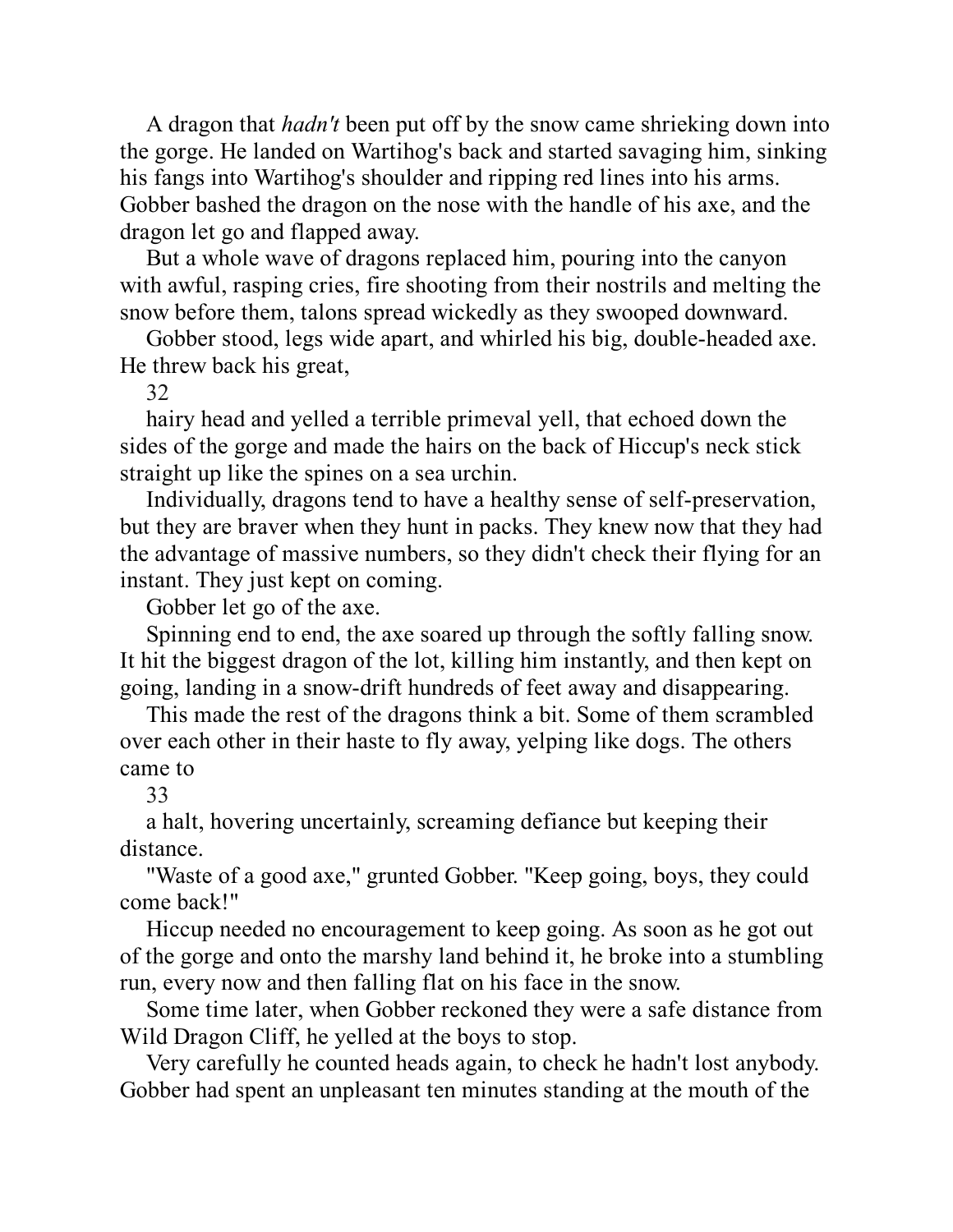dragons' cave wondering why there was such a terrible racket and what he was going to say to Stoick the Vast if he lost his precious son and heir for good.

Something Tactful and Sensitive, he supposed, but Tact and Sensitivity were not Gobber's strong points, and he took the first five minutes to come up with "Hiccup copped it. SORRY," and then spent the second five minutes tearing his beard out.

Consequently, although secretly mightily relieved, he was not in a Good Mood and, as soon as

34

he could get his breath back, he exploded all over the place, as the boys stood, shivering violently, in a bedraggled line.

"NEVER ... in FOURTEEN YEARS .,.

have I come across such a load of HOPELESS

BARNACLES as you lot. WHICH OF YOU USELESS MOLLUSKS WAS RESPONSIBLE FOR WAKING UP THE DRAGONS????"

"I was," said Hiccup. Which wasn't strictly true.

"Oh, that's BRILLIANT," bellowed Gobber, "just BRILLIANT. Our Future Leader shows off his magnificent Leadership Skills. At the tender age of ten and a half he does his best to annihilate himself and the rest of you in A SIMPLE MILITARY EXERCISE!"

Snotlout sniggered.

"You find something amusing about that, Snotlout?" asked Gobber, with dangerous softness. "EVERYBODY IS ON LIMPET RATIONS FOR THE NEXT THREE WEEKS."

The boys groaned.

"Smart work, Hiccup," sneered Snotlout. "I can't wait to see you in action on the battlefield."

"SILENCE!" yelled Gobber. "THIS IS YOUR

35

INITIATION, NOT A DAY OUT IN THE COUNTRY! SILENCE, OR YOU'LL BE LUNCHING *ON* LUGWORMS FOR THE REST OF YOUR LIVES!"

"Now," continued Gobber, more calmly, "although that was an absolute mess, it wasn't a total disaster. I PRESUME that you do all HAVE a dragon after that fiasco . . . ?"

"Yes," chorused the boys.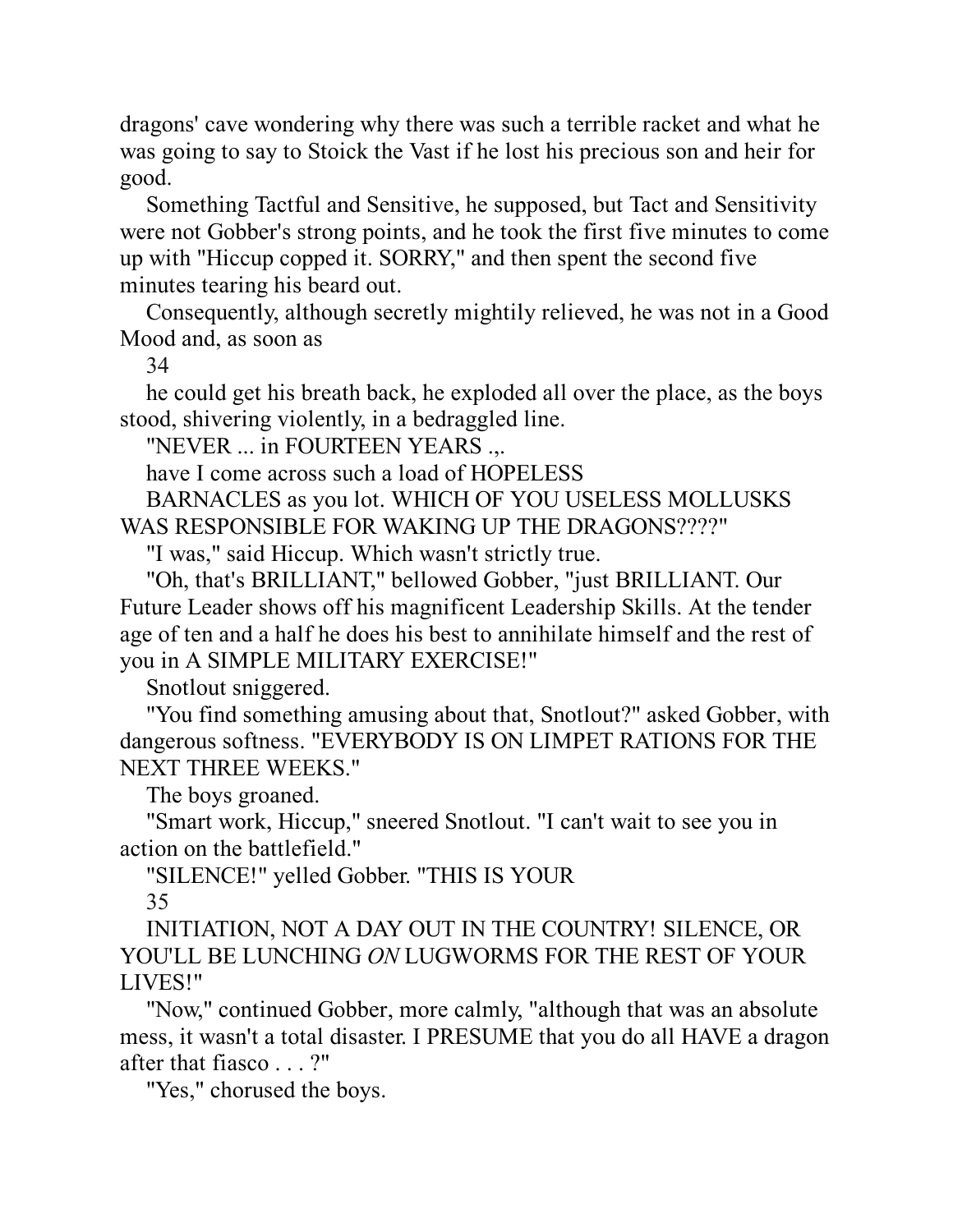Fishlegs took a sideways glance at Hiccup, who was staring straight ahead.

"Lucky for you," said Gobber, ominously. "So you have all passed the first part of the Dragon Test. There are, however, still two parts that you have to complete before you can become full members of the Tribe. Your next task will be to train this dragon yourself. This will be a test of the force of your personality. You will assert your will over this wild creature and show it who is Master. Your dragon will be expected to obey simple commands such as "go" and "stay," and hunt fish for you in the way that dragons have hunted for the Sons of Thor since anybody can remember. If you are worried about the training process, you should study a book called *How to Train Your Dragon* by

36

Professor Yobbish, which you will find in the fireplace of the Great Hall."

Suddenly Gobber looked very pleased with himself. "I stole that book from the Meathead Public Library myself," he said modestly, regarding his very black fingernails. "From right under the nose of the Hairy Scary Librarian . . . He never noticed a thing . . . Now THAT'S burglary for you. .  $\mathbf{r}$ 

Wartihog put up his hand. "What happens if we can't read, sir?"

"No boasting, Wartihog!" boomed Gobber. "Get some idiot to read it for you. *Yout* dragons will begin to go back to sleep, because this is still their hibernation time" -- some of the dragons had, indeed, gone very quiet inside the baskets -- "so take them home and put them in a warm place. They should wake up in the next couple of weeks.you will then have only FOUR MONTHS to prepare for Initiation Day at the Thor's-day Thursday Celebrations, and the final part of your Test. If, on that day, you can prove that you have trained your dragon to the satisfaction of myself and other elders of the Tribe, you can finally call yourself a Hooligan of Berk."

37

The boys stood very tall and tried to look like proper Hooligans.

"HEROES OR EXILE!" yelled Gobber the Belch.

"HEROES OR EXILE!" yelled eight boys fanatically back at him. *Exile,* thought Hiccup and Fishlegs sadly.

"I. . . hate . . . being . . . a . . . Viking," panted Fishlegs to Hiccup as they stumbled back through the bracken to the Hooligan village.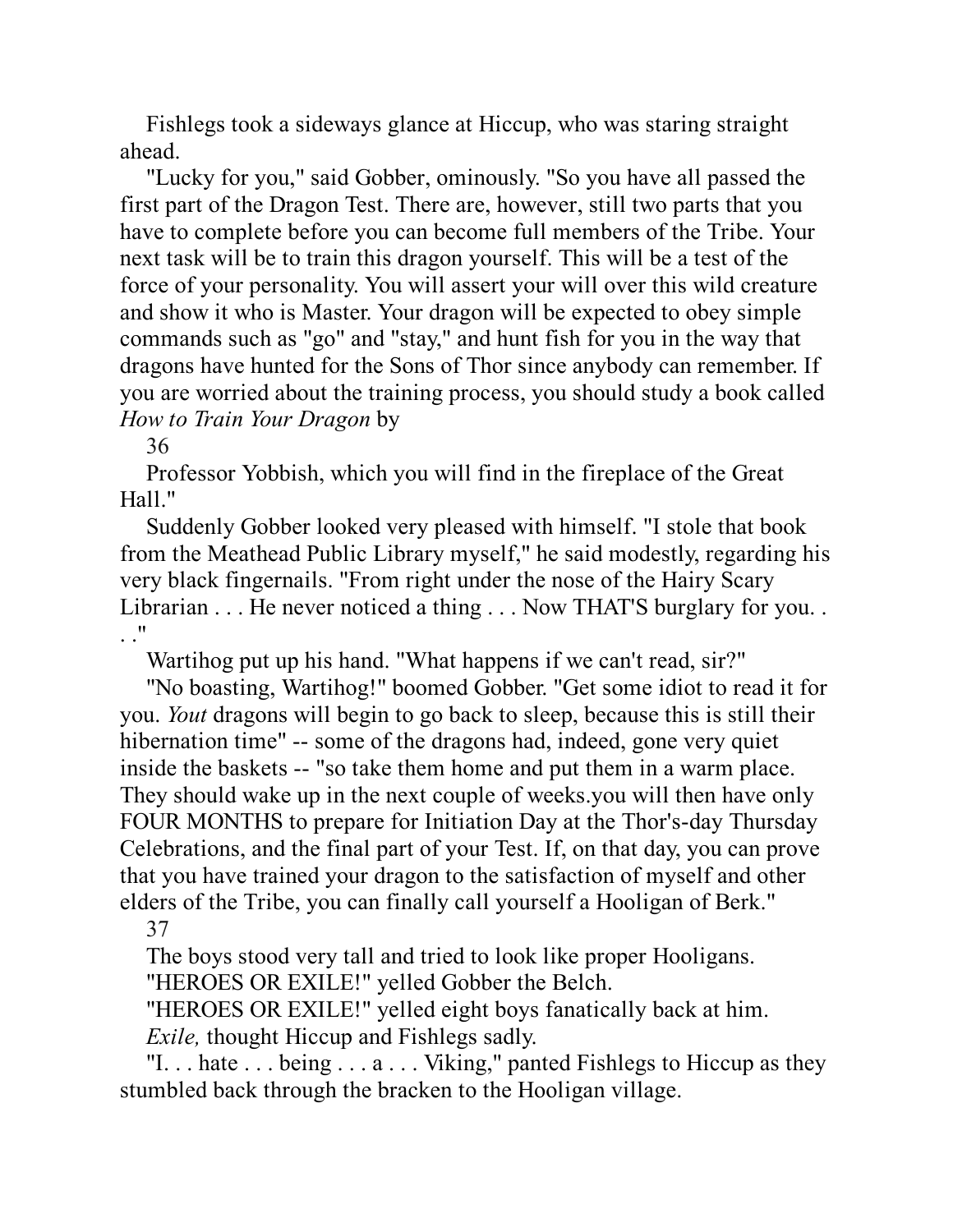You didn't really *walk* on the island of Berk, you *waded* -- through heather or bracken or mud or snow, which clung on to your legs and made them difficult to lift. It was the sort of country where the sea and the land were always falling into one another and getting mixed up. The island was shot through with holes burrowed by the water, a maze of criss-crossing underground streams. You could put your foot on a solid-looking piece of grass and find yourself disappearing up to your thigh in black, sticky mud. You could be making your way through the ferns and suddenly find yourself fording a river, waist-high and icy cold.

The boys were already soaked to the skin with 38

seawater, and now the snow had turned to horizontal driving rain, blowing in their faces with the strength of one of the gale-force winds that were always shrieking across the salty wastelands of Berk.

"A narrow escape from horrible death first thing on Thursday morning," complained Fishlegs, "followed by complete rejection by the junior half of the Tribe . . . Nobody's going to talk to me for YEARS after this -- except for you, of course, Hiccup, but then you're just a weirdo like me -- "

"Thank you," said Hiccup.

"And on top of everything," continued Fishlegs bitterly, "a two-mile run carrying a deranged dragon on my back" -- the basket on Fishlegs' back was plunging wildly from side to side as the dragon inside tried

39

manically to get out -- "and only a dinner of horrible limpets to look forward to at the end of it."

Hiccup agreed that it wasn't a delicious prospect.

"You can have this dragon back if you like, Hiccup. I warn you, they're filthy heavy when they're wet and angry," said Fishlegs, miserably. "Gobber is going to go off like a typhoon when he finds out you haven't got a dragon."

"But I HAVE got one," said Hiccup.

Fishlegs stopped and began to take the basket off his back. "I know it IS yours REALLY," he sighed wearily. "I think I'll just go straight past the village and keep on running till I reach somewhere civilized. Rome perhaps. I've always wanted to go to Rome. And I haven't got a hope in Valhalla of passing Initiation anyway, so --"

"No, I've got *another* one, in my basket," Hiccup insisted.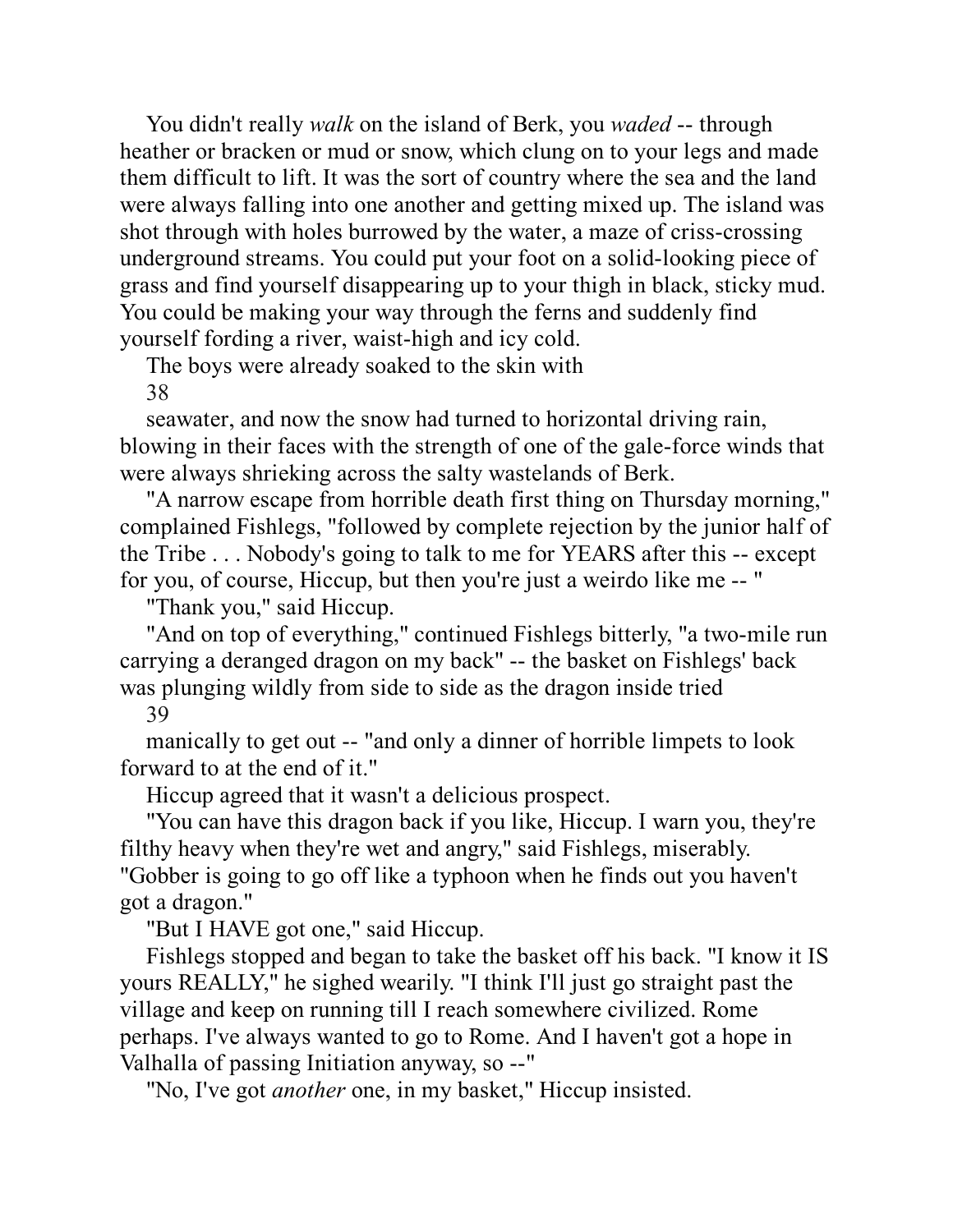Fishlegs' jaw dropped open in disbelief.

"I got it when I went back into the tunnel," explained Hiccup.

"Well, blister my barnacles," said Fishlegs. "How in Thor's name did you know it was there? It was so dark you couldn't see the horns in front of you."

40

"It was weird," said Hiccup. "I sort of sensed it when we were running down the tunnel. I couldn't see anything, but as we were passing, I just *knew* there was a dragon there, and that it was meant to be MY dragon. I was going to ignore it, actually, because we were in a bit of a hurry, but then you said about not having a dragon and I went back, and ... there it was, lying on this shelf in the tunnel, just as I'd imagined it would be."

"Well, jigger my jellyfish," said Fishlegs, and the boys started running again.

Hiccup was bruised all over, shaking from shock, and he had a nasty dragon wound in his calf, which was stinging like crazy from the saltwater. He was freezing cold and there was an irritating bit of seaweed in one of his sandals.

He was also a bit worried because he knew he should not have risked his life trying to get a dragon for Fishlegs. This was not the act of a Viking Hero. A Viking Hero would know not to intervene between Fishlegs and his Fate.

On the other hand, Hiccup had been worrying about Dragon-catching Day for longer than he could remember. He had been sure he would be the only one

41

to come back without a dragon, and shame, embarrassment, and awful exile would follow.

And now, here he was: a Viking warrior WITH a dragon.

So, on the whole, he was feeling fairly pleased with himself. Things were looking up.

*... ..* You know, Hiccup," said Fishlegs a little later, as the wooden fortifications of the village appeared on the horizon, "that sounds like Fate, you sensing the dragon was there like that. This could be Meant to Be. You could have some sort of wonder-dragon in there. Something that makes a Monstrous Nightmare look like a flying frog!You are the son and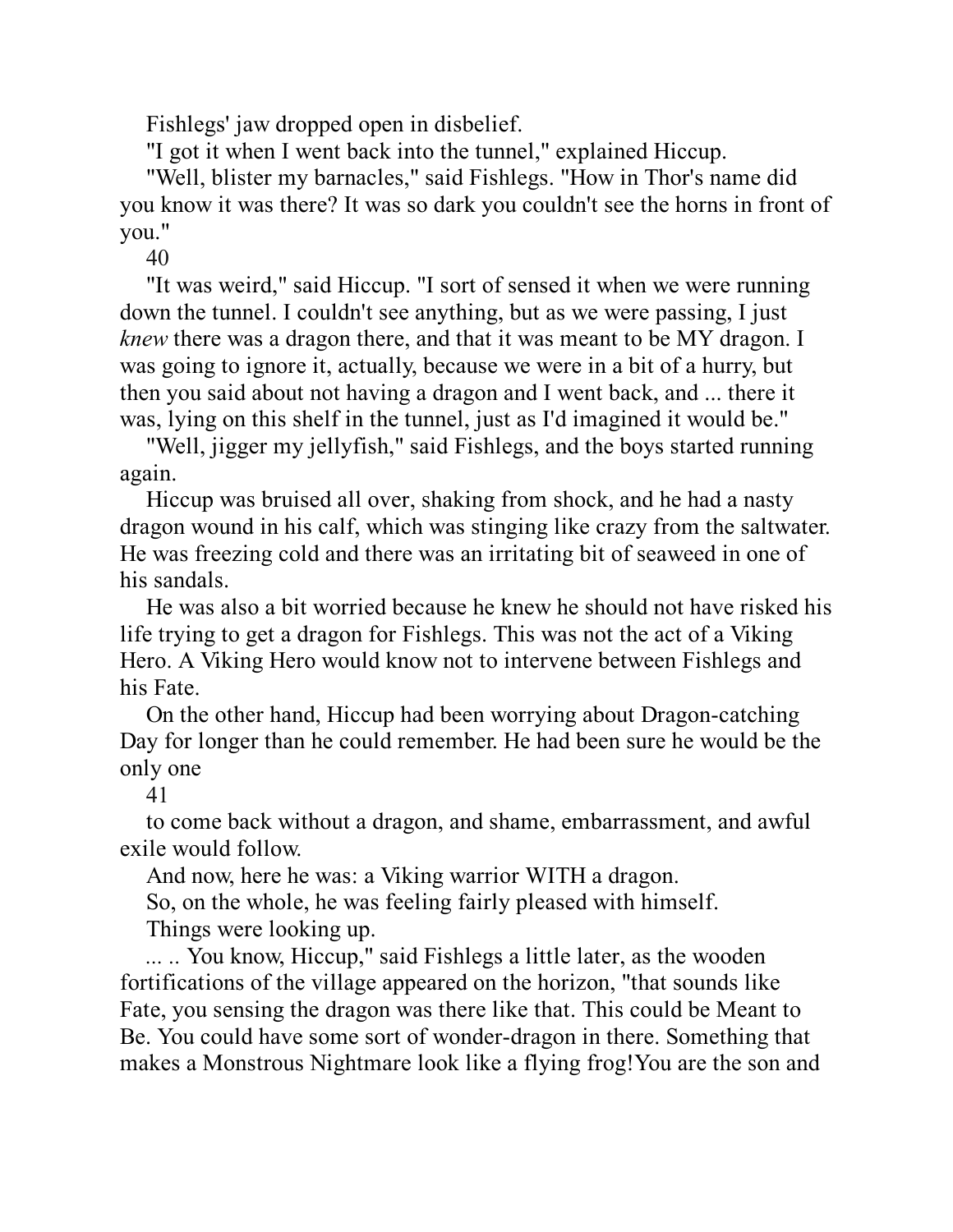heir of Chief Stoick after all, and it's about time Fate came in with a sign about your destiny."

The boys stopped, puffing with exhaustion.

"Oh, I'm sure it's just a Common or Garden that wandered away from the rest," said Hiccup, trying to sound careless but unable to keep the excitement out of his voice. *He could have something marvelous in there!*

Maybe Old Wrinkly was right. Old Wrinkly was Hiccup's grandfather on his mother's side. He had

42

taken up soothsaying in his old age and he kept on telling Hiccup how he had looked into the future and that Hiccup was destined for great things.

*This amazing dragon could be the beginning of his transformation from ordinary old Hiccup, who wasn't particularly good at anything, into a Hero of the Future!*

Hiccup took the basket off his back and paused before opening it.

"It's very still, isn't it?" said Fishlegs, suddenly less certain of the Fate theory. "I mean, it isn't moving at all in there. Are you sure it's alive?"

"It's just very deeply asleep," said Hiccup. "It was stone cold when I picked it up."

Suddenly he had a strong feeling that the gods were on his side. He KNEW that this dragon was alive.

With trembling fingers, Hiccup undid the latch, took off the lid of the basket, and peered in. Fishlegs joined him.

Things weren't looking so good anymore.

There, curled up fast asleep in the bottom of the basket in a tangled dragon knot, lay perhaps the most common Common or Garden Dragon Hiccup had ever seen.

43

[Image: A small dragon]]

44

Absolutely the *only* extraordinary thing about this dragon was how extraordinarily SMALL it was. In this it was *truly* extraordinary.

Most dragons that the Vikings used for hunting purposes were about the size of a Labrador retriever. The adolescent dragons the boys were collecting weren't quite that big, but they *were* nearly fully grown. This dragon was more comparable to a West Highland Terrier.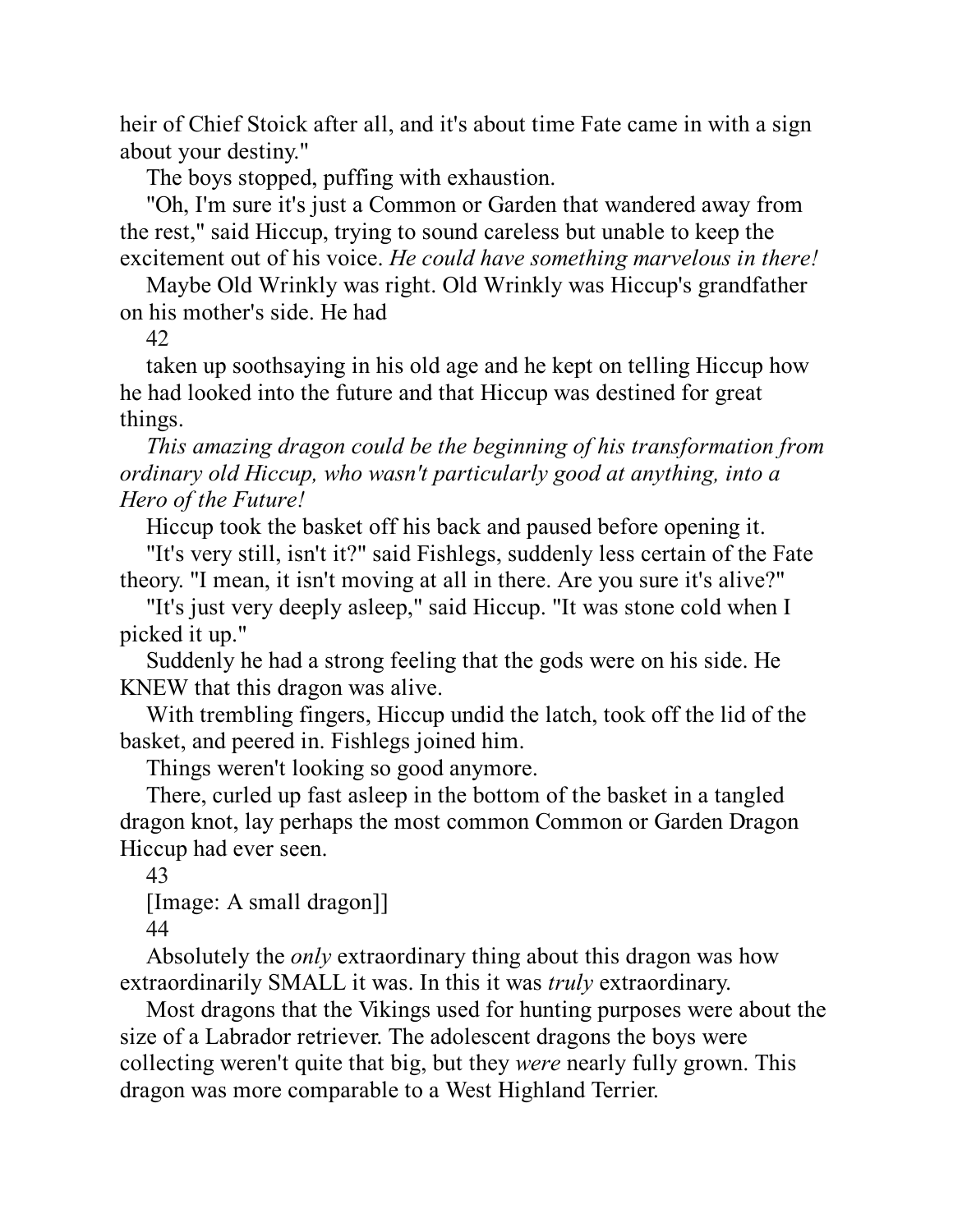Hiccup couldn't think how he had overlooked this when he picked the dragon up in the tunnel. He supposed, miserably, that it was rather a pressured moment, what with three thousand dragons trying to kill him at the time. And dragons in a deep Sleep Coma do tend to weigh more than they do when they're awake.

"Well," said Hiccup at last, "that's a sign, if you like. Youreach for a Deadly Nadder and what do you get? A Basic Brown. I grab a dragon in the dark and what do I get? A Common or Garden. The thing is, the gods are telling us we're Common or Garden folk, Fishlegs. You and I, we're not *meant* to be Heroes."

"It doesn't matter about ME . . . ," said Fishlegs,

45

"but you *are* meant to be a Hero. Remember? Son of the Chief and all that? And you *will* be one, I know you will. . . ."

Fishlegs put the basket back on Hiccup's back and they trudged toward the village gates together.

"... At least, I sincerely HOPE you will. I don't want to be following Snotlout into battle. You've got more ideas about military tactics in your little finger than Snotlout has in his whole fat head. ..."

While that may have been true, not only was Hiccup *not* about to be the future star of Dragon training -- but with this particular dragon it was even going to be difficult for him to take his familiar place fading into the background.

It was so small it was going to make him look ridiculous.

It was so small that Snotlout was going to have some very unpleasant things to say about it.

46

## **Chapter 4 HOW TO TRAIN YOUR DRAGON**

### **"HA HA HA HA!"**

Snotlout was laughing so hard that he hadn't managed to say anything at all.

The boys were hanging about the village gates, taking the opportunity to show off the dragons that they had caught. Hiccup had tried to walk through without being noticed, but Snotlout had stopped him.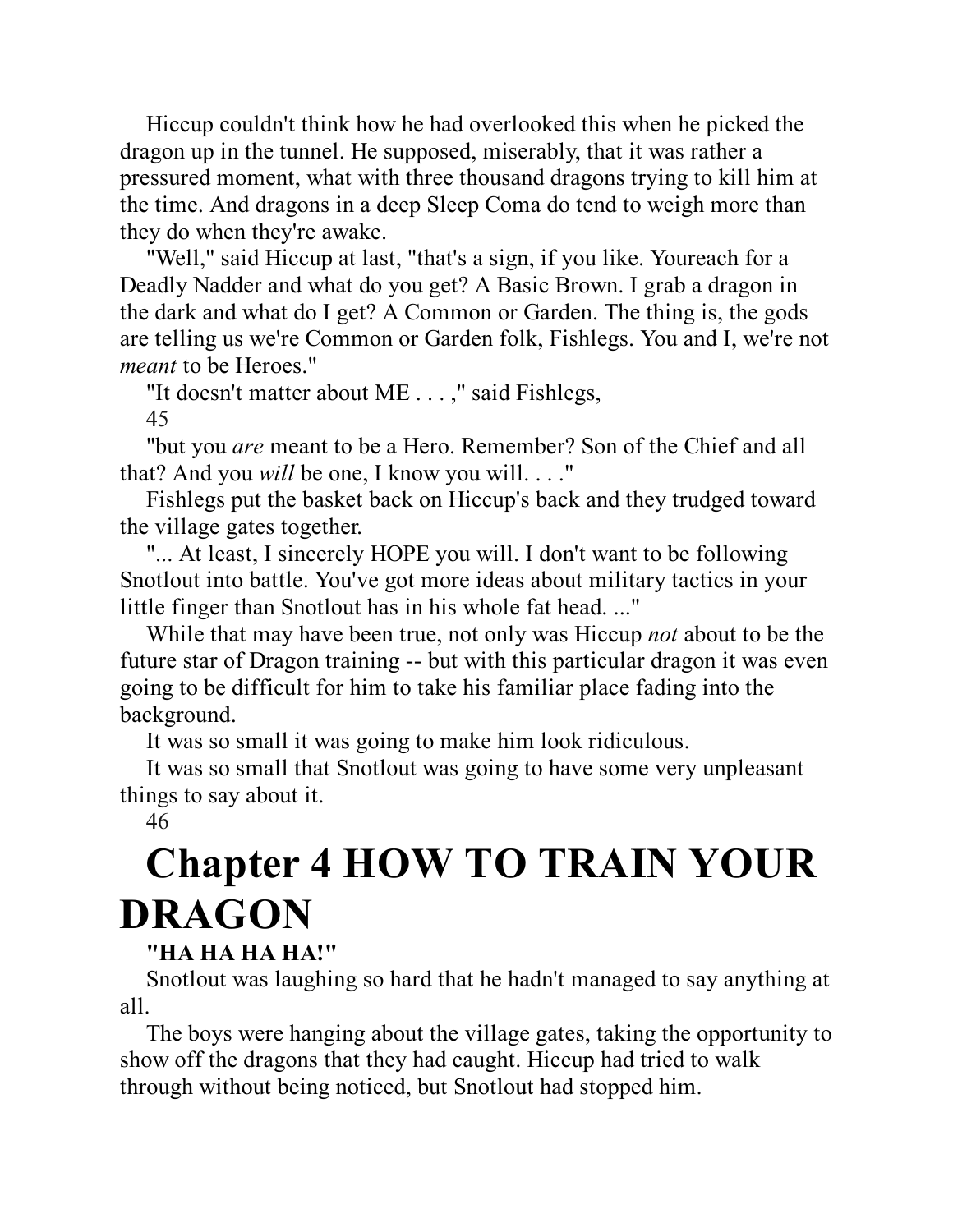"Let's see what pathetic creature Hiccup has got," said Snotlout, and took off the lid.

"Oh, this is BRILLIANT -- look at it!" said Snotlout, when he finally got his breath back from laughing. "What IS it, Hiccup? A brown bunny rabbit with wings? A flower fairy? A fluffy flying frog? Gather round everybody and see the magnif icent animal that Our Future Leader has caught himself!"

"Oh, Hiccup, you are *useless,"* crowed Speedifist. "You're the son of a CHIEF,forThor'ssake. Why didn't you get one of those If

47

new Monstrous Nightmares with the six-foot wing-span and the extraextendable claws? They're really *mean* killers, they are.""I have one," grinned Snotlout, *I* gesturing to the terrifying-looking, flame-red animal fast asleep in his basket. "I think I shall call her FIREWORM. What are you going to call yours, Hiccup? Sweetums? Sugarlips? Babyface?" Hiccup's dragon took this particular moment to give a huge yawn, opening his tiny mouth wide to reveal a flickering, forked tongue, very pink gums, and ABSOLUTELY NO TEETH AT ALL.

Snotlout laughed so hard, Speedifist had to hold him upright. 48

"TOOTHLESS!" cried Snotlout. "Hiccup has found himself the only TOOTHLESS dragon in the uncivilized world! This is too good. Hiccup the

USELESS and his dragon, TOOTHLESS!"

Fishlegs leaped to Hiccup's defense.

"Well, *you* are not allowed that Monstrous Nightmare that you've got there, Snotface Snotlout. Only the son of a Chief is allowed a Monstrous Nightmare. That Fireworm dragon is Hiccup's, by right."

Snotlout's eyes narrowed. He grabbed Fishlegs's arm and twisted it viciously behind his back.

"Nobody's listening to you, you plankton-hearted, fish-legged, disaster area," sneered Snotlout. "Thanks to you and your sniveling, sneezing disability, that whole military operation was nearly a total disaster. When I'm Chief of this Tribe the first thing I'm going to do is boot anybody with a pathetic allergy like yours straight out into exile. You're not fit to be a Hooligan!"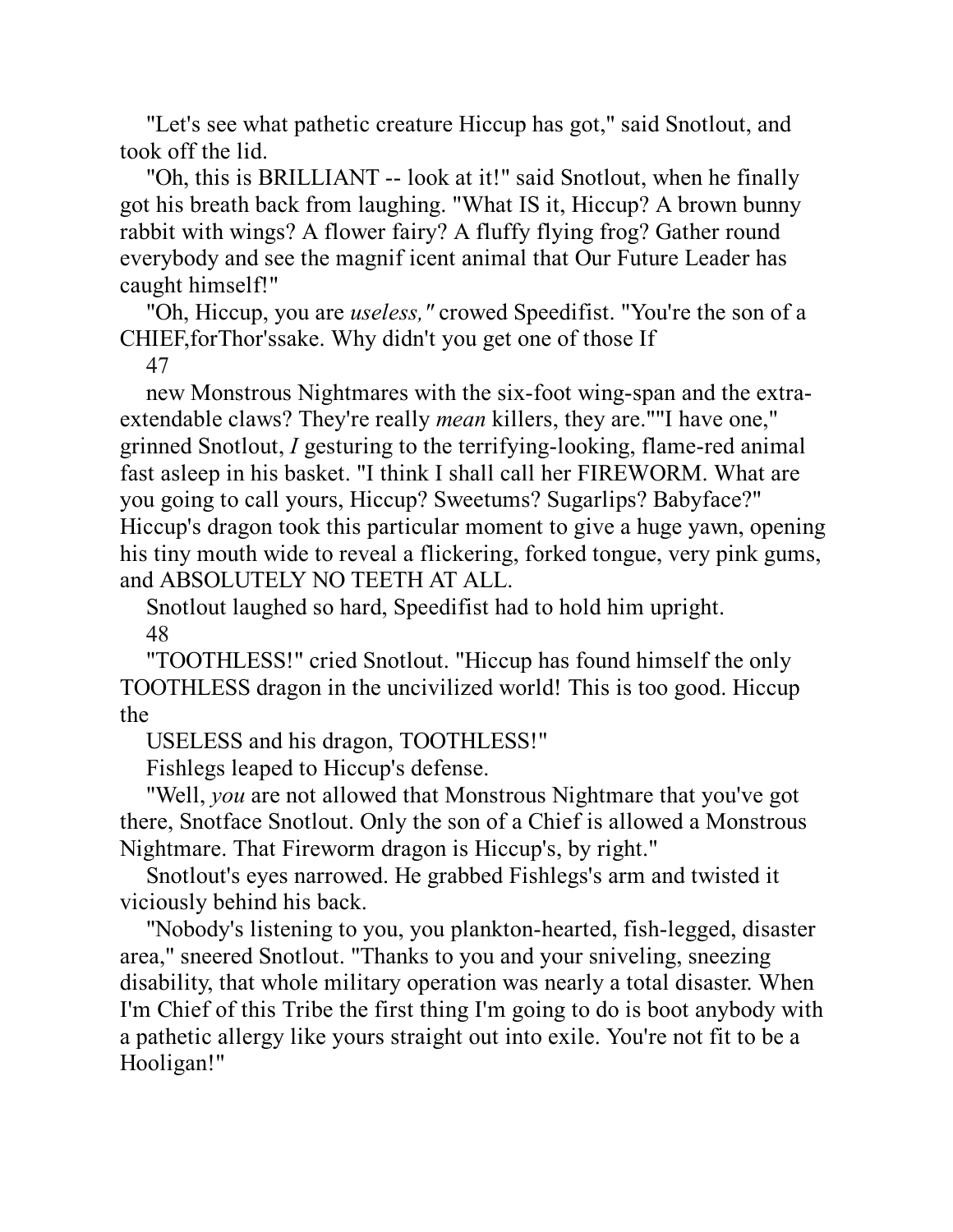Fishlegs went very white in the face, but he still managed to gasp out, "But you are NOT going to be Chief of this Tribe. HICCUP is going to be Chief of this Tribe."

49

Snotlout dropped Fishlegs's arm and advanced menacingly on Hiccup.

"Oh, he is, is he?" jeered Snotlout. "So, I'm not allowed that Monstrous Nightmare, am I? Our Future Leader is keeping very quiet about it, isn't he? Come on, Hiccup, I'm stealing your inheritance. What are you going to do about it, then, eh?"

The boys all looked solemn. Snotlout really had broken an ancient Viking rule.

"Hiccup should challenge you for the dragon," said Fishlegs slowly, and everybody swiveled around to look expectantly at Hiccup.

"Oh, brilliant," muttered Hiccup under his breath. "Thank you, Fishlegs. My day just gets better and better."

Snotlout was a great brute of a boy who didn't really need Dogsbreath's help when it came to bashing people up. He wore specially constructed, bronze-tipped sandals in order to cause maximum damage when kicking people. Hiccup tried to stay out of his way as much as he possibly could.

But he couldn't ignore this insult to his status, now that Fishlegs had helpfully pointed it out, without looking like a coward in front of the other boys. And

50

if you became known as a coward in the Hooligan Tribe, you might as well go the whole hog and wear a pale pink jerkin, take up playing the harp, and change your name to Ermintrude.

"I challenge you, Snotface Snotlout, for the dragon, Fireworm, who is mine by right," said Hiccup, trying to hide his reluctance by speaking as loudly and formally as he could.

"I accept your challenge," said Snotlout super-fast, grinning all over his horrid, smug face. "Axes or fists?"

"Fists," said Hiccup. Because axes were a REALLY bad idea.

"I shall look forward to showing you how a real Future Hero fights," said Snotlout, and then he

51

remembered something, "AFTER the Initiation thing on Thor'sday Thursday, though. I don't want to stub my toe or anything while I'm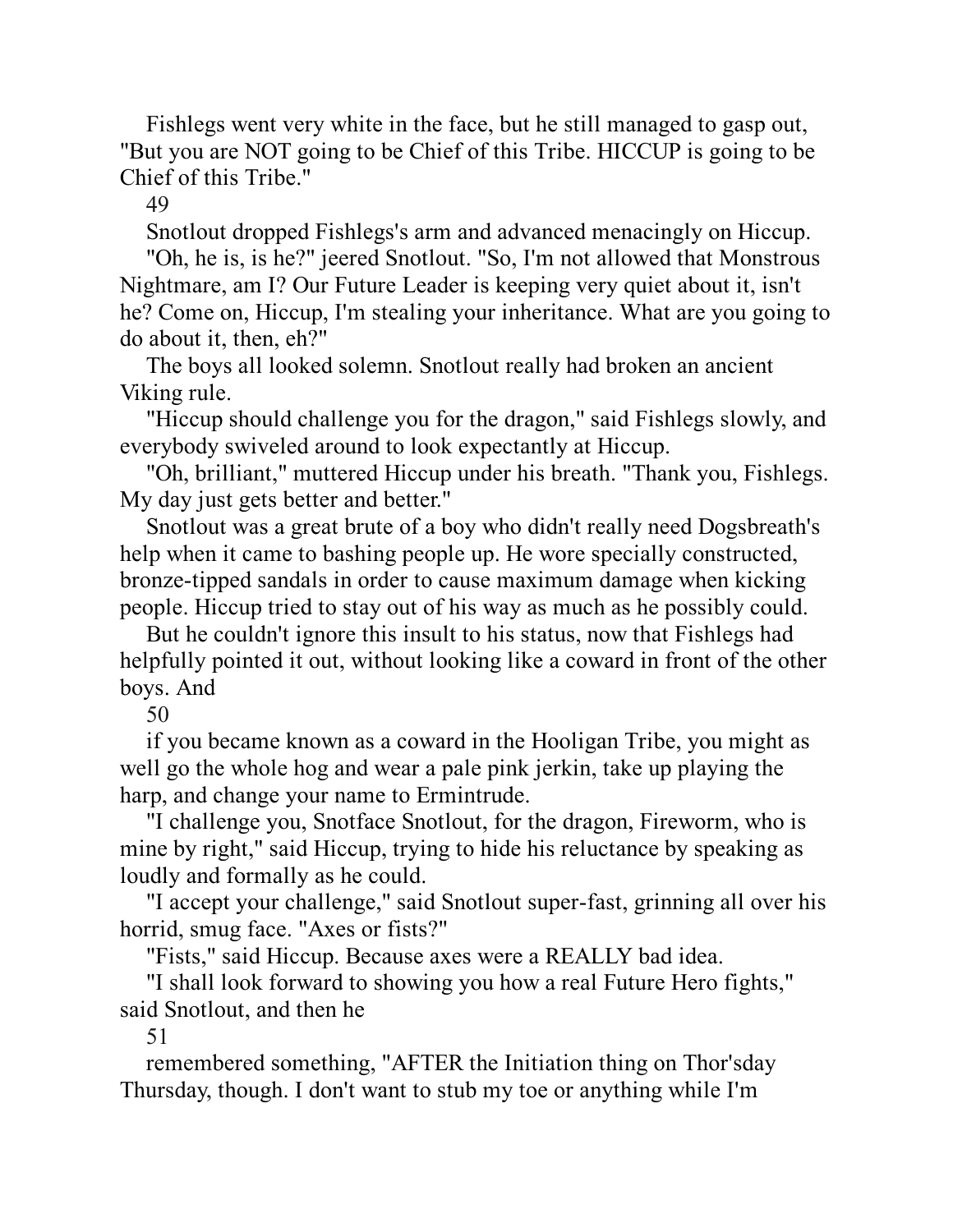kicking you all around the village."

"Hiccup might win," Fishlegs pointed out.

"OF COURSE he won't win," boasted Snotlout. "Look at my sporting ability, my Viking courage, my capacity for mindless violence. I shall win just as surely as I shall be Chief of this Tribe one day. I mean, look at my dragon and then look at HIS dragon." He pointed mockingly at Toothless. "The gods have spoken. It's only a matter of time.

"In the meantime," Snotlout carried on, "I shall live in fear of being gummed to death by Hiccup's terrifying, toothless terrapin."

And Snotlout sauntered off in a lordly fashion, giving Hiccup a nasty kick on the shins as he did so.

*...* "Sorry about the challenge," Fishlegs apologized, after they had left the baskets with the dragons in them under their beds at their homes.

"Oh, don't worry about it," said Hiccup. "Somebody would have gotten me to do it anyway.You know how they all love a fight."

52

Fishlegs and Hiccup were going to the Great Hall to look for the book Gobber had recommended: *How to Train Your Dragon,* by Professor Yobbish.

"As it happens," confided Hiccup, "I know a bit about dragons already, but I haven't the foggiest clue how to start training one. I would have said they were virtually untrainable. I'm really looking forward to getting some tips."

The Great Hall was a hullabaloo of young barbarians fighting, yelling, and playing the popular Viking game of Bashyball, which was a very violent contact sport with lots of contact and very few rules.

Hiccup and Fishlegs found the book tucked away in the fireplace, practically in the fire.

Hiccup had never noticed it before.

He opened the book.

(I have included a basic replica of *How to Train Your Dragon,* by Professor Yobbish, here -- in order that you can share the experience with Hiccup of opening that book for the first time, full of hope and interest and expectation. You will have to imagine that the cover is unusually thick, with huge golden clasps, and that some scribe has covered it in elaborately fancy gilt lettering. It looks very inviting indeed.)

53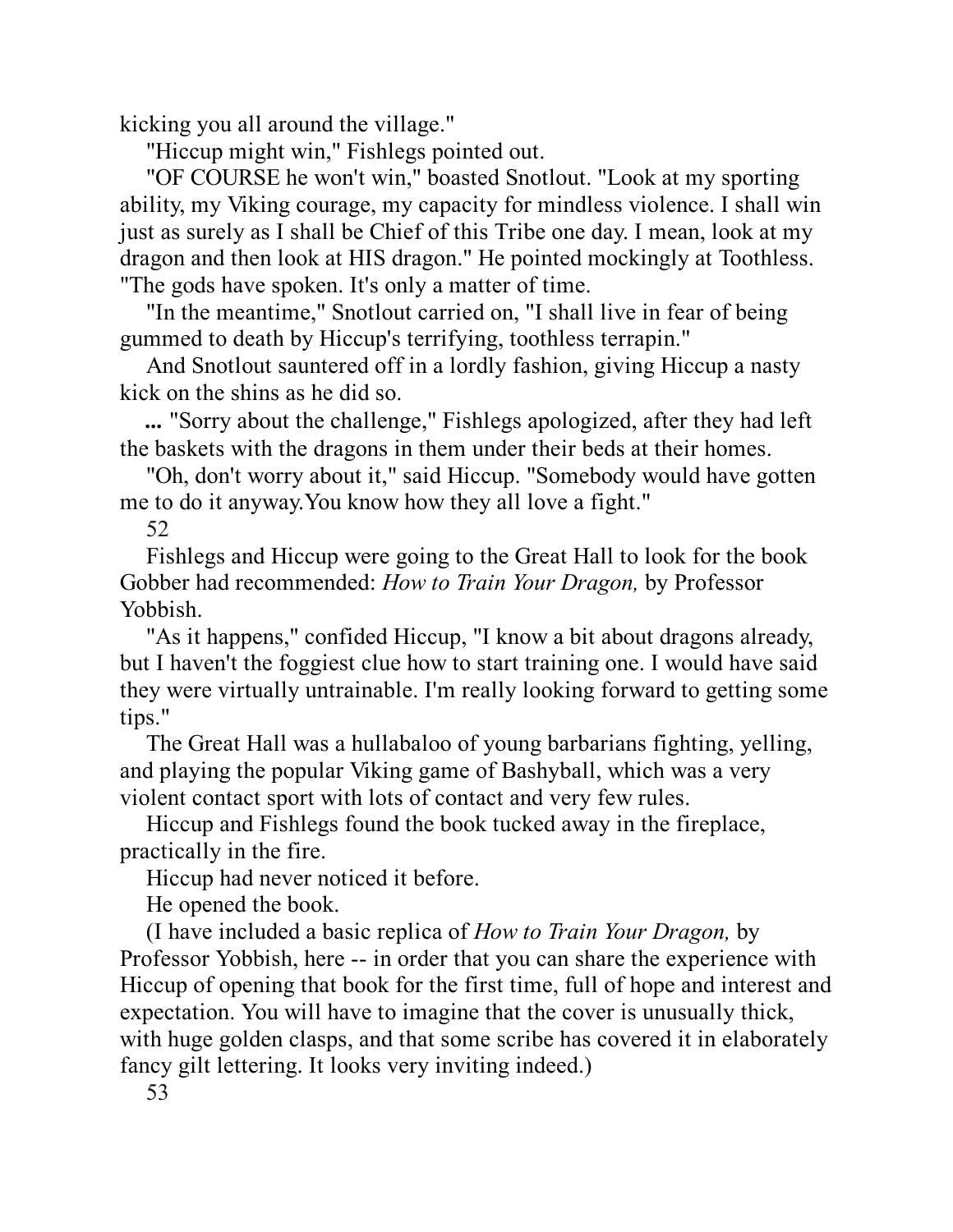# **HOW TO TRAIN YOUR DRAGON**

### **-BY-PROFESSOR YOBBISH**

BA, MA Hons, Cantab. Etc.

**BIG AXE BOOKS 10th Anniversary Edition**

WINNER OF THE BEST BOOK FOR BARBARIANS GOLD AWARD 54

### *This book is dedicated to mommy, with love from your dearest you.*

**Copyright ©** *Professor Yobbish, Dark Ages.*

*The publishers, Big Axe Books Ltd, would like to point out that they take no responsibility whatsoever for any injuries that may occur* as *a result of* any *person or persons following the advice given this book. Thank you for your attention.*

55

### **MEATHEAD PUBLIC LIBRARY**

A note from the Hairy Scary

Librarian: Please return this book or before the last date stamped or I will be VERY ANNOYED. I think you know what I mean.

### **DO NOT REMOVE THIS BOOK OR WE WILL BASH YOU!!!** 56

### **ABOUT THE AUTHOR**

Professor Yobbish (BA, MA Hons, Cantab. etc.) has spent many years in the wild observing dragons in their natural habitat. This book is the culmination of his research and it is the definitive textbook on the subject of these fascinating creatures.

Professor Yobbish lives alone in a cave on the Isle of Doom. He is the author of *Looking After Your Killer Whale* and *Sharks and Other Great Pets.* He is currently writing a book about butterflies.

57

# **CHAPTER THE FIRST (AND LAST)**

The Golden Rule of Dragon- Training is to...

## **YELL AT IT!**

(The louder the better.)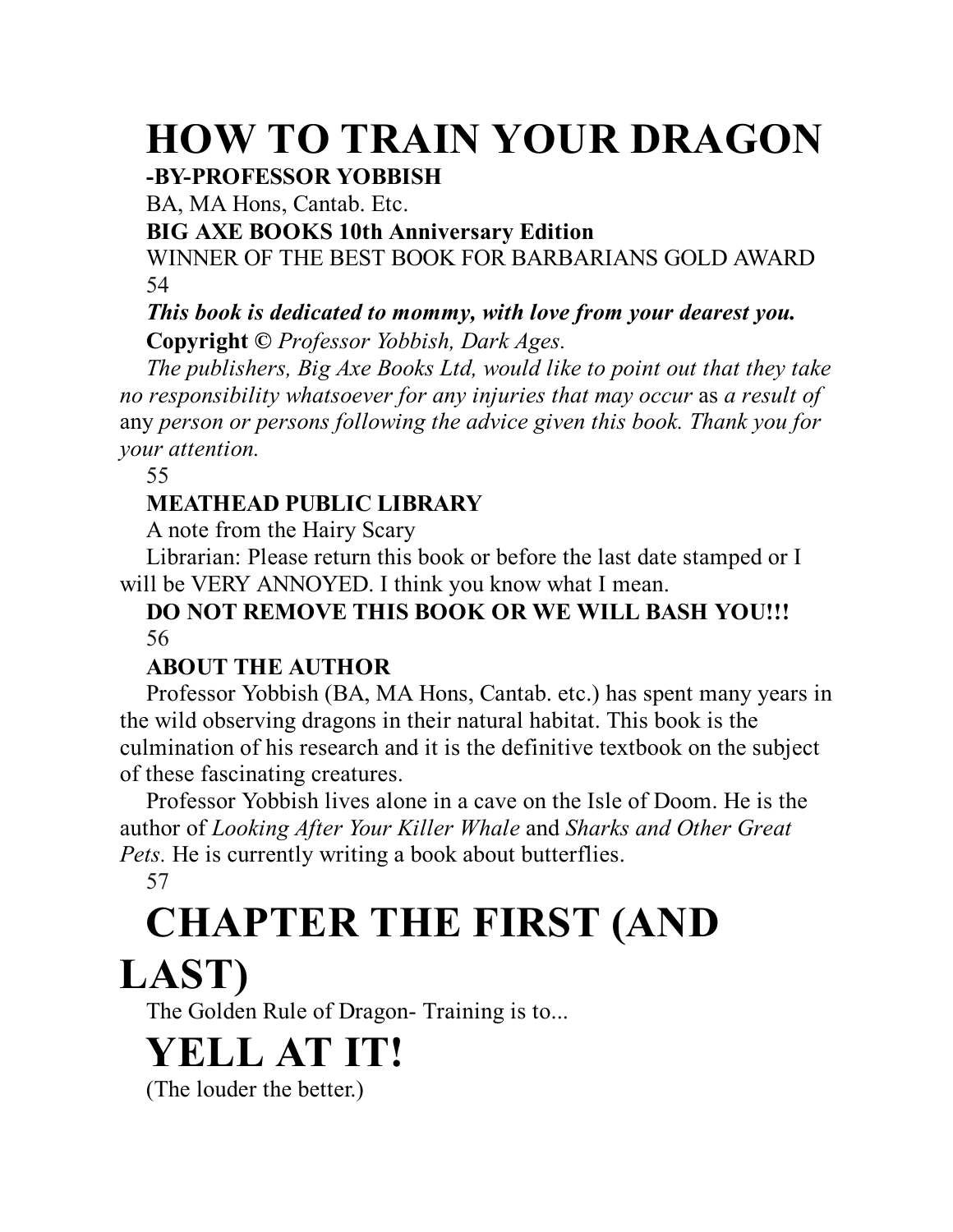THE END

58

### **How would YOU train a dragon?**

Look inside for ALL the answers in Professor Yobbish's hugely entertaining, and informative book. Follow his simple advice and you will soon be on your way to becoming the Hero you've always wanted to be...

Praise for How *To Train Your Dragon:*

"This book changed my life." *Squidface the Terrible*

"A brilliant book." The *MeatheadMonthly*

"Nobody yells better than Professor Yobbish. This is a sensitive and well-researched book that contains all the information you need to turn your dragon into a pussy cat." *The Hooligan observer*

"Yobbish is a genius."The Viking *Times*

PRICE: 1 SMAUISH CHICKEN 20 OYSTERS

59

"THAT'S IT??!" said Hiccup furiously, turning the book upside down and shaking it, trying to see whether there was anything other than that single page of paper inside it.

Hiccup put the book down. His face was unusually grim.

"Okay, Fishlegs," he said, "unless you're any better at yelling than I am, we're on our own. We're going to have to work out our *own* method of dragon training."

60

Stoick the VAST

61

## **Chapter 5 A CHAT WITH OLD WRINKLY**

The next morning, Hiccup checked the dragon under his bed. It was still asleep.

When his mother, Valhallarama, asked him at breakfast, "How did Initiation go yesterday, dear?" Hiccup said, "Oh, it was fine. I caught my dragon." "That's nice, dear," Valhallarama replied vaguely.

Stoick the Vast looked up briefly from his bowl and boomed, "EXCELLENT, EXCELLENT," before getting back to the important task of shoveling food into his mouth.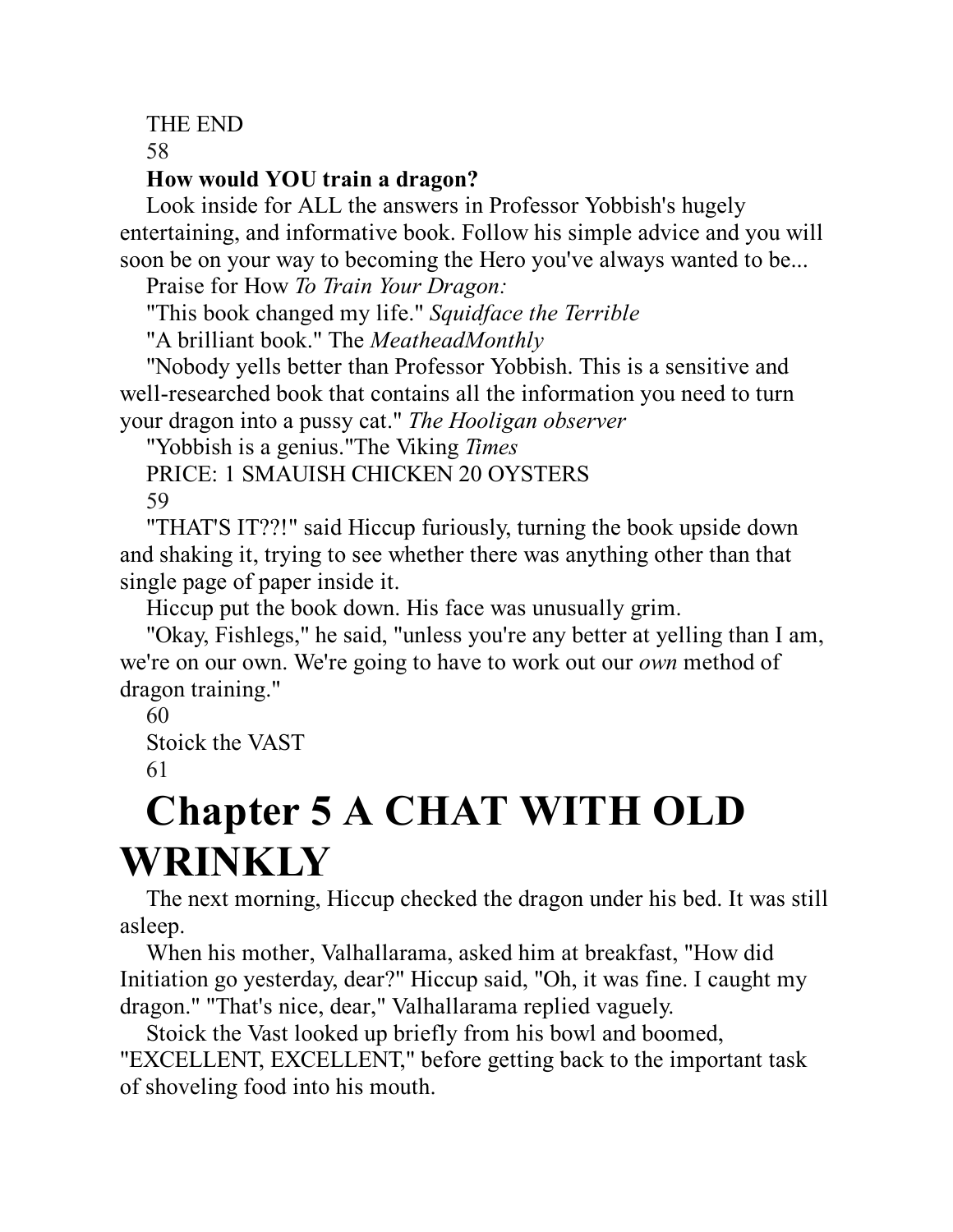After breakfast, Hiccup went to sit on the front step beside his grandfather, who was smoking a pipe. It was a beautiful, cold, clear winter's morning, with not a breath of wind and the sea all around as flat as glass.

Old Wrinkly blew out smoke rings content-I edly as he watched the sun coming up. Hiccup shivered and chucked stones into the bracken. Neither of them spoke for a long time.

At last Hiccup said, "I got that dragon."

"I said you would, didn't I?" replied Old Wrinkly,

62

very pleased with himself. Old Wrinkly had taken up soothsaying in his old age, mostly unsuccessfully. Looking into the future is a complicated business. So he was particularly pleased that he'd gotten this right.

"Something extraordinary, you said," complained Hiccup. "A truly *unusual* dragon, you said. An animal that would really make me stand out in the crowd."

"Absolutely," agreed Old Wrinkly. "The entrails were undeniable."

"The *only* extraordinary thing about this dragon," continued Hiccup, "is how *extraordinarily* SMALL it is. In that it *is* super-unusual. I'm even more of a laughingstock than ever."

"Oh, dear," said Old Wrinkly, chuckling in a wheezy way over his pipe.

Hiccup looked at him reproachfully. Old Wrinkly hurriedly turned the laugh into a cough.

"Size is all relative, Hiccup," said Old Wrinkly. "ALL of these dragons are super-small compared to a real Sea Dragon. A REAL Sea Dragon is fifty *times* as big as that little creature. A real Sea Dragon from the bottom of the ocean can swallow ten large Viking ships in one gulp and not even notice.

63

A real Sea Dragon is a cruel, careless mystery like the mighty ocean itself, one moment calm as a scallop, the next raging like an octopus."

"Well, here on Berk," said Hiccup, "where we haven't any Sea Dragons to compare anything with, my dragon is just considerably smaller than everybody else's. You are getting off the point."

"Am I?" asked Old Wrinkly.

"The point is, I just don't see how I am ever going to become a Hero," said Hiccup gloomily. "I am the least Heroic boy in the whole Hooligan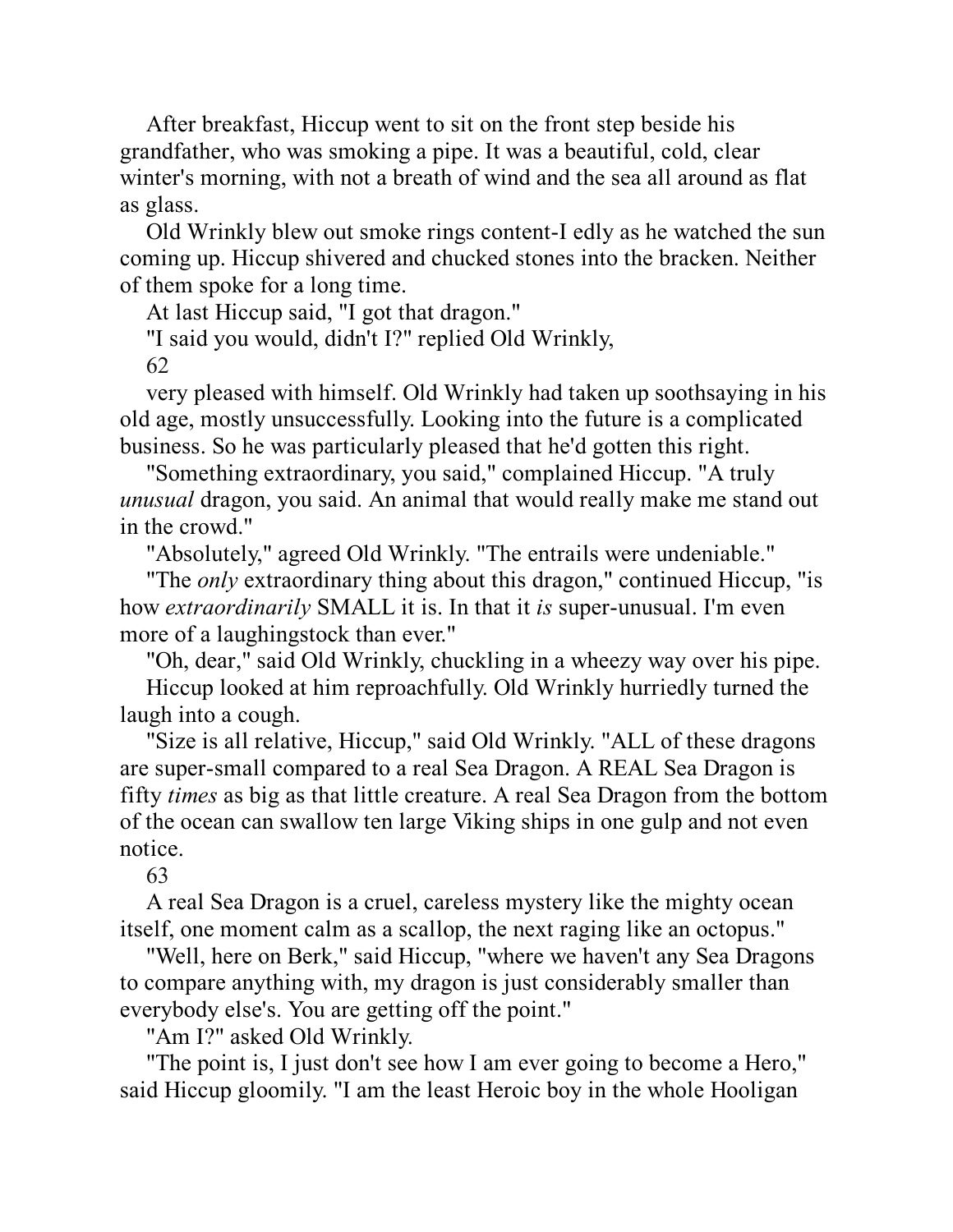Tribe."

*"Oh.pshaw,* this ridiculous Tribe," fumed Old Wrinkly. "Okay, so you are not what we call a born Hero. You're not big and tough and charismatic like Snotlout. But you're just going to have to work at it. You're going to have to learn how to be a Hero the Hard Way.

"Anyway," said Old Wrinkly, "it might be just what this Tribe needs, a change in leadership style. Because the thing is, times are changing. We can't get away with being bigger and more violent than everybody else any more. IMAGINATION. That's what they need and what you've got. A Hero of the Future is going to have to be clever and cunning, not just a big

64

lump with overdeveloped muscles. He's going to have to stop everyone quarreling among themselves and get them to face the enemy together."

"How am I going to persuade anybody to do anything?" asked Hiccup. "They've started calling me HICCUP THE USELESS. That is not a great name for a Military Leader."

"You have to see the bigger picture, Hiccup," continued Old Wrinkly, ignoring him. "You're called a few names. You're not a natural at Bashyball. Who cares? These are very little problems in the grand scheme of things."

"It's all very well for you to say they are little problems," said Hiccup crossly, "but I have a LOT of little problems. I have to train this supersmall dragon in time for Thor'sday Thursday or be thrown out of the Hairy Hooligan Tribe forever."

"Ah, yes," said Old Wrinkly, thoughtfully. "There's a book on this subject, isn't there? Remind me, how does the great Professor of Meathead University think you should train a dragon?"

"He thinks you should yell at it," said Hiccup, gloomily chucking stones again. "Show the beast who is Master by the sheer charismatic force of your

65

personality that sort of thing. I have about as much charisma as a stranded jellyfish and yelling is just another thing I am useless at."

"Ye-e-es," said Old Wrinkly, "but maybe you'll have to train your dragon the Hard Way. You know a very great deal about dragons, don't you, Hiccup? All that dragon-watching you've been doing over the years?"

"That's a secret," said Hiccup, uncomfortably.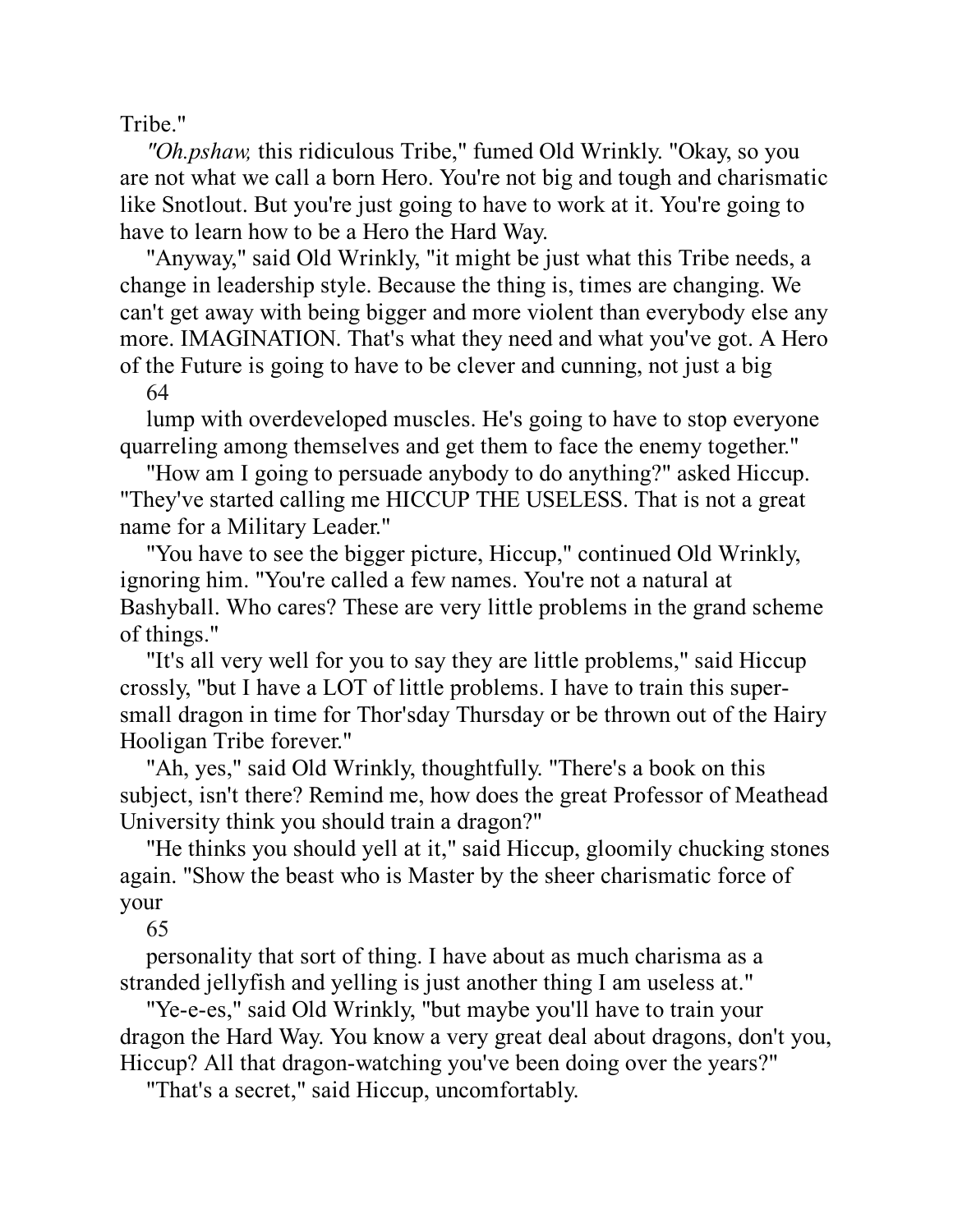"I've seen you talking to them," said Old Wrinkly.

"That's NOT TRUE," protested Hiccup, going bright red in the face.

"Okay, then," soothed Old Wrinkly, calmly smoking his pipe, "it's not true."

There was silence for a bit.

66

"It *is* true," admitted Hiccup, "but for Thor's sake don't tell anybody, they wouldn't understand."

"Talking to dragons is a highly unusual skill," said Old Wrinkly. "Maybe," he said, "you can train a dragon better by talking to it than by yelling at it."

"That's sweet," said Hiccup, "and a very touching thought. However, a dragon is not a fluffy creature like a dog or a cat or a pony. A dragon is not going to do what you say just because you ask it pretty please. From what I know about dragons," said Hiccup, "I should say that yelling was a pretty good method."

"But it has its limitations, doesn't it?" Old Wrinkly pointed out. "I would say that yelling was highly effective on any dragon smaller than a sea lion. And positively suicidal if you try it on anything larger. Why don't you come up with some alternative training schemes yourself? You might be able to add something to Professor Yobbish's book. I've often thought that that book needs a little something extra ... I can't quite put my finger on it. . ."

"WORDS," said Hiccup. "That book needs a lot more words." 67

## **Chapter6 MEANWHILE, DEEP IN THE OCEAN...**

Meanwhile, deep in the ocean, but not so very far from the Isle of Berk, a real Sea Dragon such as Old Wrinkly had been describing lay sleeping on the sea-bed. He was indescribably large. He had been there so long that he almost seemed to be part of the ocean floor itself, a great underwater mountain, covered in shells and barnacles, some of his limbs half-buried in the sand.

Generation after generation of little hermit crabs had been born and had died in this Dragon's ears. Hundreds and hundreds of years he'd slept,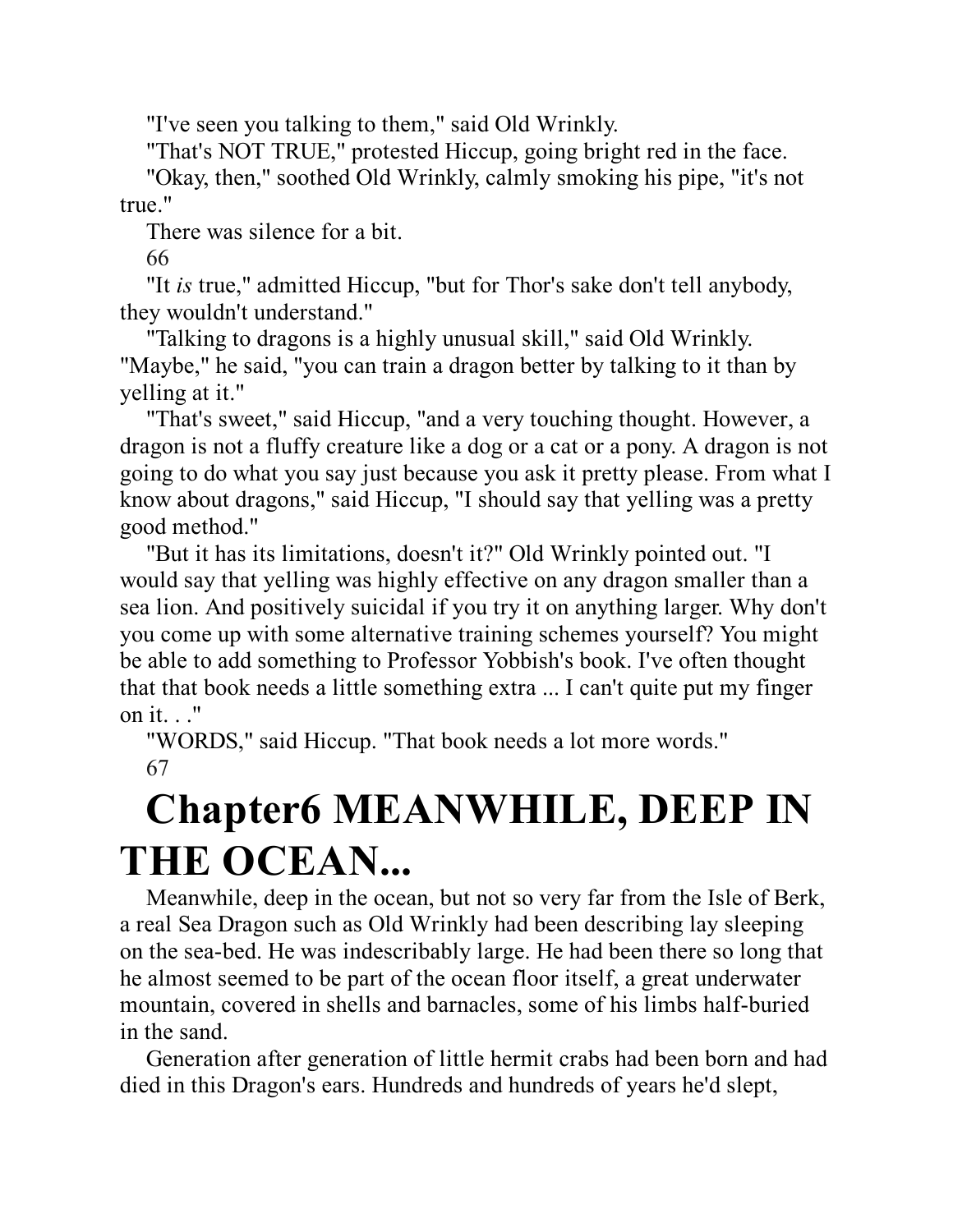because he'd had rather a large meal. He'd had the luck to catch a Roman Legion camping on a clifftop -- they were completely cut off and he had spent an enjoyable afternoon wolfing down the whole lot of them, from commanding officer to lowliest private. Horses, chariots, shields, and spears, the entire lot went down the ravenous, reptilian gullet. And, while things such as golden chariot wheels are an additional source of fiber to a Dragon's diet, they do take some time to digest.

68

The Dragon had crawled down into the depths of the ocean and gone into a Sleep Coma. Dragons can stay in this suspended state for eternity, half-dead, half-alive, buried under fathom after fathom of icy-cold seawater. Not a muscle of this particular Dragon had moved for six or seven centuries.

But the previous week, a Killer Whale who had chased some seals unexpectedly deep was surprised to notice a slight movement in the upper eyelid of the dragon's right eye. An ancestral memory stirred in the whale's brain and he swam away from there as fast as his fins could carry him. And, a week later, the sea around the Dragon Mountain -- which had previously been teeming with crabs and lobsters and shoals and shoals of fish -- was a great, underwater desert. Not a mollusk stirred, not a scallop shimmied.

The only sign of life for miles and miles was the rapid jerking of both the Dragon's eyelids, fluttering up and down as if the Dragon had suddenly gone into a lighter sleep and was dreaming who knows what dark dreams. 69

## **Chapter 7 TOOTHLESS WAKES UP**

Toothless woke up about three weeks later. Fishlegs and Hiccup were at Hiccup's house. Everybody else was out, so Hiccup decided to take the opportunity to check on Toothless's basket. He pulled it out from under the bed. A thin plume of bluish gray smoke was drifting out from under the lid.

Fishlegs whistled. "He's awake all right," said Fishlegs. "Here we go." Hiccup opened the basket.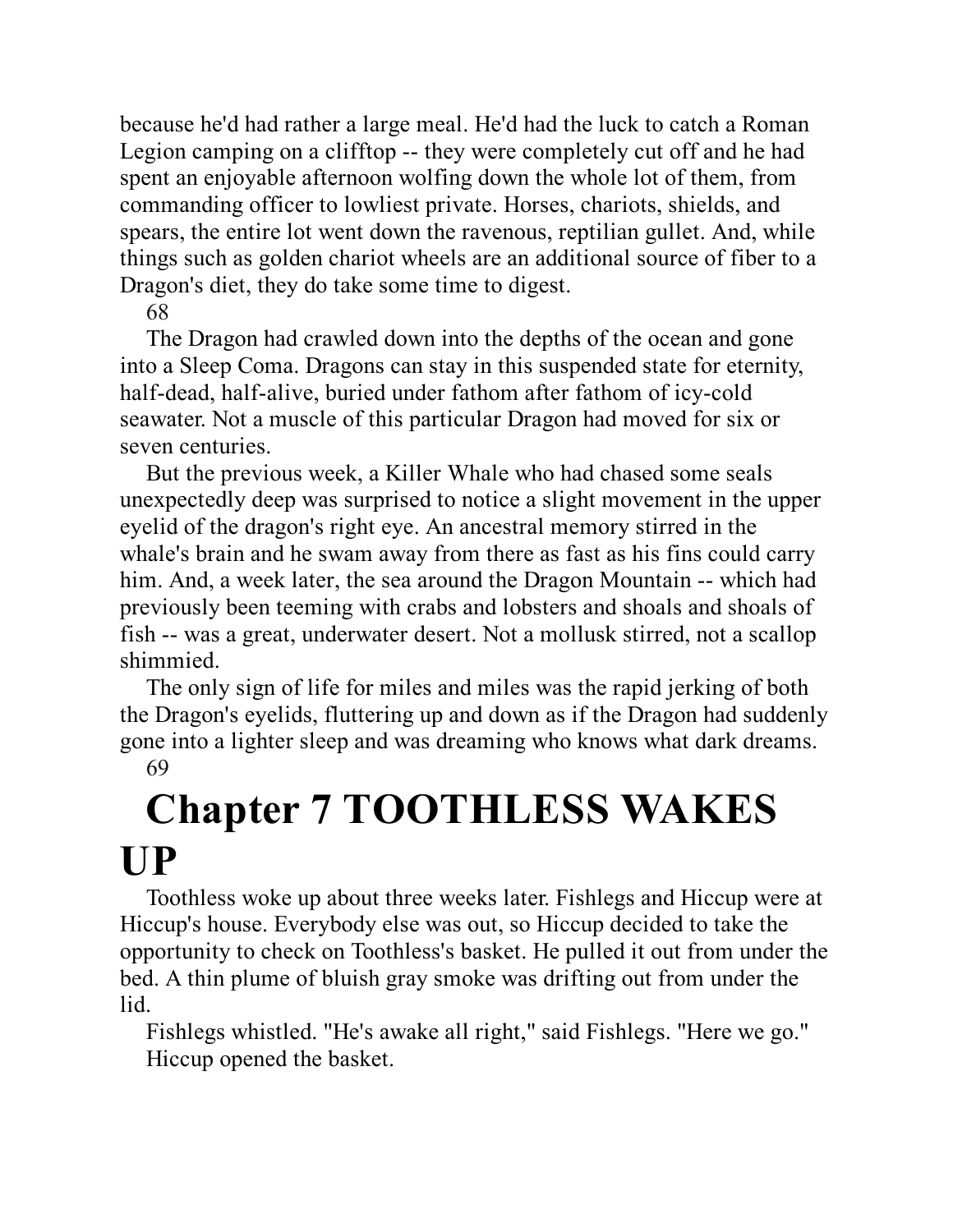The smoke billowed out and made Hiccup and Fishlegs cough. Hiccup fanned it away. Once his eyes had stopped watering he could make out a very small, ordinary dragon looking up at him with enormous, innocent, grass-green eyes.

"Hello, Toothless1," said Hiccup, in what he hoped was a good accent in Dragonese.

"What are you doing?" asked Fishlegs curiously. Dragonese is punctuated by shrill shrieks and popping

[Footnote: 'This should, of course, read "Howiieeliooiieetiere, Toothless," but I have translated it into English for the benefit of those readers whose Dragonese is a bit rusty. Please read Hiccup's book, *Learning to Speak Dragonese,* for a crash course in this fascinating language.]

70

# **[ Learning to speak Dragonese**

Introduction

In ORDER train your dragon without using the traditional methods of yelling at it, you must first learn to speak dragonese . Dragons are the only other creatures who speak a languages as complicated and sophisticated as humans

Here are some common dragon phrases to get you started

Nee-an crappa inna di hoosus pishyou

No pooing inside the house please

Mi Mana no likeit yum yum on di bum

My mother does not like to be

Bitten on the bottom

Fishyou keendle gobha oot mi freeundlee?

Please would you be so kind as to spit my friend out?

Doit a wummortime

Let's try that again]

71

noises and sounds MOST extraordinary when spoken by a human.

"Just talking to it," mumbled Hiccup, very embarrassed.

"Just *talking* to it???" gasped Fishlegs, in astonishment. "What do you *mean,* you're talking to it? If ou can't talk to it, it's an ANIMAL, for Trior's sake!"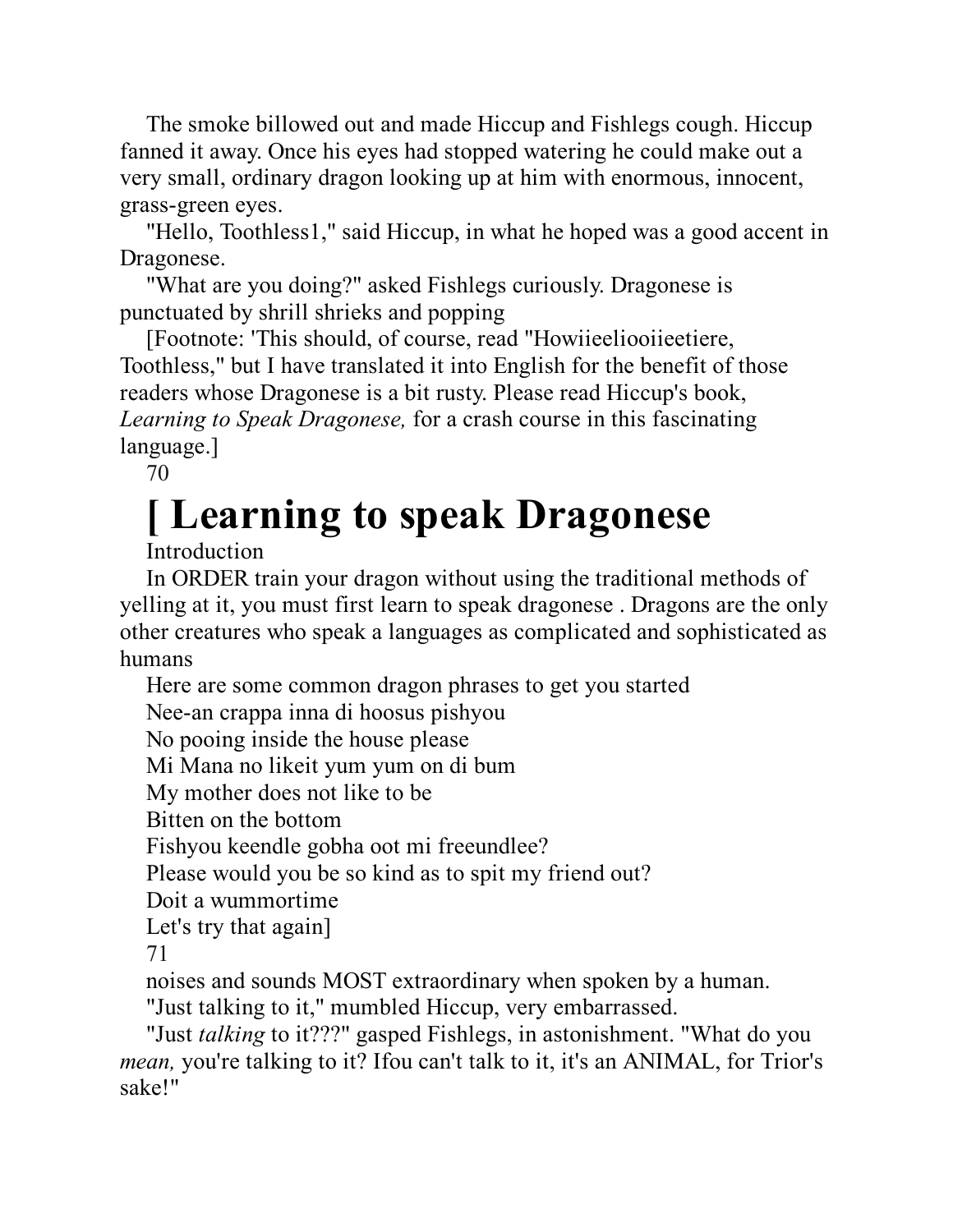"Oh shut up, Fishlegs," said Hiccup, impatiently, "you're frightening it."

Toothless huffed and puffed and blew out some smoke rings. He inflated his neck to make himself look bigger, which is something dragons do when they are scared or angry.

Eventually he got up the courage to unfurl his wings and flap up onto Hiccup's arm. He walked his way up on to Hiccup's shoulder and Hiccup turned his face toward him.

Toothless pressed his forehead onto Hiccup's forehead and gazed deeply and solemnly into Hiccup's eyes. They stayed there, snout to nose, without moving, for about sixty seconds. Hiccup had to blink a lot because the gaze of a dragon is hypnotic and gives the unnerving feeling that it is sucking your soul away.

Hiccup was just thinking, "Wow, this is amazing --

72

I'm really making contact here!" when Toothless bent down and bit him on the arm.

Hiccup let out a yelp and threw Toothless off him. "F-f-flsii," hissed Toothless, hovering in the air in front of Hiccup. "W-w-w-want fish HOW!"

"I haven't got any fish," said Hiccup in Dragonese, rubbing his arm. Luckily Toothless didn't have any teeth, but dragons have powerful jaws so it was still painful. Toothless bit him on the other arm. "F-F-F-FISH!" said Toothless again.

"Are you okay?" asked Fishlegs. "I can't believe I'm asking this, but what's he saying?"

"He wants to eat," replied Hiccup, grimly rubbing both arms. He tried to make his voice sound firm but pleasant; to dominate the creature by the sheer force of his personality, as Gobber had said. "But WE HAVE N0 FISH."

"Okaythen," said Toothless. "Eat e-c-cat."

73

He made a lunge for Fiddlesticks, who streaked up the nearest wall with a yowl of terror.

Hiccup just managed to grab Toothless by the tail as he flew off in pursuit. The dragon struggled wildly, shouting "WABT F-F-FISH BOW! WABT F-F-FOOD NOW! CATS ARE TOMMX WABT FOOD BOW!"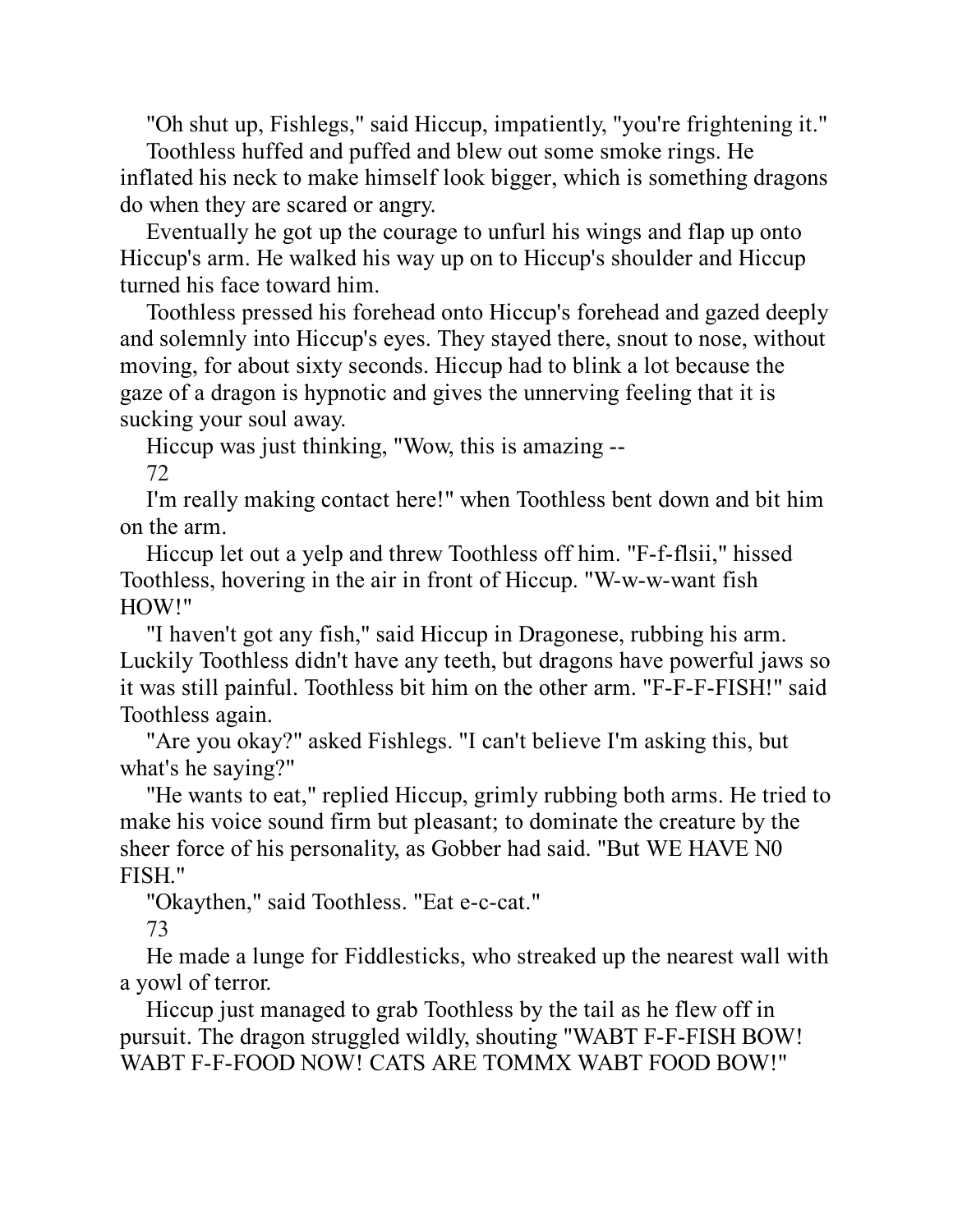"We don't HAVE any fish," repeated Hiccup, from between gritted teeth, feeling all his calmness deserting him, "and you can't eat tie cat- I like him."Fiddlesticks mewed indignantly from a beam high up in the roof.

They put Toothless in Stoick's bedroom, where there was a mouse problem.

For a while he was happy swooping after the desperately squeaking mice, but then he got bored and started attacking the mattress.

"STOP!" yelled Hiccup as feathers flew in all directions.

Toothless replied by throwing up the remains of a recently deceased mouse right in the middle of Stoick's pillow.

74

"Aaaargh!" said Hiccup.

"AAAAAAARGH!" said Stoick the Vast, who entered the room at that very moment.

Toothless launched himself at Stoick the Vast's beard, which he mistook for a chicken.

"Get him off!" said Stoick.

"He doesn't do what I say," said Hiccup.

"Yell VERY LOUDLY at him," Stoick shouted, YERY LOUDLY.

Hiccup yelled as loudly as he could. "Please will you stop eating my father's beard?"

As Hiccup had suspected, Toothless took absolutely no notice whatsoever.

*I KNEW I'd be useless at yelling,* thought Hiccup gloomily.

"DROPTOTHEFLOORYOUORRRIBLELIT-TLEREPTILE!" yelled Stoick.

Toothless dropped to the floor.

"You see?" said Stoick. *"That's* how to deal with dragons."

Newtsbreath and Hookfang, Stoick's hunting dragons, came padding into the room. Toothless stiffened as they paced around him, their yellow eyes glinting evilly. Each was about the size of a leopard, and

75

they were as delighted by his arrival as a couple of giant cats might be by that of a cute little kitten.

"Greetings, fellow firebreather," hissed Newtsbreath as he gave the wriggling newcomer a sniff.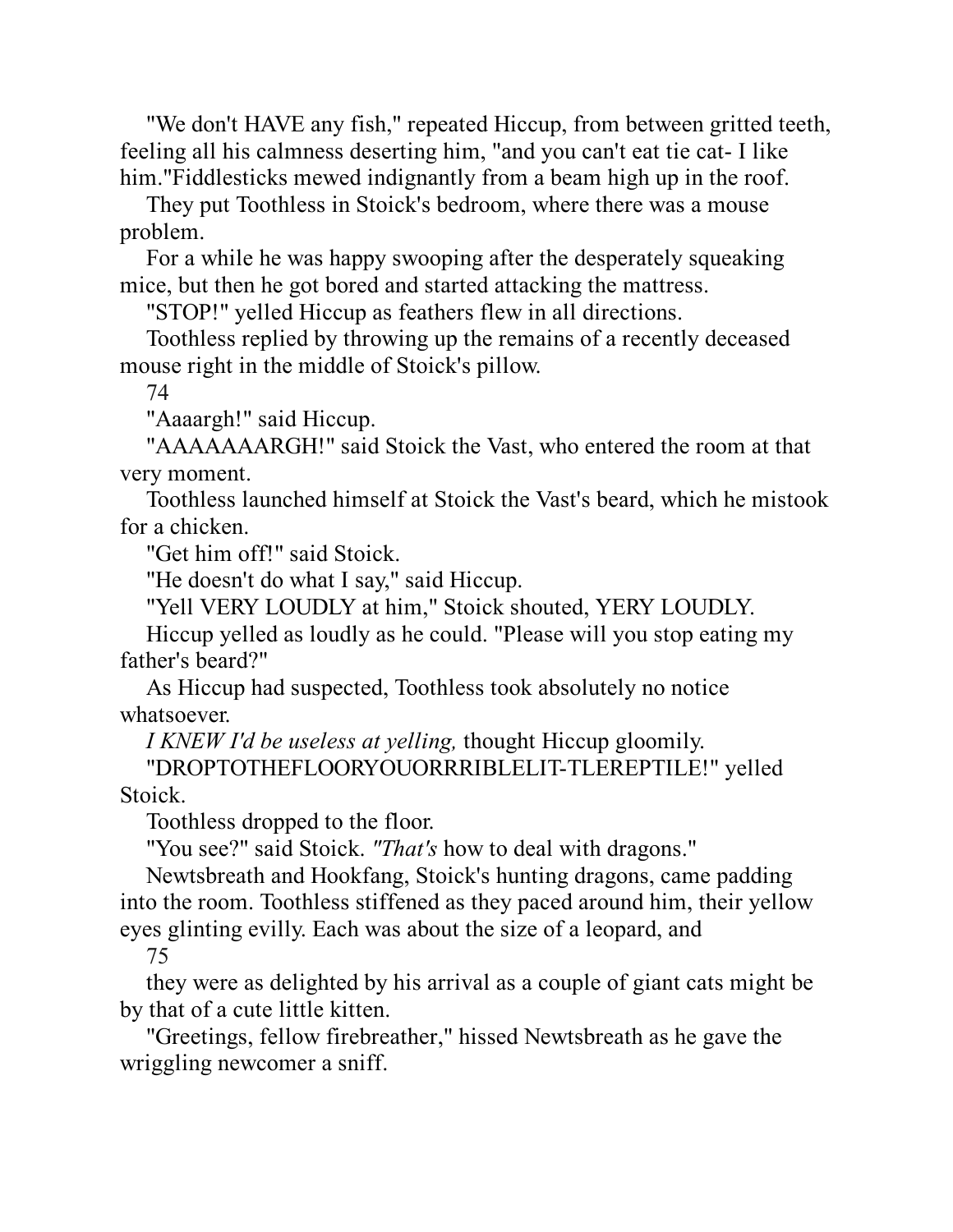"We must wait," purred Hookfang menacingly, "until we are alone and then we can give you a proper welcome." He gave a vicious swipe at Toothless with one paw. A claw like a kitchen knife just nicked Toothless on the rump and the little dragon howled and jumped into Hiccup's tunic, until only his tail was poking out of the neck.

"HOOKFANG!" bellowed Stoick.

"My claw slipped," whined Hookfang.

"GEDDOUTOFHEREBEFOREIMAKEYOUIK-TOHANDBAGS!" yelled Stoick, and Newtsbreath and Hookfang slunk out, muttering obscene dragon curses under their breaths.

"As I was saying," said Stoick the Vast. "THAT'S how to deal with dragons."

Stoick was looking at Toothless with uncharacteristic anxiety.

"Son," said Stoick, hoping there might be some sort of mistake, "is this dragon *your* dragon?"

*"Yes,* father," Hiccup admitted.

76

"It's very . . . well. . . it's very . . . SMALL, isn't it?" said Stoick slowly. Stoick was not an observant person but even *he* could not fail to notice that this dragon really *was* remarkably small.

"... and it hasn't got any teeth."

There was an awkward silence.

Fishlegs came to Hiccup's rescue.

"That's because it's an unusual breed," said Fishlegs. "A unique and . . . er . . . violent species called the Toothless Daydream, distant relations of the

77

Monstrous Nightmare, but far more ruthless and so rare they are practically extinct."

"Really?" Stoick surveyed the Toothless Daydream doubtfully. "It looks just like a Common or Garden to me."

'Ahhh, but with respect, Chief," said Fishlegs, "that's where you're WRONG. To the amateur eye and, indeed, to its prey, it looks *exactly* like a Common or Garden. But if you look a little closer the characteristic Daydream marking" -- Fishlegs pointed to a wart on the end of Toothless's nose -- "marks it out from the more ordinary breed."

"By Thor, you're right!" said Stoick.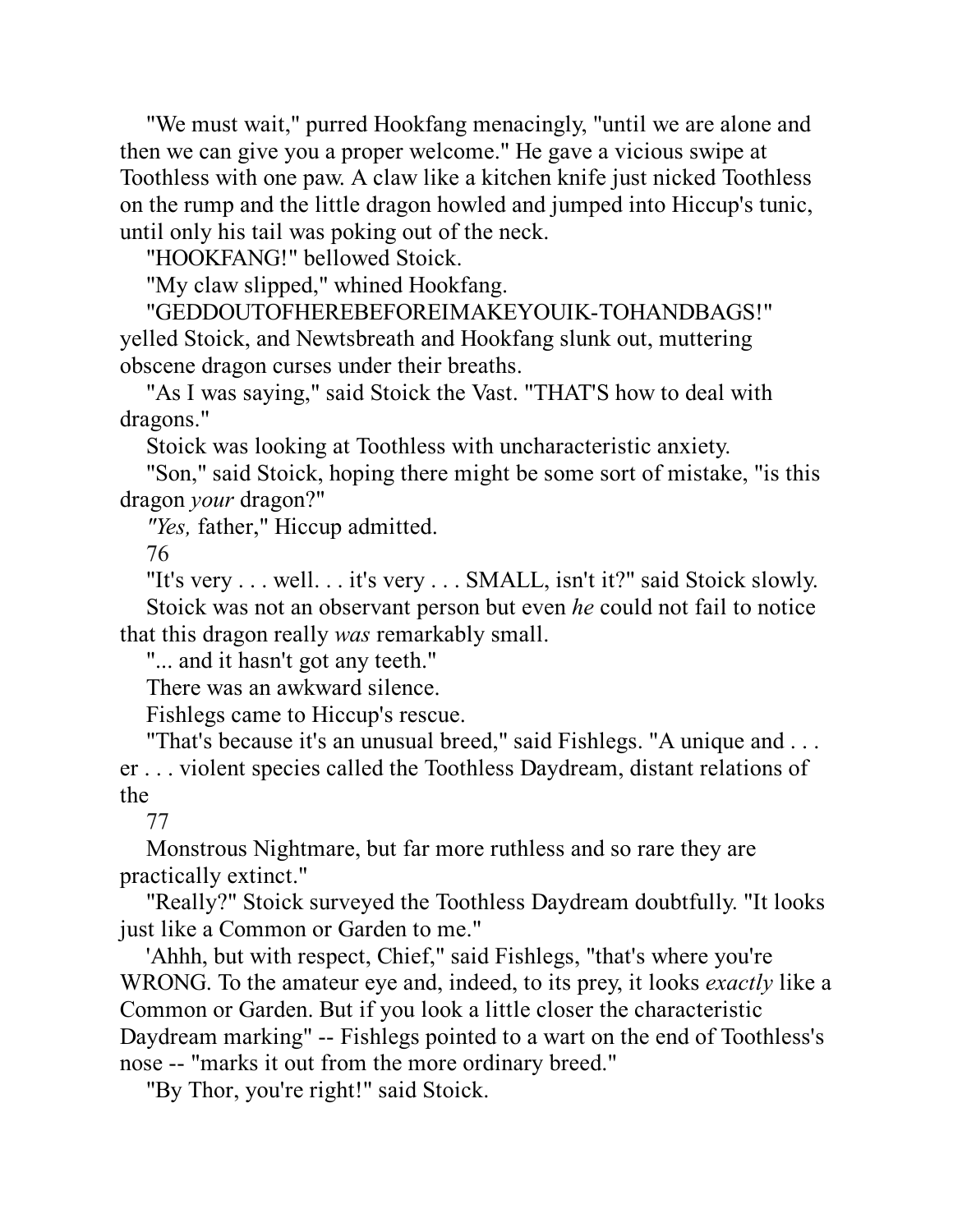"And it's not just your *average* Toothless Daydream either." Fishlegs was getting carried away now. "This particular dragon is of ROYAL BLOOD."

"No!" said Stoick, very impressed. Stoick was a terrific snob.

""Yes," said Fishlegs solemnly. "Your son has only gone and burgled the offspring of King Daggerfangs himself, the reptilian ruler of Wild Dragon Cliff. The Royal Daydreams tend to start out small but they grow into creatures of IMPRESSIVE -- even

GARGANTUAN --size."

78

"Just like you, eh, Hiccup," said Stoick, giving a great laugh and ruffling his son's hair.

Stoick's tummy gave out a plaintive rumble like a distant underground explosion. "Time for a little supper, I think. Clear up this mess, will you, boys?"

Stoick strode off, relieved to have had his faith in his son restored. "Thanks, Fishlegs," said Hiccup. "You were inspired."

"Not at all," said Fishlegs. "I owed you one after setting you up for that fight with Snotlout."

"Father's going to find out at some point anyway, though," said Hiccup gloomily.

"Not necessarily," said Fishlegs. "Look at all that talking you were doing with the Toothless Daydream here. That was INCREDIBLE.

UNBELIEVABLE. I've never seen anything like it. You'll be training him in next to no time."

"I was talking to him, all right," said Hiccup, "but he didn't listen to a word I said."

When he was going to bed that night, Hiccup didn't want to leave Toothless in front of the fire with Newtsbreath and Hookfang.

79

"Can I take him to bed with me?" he asked Stoick.

"A dragon is a working animal," said Stoick the Vast. "Too much hugging and kissing will make him lose his vicious streak."

"But Newtsbreath will kill him if I leave him alone with them."

Newtsbreath gave an appreciative growl. "It would. be m *y pleasure* ," he hissed.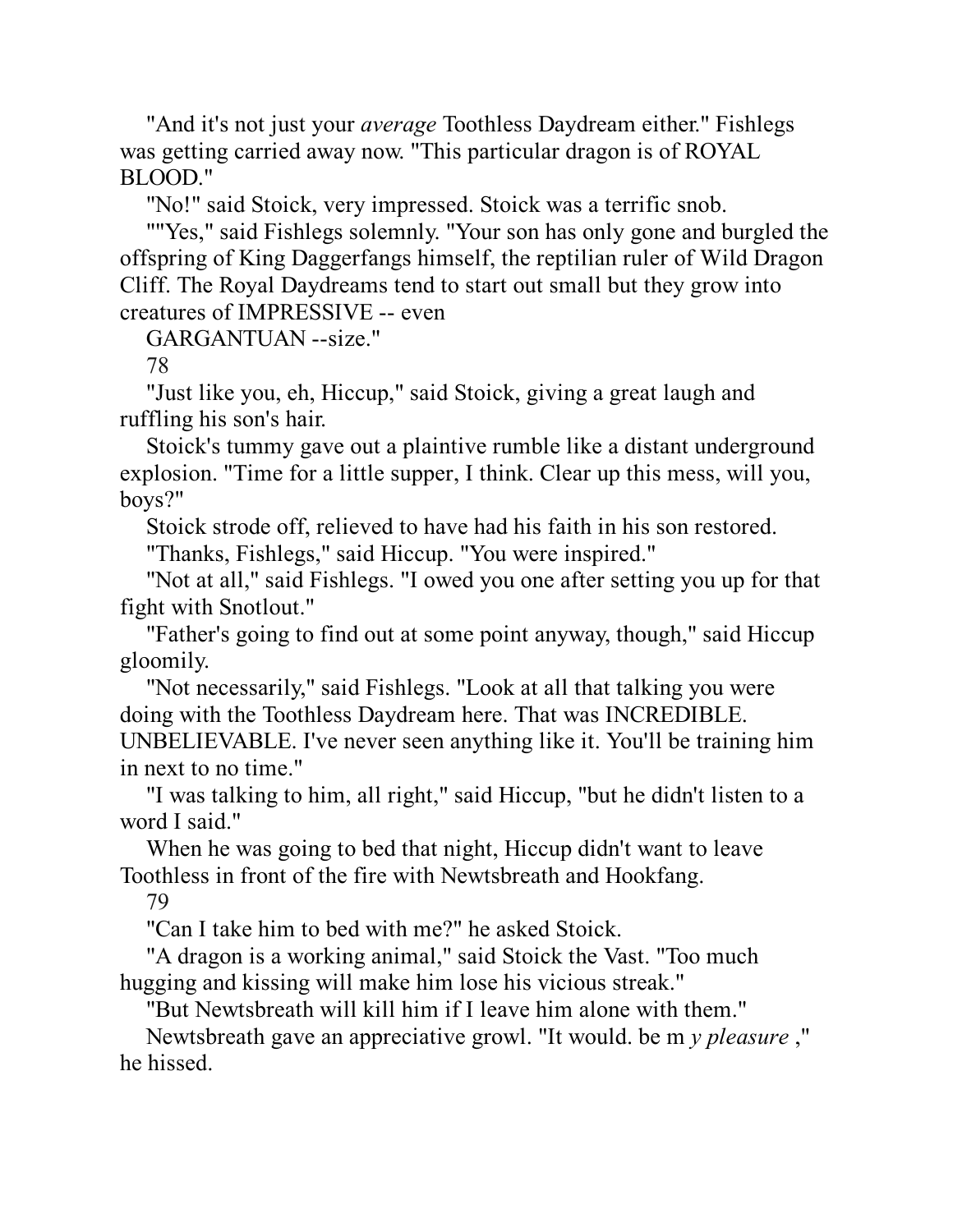"Nonsense," boomed Stoick, unaware of Newts-breath's last remark, as he didn't speak Dragonese. Hegave Newtsbreath a friendly cuff round the horns. "Newtsbreath just wants to play. That sort of rough-and-tumble is good for a young dragon. Makes him learn to stick up for himself." Hookfang extended his claws like switchblades and drummed them on the hearth.

say goodnight to Toothless by the fire, but smuggled him into the bedroom under his tunic.

"You mu *st* be absolutely quiet," he told Toothless sternly as they climbed into bed, and the dragon nodded eagerly. In fact, he snored loudly the entire claws like switchblades and

Hiccup pretended to

80

night, but Hiccup didn't care. Hiccup spent the whole of the winter on Berk in various states of "very cold," ranging from "fairly chilly" to "absolutely freezing." At night, too many layers were considered sissy, so Hiccup generally lay awake for a couple of hours until he had shivered himself into a light sleep.

Now, though, as Hiccup stretched his feet out against Toothless's back, he felt waves of heat coming off the little dragon, gradually creeping up his legs and warming his freezing cold stomach and heart, even traveling right up to his head, which hadn't been *truly* warm for almost six months. Even his ears burned contentedly. It would have taken the snoring of six strong dragons to have woken Hiccup, so deeply did he sleep that night. 81

# **Chapter 8 TRAINING YOUR DRAGON THE HARD WAY**

Hiccup was still pretty certain, knowing dragons as he did, that yelling was the easiest method of training them. So, over the next couple of weeks, he tried yelling at Toothless to see if he could make it work. He tried yelling loudly, firmly, strictly. He looked as cross as he could. But Toothless wouldn't take him seriously.

Hiccup finally gave up on the yelling when Toothless stole a kipper off his plate one morning at breakfast. Hiccup let out his most fierce and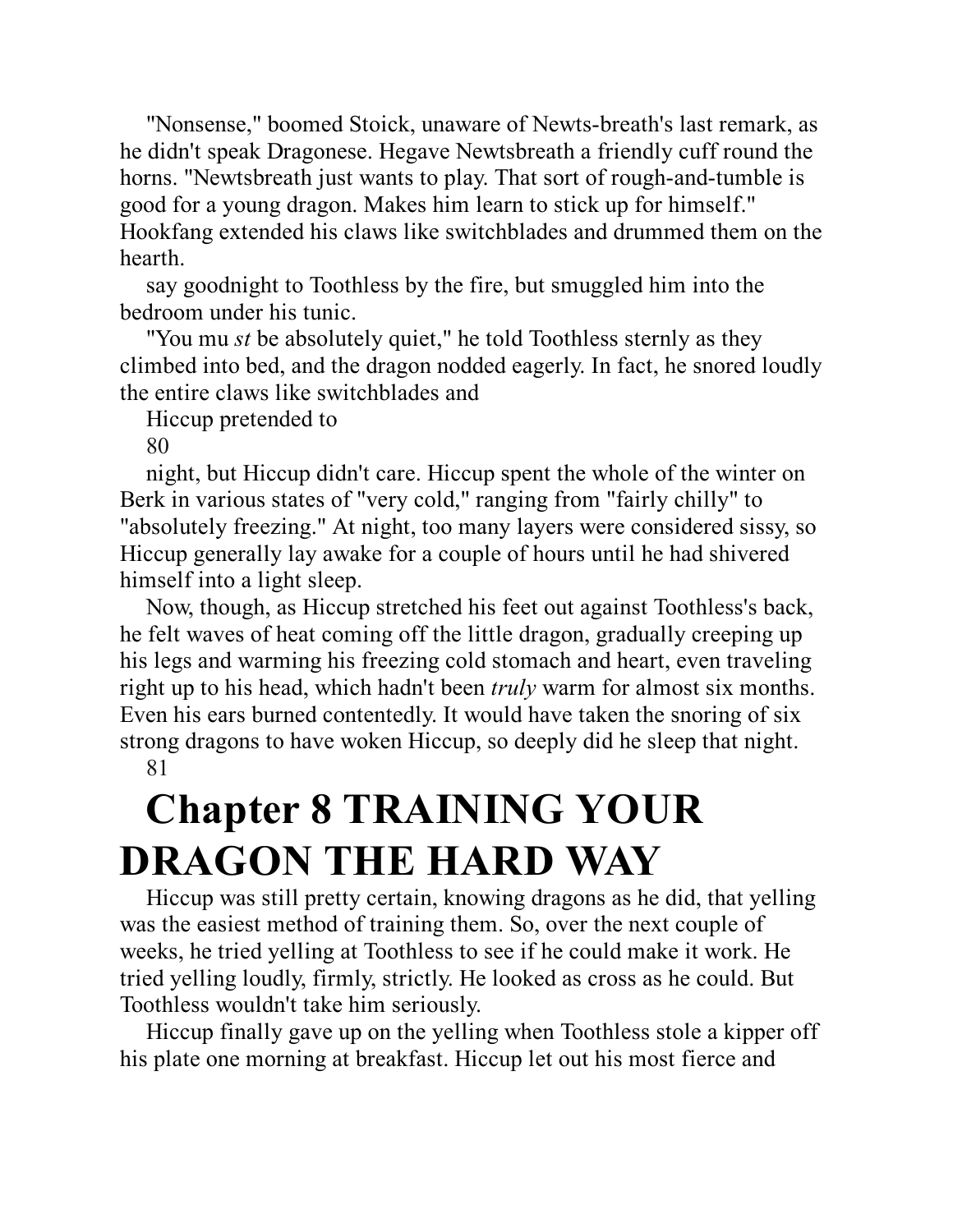frightening yell and Toothless just gave him a wicked look and knocked everything else on to the floor with one swipe of his tail.

That was it with the yelling, as far as Hiccup was concerned.

"Okay, then," said Hiccup, "I'll try going to the other extreme."

So he was as nice to Toothless as he possibly could be. He gave Toothless the comfiest bit of the bed and lay dangerously balanced on the edge of it himself.

82

He fed him as much kipper and lobster as he wanted. He only did this once, though, as the little dragon just went on eating until he had made himself thoroughly sick.

He played games with him for hours and hours. He told him jokes, he brought him mice to eat, he scratched the bit that Toothless couldn't quite reach in between the spokes on his back.

He made that dragon's life as close to Dragon Heaven as he possibly could.

By mid February, the winter was coming to an end on Berk, and the snowy season had turned into the rainy season. It was the kind of weather where your clothes never got dry, no matter what. Hiccup would hang up his sodden tunic on a chair in front of the fire before going to bed at night, and in the morning it would *still* be wet -- warm and wet rather than cold and wet, but WET nonetheless.

The ground all around the Village had turned into knee-deep mud.

"What, in Woden's name, are you doing?" asked Fishlegs when he came across Hiccup digging a large hole just outside the house.

83

"Building a mud wallow for Toothless," panted Hiccup.

"You spoil that dragon, you really do," said Fish-legs, shaking his head.

"It's psychology, you see," said Hiccup. "It's clever and it's subtle, not like that caveman yelling you're doing with Horrorcow."

Fishlegs had named his dragon Horrorcow. The "horror" bit was to make the poor creature at least sound a bit frightening. The "cow" bit was because for a dragon she really *was* remarkably like a cow. She was a large, peaceful, brown creature, with an easygoing nature. Fishlegs suspected she might even be vegetarian.

"I'm always catching her nibbling at the woodwork," he complained. "BLOOD, Horrorcow, BLOOD -- that's what you should want!"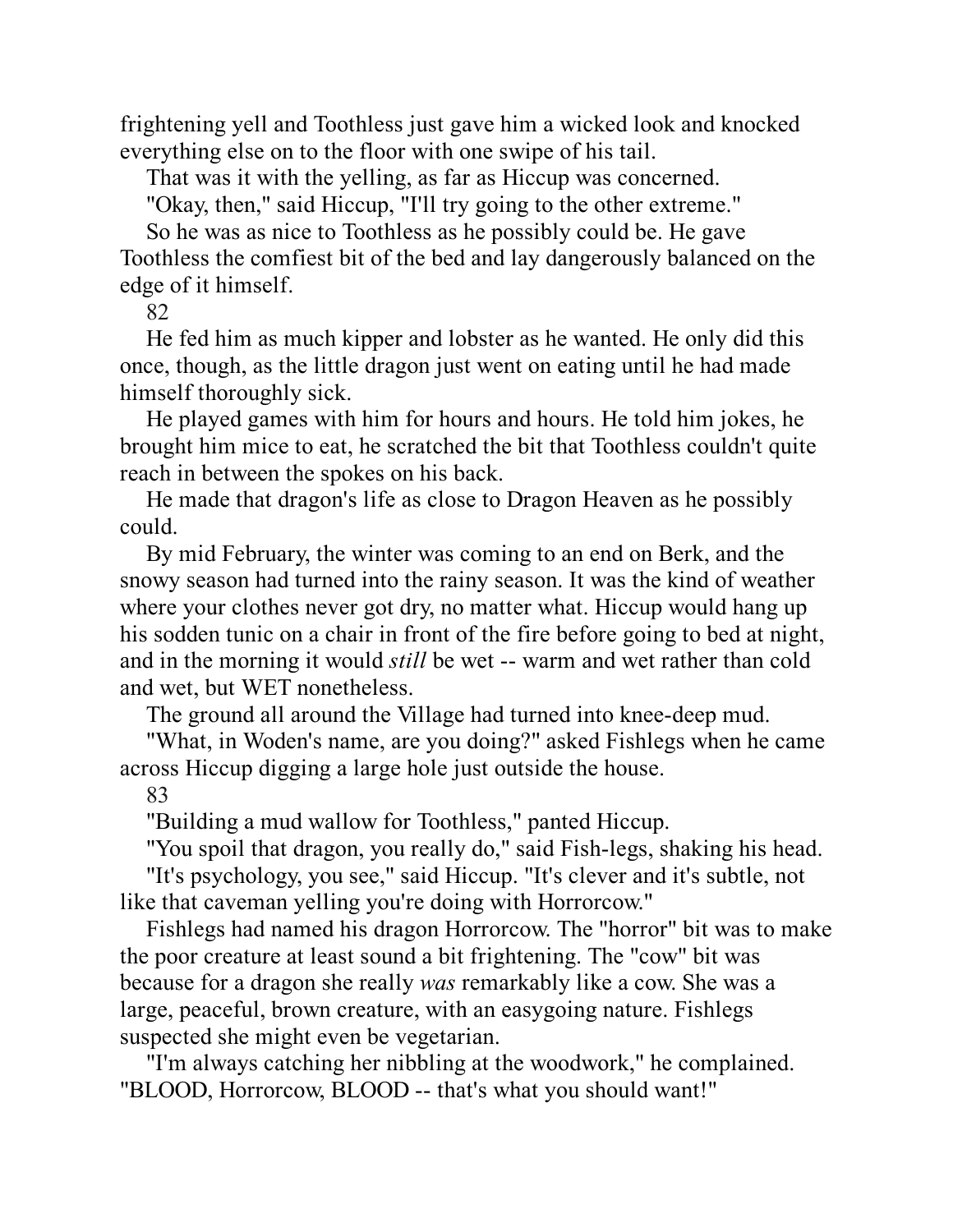Nonetheless, maybe Fishlegs *was* a better yeller than Hiccup, or maybe Horrorcow was a lazier and more obliging character than Toothless, but Horrorcow was proving very easy to train by the yelling method.

"Okay, Toothless, it's read *y,"* said Hiccup. *"Get* yourself a good. wallow."

Toothless stopped trying to catch voles and 84

leaped into the mud. He rolled over and over in the oozy muck, spreading out his wings and squirming happily.

"I'm bonding with him," said Hiccup, "so he'll want to do what I say." "Hiccup," said Fishlegs, as Toothless sucked up a good mouthful of the mud and spat it out straight into Hiccup's face, "I may not know much about dragons, but I *do* know that they are the most selfish creatures on Earth. No dragon is ever going to do what you want out of gratitude. Dragons do not know what gratitude is. Give up. This will NEVER WORK."

"Tie tiling about us it-h-hragons," said Toothless, helpfully, "is we're ss-survivors. We're not like s-s-sappy cats or it-it-huijib itogs, failing in l-llove with their Masters and yocky things like that.

85

Only reason we ever do what a what a m-m-man wants is because he's b-b-bigger than us and. gives us food."

"What's he saying?" asked Fishlegs.

"Pretty much what you're saying," said Hiccup.

"N-n-never trust a dragon," said Toothless, cheerfully hopping out of the wallow and helping himself to one of the winkles that Hiccup had found for him (Toothless was particularly fond of winkles -- "J-j-just like picking your n-n-nose," he had said). "That's what my-m-m-mother taught me in the nest, and she shoud know."

Hiccup sighed. It was true. Toothless was cute to look at, and very good company -- if a little demanding. However, you only had to look into his big, innocent, heavily lashed eyes to realize that he was totally without morals. The eyes were ancient, the eyes of a killer. You might as well ask a crocodile or a shark to be your friend. Hiccup wiped the mud off his face.

"I'll think of something else," said Hiccup.

February turned into March and Hiccup was still thinking. A few flowers made the mistake of appearing and were immediately blasted out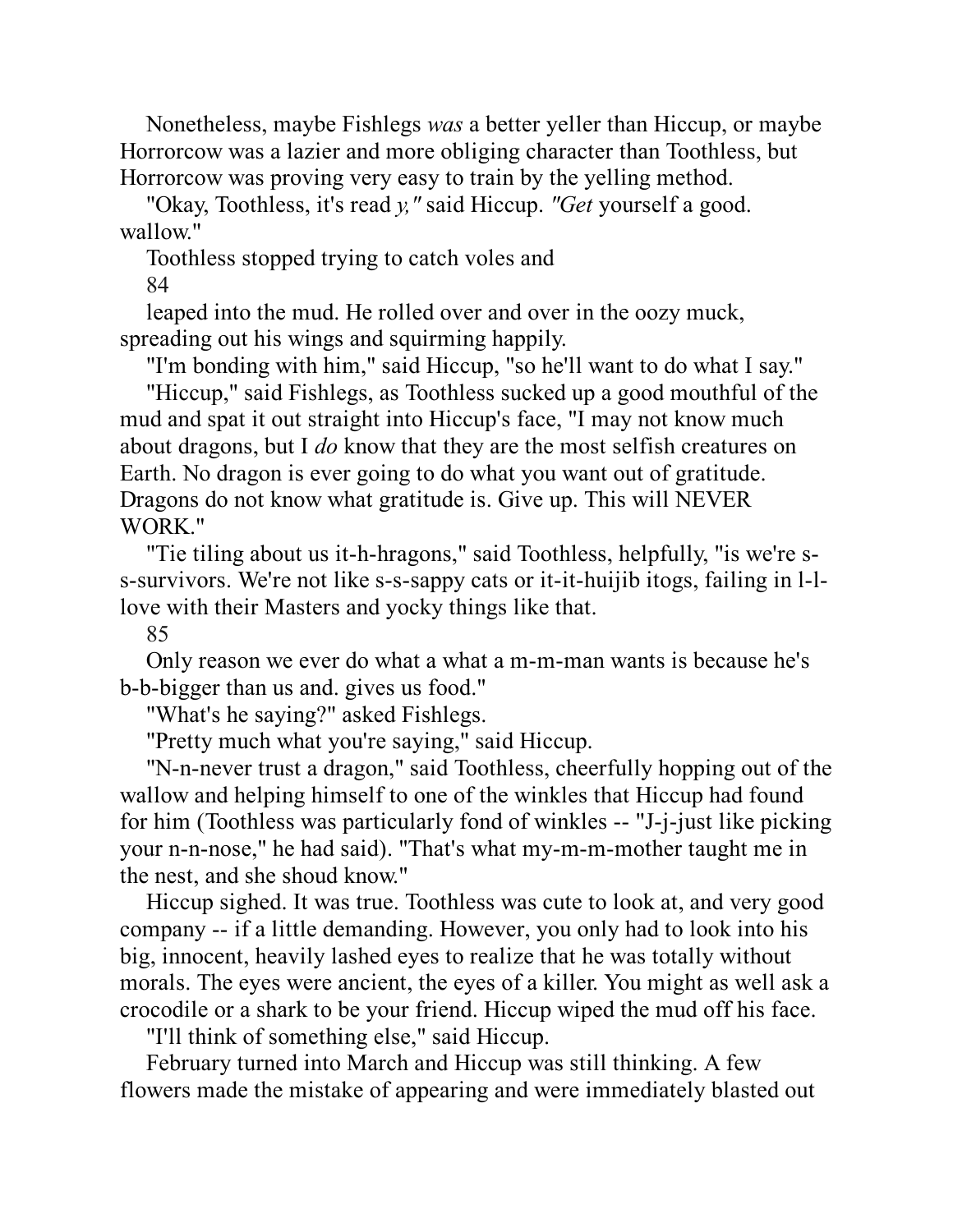of existence by a

86

couple of hard frosts that had kept themselves back for this very purpose.

Fishlegs could now get Horrorcow to "go" and "stay" on command. Hiccup was still struggling to teach Toothless the basics of toilet training.

"NO FOOING IN THE KITCHEN," said Hiccup for the hundredth time, carrying Toothless outside after yet another accident.

'Is w-w-warmer in the kitchen," whined

Toothless.

"But poos go OUTSIDE, You KNO *W that* ," said Hiccup, at the end of his tether.

Toothless promptly pooed all over Hiccup's hands and down his tunic. J "Is OUTSIDE, is OUTSIDE, is OUTSIDE," crowed Toothless.

At this inopportune moment, Snotlout and Dogsbreath came sauntering past Stoick's house on the way back from the beach, their dragons on their shoulders. "Well, well, well," sneered Snotlout, "if it isn't the USELESS, covered in dragon poo. It actually quite suits you."

"Hur, Hur, Hur," snorted Dogsbreath.

87

"That's not a dragon," jeered Seaslug, Dogsbreath's dragon, who was an ugly great Gronckle with a pug nose and a mean temper, "that's a newt with wings."

"That's not a dragon," scoffed Fireworm, Snotlout's dragon, who was as big a bully as her master, "that's an ickle newborn bunny wabbit with a pathetic pooproblem."

Toothless gave a gasp of fury.

Snotlout showed Hiccup the immense heap of fish that he had wrapped up in his cloak.

"Look what Fireworm and Seaslug caught down at the beach. And it only took a couple of hours. ..."

Fireworm coughed, flexed a shining muscle or two, and looked at her claws in fake modesty. "Oh, pease," she drawled. "I wasn't even CONCCEN-Tr\ATItfG. If I was TRYING, I could do it in ten minutes, with one wing tied, behind my back."

"Excuse me *while I throw up* ," muttered Toothless to Horrorcow, who was regarding Fireworm with disapproval in her big brown eyes.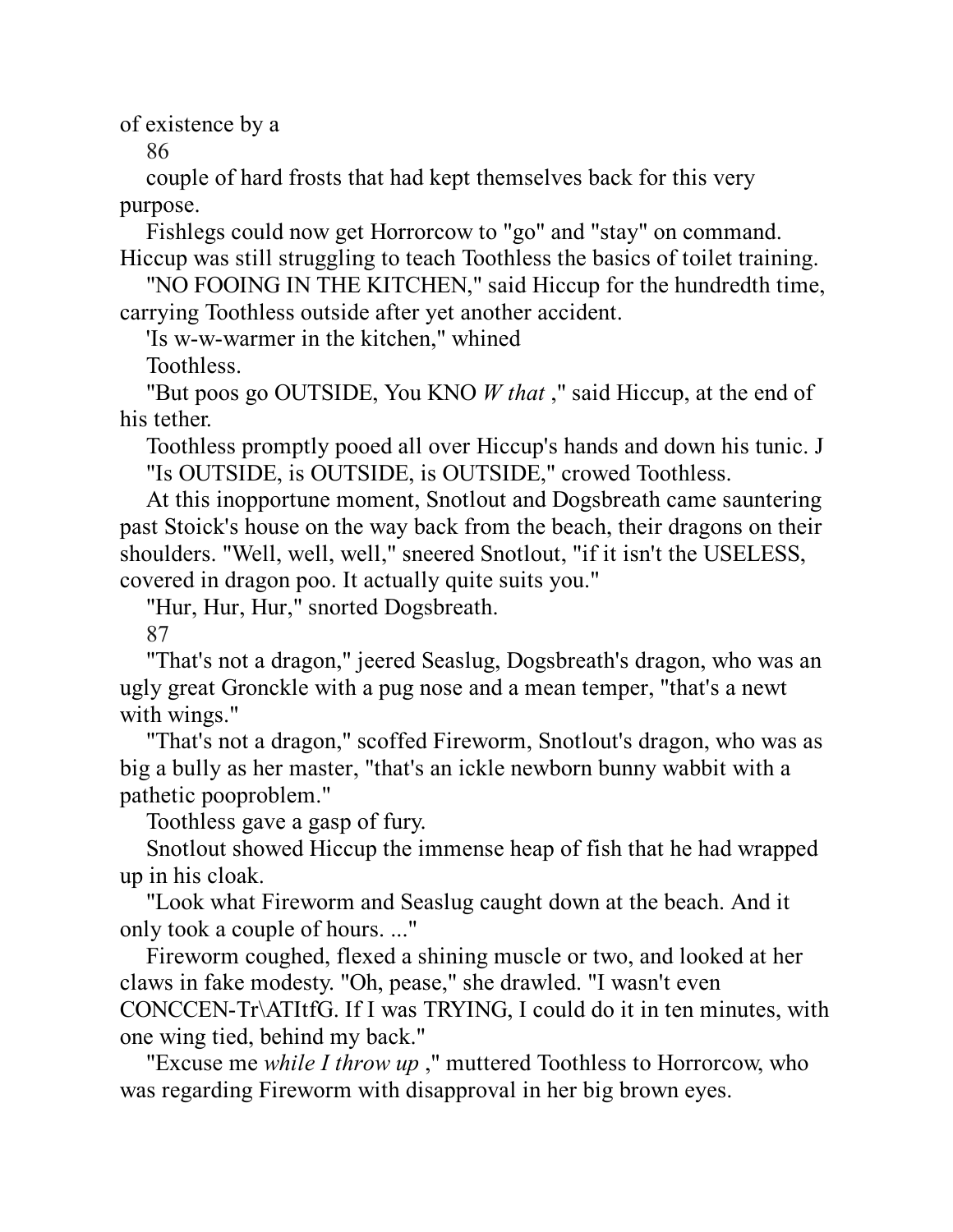88

"We reckon Fireworm could be a bit of a HUNTING LEGEND," grinned Snotlout. "I hear that Horrorcow is partial to carrots. . . . Has the Toothless Wonder gotten up the nerve to attack a vegetable? Carrots are a bit crunchy but perhaps he could manage the odd squished cucumber. . . . You could give it to him through a straw perhaps. ..."

"HUR, HUR, HUR." Dogsbreath laughed so hard that snot came snorting out of his nose.

"Careful, Dogsbreath," said Fishlegs politely, "your brains are coming out."

Dogsbreath bashed him hard and the two boys staggered off, Fireworm making a lunge at Toothless that nearly took his eye out as he went past.

As soon as they were safely out of earshot, Toothless jumped out of Hiccup's arms and coughed out sheets of flame in a menacing manner.

"Bullies! Yellowbellies! Come closer and Toothess'll fry you to a frazzle! Toothess'll drag out yer guts and, play'em on a harp! Toothess'll... Toothless'll... Toothless'll... well, you just better not come any closer, that's all... !"

"Oh, very brave, Toothless," said Hiccup sarcastically. "If you shout louder they might even, hear you."

89

### **Chapter 9 FEAR, VANITY, REVENGE, AND SILLY JOKES**

March turned into April and April turned into May. After Fireworm's remark about the pathetic bunny rabbit, Toothless never pooed in the kitchen again. But Hiccup hadn't made any further progress in training him.

It was still raining, but it was a warm rain. The wind was blowing, but it was a less furious wind. It was just about possible to stand upright.

The gulls' eggs were hatching on the rocks and the parent gulls divebombed Hiccup and Fishlegs when they came to the Long Beach to practice.

"KILL, Horrorcow, KILL," said Fishlegs to Horrorcow, who was calmly perched on his shoulder. "You could have that Black-backed Gull for breakfast, he's barely half your size. Honestly, Hiccup, I give up, I don't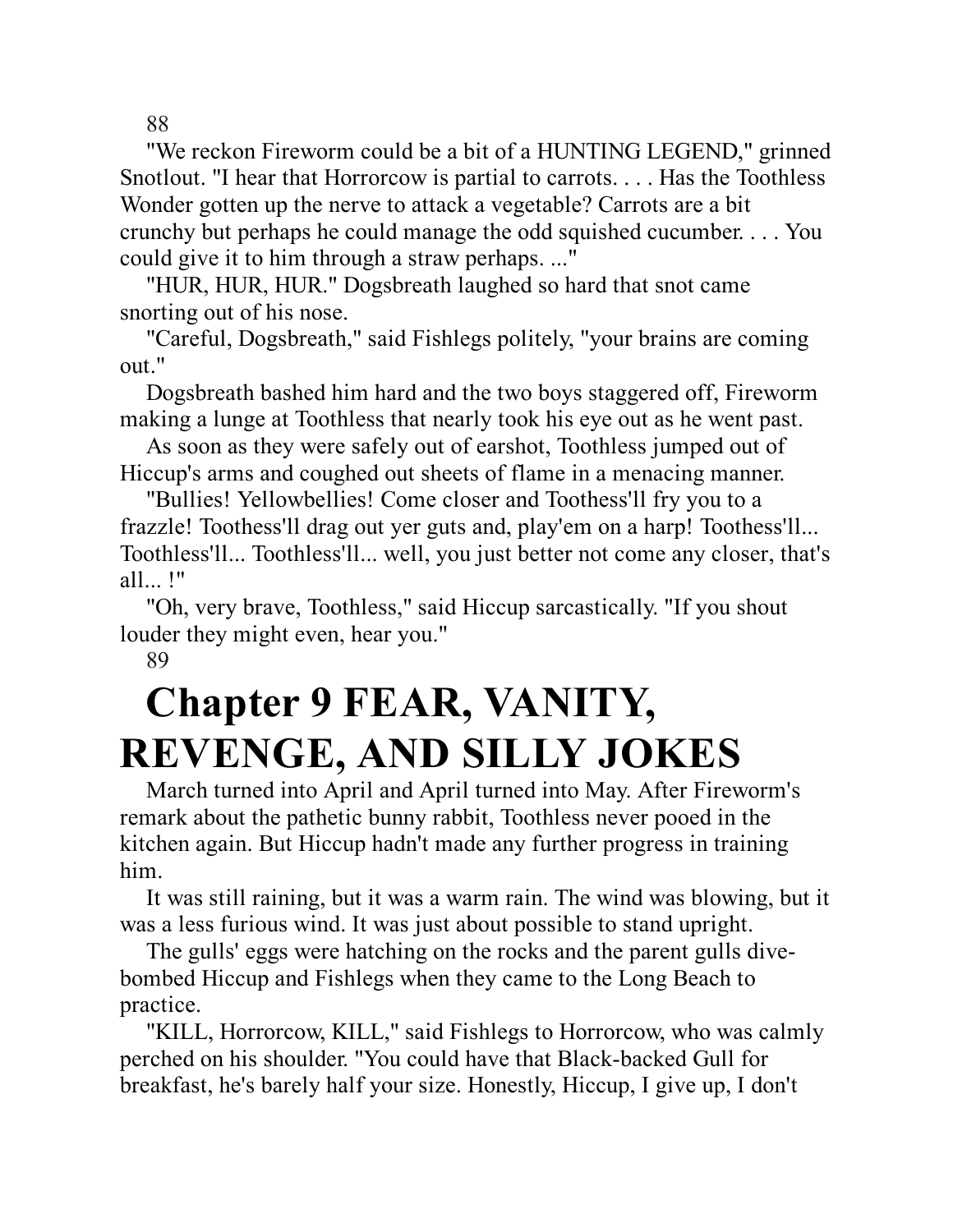know how I'm going to pass the hunting section of the test, Horrorcow just doesn't have the killer instinct. She'd never survive in the wild."89

90

Hiccup laughed hollowly. "You think YOU'VE got problems? Toothless and I are failing right from the beginning: the basic obedience commands, the retrieval, the compulsory exercises, the hunting -- the lot."

"It can't be *that* bad," said Fishlegs.

"Watch," said Hiccup.

The boys moved along the beach a bit, out of range of the gulls.

They started practicing the most basic command of all: "go." The dragon was supposed to stand, bolt upright, on the handler's outstretched arm. The handler would then bark the command as loudly as possible while simultaneously lifting his arm to fling the dragon into the air. The dragon was supposed to soar gracefully into flight when the handler's arm reached its highest point.

Horrorcow yawned, scratched, and slowly flapped off, grumbling to herself.

Toothless was even less obedient.

"GO!" yelled Hiccup.

Hiccup flung his arm up. Toothless hung on.

"I said GO!" Hiccup repeated in frustration.

"W-w-why g-g-go?" shuddered Toothless, gripping even tighter. 91

"Just go GO GO GO GO!!!!" screamed Hiccup, flapping his arm up and down frantically, with Toothless hanging on to it for dear life.

Toothless stayed.

"Toothless," said Hiccup, as reasonably as he could, "please go. If you don't start going when I tell you to, we are both going be thrown into exile."

"But I don't w-w-want to go," Toothless pointed out, equally reasonably. 92

Fishlegs watched the whole process in appalled amazement. "You really do have problems," he said in an awed voice.

"Yup," said Hiccup. He finally managed to uncurl Toothless's claws, which had relaxed their grip for a second, and pushed him off. Toothless landed on the sand with a squeal of outrage, and immediately attached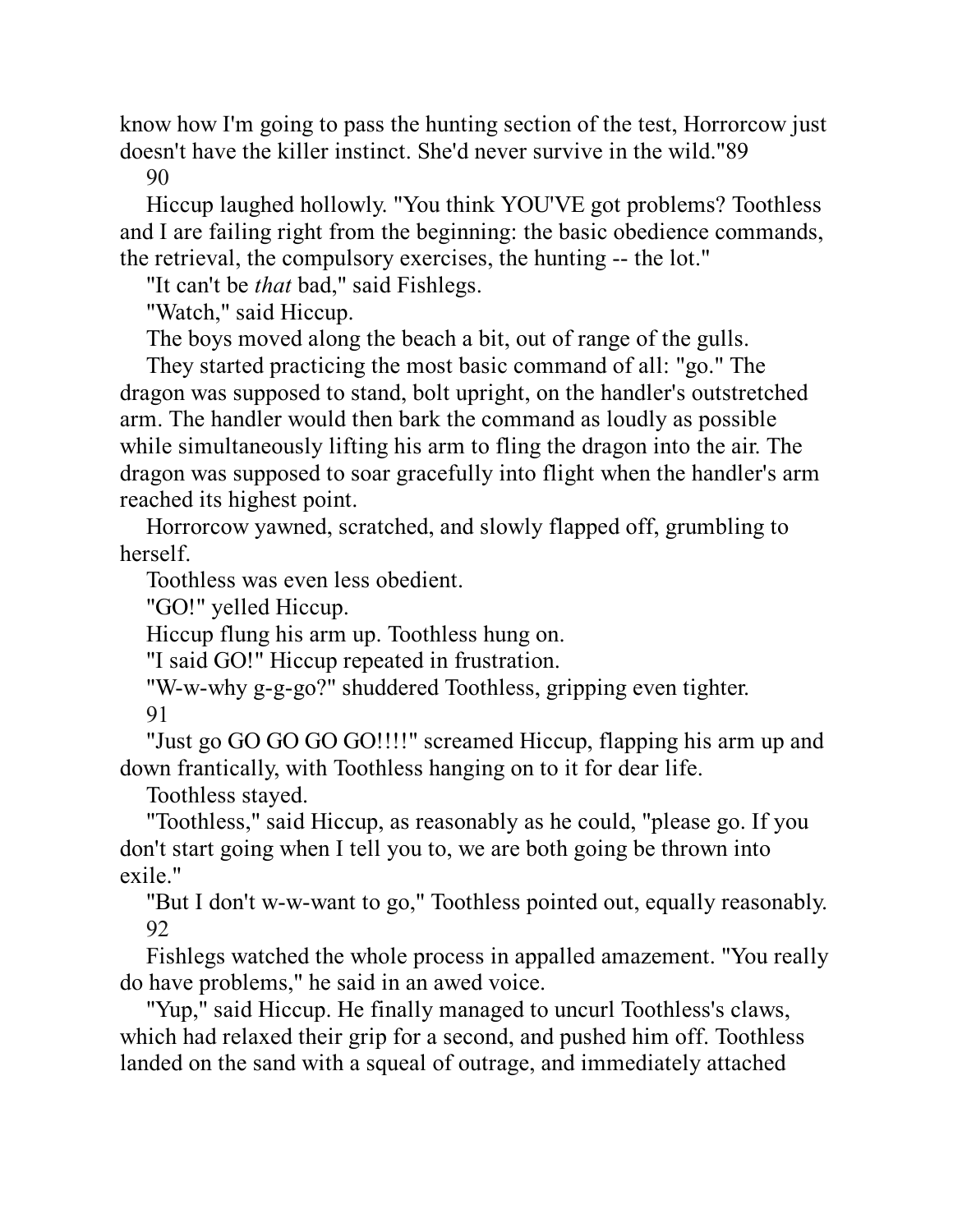himself to Hiccup's leg, getting a good grip on the sandals with his talons, and wrapping his wings around Hiccup's calf.

"N-n-not going," said Toothless stubbornly.

"It can't get much worse than this," said Hiccup, "so I'm going to try a new tack."

He took out the notebook in which he had been jotting down all he knew about dragons in the hope that it might be useful. "DRAGON MOTIVATION .. ."

Hiccup read aloud, "Number one. GRATITUDE."

Hiccup sighed. "Number two. FEAR. That works, but I can't do it. Three, four, five: GREED,

VANITY, and REVENGE. Those are all worth a try.

Six. JOKES AND RIDDLING TALK. Only if I'm desperate."

"This has got to be a first," drawled Fishlegs, "but

93

[Image: paper bit]

94

[ **KING DRAGONS** and THEIR EGGS

# **THE MONSTROUS NIGHTMARE**

' The Monstrous Nightmare is the largest and most terrifying *of* the domestic

dragons. Dazzling flyers, magnificent hunters, and fearsome fighters, they can be wild and difficult to train. By *unofficial vik* ing Law, only a chief or the son 0f a chief can own one.

# **STATISTICS**

COLORS: Emerald green, brilliant scarlet, deepest purple.

ARMED WITH: Scary fangs, extra-extendable claws 9

DEFENSES:

Nightmares don't need defenses... 2

RADAR: None 0

POISON: Bite is slightly poisonous 3 HUNTING ABILITY: Amazing to watch 10

SPEED: Fast 7

FEAR AND FIGHT FACTOR: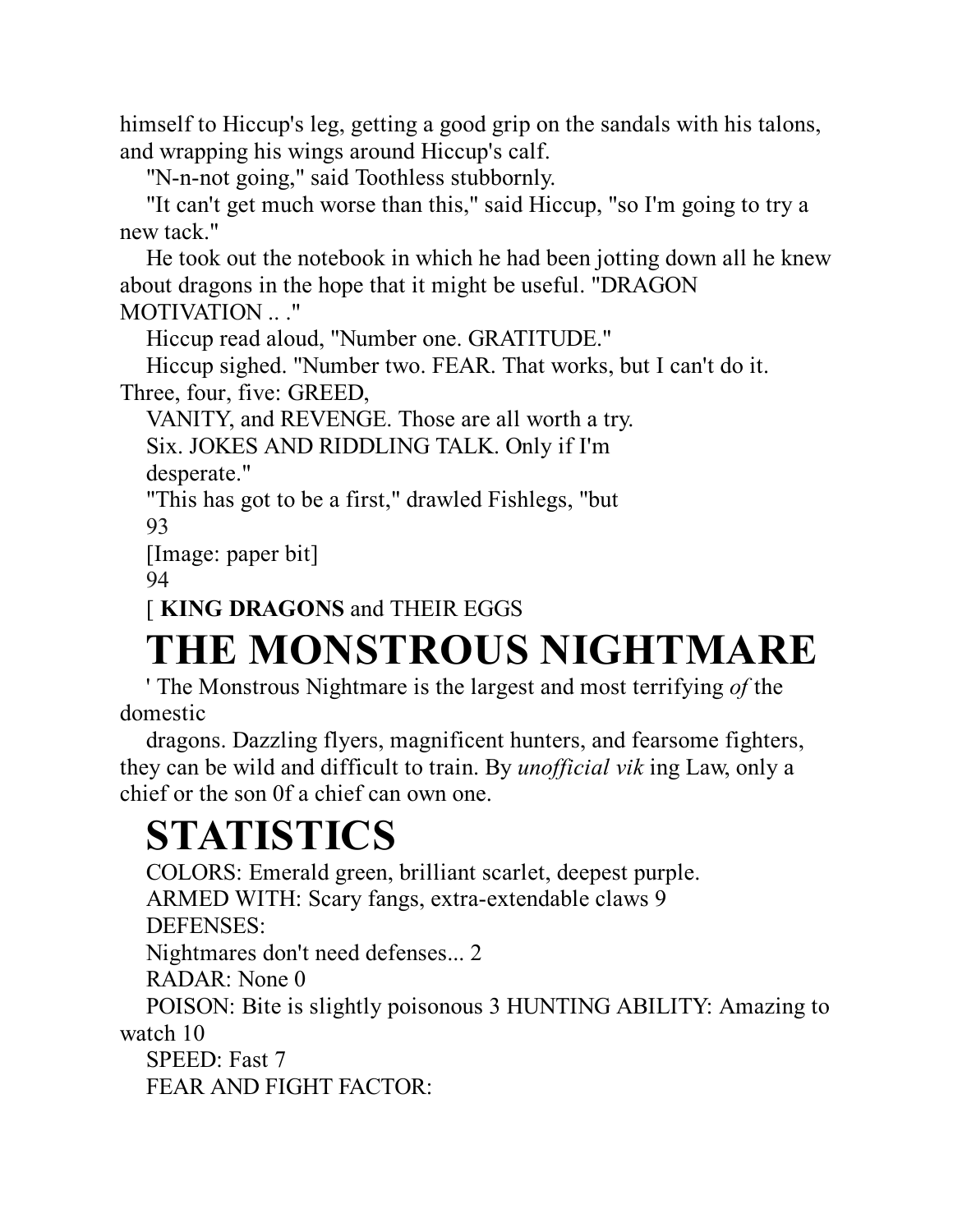Very, very scary 10]

95

I'm with Gobber the Belch on this one. Why don't you just yell a bit louder?"

Hiccup ignored him.

"Okay, Toothless," said Hiccup to the little dragon, who was pretending to be asleep as he held on to Hiccup's leg. "For every, fish you catch me I will give you two more lobsters when you get home."

Toothless opened his eyes. "A-a-alive?" he said eagerly. "C'C-can Toothless kill them? P-p-please? Just this once?"

"No, Toothless," said Hiccup, firmly, "I keep on telling you, *it* isn't kind to torture creatures smaller than yourself."

Toothless closed his eyes again. "You're so *b-b-* boring," he said sulkily.

"You're such a clever, quick dragon, Toothless," Hiccup flattered, "I bet you could catch more fish than any of tie others on Thor'siiay. Thurshday if you wanted to."

Toothless opened his eyes to consider the matter. "T-t-twice as many," he said modestly. "But I don't w-w-want to."

This was unanswerable. Hiccup crossed

VANITY off his list.

96

"You know that big red. Fireworm dragon who was so rude to you?" said Hiccup.

Toothless spat on the ground in indignation. "S-s-said I was a newt with wings. S-s-said I was an incontinent bunny r-r-rabbit. T-t-toothless going to T-t-toothless going to k-k-kiol her. Toothless going to s-s-scratch her to death. T-t-toothless going to --"

"Yes, yes,"said Hiccup hastily. "That Fire-woriji dragon and her master who looks like a pig think that Fireworm is going to catch more fish thatn anybody else at the Thor'sday Thursday celebrations. Think how stupid they are going to look if YOU win tie prize for Most Promising Dragon instead of her."

Toothless got off Hiccup's leg. "I W-W-WILL think about that," said Toothless. He waddled off a couple of feet and thought about it.

Five minutes later he was still thinking. He let out the odd chuckle every now and then, but every time Hiccup said, "So, how about it, then?" he just replied, "S-s-still thinking. Go away."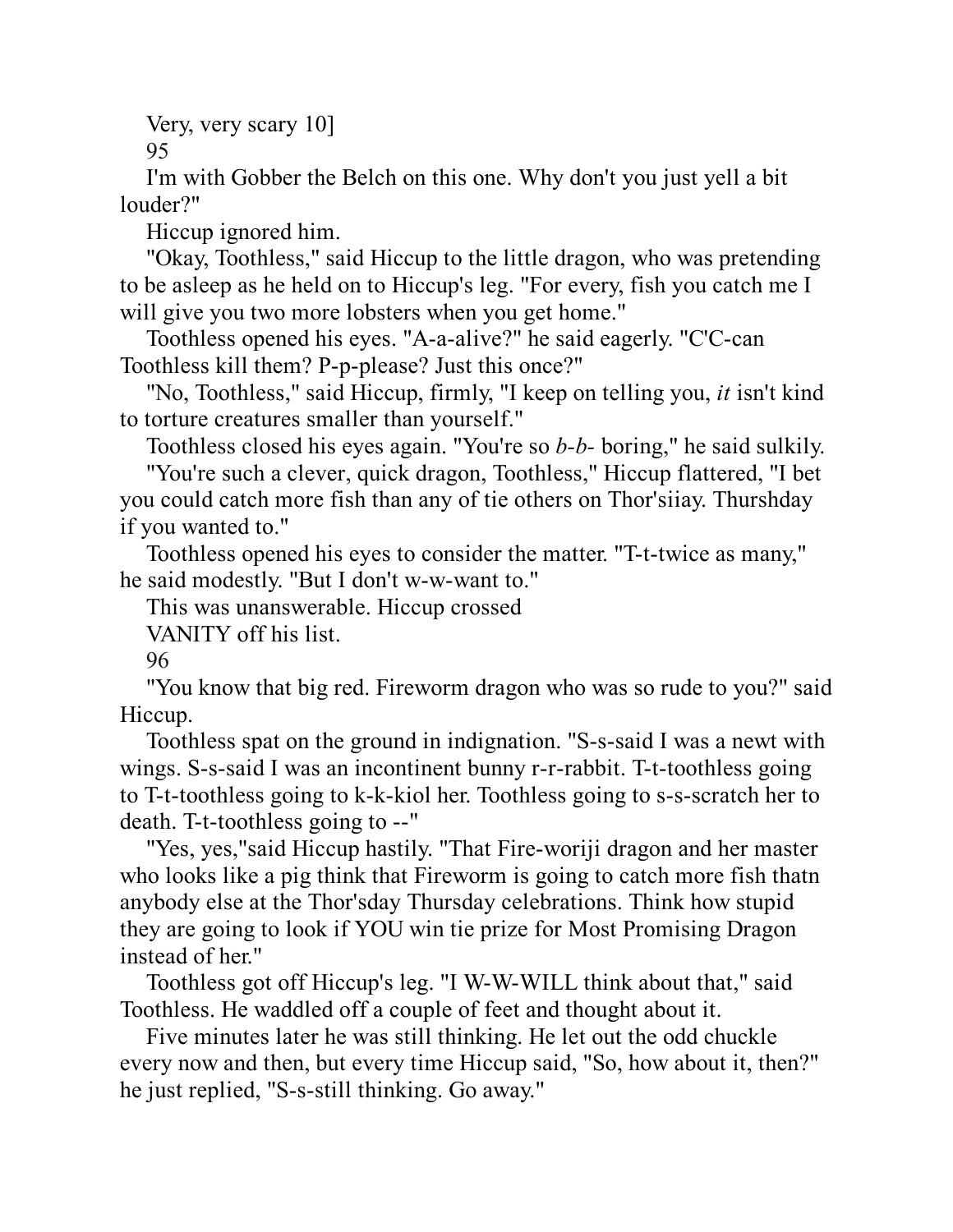With a sigh, Hiccup put a line through REVENGE.

"Okay," said Fishlegs, looking over Hiccup's shoulder. "You've tried everything else. How about

97

JOKES AND RIDDLING TALK? I assume you're desperate."

"Toothless," said Hiccup, "If you catch me a nice big mackerel you will be the cleverest, fastest dragon on Berk AND you will make that Fireworm dragon look like an idiot AND you will have all tie lobsters you can eat when we get horne AND I will tell you a really good joke."

Toothless turned around. "T-t-toothless loves jokes." He flapped on to Hiccup's arm again. "All right. Toothless helf you. B-b-but NOT because me being n-n-nice or anything yucky. ..."

"No, no," said Hiccup. "Of course not."

"Us d-d-dragons cruel and. mean. But we do love a j-j-joke. Tell me NOW."

Hiccup laughed. "No way.

AFTER you bring me a mackerel."

"Okay then," said Toothless. He jumped off Hiccup's arm into the air.

A dragon hunting is a very impressive sight, even a scrawny infant one like Toothless. He flew across the beach in his usual untidy, lopsided fashion, shrieking a few insults along the way at any cormorants that looked smaller than him. But as soon as he reached the

98

sea, Toothless seemed to grow up a bit. The sea-salt awoke in him some ancestral memory of the great pedigree hunting monsters that were his forefathers. He spread out his wings like a kite and flew fairly swiftly over the surface of the choppy waves, keeping his body and wings steady as he searched for the movement of fish. He spotted something, and soared upward in circles until he was so high that Hiccup, craning his neck backward on the beach, could only just see him as a tiny speck. The speck was motionless for a second, and then Toothless dived, his wings folded by his sides, dropping like a stone out of the sky.

He disappeared into the water and was gone for quite a while. Dragons can stay under water for at least five minutes, if they want to, and Toothless got quite distracted under there, chasing one fish and then another, unable to decide which was the biggest.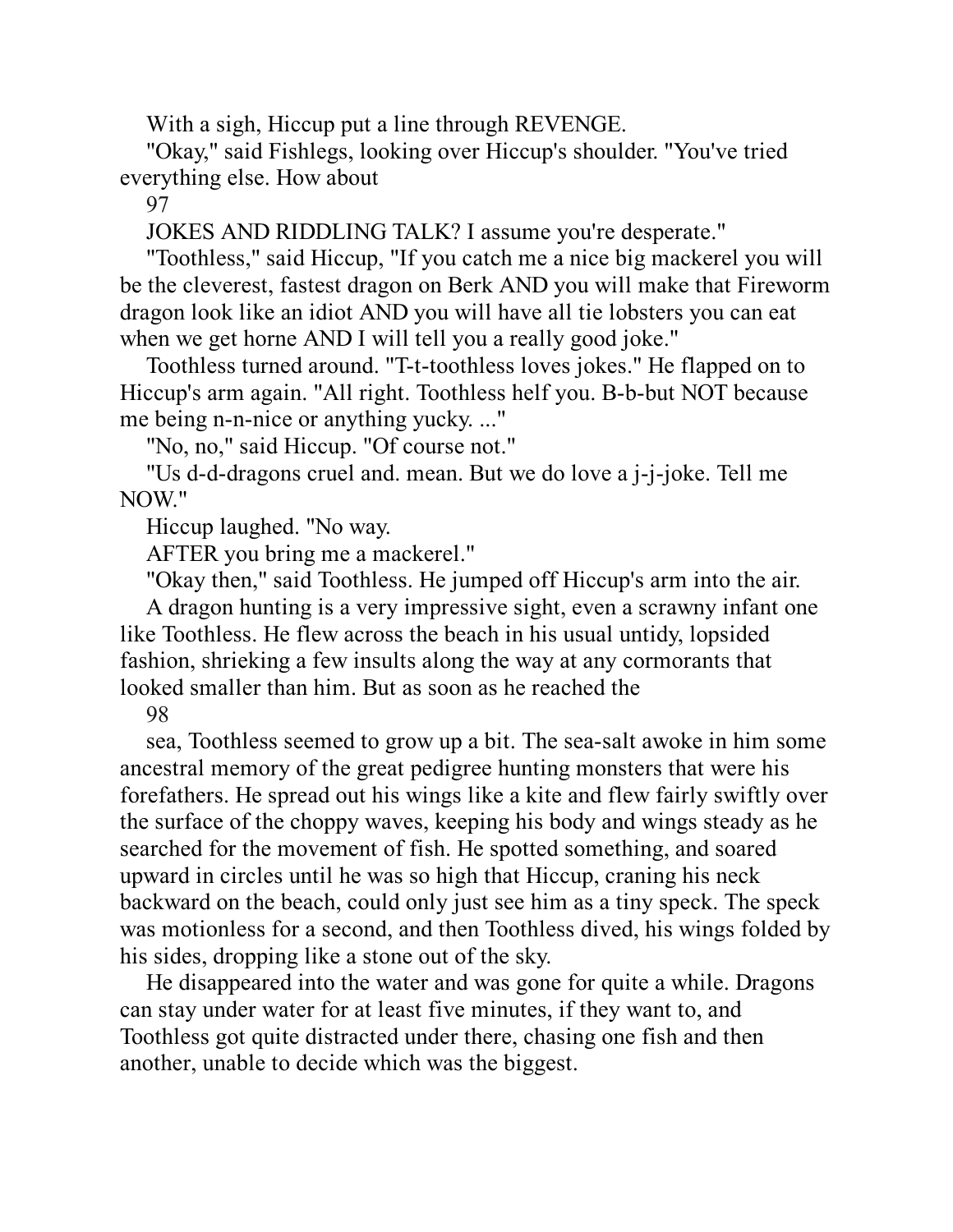Hiccup had gotten bored and was looking for oysters when Toothless came bursting triumphantly out of the sea carrying a small mackerel.

He dropped the mackerel at Hiccup's feet, did three somersaults in a row, and landed on Hiccup's head. He let out the dragon's cry of triumph, which is a bit like a rooster

99

crowing but a lot louder and more self-satisfied.

Then he leaned over and stared into Hiccup's eyes, upside down. "Now t-t-tell me a joke," said Toothless.

"Whimpering Wodens," said Hiccup. "He did it. He really did *it."* "T-t-tell me *a,* JOKE," said Toothless again.

"What's black and white and red all over?" asked Hiccup.

Toothless didn't know.

"A sunburned penguin," replied Hiccup.

It was a very, very old joke, but apparently it hadn't made it to Wild Dragon Cliff. Toothless thought it was hysterically funny.

He flew off to catch more fish so he could hear more jokes.

It was an enjoyable afternoon. The rain stopped, the sun shone, and Toothless didn't do too badly at all with the hunting. He dropped a few fish and, at one point, wandered off entirely to chase rabbits on the clifftops. But he came back when Hiccup called, eventually, and by the end of a couple of hours he had caught six medium-sized mackerel and a dogfish.

100

All in all, Hiccup was pretty satisfied.

"After all," he said to Fishlegs, "it's not like I'm expecting to win the prize for Most Promising Dragon or anything. All I need is to show that Toothless is basically under my control and for him to catch a few fish. We'll make fools of ourselves compared to Snotlout and his beastly Hunting Legend, but at least we'll have passed Initiation."

What was more, as Toothless dropped the last mackerel on the heap in front of Hiccup, Fishlegs noticed something sharp and gleaming in the dragon's lower jaw.

"Toothless has gotten his first tooth!" said Fishlegs.

It seemed a very good omen.

101

As they staggered home they passed Old Wrinkly, who had been sitting on a rock watching them for the past couple of hours.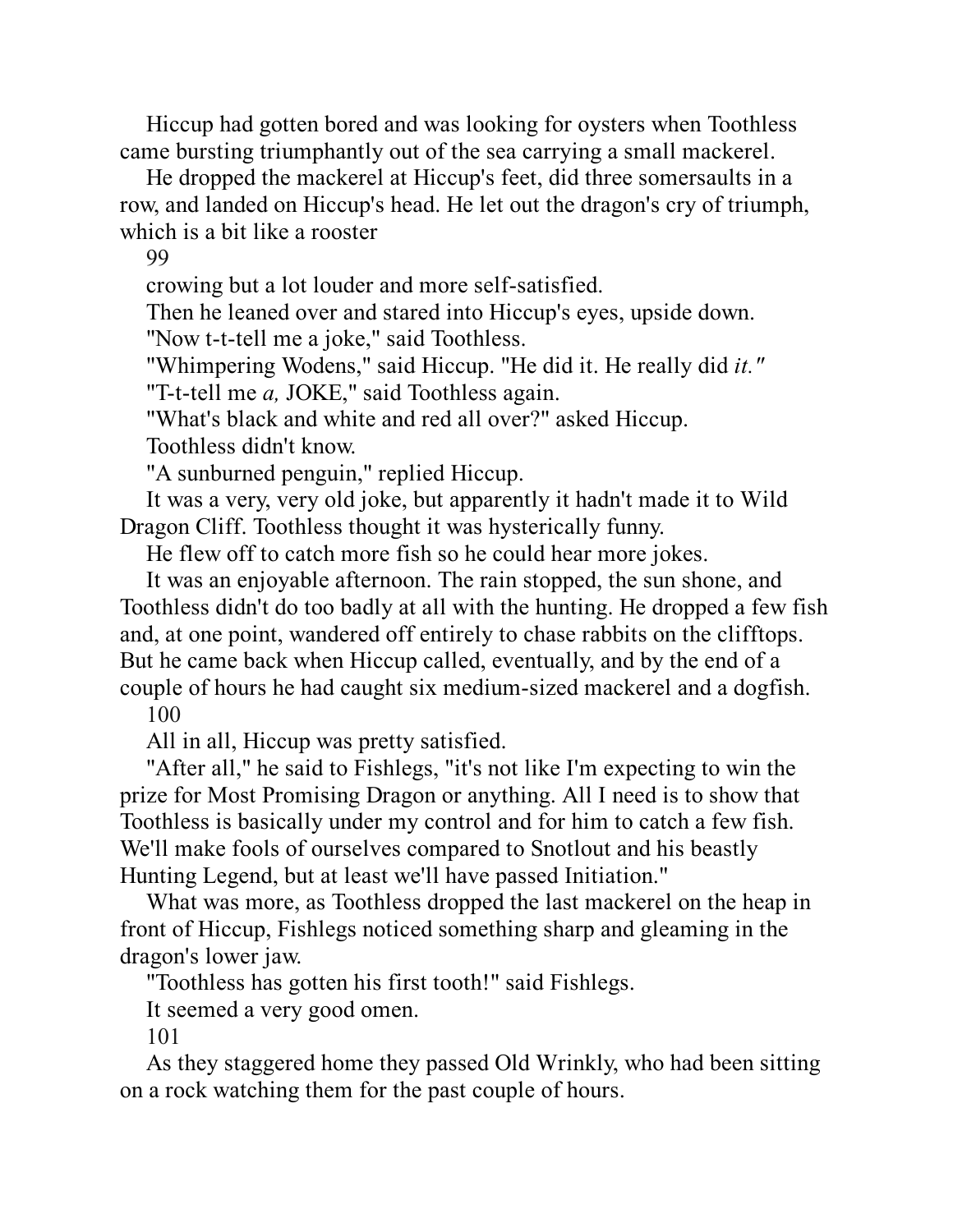"Ve-ry impressive," wheezed Old Wrinkly as the boys showed him the fish wrapped up in Hiccup's cloak.

"We reckon Hiccup really might pass the Final Initiation Test on Thor'sday Thursday," said Fishlegs excitedly.

"So you're still worrying about that piddly little Test, are you, Hiccup?" asked Old Wrinkly. "There are larger concerns, you know. There's a ginormous storm brewing up, for instance. It should hit us in about three days."

"Piddly little Test?" said Fishlegs indignantly. "What do you mean, piddly little Test??? The Thor'sday Thursday Festival is the biggest event of the year. **EVERYBODY** who is **ANYBODY** will be there, all the Hairy Hooligans **AND** the Meatheads. Plus, this may not seem important to YOU, but anybody who fails this piddly little Test gets put into exile to get eaten up by cannibals or something equally gruesome."

"I'm going to call myself **HICCUP THE USEFUL** and his dragon **TOOTHFULL, "** said Hiccup,

102

beaming. "I thought of it just now and I'm really pleased with it. It's solid, dependable, not too flashy and not too much to live up to."

"This reptile finally got his act together and caught some fish," said Fishlegs, pointing at Toothless, who was picking his nose with one claw. "Incredible though it may seem, Hiccup may pass this Test after all."

"Oh, I think it's almost a certainty," said Old Wrinkly, looking at Toothless, who was now attempting to cross his eyes and was falling down in the process.

"Al-most," repeated Old Wrinkly thoughtfully.

And the boys went home, with Toothless following behind them whining, *"Ok C-C* -CARRY ME, CARRY ME ... it's not f-f-fair ... my wings ache...."

103

## **Chapter 10 THOR'SDAY THURSDAY**

The Thor'sday Thursday Celebrations were a truly spectacular occasion. The Hairy Hooligans' fierce rivals, the Meatheads, from the nearby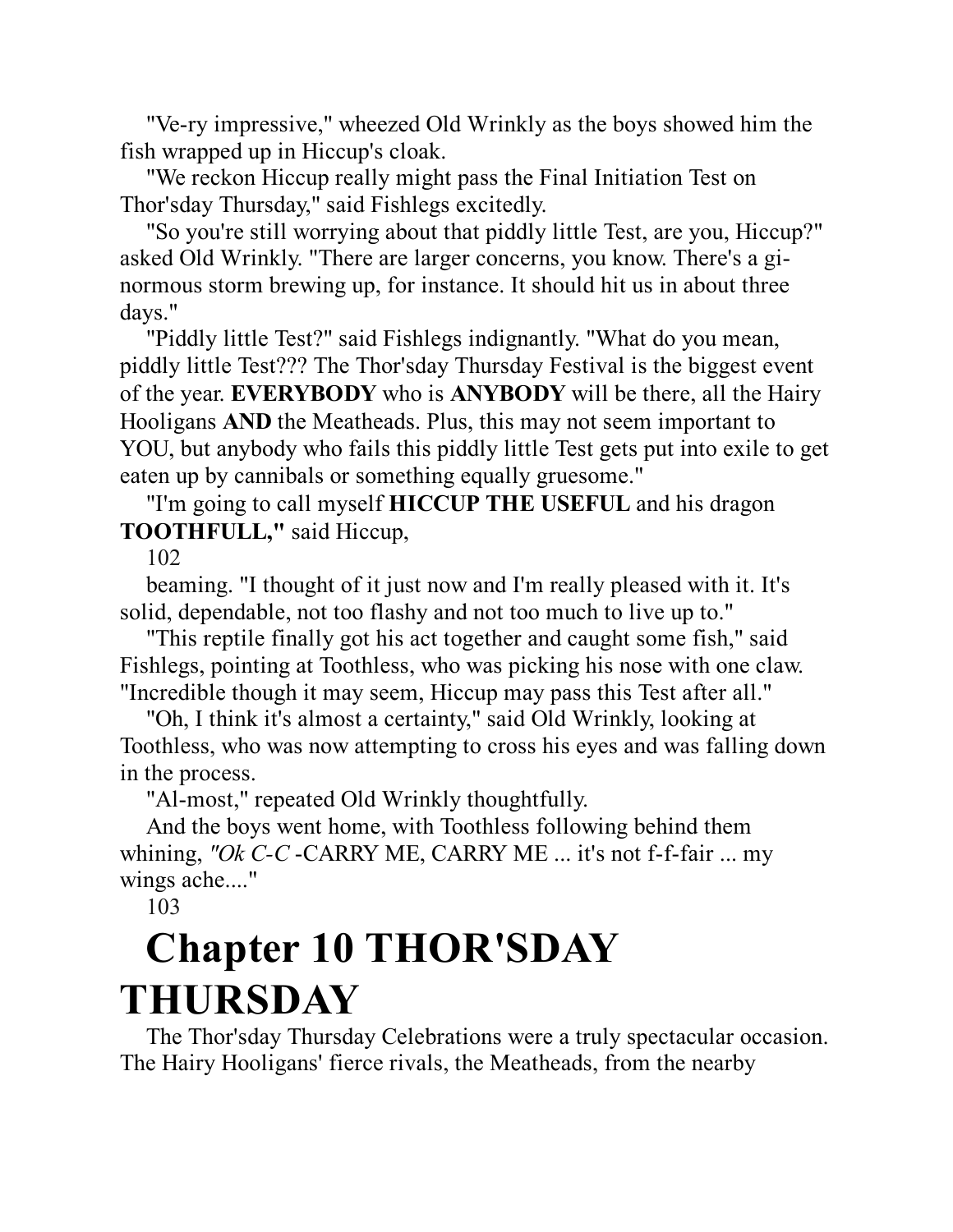Meathead Islands, sailed across the Inner Ocean to the Isle of Berk for this great gathering.

The visitors set up camp in Black Heart Bay, which turned overnight from an empty desert of echoing seagulls into a bustling village of tents made out of sails too patched to be used at sea anymore.

By the next morning the Long Beach was packed with stalls and jugglers and fortune tellers. There was a happy confusion of Vikings spotting old friends, and practicing their sword play, and yelling at the children to stop hitting each other RIGHT NOW for Thor's sake no I REALLY MEAN IT this time . . . or ... or ... or ... ELSE.

Vast Viking men sat on uncomfortable rocks 104

# **[ WELCOME TO THE THOR'SDAY THURSDAY CELEBRATION**

Program of events 9:00 **Hammer-throwing for the Over-GOs only.**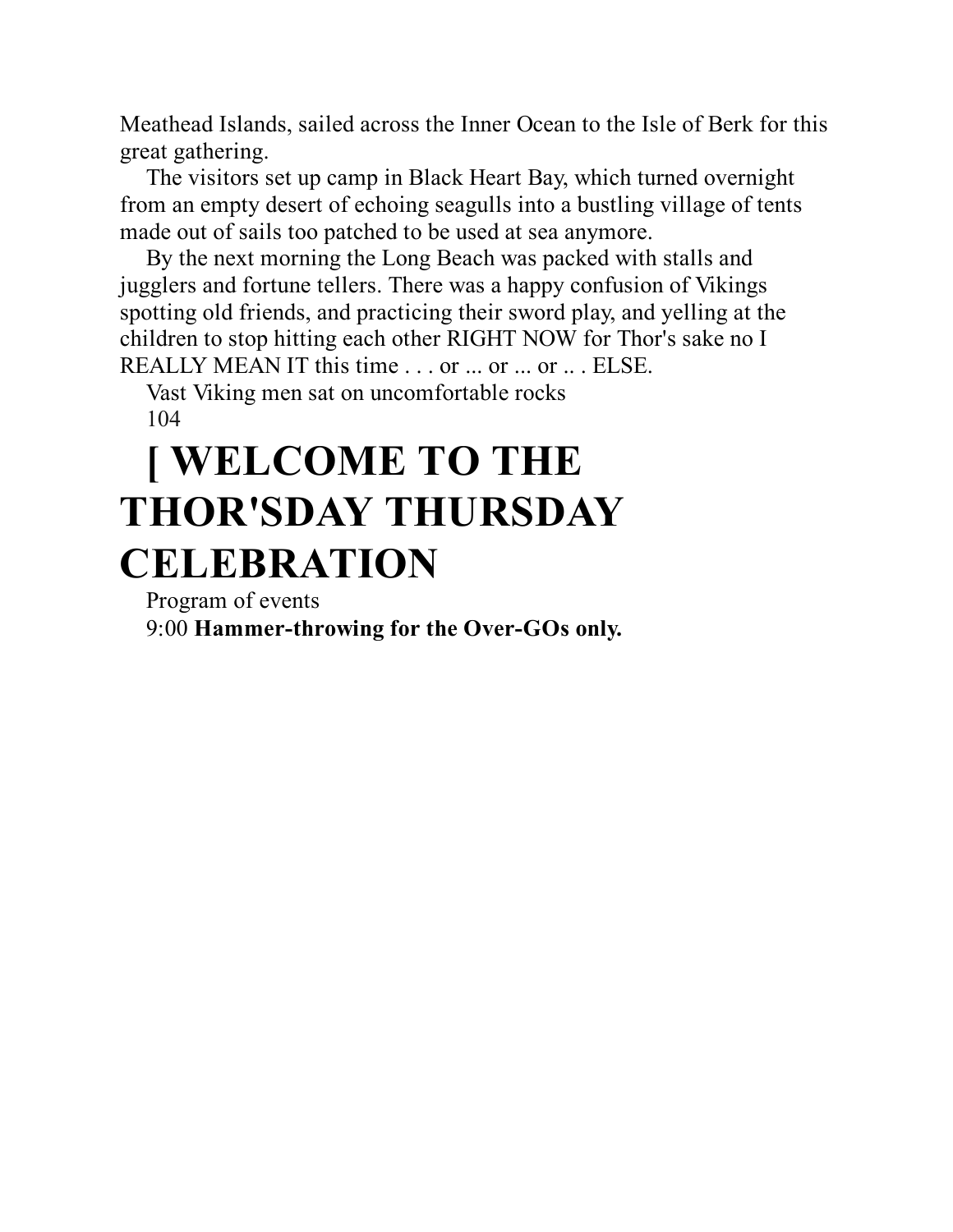Meet up at the Marooner's Rock with your own hammer or somebody else's (hard hats essential for spectators).

### 10:30 **How Many Gulls' Eggs Can You Eat in One Minute?**

#### 11:30 **Ugliest Baby Contest**

Baggybum the Beerbelly is the defending champion in this hotly contested competition.

12:30 **Axe-fighting Display** Admire the delicate art of fighting with axes.

#### 2:00 **Young Heroes Final Initiation Test**

Watch tomorrow's Viking Heroes as they compete

Whose dragon will be the most obedient, and whose will catch the most fish? Blood, teeth, loud yelling -this sport has everything;

### 3:30 **Grand Raffle and Closing Ceremony]**

105

guffawing loudly like gigantic sea lions in a holiday mood.

Impressively large Viking women huddled in groups cackling like seagulls and downing whole mugs of tea in one swallow.

Despite Old Wrinkly's gloomy forecasts of terrible storms and typhoons, it was a gloriously hot June day with not even a hint of a cloud in the offing.

The Young Heroes Final Initiation Test would not start until 2 P.M. that afternoon, so Hiccup spent the morning listening round-eyed to storytellers telling tall tales of Dirty Danes and pirate princesses.

He was sick with nerves, so he found it difficult to enjoy the occasion as much as he had in previous years.

Even Gobber throwing up during the How Many Gulls' Egg You Eat in One Minute?

competition failed to raise more than a faint smile on his pale, tense face.

Hiccup's family had a picnic lunch overlooking the Axe-fighting Display. Hiccup could not eat a thing, and nor, unusually, could Toothless, who was in a difficult mood and turned his nose up at the tuna sandwich Valhallarama offered.

106

"Good to keep your dragon's appetite sharp for the game," boomed Stoick the Vast, who was in an excellent mood. He had won a bet on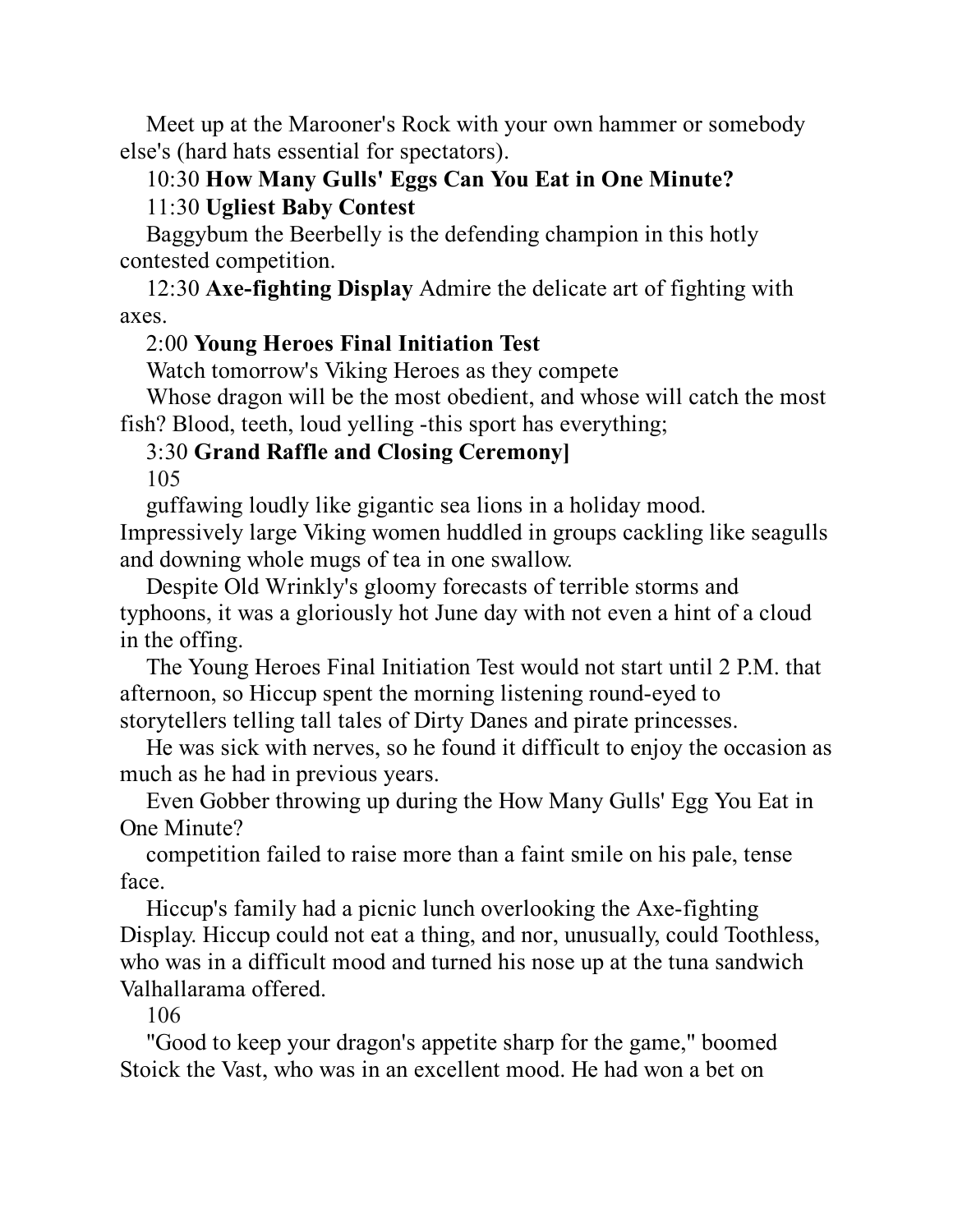Goggletoad in the Ugliest Baby Contest and was looking forward to seeing his son's brilliant display during the Initiation Test.

As the day wore on, a hot wind suddenly started blowing out of nowhere. It was still sweltering, but ominous gray clouds were gathering on the horizon. There was the odd rumble of thunder in the air.

*Maybe Old Wrinkly had been right,* thought Hiccup as he gazed upward, *and Thor* is *going to put in his traditional appearance at the Thor'sday Thursday celebrations.*

*"P-P-P-P-A-R-P!* Will all youths hoping to be initiated into the Tribes this year please make their way to the ground at the left of the beach."

Hiccup gulped, nudged Toothless, and stood up. This was it.

Hiccup was one of the last to get to the ground, which was a large area of wet sand just at the edge of the sea. The boys from his own Tribe were already assembled, their dragons hovering a couple of feet above them.

107

Everybody was chattering excitedly, and even Snotlout was looking nervous.

The Meathead boys and their dragons seemed to be gigantic, roughlooking customers, far tougher than the Hooligans. One in particular was a great hulking brute of a boy, who looked fifteen at least.

108

Hiccup presumed he was Thuggory, Chief Mogadon the Meathead's son, because a silver-gray Monstrous Nightmare about three feet tall was perched on one of his shoulders. It was looking at Fireworm like a rottweiler thinking evil thoughts.

Fireworm acted unconcerned.

"An aristocrat never growls," purred Fireworm sweetly. "You must be one of those mongrel Nightmares. We pure greenbloods descended from *th* e great Ripperclaw himself would never *dream* of doing anything so common."

The silver Nightmare's growling increased in volume.

The crowd was assembling at the touchline. Hiccup tried not to notice Stoick the Vast blasting his way to the front with great cries of, "Out of my way, I'm a CHIEF."

"TEN TO ONE MY SON CATCHES MORE FISH THAN YOUR SON IN THIS TEST,"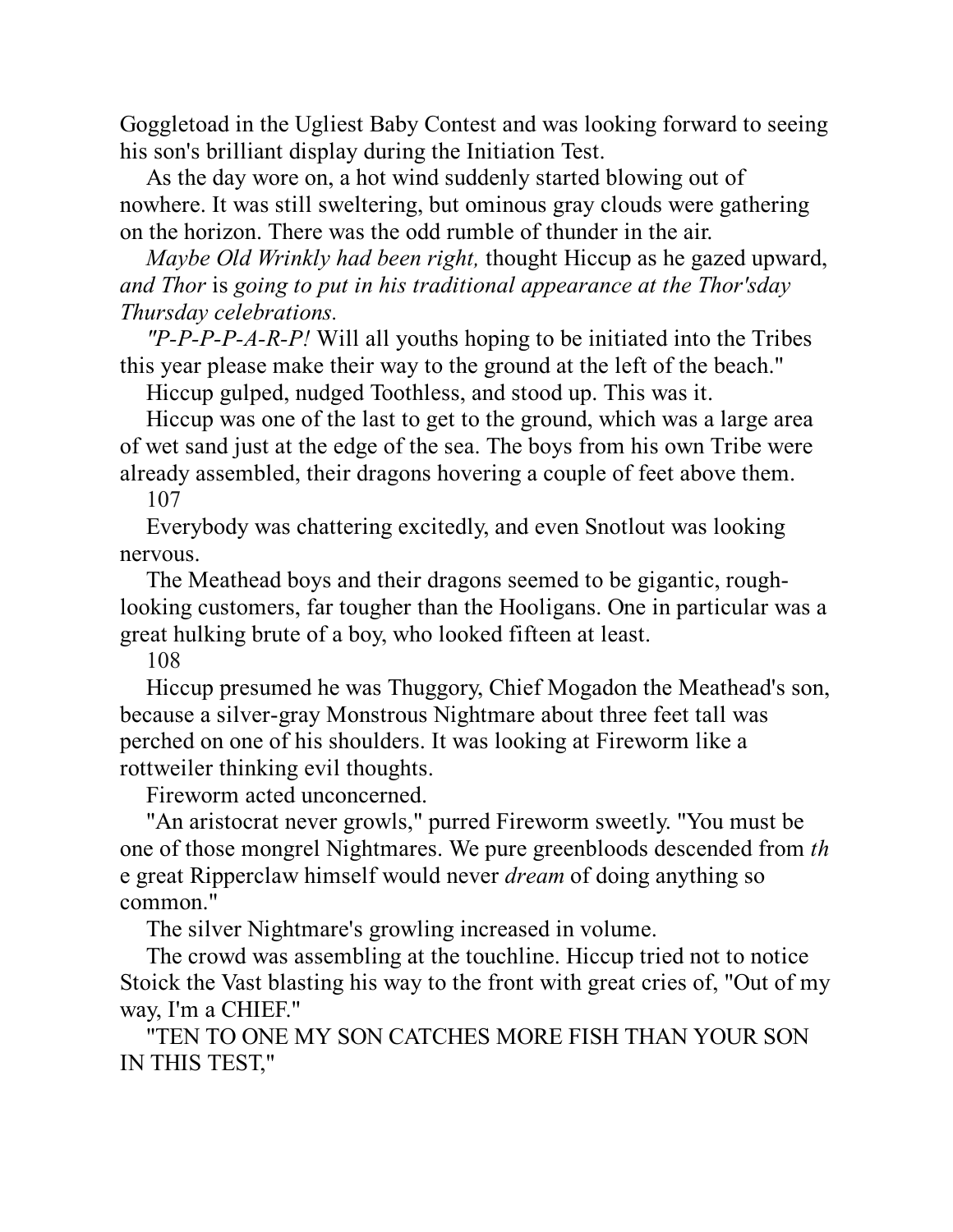boomed Stoick, giving his old enemy Mogadon the Meathead a good prod in the stomach.

Mogadon the Meathead narrowed his eyes and wondered whether to hit him. Maybe AFTER the Test.

"And which," asked Mogadon the Meathead, "is 109

your son? Is he the tall one who looks like a pig with the skeleton tattoos and the red Monstrous Nightmare?" "Nope," said Stoick happily.

"That's my brother Baggybum's son. MY SON is that skinny

one over there with the Toothless Daydream." Mogadon the Meathead broke into a big smile. He slapped Stoick, on the back and yelled, "I TAKE YOUR BET AND DOUBLE IT!" "DONE!" shouted Stoick, and the two great

chieftains shook hands and bumped bellies on the bet.

Gobber the Belch was in charge of this final stage of the Initiation Test. He was still looking a bit green from his unpleasant experience in the How Many

Gulls' Eggs Can You Eat in One Minute? competition.

This had not improved his temper.

"ALL RIGHT, YOU 'ORRIBLE LOT!" yelled

Gobber. "This is where we find out if you are the stuff that Heroes are made of. You will either walk out of this arena full members of the noble Tribes of Hairy

110

Hooligans and Merciless Meatheads OR go into miserable exile forever from the Inner Isles. Let's see which it's going to be, shall we?"

He grinned nastily at the twenty boys standing before him.

"I shall begin by inspecting you and your animals, as if you were warriors about to go into battle. I shall introduce you to the watching members of the Tribes you hope to enter. Then the Test will begin. You will demonstrate how you have asserted yourselves over these wild creatures and tamed them by the sheer force of your Heroic Personalities.

"You will start by performing the basic commands of 'go,' 'stay,' and 'fetch.' You will end by ordering your reptile to hunt fish for you, as your forefathers have done before you."

Hiccup swallowed nervously.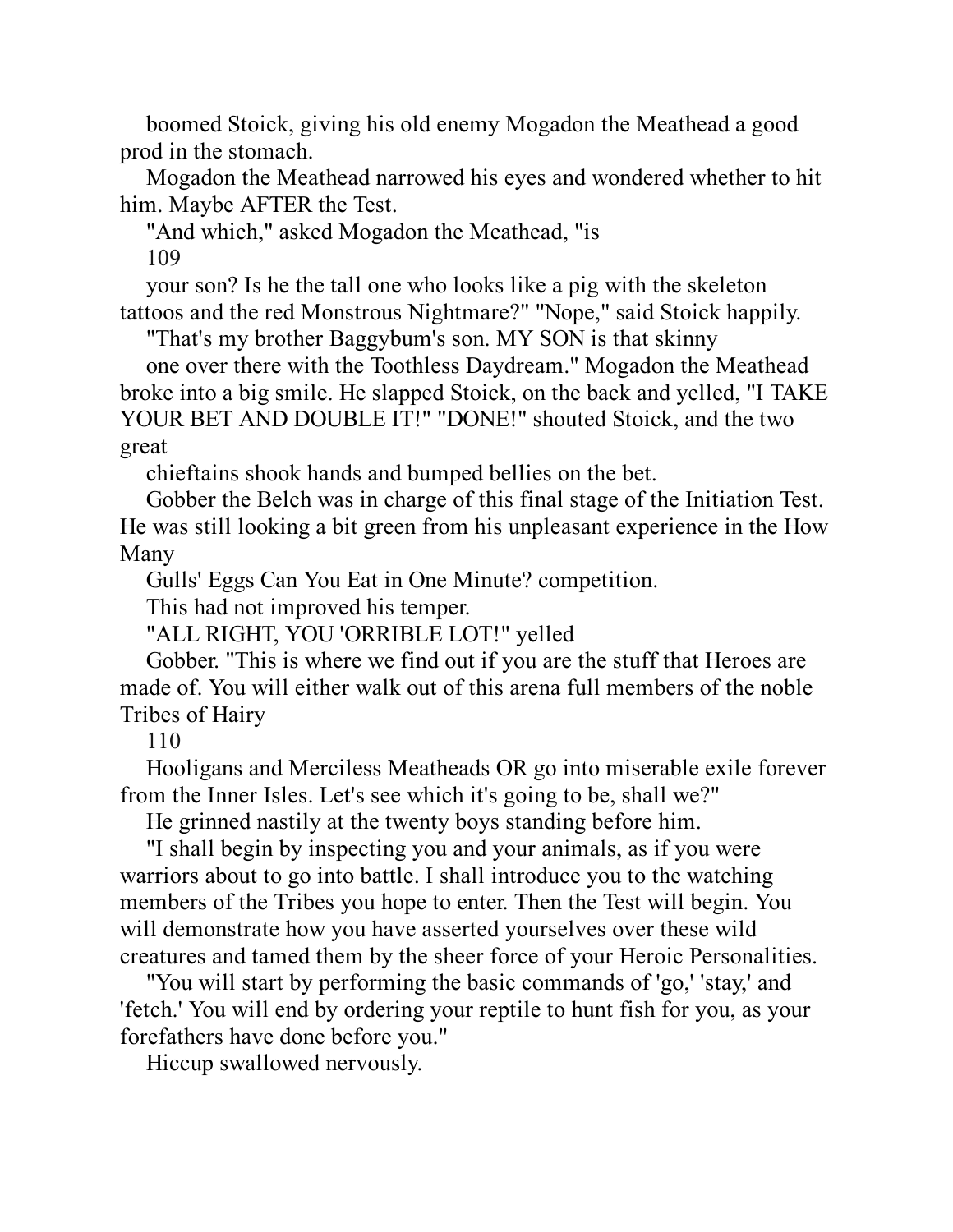"The boy and dragon who most impress the judge, and that is ME," -- Gobber bared his teeth grimly -- "will receive the extra glory of being called the Hero of Heroes and Most Promising Dragon. The boys and dragons who FAIL this Test will say farewell to their families forever and leave the Tribe to go, where we do not care." Gobber paused.

111

"Poetry," muttered Fishlegs, just loud enough for Gobber to hear. Gobber glared at him.

**"HEROES OR EXILES!"** yelled Gobber the Belch.

**"HEROES OR EXILES!"** yelled eighteen boys fanatically back at him.

**"HEROES OR EXILES!"** yelled the watching Hooligan and Meathead Tribes.

*Please let me be a bit of a Hero, just this once,* Hiccup and Fishlegs each thought to themselves. Nothing too spectacular or anything, just to get through this Test.

#### **"STAND TO ATTENTION, WITH YOUR DRAGONS ON YOUR RIGHT ARMS!"** yelled

Gobber the Belch.

Gobber walked down the row of boys for the inspection.

"Beautiful turnout." Gobber congratulated Thuggory the Meathead on his Nightmare dragon, Killer, who spread out his shining wings to show off a wingspan of about four feet.

Gobber stopped abruptly when he got to Hiccup.

"And **WHAT** in the name of Woden," demanded Gobber, blanching a little, "is **THIS?"**

112

"It's a Toothless Daydream, sir," muttered Hiccup.

"Small but vicious," added Fishlegs, helpfully.

"Toothless Daydream???" blustered Gobber. "That's the smallest Common or Garden I have ever seen. What do you think I am, an idiot?"

"No, no, sir," murmured Fishlegs reassuringly, "just a little on the slow side."

Gobber glowered dangerously.

"A Toothless Daydream," explained Hiccup, "looks exactly like a Common or Garden except for the characteristic wart on the end of its nose."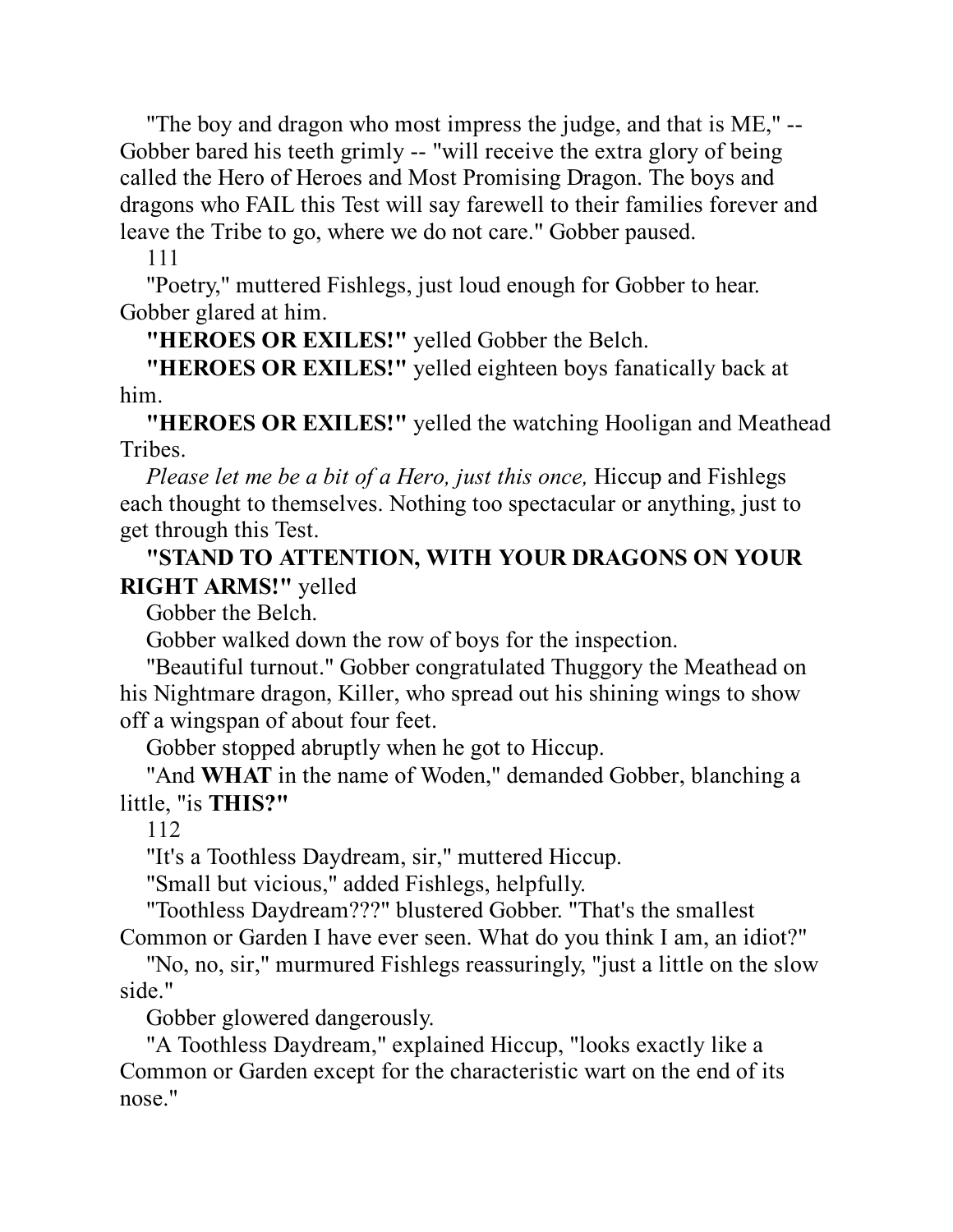"SILENCE!" said Gobber, in a very loud whisper. "Or I shall throw you all the way to the Mainland. I HOPE," he continued, "that this dragon hunts better than it looks. you and your fishy friend here are the worst candidates for Initiation I have ever had the displeasure of teaching. But you are the future of this Tribe, Hiccup, and if you shame us in front of the Meatheads, I, personally, will never forgive you. Do you understand?"

Hiccup nodded.

Each boy then stepped forward to bow and hold up his dragon for the spectators to applaud.

113

There was huge clapping for Snotface Snotlout and his dragon, Fireworm, rivaled only by the mighty cheering for Thuggory the Meathead and his dragon, Killer.

"I give you, last but not least," Gobber the Belch was trying to put a bit of enthusiasm into his yelling, "the fearsome . . . the terrible . . . the only son of Stoick the Vast... HICCUP THE USEFUL AND HIS DRAGON TOOTHFULL!"

Hiccup stepped forward and held up Toothless as high as he could to make him look a bit bigger.

There was a slightly appalled silence.

People had seen dragons this small before, of course, normally scampering about after field mice in the wild, but NOT as noble hunting dragons competing in Initiation.

"SIZE ISN'T EVERYTHING!" boomed Stoick, so loudly that you could have heard him several beaches away, and he banged his great hands together to start the applause.

Everyone was terrified of Stoick's famous temper, so they joined in with polite wild cheering.

Toothless was still in a mood, but he was

114

delighted to be the center of attention, and he puffed out his chest and bowed solemnly to left and right.

A few of the Meatheads snickered.

*I've changed my mind,* thought Hiccup, closing his eyes, *THIS is the worst moment of my life so far.*

"Okay, Toothless," he whispered into the little dragon's ear, "this is our Big Chance. Catch lots of fish here and I will tell you more jokes than you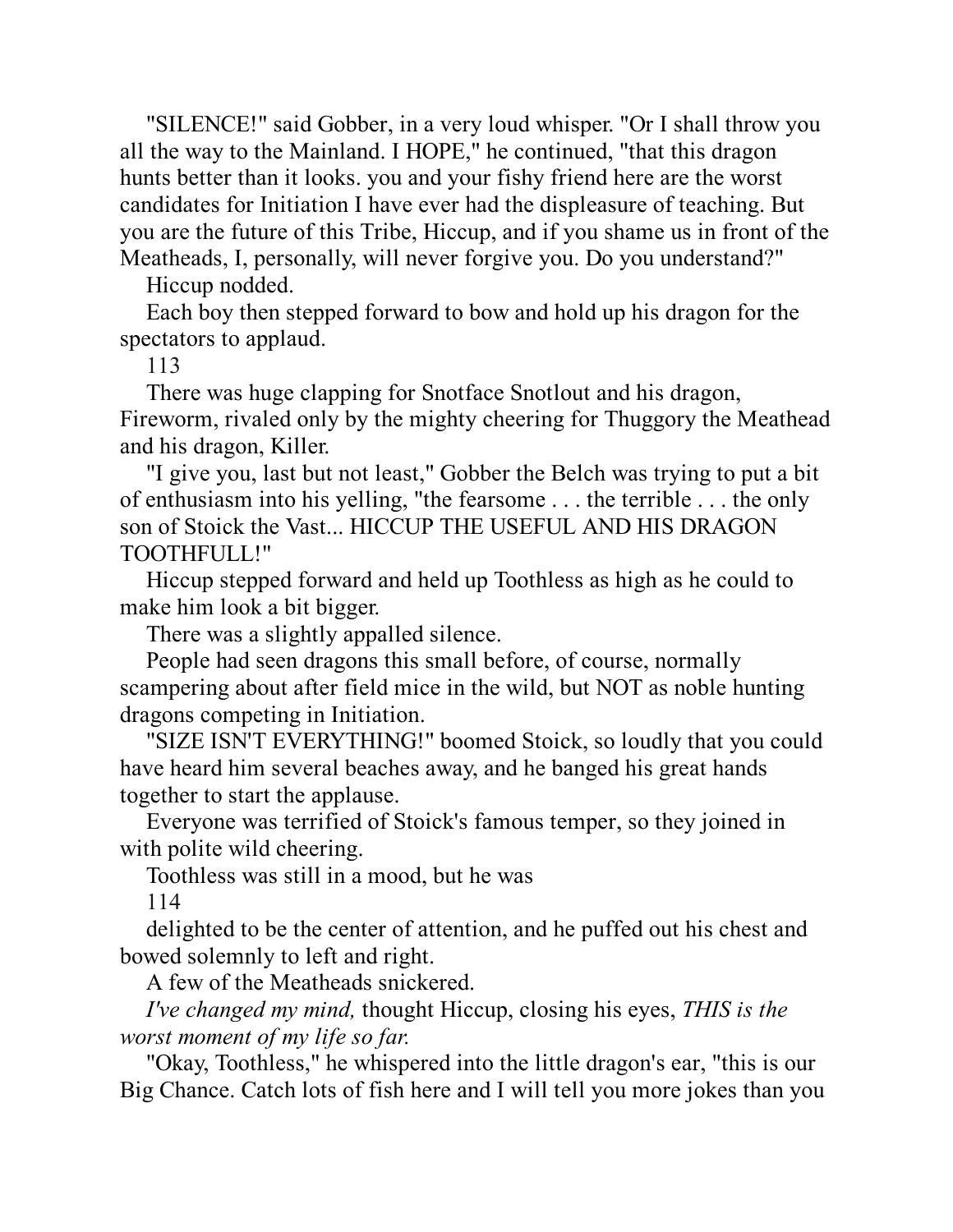have ever heard in your life. Which will make that big red Fireworm dragon *really* cross."

Toothless took a sideways glance at Fireworm. She was sharpening her nails on Snotlout's helmet with the smug certainty of a dragon who knows she's about to win the prize for Most Promising Dragon.

*"P-PPAKP!"*

The Test began.

Toothless didn't do too badly in the early obedience exercises, though he clearly thought it was extremely dull. It was now raining quite hard and Toothless hated the rain. He wanted to go home and relax in front of a nice warm fire.

Fireworm and Killer were "going" and "fetching" as soon as Snotlout and Thuggory commanded, and

115

they were diving and breathing out fire as they did so, just to show off. Fireworm did some fancy acrobatic somersaults that had the crowd screaming and stamping their feet.

"START YOUR HUNTING!" yelled Gobber the Belch.

Every dragon except Toothless flew out to sea.

Toothless flapped back to Hiccup's shoulder.

"T-T-Toothless got a t-t-tummy-aeie," he complained. Hiccup tried not to see his father looking surprised on the sidelines. He tried not to notice the crowd whispering to each other: "That's Stoick's son over there -- no, not the tall one with the skeleton tattoos who looks like a pig, the small skinny one who can't even control his minuscule dragon."

"Don't forget, Toothless," said Hiccup through gritted teeth, "tie FISH. I'm going to tell you all tie jokes I've ever hearh., remember?" "T-t-tell me NOW," said Toothless.

Help came from an unexpected quarter.

116

Snotlout broke off from yelling "KILL, FIREWORM, KILL" to lean over and sneer at Hiccup. "What ARE you doing, Hiccup? You're not TALKING to that newt with wings, are you? Talking to dragons is against the rules and forbidden by order of Stoick the Vast, your wimpy father. ..."

"N-n-newt with wings?" repeated Toothless. "N-N-NEWT WITH WINGS???"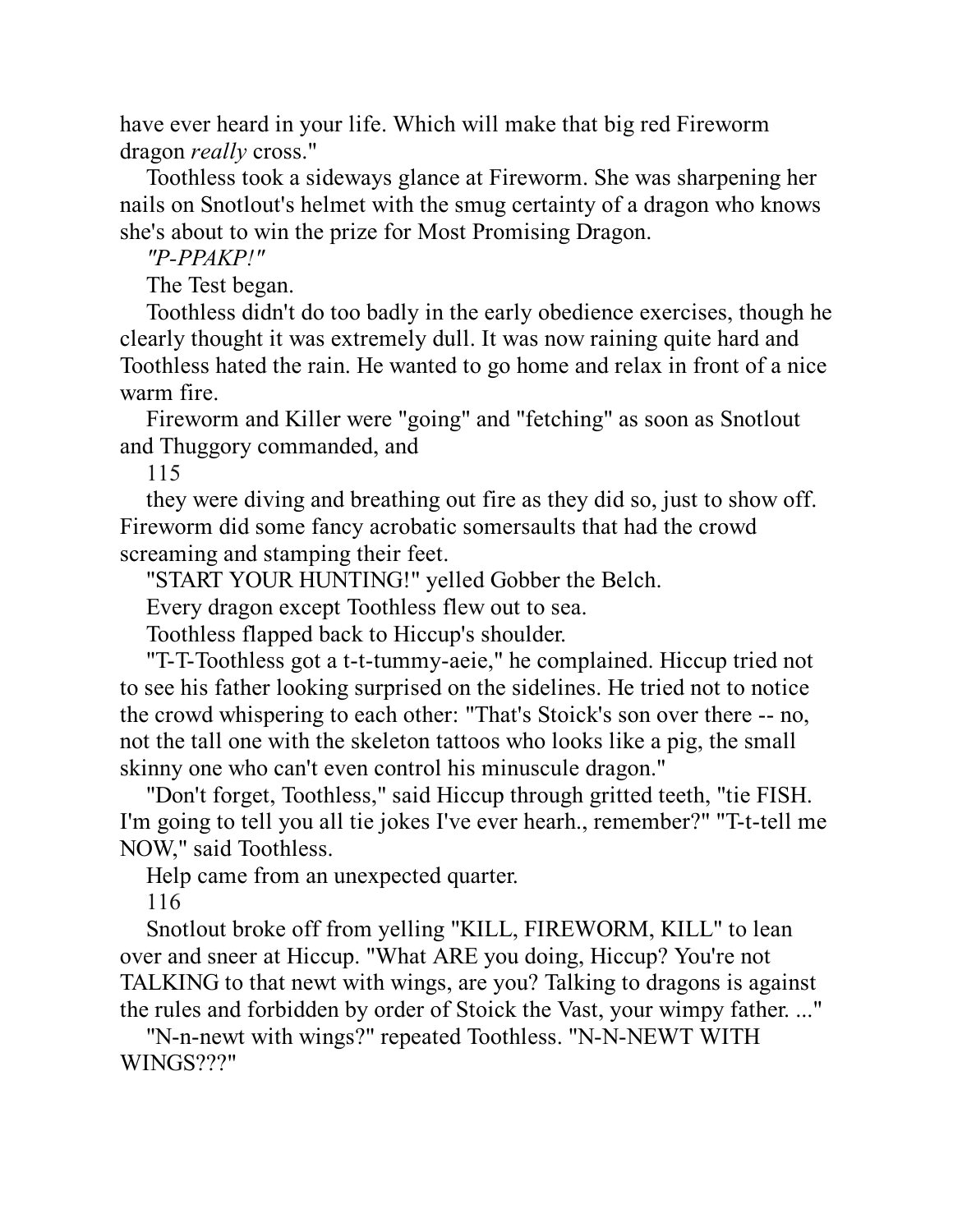"You're not a newt with wings, are you, Toothless?" said Hiccup. "You're tie best hunter in tie world, aren't you?"

"Too RIGHT I am," said Toothless, grumpily.

"You SHOW that Snotface Snotlout and Ms snobby dragon what a REAL hunting dragon can do," said Hiccup urgently.

"OKAY, then," said Toothless.

Hiccup heaved a huge sigh of relief as Toothless took off in shambolic fashion in the general direction of the sea.

"This is too good to be true," Hiccup said to himself ten minutes later as Toothless returned from a second trip, clearly too bored for words but dropping a couple of herring at Hiccup's feet. "In about half an

117

hour, I, Hiccup, will become a fully paid-up member of the Hairy Hooligan tribe."

It *was* too good to be true. Fireworm was just flying back to Snotlout with her twentieth fish, her green cat's eyes snapping with triumph, when Toothless called out:

"S-s-sloppy. snob."

Fireworm stopped in mid-air. Her head whipped round, her eyes narrowing.

"WHAT did you say?" hissed Fireworm.

"Oh no," said Hiccup. "No, Toothless, no, don't

do it...."

"S-s-sloppy. snob," jeered Toothless. "Is that the best you can do? It's pp-pathetic. Hopeless. U-u-use-iess. You N-N-Nightmares *think* you're so cruel but you're s-s-sloppy as scallops."

"YOU," hissed Fireworm, her ears dangerously back as she crept forward through the air like a leopard about to spring, "are a little LIAR."

"Anil Y-Y-YOU," said Toothless calmly, "are a r-r-rabbit-hearted, s-sseaweeh-brained, w-w-winkle-eating SNOB."

Fireworm went for him.

118

Toothless streaked off, as quick as lightning, and Fireworm's massive jaws snapped together with a sickening crunch on nothing but thin air.

Chaos ensued.

Fireworm completely lost control. She plunged wildly through the air, claws out, biting anything that moved, and letting out great bursts of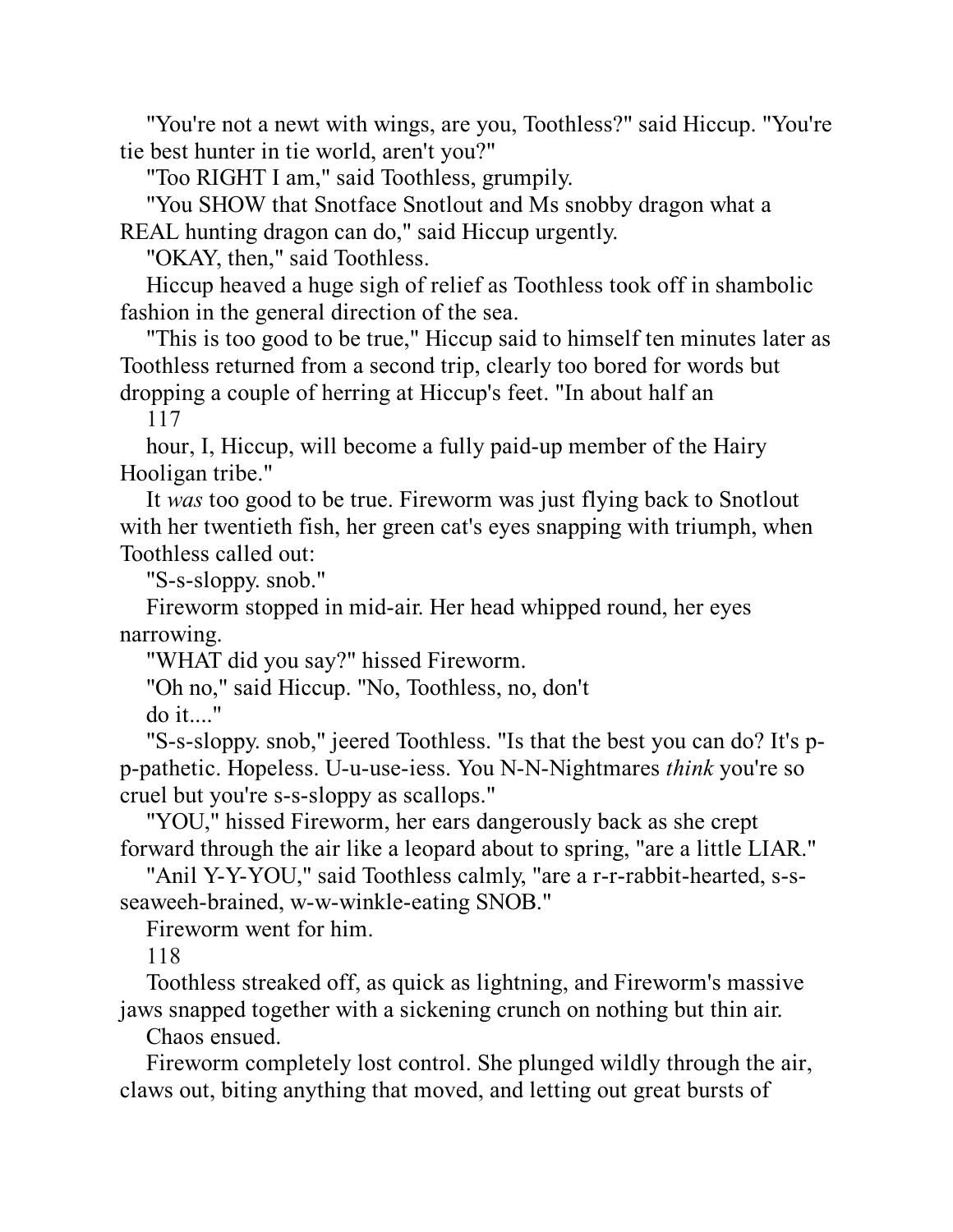flame.

Unfortunately, in the process she accidentally scratched Killer, a dragon with a very short temper. Killer then attacked any Hooligan dragon within biting distance.

Soon the dragons were involved in a full-scale, rip-roaring dragonfight, with the boys running around shouting at them to stop and trying to pull them apart without getting killed themselves. The dragons took absolutely no notice whatsoever, however hard the boys yelled -- and Thuggory and Snotlout were very red in the face after some pretty impressive yelling.

Gobber the Belch went ballistic on the sidelines.

"CANSOMEBODYTELLMEWHATINTHORAND-WODEN'SNAMEISHAPPENING?"

Toothless was in his element in this kind of chaos, dodging Fireworm's angry lunges with ease, nipping in with a lively bite at Alligatiger here and a

119

scratch at Brightclaw there, obviously enjoying the fight enormously.

Even Horrorcow showed a great deal of spirit for a dragon who was supposedly vegetarian. She managed to give Fireworm a truly impressive bite on the bottom as Fireworm and Killer rolled through the air biting chunks out of one another.

120

Gobber the Belch entered the fray, grabbing hold of Fireworm's tail. Fireworm gave a howl of outrage, squirmed round, and set Gobber's beard on fire. With one massive hand Gobber swatted out the fire and with the other he clamped Fireworm's jaws together so she could neither bite nor burn. He tucked the furiously enraged animal under one arm, still holding her mouth closed.

"SSSTOPPP!!!!!" screamed Gobber the Belch with a hair-raising, skincrawling, fang-dropping yell that reverberated off the cliffs, bounced off the sea, and whose faint echoes could be heard on the Mainland.

The boys stopped their useless screaming. The dragons stopped in midair.

There was an awful silence.

Even the watching crowd went quiet.

This had never happened before. All twenty boys

121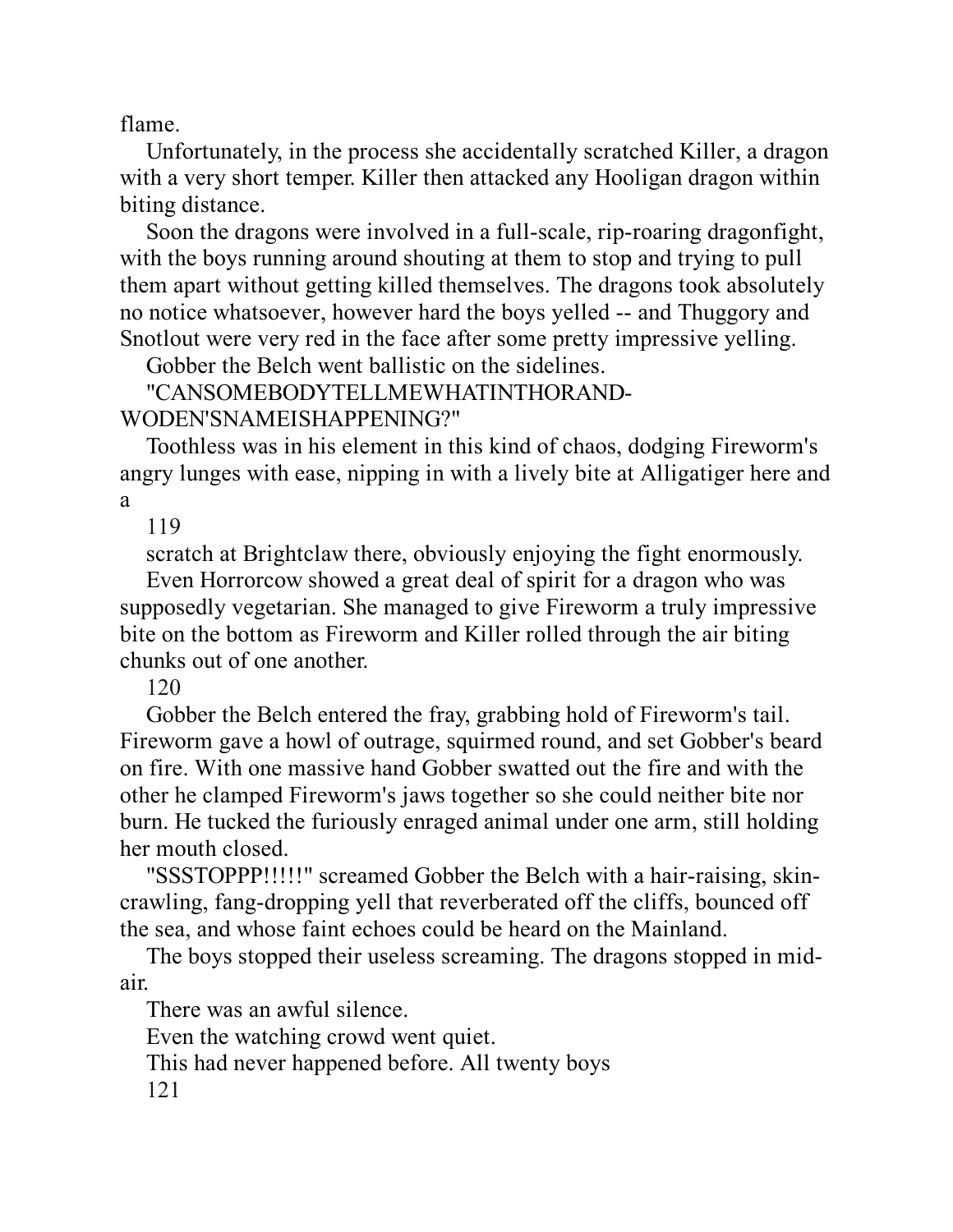had shown themselves to be completely out of control of their dragons during the Initiation Test.

Technically, this meant that all of them should be thrown out of their Tribes into exile. And exile in this horrid climate could mean death. Food was scarce, the sea was dangerous, and there were certain wild Tribes in the Isles who were rumoured to be cannibals. . ..

Gobber the Belch stood, lost for words, his beard still smoking.

When he eventually spoke, his voice was deep with the horror of the situation.

"I will have to speak with the Elders of the Tribes," was all he said. He dropped Fireworm on the ground. She had come to her senses and now slunk toward Snotlout, her tail between her legs.

The Elders of the Tribes were Mogadon and Stoick, Gobber himself, and a few more of the more fearsome warriors, such as Terrible Tuffnut, the Vicious Twins, and the Hairy Scary Librarian from the Meat-head Public Library. The crowd and the boys stood absolutely still as the Elders consulted in the traditional Elder Huddle, which looked a bit like a rugby scrum.

122

Meanwhile, the storm was getting worse. Huge claps of thunder burst over their heads, the rain poured down, and they couldn't have been much wetter if they had all jumped into the sea.

The Elders consulted for a long time. Mogadon got angry at one point and swung a fist at Tuffnut. A Twin held on to each of his arms until he calmed down again. Eventually Stoick came out of the Huddle and stood before the boys, who were hanging their heads in shame, their dragons at their feet.

If Hiccup had been able to look at his father, he would have seen that Stoick was not his normal, merry, violent self. He looked very solemn indeed.

"Novices of the Tribes," he bellowed grimly, "this

123

is a very bad day for all of you. You have FAILED the Final Test of the Initiation Program. By the fierce Law of the Inner Isles this means that you should be cast out from the Tribes into exile FOREVER. I do not want to do this, not only because my own son is among you, but also because it will mean that a whole generation of warriors is lost from the Tribes. But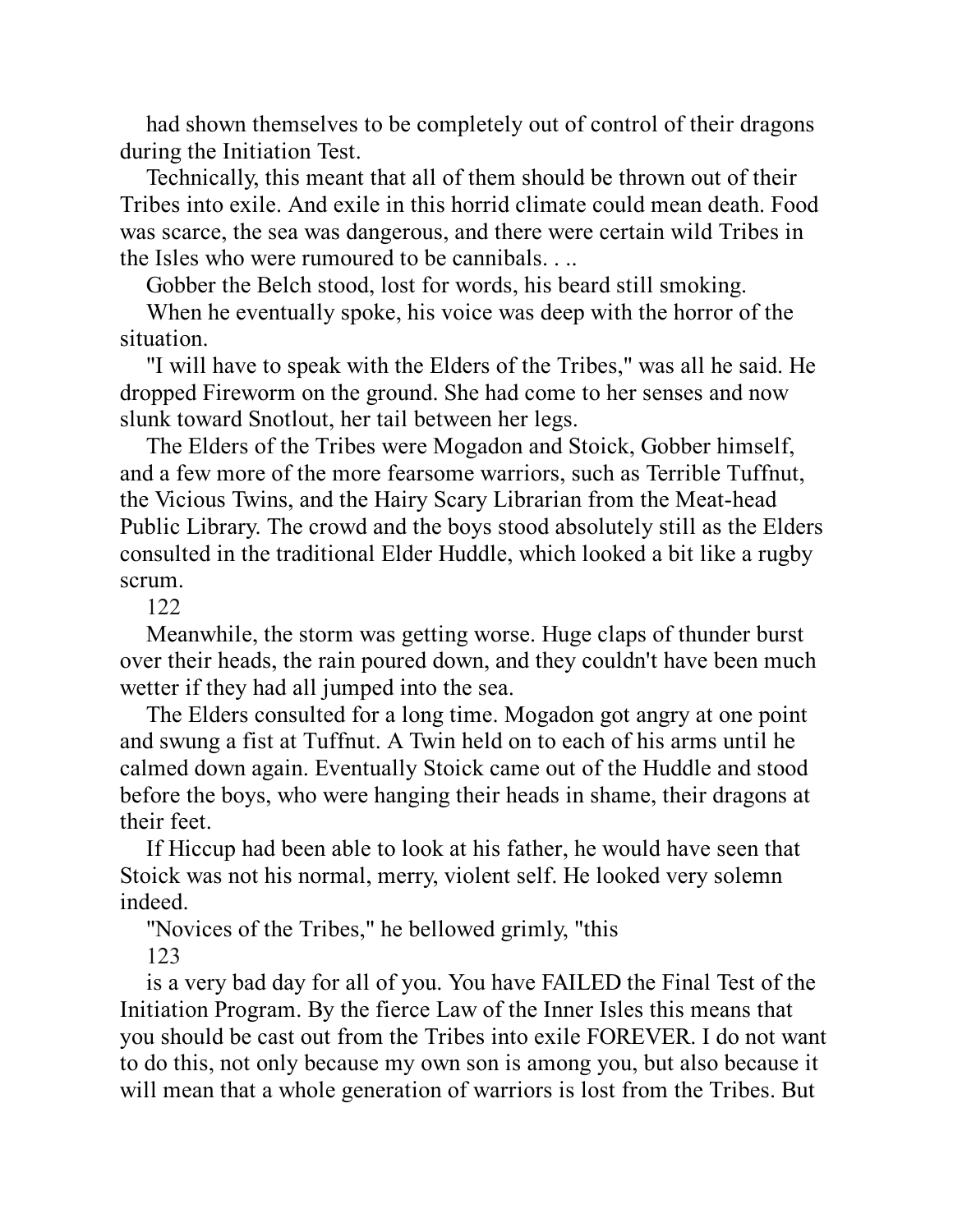we cannot ignore our Law. Only the strong can belong, in case the blood of the Tribes should be weakened. Only Heroes can be Hooligans and Meatheads."

Stoick jabbed a fat finger at the heavens. "Furthermore," he carried on, "the god Thor is really very angry. This is not the moment to weaken our Laws."

Thor let out a great crash of thunder as if to underline this point.

"Under normal circumstances," said Stoick, "the ceremony of exile would start now. But going to sea in weather like this would mean certain death for all concerned. As an act of mercy, I will allow you one more night of shelter under my roof, and first thing tomorrow morning you will be set ashore on the Mainland to fend for yourselves. From this moment forth, you are all banished and may not talk to any other member of your Tribe."

124

The thunder crashed all around the boys as they stood, heads bowed, in the rain.

"Pity me, for this is saddest thing I have ever had to do, to banish my own son," said Stoick sadly.

The crowd murmured sympathetically, applauding the nobility of their Leader.

"A Chief cannot live like other people," said Stoick, looking almost pleadingly at Hiccup. "He has to decide what is for the good of the Tribe."

Suddenly Hiccup was very angry.

"Well, don't expect ME to pity you!" said Hiccup. "What kind of father thinks his stupid Laws are more important than his own son? And what kind of stupid Tribe is this anyway, that it can't just have ordinary people in it?"

Stoick stood looking down at his son in surprise and shock for a moment. Then he turned round and trudged off. The Tribes were already running off the beach and scrambling up the hillsides toward the shelter of the Village, lightning coming down all around them.

"I'm going to kill you," hissed Snotlout at Hiccup, Fireworm snarling menacingly from his shoulder. "First thing after we're banished, I'm going to kill you," and he ran off after the others.

125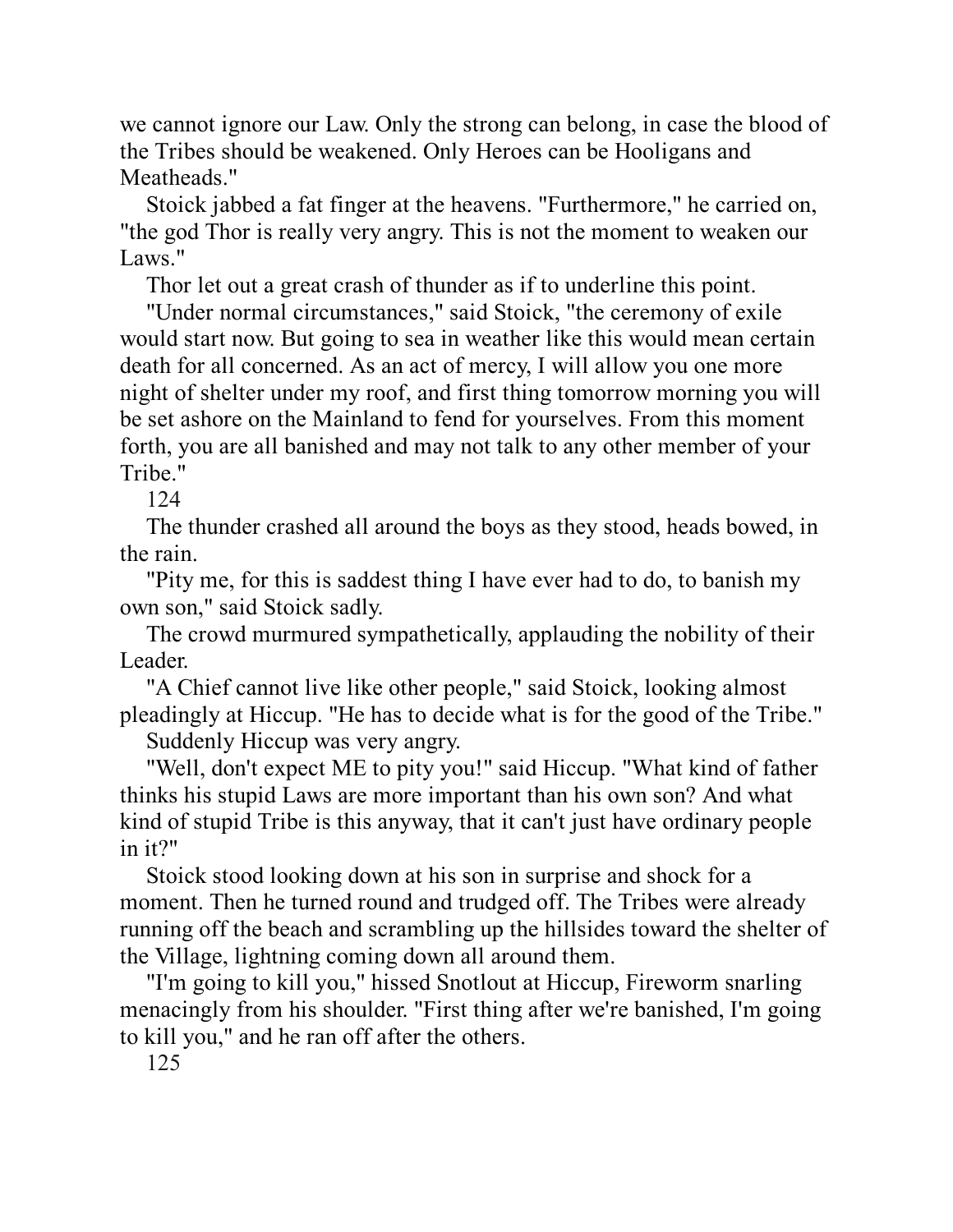"I've lost my t-t- tooti," Toothless com- plained whinily. "C-c-came out when I hit that F-f-fireworm dragon."

Hiccup took no no tice. He looked up at the heavens, beside himself with fury as the wind scooped up seawater in handfuls and flung it straight into his face.

"JUST ONCE," yelled Hiccup. "Why couldn't you let me be a Hero JUST ONCE? I didn't want anything amazing, just to pass this STUPID TEST so I could become a proper Viking like everybody else."

Thor's thunder boomed and crackled above him blackly.

"OKAY, THEN *,"* screamed Hiccup, "HIT ME with your stupid lightning. Just do *something* to show you're thinking about me AT ALL."

But there were to be no bolts of lightning for Hiccup. Thor clearly didn't think he was important enough for an answer. The storm moved on out to sea.

126

[Image: storm] 127

## **Chapter 11. THOR IS ANGRY**

The storm raged through the whole of that night. Hiccup lay unable to sleep as the wind hurled about the walls like fifty dragons trying to get in.

"Let us in, let us in," shrieked the wind. "We're very, very hungry."

Out in the blackness and way out to sea the storm was so wild and the waves so gigantic that they disturbed the sleep of a couple of very ancient Sea Dragons indeed.

The first Dragon was averagely enormous, about the size of a largeish cliff.

The second Dragon was gobsmackingly vast.

He was that Monster mentioned earlier in this story, the great Beast who had been sleeping off his

128

Roman picnic for the past six centuries or so, the one who had recently been drifting into a lighter sleep.

The great storm lifted both Dragons gently from the seabed like a couple of sleeping babies, and washed them on the swell of one indescribably enormous wave onto the Long Beach, outside Hiccup's village.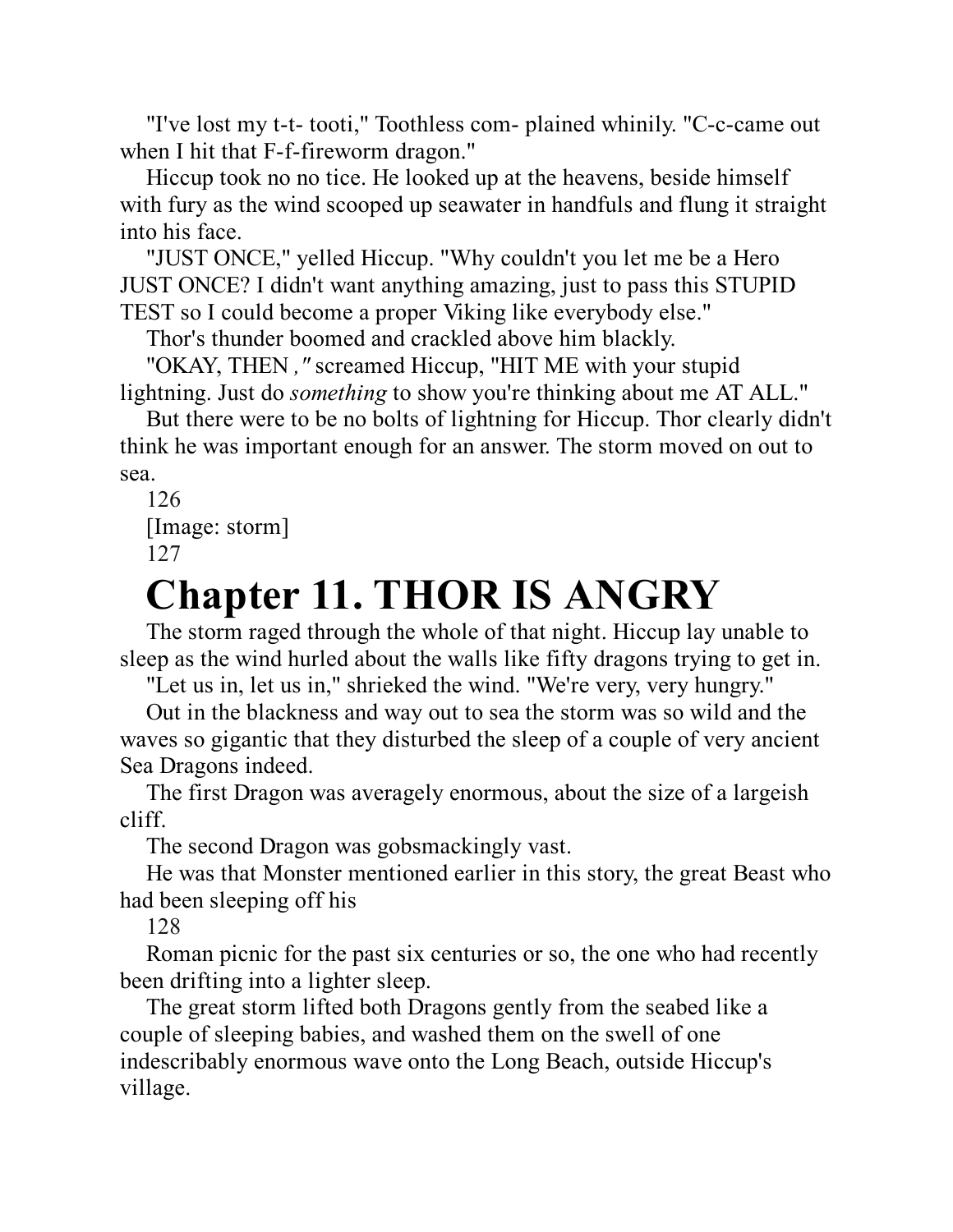And there they stayed, sleeping peacefully, while the wind shrieked horribly all around them like wild Viking ghosts having a loud party in Valhalla, until the storm blew itself out and the sun came up on a beach full of Dragon and very little else.

The first Dragon was enough to give you nightmares.

The second Dragon was enough to give your nightmares nightmares.

Imagine an animal about twenty times as large as a Tyrannosaurus Rex. More like a mountain than a living creature -- a great, glistening, evil mountain. He was so encrusted with barnacles he looked like he was wearing a kind of jeweled armor but, where the little crustaceans and the coral couldn't get a grip, in the joints and crannies of

129

him, you could see his true color. A glorious, dark green, it was the color of the ocean itself.

He was awake now, and he had coughed up the last thing he had eaten, the Standard of the Eighth Legion, with its pathetic ribbons still flying bravely. He was using it as a toothpick and the eagle was proving very useful for teasing out those irritating little pieces of flesh that get stuck between your twenty-foot back teeth.

The first person to discover the Dragons was Badbreath the Gruff, who set out very early to check how his nets had fared in the storm.

He took one look at the beach, rushed to the Chief's house, and woke him up.

"We have a problem," said Badbreath.

"What do you mean, A PROBLEM?" snapped Stoick the Vast.

Stoick had not slept at all. He had lain awake worrying. What kind of father *did* put his precious Laws before the life of his son? But then what kind of son would fail the precious Laws that his father had looked up to and believed in all his life?

130

By morning Stoick had made the awesome decision that he was going to reverse the solemn pronouncement he had made on the beach, and unbanish Hiccup and the other boys. "It is WEAK of me, WEAK," said Stoick to himself, gloomily. "Squid-face the Terrible would have banished his son in the twinkling of an eye. Loudmouth the Gouty would have positively enjoyed it. What is the *matter* with me? I should be banished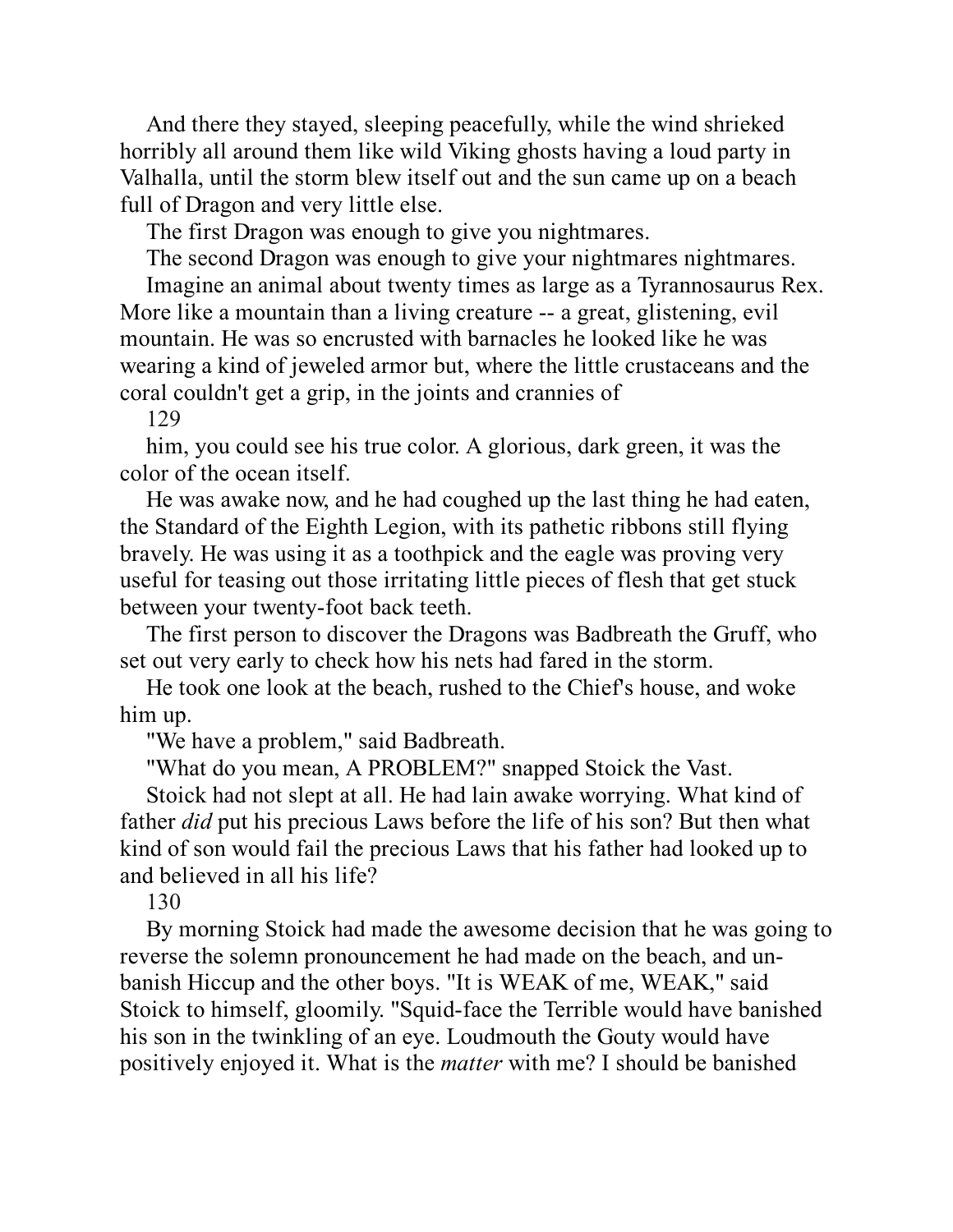myself, and no doubt that is what Mogadon the Meathead is going to suggest."

All in all, Stoick was not in a state to deal with any more problems.

"There are a couple of humungous Dragons on the Long Beach," said Badbreath.

"Tell them to go away," said Stoick.

*"You* tell them," said Badbreath.

Stoick stomped off to the beach. He returned again looking very thoughtful.

"Did you tell them?" asked Badbreath.

"Tell IT," said Stoick. "The larger Dragon has eaten the smaller one. I didn't like to interrupt. I think I shall call a Council of War."

131

The Hooligans and the Meatheads woke that morning to the terrible sound of the Big Drums summoning them to a Council of War, only used in times of dreadful crisis.

Hiccup awoke with a start. He had hardly slept at all. Toothless, who had crept into bed with Hiccup the night before, was nowhere to be seen and the bed was stone cold, so he had obviously been gone for some time.

Hiccup dragged his clothes on hurriedly. They had dried overnight, and were so stiff with salt that it was like putting on a shirt and leggings made out of wood. He wasn't sure what he was meant to do, as this was the morning he was supposed to go into exile. He followed everybody else to the Great Hall. The Meatheads had spent the night there anyway, because it had not been the weather for camping.

On the way he bumped into Fishlegs. He looked as if he had slept as badly as Hiccup. His glasses were on crooked.

"What's happening?" asked Hiccup. Fishlegs shrugged his shoulders.

"Where's Horrorcow?" asked Hiccup. Fishlegs shrugged his shoulders again.

132

.

Hiccup looked around at the crowd pushing its way toward the Great Hall and noticed that there was not a domestic dragon to be seen. Normally they were never far from their Masters' heels and shoulders, yapping and snarling and sneering at each

other. There was something faintly sinister about their disappearance. . .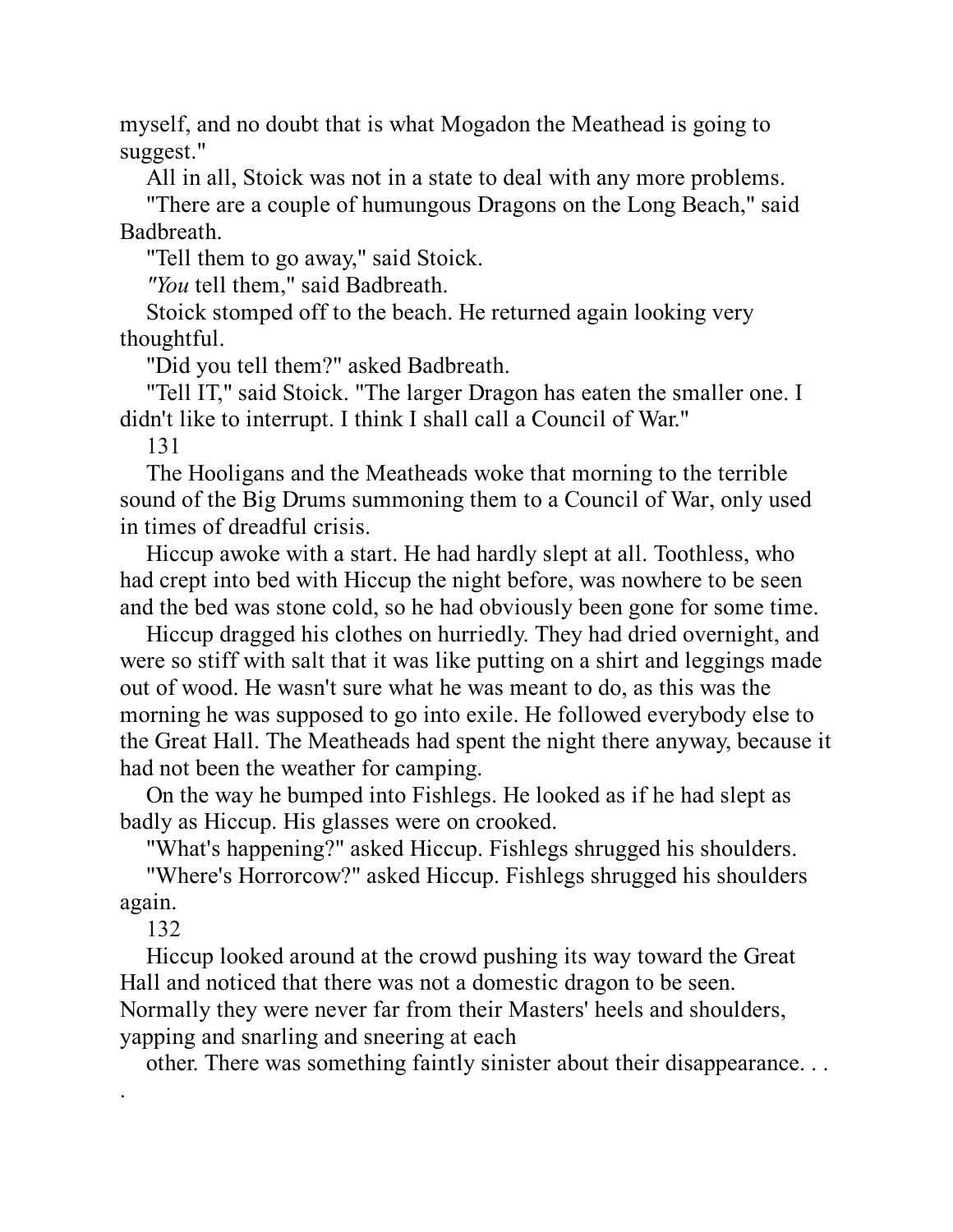Nobody else had noticed. There was a tremendous babble of excitement, and such a crush of enormous Vikings that not everybody could get in to the Great Hall, and there was a big jumble of barbarians shouting and shoving outside.

Stoick called for silence.

"I have called you here today," boomed Stoick, "because we have a problem on our hands. A rather large Dragon is sitting on the Long Beach."

The crowd was deeply unimpressed. They were hoping for a more important crisis.

Mogadon voiced the general disapproval.

"The Big Drums are only used in times of ghastly deadly peril," said Mogadon in amazement. "You have summoned us here at a horribly early hour" (Mogadon had not slept well, on the stone floor of the Great Hall with only his helmet for a pillow), "just because of a

133

DRAGON? I do hope you are not losing your grip, Stoick," he sneered, hoping that he was.

"This is no ordinary Dragon," said Stoick. "This Dragon is HUGE. Enormous. Gobsmackingly vast. I've never seen anything like it. This is more of a mountain than a Dragon."

Not having *seen* the Dragon-mountain, the Vikings remained unimpressed. They were used to bossing dragons about.

"The Dragon," said Stoick, "must of course be moved. But it is a very big Dragon. What should we do, Old Wrinkly? You're the thinker in the tribe."

"You flatter me, Stoick," said Old Wrinkly, who seemed rather amused by the whole thing. "It's a Sea-dragonus Giganticus Maximus, and a particularly big one, I'd say. Very cruel, very intelligent, ravenous appetite. But my field is Early Icelandic Poetry, not large reptiles. Professor Yobbish is the Viking expert on the subject of dragons. Perhaps you should consult his book on the subject."

"Of course!" said Stoick. *"How to Train Your Dragon,* wasn't it? I do believe that Gobber burgled that very book from the Meathead Public Library. ..." He gave a naughty look at Mogadon the Meathead.

134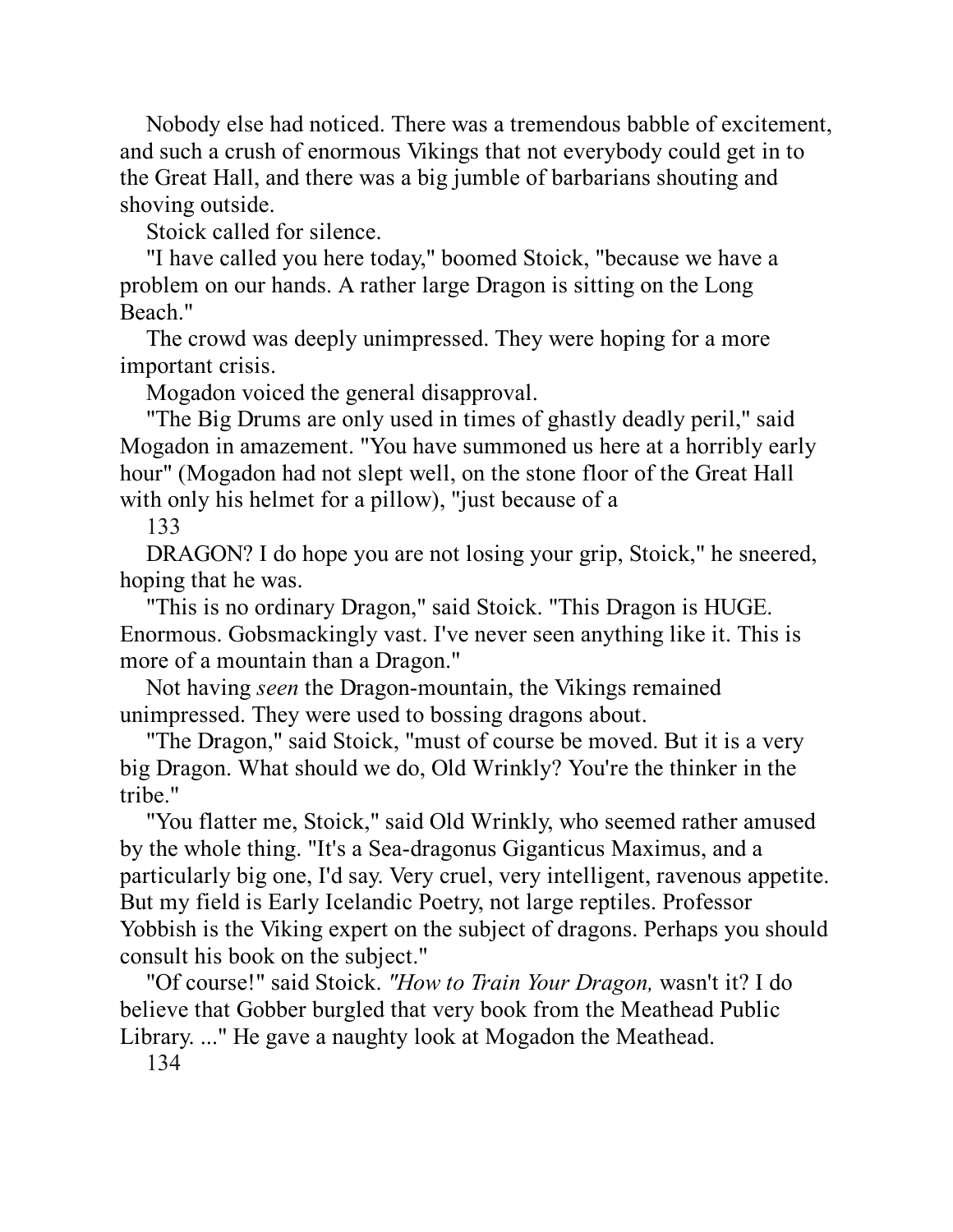"This is an outrage!" boomed Mogadon. "That book is Meathead property. ... I demand its instant return or I shall declare war on the spot."

"Oh, put a sock in it, Mogadon," said Stoick. "With wimpy librarians like yours, what can you expect?"

The Hairy Scary Librarian blushed a delicate pink and shook in his size eighteen shoes.

"Baggybum, hand me the book from the fireplace," yelled Stoick.

Baggybum stretched out one of his great octopus arms and picked the book off the shelf. He lobbed it across the heads of the crowd and Stoick caught it, to much cheering. Morale was high. Stoick bowed to the hordes and handed the book to Gobber.

"GOB-BER, GOB-BER, GOB-BER," yelled the crowd. It was Gobber's moment of triumph. A crisis demands a Hero and he knew he was the man for the job. His chest swelled with self-importance.

"Oh, it was nothing really . . .," he bellowed modestly, "a bit of Basic Burglary you know . . . Keeps me in practice. ..."

"Ssssssh," hissed the crowd like sea snakes, as Gobber cleared his throat.

135

"How to Train Your Dragon," announced Gobber solemnly. He paused. "YELL AT IT."

There was another pause.

"And . .. ?" said Stoick. "Yell at it, and . .. ?"

"That's it," said Gobber. "YELL AT IT."

"There's nothing in there about the Seadragonus Giganticus Maximus in particular?" asked Stoick.

Gobber looked through the book again. "Not as such," said Gobber. "Just the bit about yelling at it, really."

"Hmmm," said Stoick. "It's brief, isn't it? I've never noticed before, but it is brief. . . brief but to the point," he added hastily, "like us Vikings. Thank Thor for our experts. Now," said Stoick, in his most Chieflike manner, "since it is such a large Dragon --"

"Vast," interrupted Old Wrinkly happily. "Gigantic. Stupendously enormous. Five times as big as the Big Blue Whale."

"Yes, thank you, Old Wrinkly," said Stoick. "Since it is, indeed, on the rather large side, we're going to need a rather large yell. I want everybody on the clifftops yelling at the same time."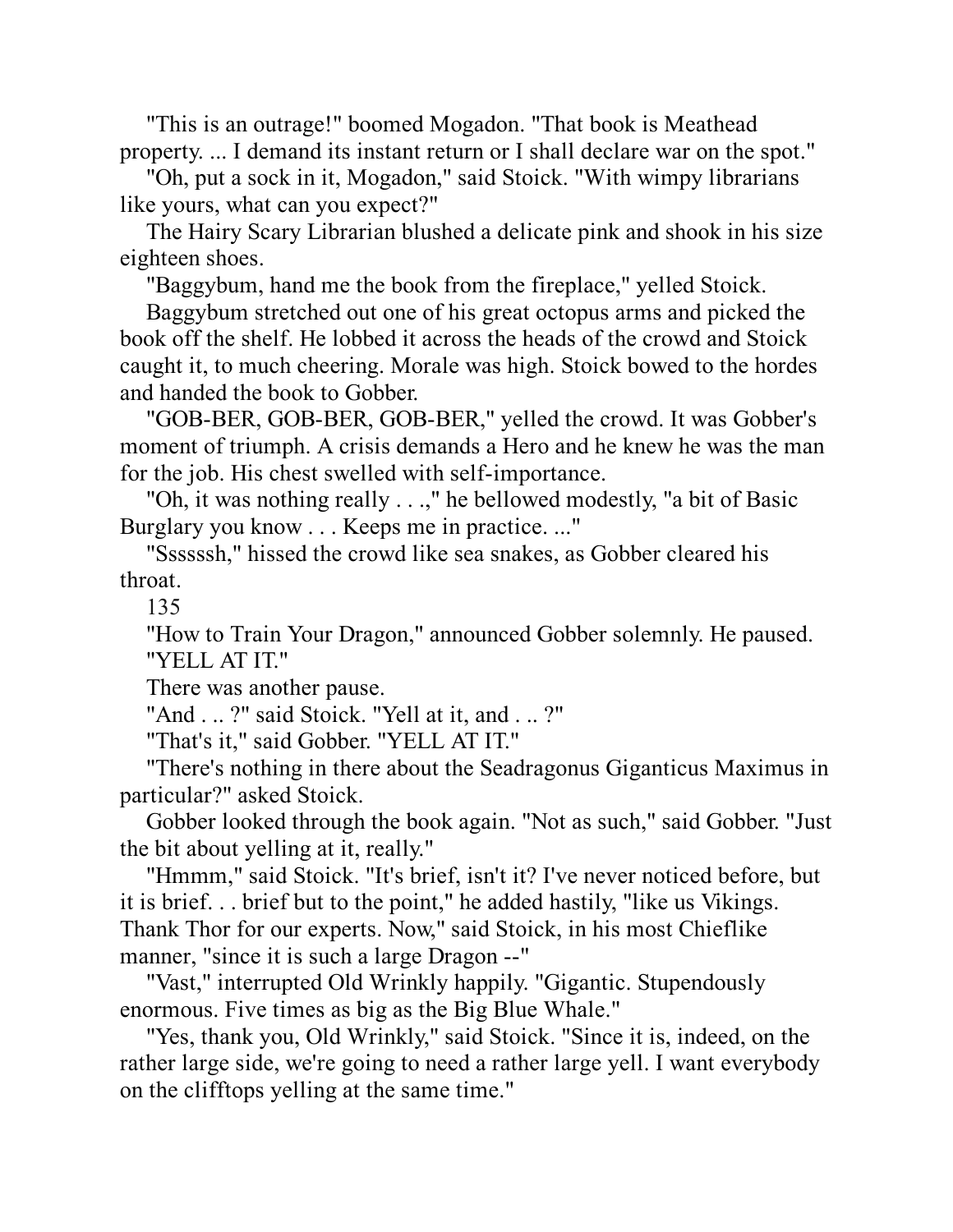"What shall we yell?" asked Baggybum.

136

[Image: Baggybum]

137

"Something brief and to the point. *GO* AWAY," said Stoick.

The Tribes of Meathead and Hooligan gathered at the top of the cliffs of the Long Beach and looked down at the impossibly vast Serpent stretched out on the sand, smacking its lips as it devoured the last morsels of its late unfortunate companion. It was so big that it seemed unlikely that it could be alive, until you saw it move like an earthquake or a trick of the eyes.

*There are times when size really* is *important,* thought Hiccup to himself. *And this is one of them.*

Dragons are vain, cruel, and amoral creatures, as I've said. This is all very well when they are a lot smaller than you are. But when a dragon's bad nature is multiplied into something the size of a hillside, how do you deal with it?

Gobber the Belch stepped forward to lead the yelling, as the most respected Yeller among them all. His chest swelled with pride.

"One ... two . .. three .. ."

Four hundred Viking voices screamed as one: "GO AWAY!" and added for good measure the Viking War Cry.

138

The Viking War Cry was designed to chill the blood of Viking enemies at the commencement of battle. It is a horrifying, electrifying shriek that begins by mimicking the furious yell of a swooping predator, which then turns into the victim's scream of pure terror, and ends with a horribly realistic imitation of the death-gurgles as he chokes on his own blood. It is a scary noise at the best of times, but shouted altogether by four hundred barbarians at eight o'clock in the morning it was enough to make the mighty Thor himself drop his hammer and cry like a little baby.

There was an impressive silence.

The mighty Dragon then turned his mighty head in their direction.

There were four hundred gasps as a pair of evil, yellow eyes, as big as six tall men, narrowed down to slits.

The Dragon opened its mouth and let out a sound so loud and so terrifying that four or five passing seagulls dropped down dead with fear on the spot. It was a noise that made the Viking War Cry seem like the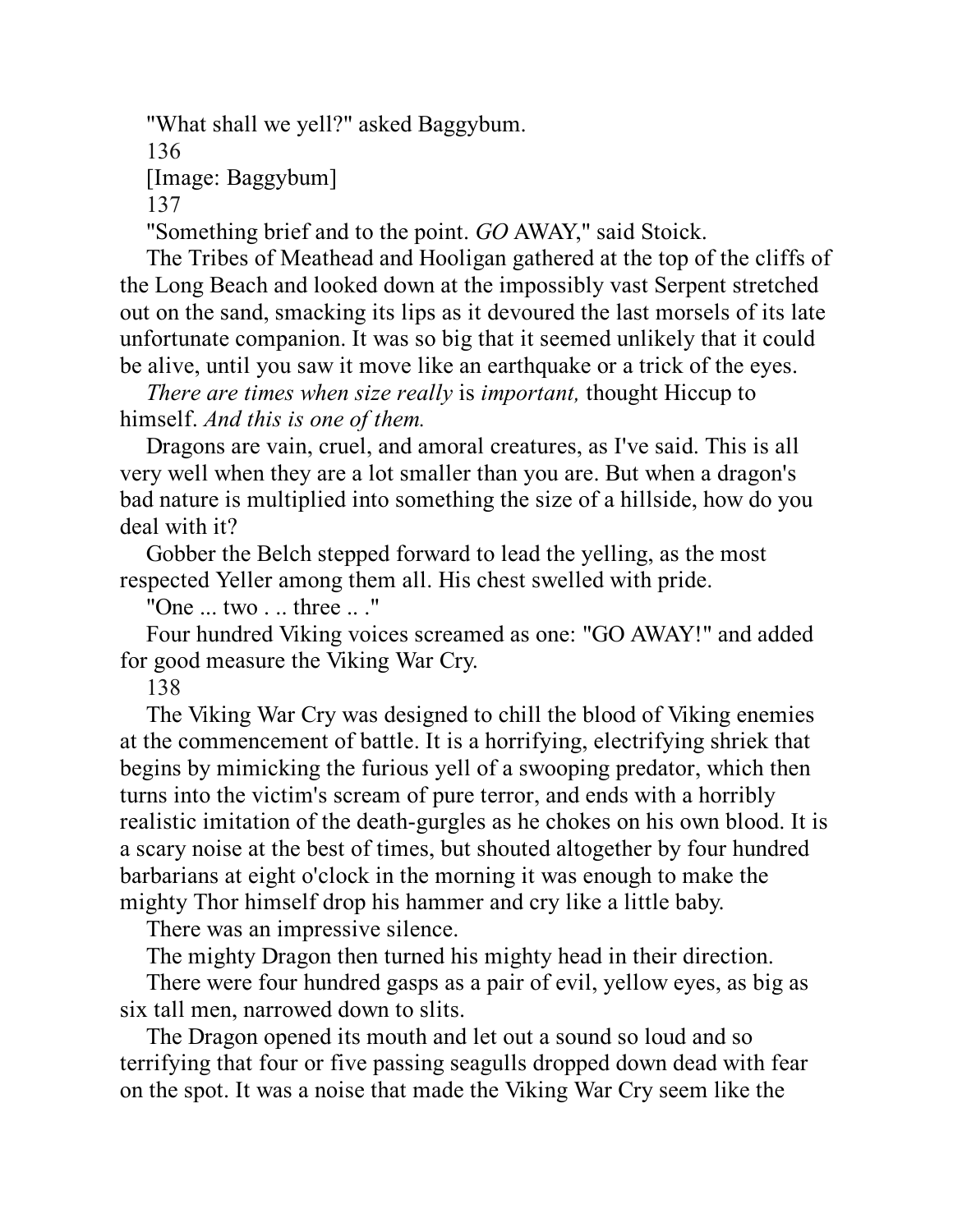faint cry of a newborn baby in comparison. It was a terrible, alien, otherworldly noise that promised DEATH and NO MERCY and EVERYTHING AWFUL.

139

There was another impressive silence.

With one delicate movement of his talon, the Dragon ripped through Gobber's tunic and trousers from head to toe as if he were peeling fruit. Gobber gave a most un-Heroic shriek of outraged modesty. The Dragon placed the same talon upright in front of Gobber the Belch and flicked him like a spitball, way, way away, over the Vikings' heads and over the walled fortifications of the village.

140

The Dragon put his vast, cracked old paw to his reptilian lips and blew the Vikings a kiss. The kiss streaked through the sky and scored a direct hit on both Stoick and Mogadon's ships, which had survived the storm and were rocking in the safety of Hooligan Harbour. All fifty of them burst simultaneously into flames.

The Vikings ran away from that cliff as fast as their eight hundred legs could carry them.

Gobber the Belch had the luck to land on the roof of his own house. The deep layers of soggy grass broke his fall as he went through them, and he ended up sitting stark-naked in his own chair in front of the fire, dazed but unharmed.

"OK, then," said Stoick to four hundred Vikings suddenly looking scared but wildly overexcited, "so the Yelling doesn't work."

They had reassembled in the center of the village.

"And, as our fleet is out of action, we have no means of escape from the island," Stoick continued. "What we need now," he said, trying to sound as if he was on top of the situation, "is for somebody to

141

go and ask the monster whether he comes in PEACE or in WAR."

"I shall go . . .," volunteered Gobber, who rejoined them at that moment, still determined to be the Hero of the hour. He was trying to sound noble and dignified, but it is very difficult to be truly dignified with grass in your hair and wearing your cousin

142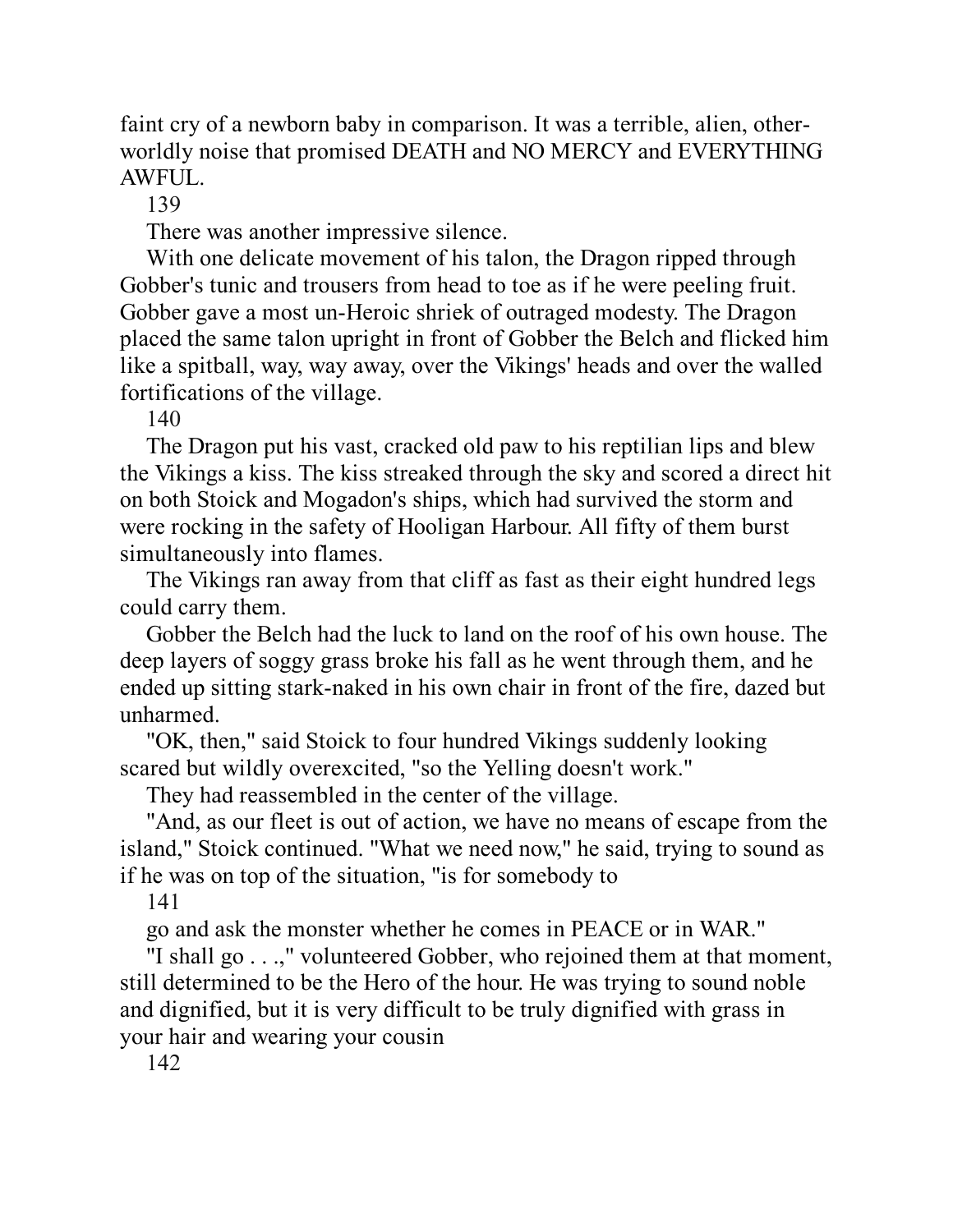Agatha's dress -- which was the only thing Gobber could find to wear in the house.

"Do you speak Dragonese, Gobber?" asked Stoick in surprise.

"Well, no," Gobber admitted. "Nobody here speaks Dragonese. It's forbidden by order of Stoick the Vast, O Hear His Name and Tremble, Ugh, Ugh. Dragons are inferior creatures who we yell at. Dragons might get above themselves if we talk to them. Dragons are tricksy and must be kept in their place."

"Hiccup can speak to dragons," said Fishlegs very quietly, from the middle of the crowd.

"Sssh, Fishlegs," whispered Hiccup, desperately digging his friend in the ribs.

"Well, you can," said Fishlegs stoutly. "Don't you see? This is your chance to be a Hero. And we're all going to die anyway, so you might as well take it. ..."

"Hiccup can speak to dragons!" shouted Fishlegs, very loudly indeed. "Hiccup?" said Gobber the Belch.

"HICCUP?" said Stoick the Vast.

"Yes, Hiccup," said Old Wrinkly. "Small boy, red hair, freckles, you were going to put him into exile this morning." Old Wrinkly looked stern. "In order

143

that the blood of the Tribes should not be weakened, remember? Your son, Hiccup."

"I know who Hiccup *is,* thank you, Old Wrinkly," said Stoick the Vast, uncomfortably. "Does anyone know *where* he is? HICCUP! Come forward."

"It looks like you could come in useful after all...," Old Wrinkly murmured to himself.

"Here he is!" yelled Fishlegs, patting Hiccup on the back. Hiccup started to wriggle through the crowd until somebody noticed him and dragged him up, and he was passed over everybody's heads and put down in front of Stoick.

"Hiccup," said Stoick. "Is it true that you can talk to dragons?" Hiccup nodded.

Stoick gave an awkward cough. "This is an embarrassing situation. I know that we were about to banish you from the Tribe. However, if you do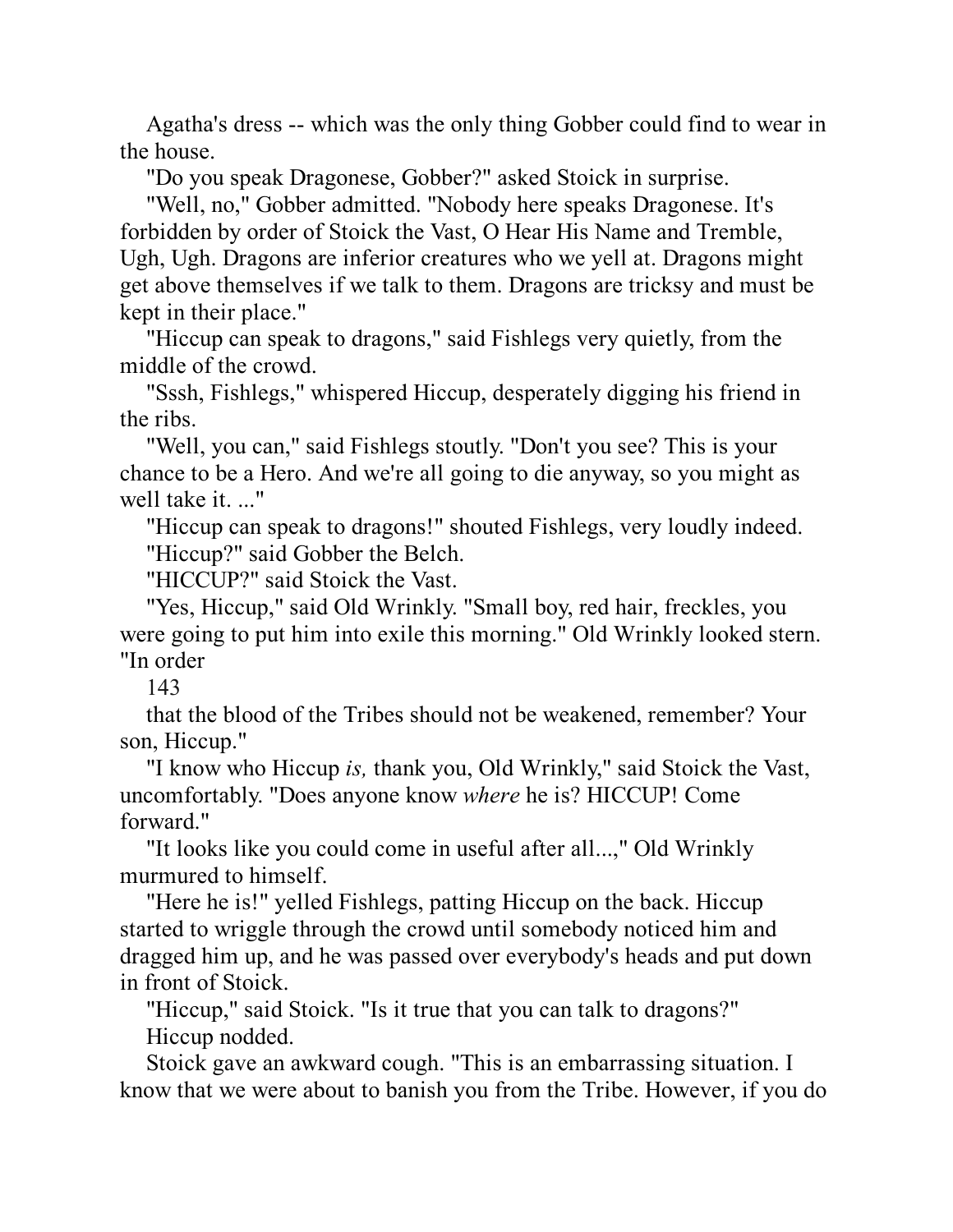what I ask, I am sure I speak for everybody when I say that you can consider yourself un-banished. We stand in awful peril and nobody else in this room can speak Dragonese. Will you go to this monster and ask him whether he comes in PEACE or in WAR?"

Hiccup said nothing.

144

Stoick coughed again. "You can talk to me," said Stoick. "I've unbanished you."

"So the exile is off, then, is it, Father?" asked Hiccup. "If I go and kill myself talking to this Beast from Hell, I will be considered Heroic enough to join the Tribe of Hooligans?"

Stoick looked more embarrassed than ever. "Absolutely," he said. "OK, then," said Hiccup. "I'll do it."

145

# **Chapter 12. THE GREEN DEATH**

It is one thing to approach a primeval nightmare when you are part of a crowd of four hundred people. It is quite another to do so on your own. Hiccup had to force himself to put one foot in front of the other.

Stoick offered to send a guard of his finest soldiers, but Hiccup preferred to go alone. "Less chance of anybody doing anything Heroic and stupid," he said.

Although this is the part of the story that the bards tend to focus on as the bit where Hiccup was particularly Heroic, I do not agree. It is a lot easier to be brave when you know you have no alternative. Hiccup knew in his heart of hearts that the Monster intended to kill them all anyway. So he didn't have a lot to lose.

Nonetheless, he was sweating as he peered over the edge of the cliff. There, below him, was the impossibly large Dragon, filling up the beach. It appeared to be asleep.

But an eerie singing was coming from the direction of its belly. The song went something like this:

146

*Watch me, Gnat Destroyer,as settle down to lunch, killer whales an tasty 'cos thry've*

*got a lot of crunch. Gnat wharks sharks are scrumptious ,but here's a little tip: Those teeny weeny pointy teeth can*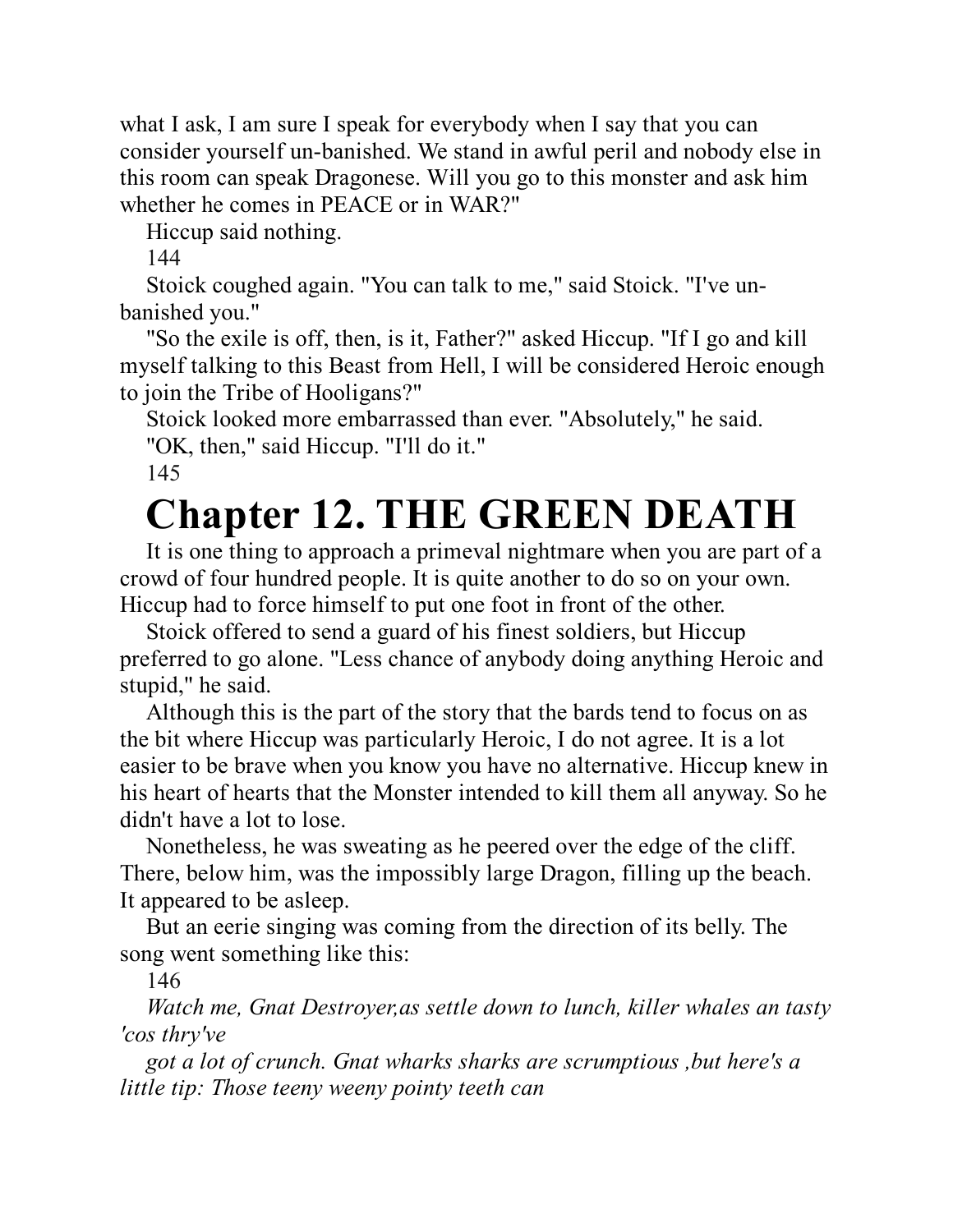*give a nasty nip....*

*How odd,* thought Hiccup, *he can sing with his mouth shut.*

Hiccup nearly jumped clear out of his leggings when the Dragon opened both his crocodile eyes and spoke directly to him.

"Why so odd?" said the Dragon, who appeared to be amused. "A dragon with Ms eyes shut is not necessarily asleep, so it follows that a dragon with his mouth shut is not necessarily singing;. All is not what it seems. That noise that you hear is not me at all. THAT, my Hero, is tie sound. of a singing suffer."

"A singing suffer?" echoed Hiccup, quickly remembering that you should never, ever, look into the eyes of a large, malevolent Dragon like this one.

147

This was a mistake, as Hiccup suddenly realized that the Dragon was holding a herd of pathetically bleating sheep captive under one massive claw. He pretended to allow one of them to escape, let the poor animal practically reach the safety of the rocks, then picked it up by its wool with a delicate pincer movement and tossed it way, way up into the air.

This was a trick Hiccup had often done himself, but with blackberries. Now the Dragon threw back his great head and the woolly speck fell down into the terrible jaws, which closed behind it with a mighty crash. There was a horrible sound of crunching as he chewed and swallowed the unfortunate sheep.

The Dragon saw Hiccup watching him in fascinated horror and he brought his ridiculously enormous head down closer to the boy. Hiccup nearly

#### 148

passed out as his offensive Dragon breath poured out in a disgusting, yellow-green vapor. It was the stench of DEATH itself -- a deep, headspinning stench of decaying matter; of rotting haddock heads and sweating whale; of long-dead shark and despairing souls. The revolting steam curled its way around the boy in repellent coils and wormed its way up into his nose until he coughed and spluttered.

"Some poeple say you should de-bone a sheep before you eat it," sneered the Dragon confidentially, "but I think it adds just a nice crunch to what would otherwise be *a bit of a soggy meal* ...."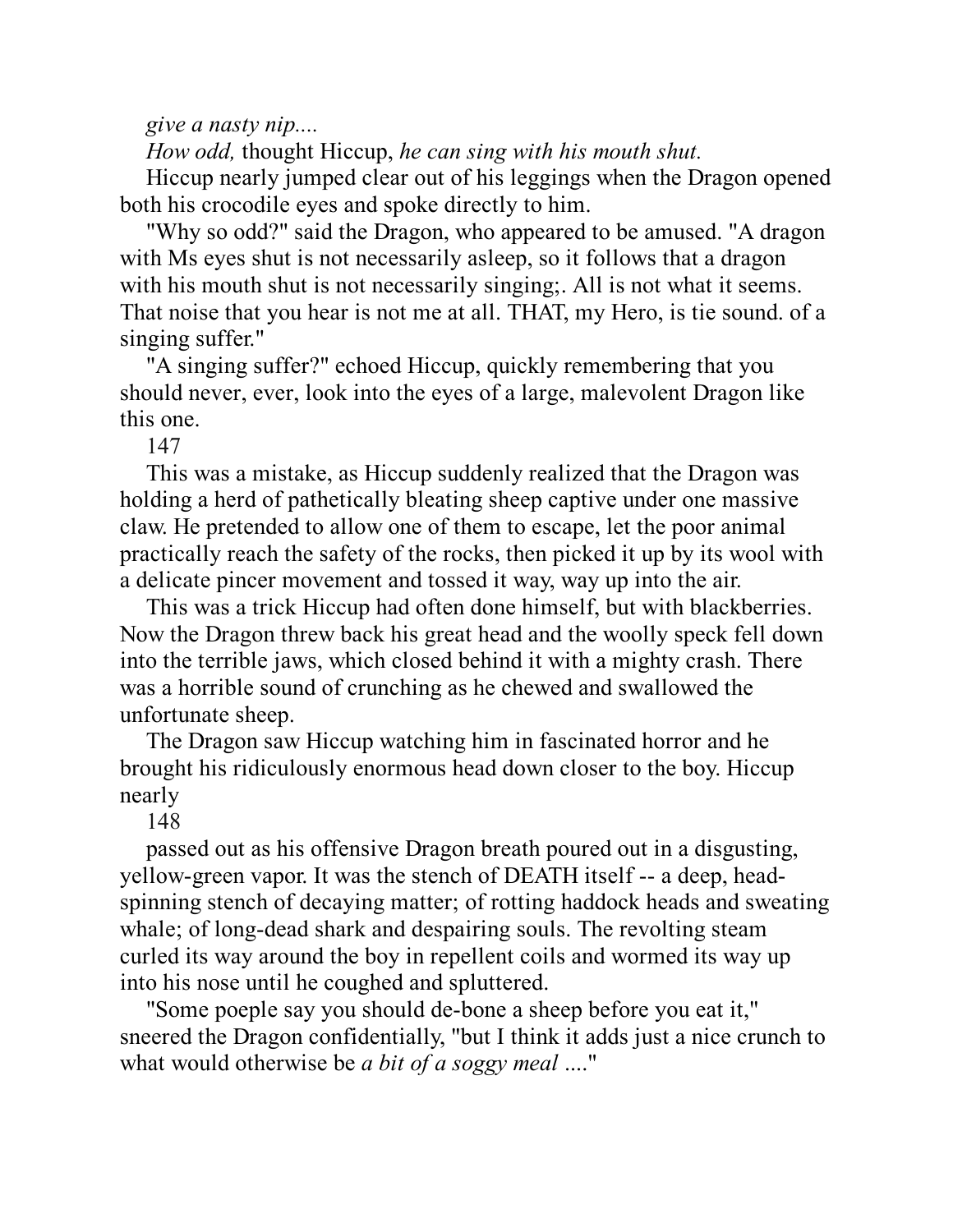The Dragon burped. The belch came out as a perfect loop of fire that soared through the air like a smoke ring and landed on the heather surrounding Hiccup, setting it alight, so that for a moment he was standing right in the middle of a circle of bright green flames. The heather was damp, however, and the blaze flared for only a few moments, then extinguished itself.

"Ooops," giggled the Dragon evilly. "Pardon me ... A little party trick...."

He then placed one gigantic claw against the edge of the cliff that Hiccup was standing on.

149

"Humans, however," continued the Dragon thoughtfully, "humans really should be filleted. The spine in particular can be very tickly as it goes down the throat...."

As the Dragon spoke, he extended his claws, the talons slowly emerging from the thick stumps of his fingers and rising up until they resembled nothing more than gigantic razors, six feet wide and twenty feet long, with points on the end like a surgeon's scalpel.

"Removing the human backbone is a delicate job," hissed the Dragon nastily, "but one that I am particularly good at... a small incision at the back of tie neck" -- he gestured at Hiccup's neck -- "a swift stroke downward, then filck *it* out. . . it's practically painless. For ME ..."

150

Hiccup was thinking very fast indeed. There is nothing like staring Death in the face for speeding up your thoughts. What did he know about dragons that could work against an Invincible Monster like this one?

He could see the Dragon Motivation page he had written in his mind's eye. GRATITUDE: dragons are *never* grateful. FEAR: clearly hopeless. GREED: not a good idea to appeal to at this particular point in time. VANITY and REYENGE: could be useful but he couldn't quite think how. That left JOKES AND RIDDLING TALK. This Dragon looked a bit exalted for jokes. But from his manner of talking he clearly fancied himself as a bit of a philosopher. Maybe Hiccup could buy himself some time if he engaged him in a riddling conversation. . ..

"I've heard of singing for your suffer," said Hiccup, "but what is *a* singing supper?"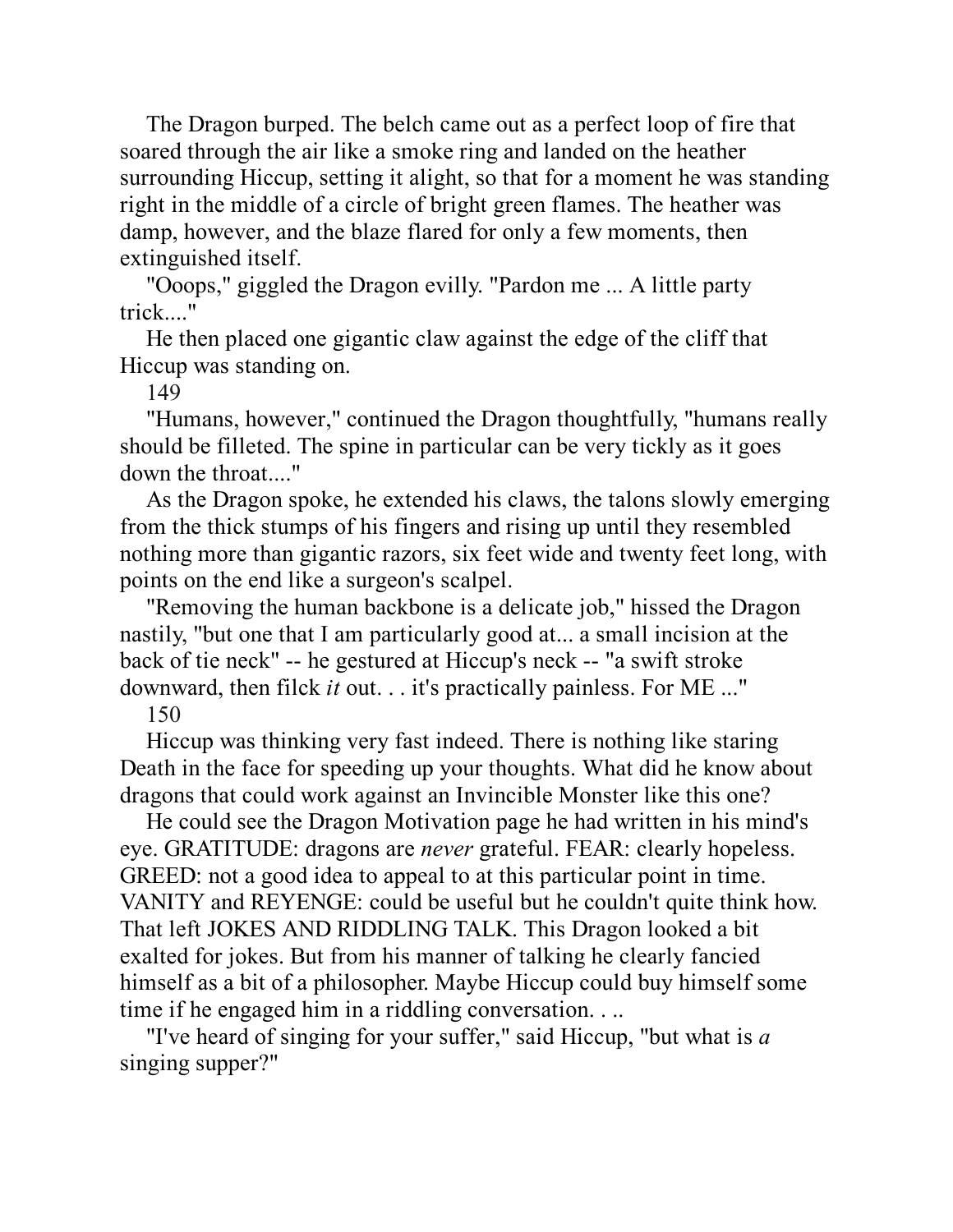"A good question," said the Dragon, in surprise. "An EXCELLENT question, in fact." He drew back his claws and Hiccup sighed with relief. "It's a long time since the supper has shown such intelligence. They're generally too bound up with their little lives to bother with the Really Big Questions.

151

"Now let me think," said the Dragon and, as he thought, he forked a protesting sheep on the end of a talon, then chewed on it reflectively. Hiccup was sorry for the sheep but deeply grateful that it wasn't *him* disappearing down the ravenous reptilian gullet.

"How shall I put *it,* to a brain *so much) small* er and less clever than mine.... Tie thing is, we are all, in a sense, supper. Walking, talking, breathing suppers, that's what we are. Take you, for instance. YOU are about to be eaten by ME, so that makes y *ou* supper. That's obvious. But even a murdererous carnivore like myself will be a supper for worms one day. We're ail snatching percious moments from the peaceful jaws of time," said the Dragon cheerfully.

"That's why it's so important," he continued, "for tie supper to sing as beautifully, as it can."

He gestured to his stomach, from where the voice could still be heard singing, though more and more faintly.

*Humans can be bland, but if you have some salt to hand, A little hit of brim, will make them taste. divi-I-I-I-ne....*

l5l

152

"Tiat PARTICULAR, supper," said the Dragon, "that you hear singing now, was a dragon rather smaller than me *,* but very full of himself. I ate him about half an hour ago."

"Isn't that cannibalism?" asked Hiccup.

"It's delicious," said the Dragon. "Besides, you can't call an ARTIST like myself a CANNBAL." He sounded a bit exasperated now. "You are very rude for such a small person. What do you want, Little Supper?"

"I have come," said Hiccup, "to find. out whether you come in PEACE or in WAR."

"Oh, peace, I tilink," said the Dragon. "I *am* going to kill you though," he added.

*"All* of us?" asked Hiccup.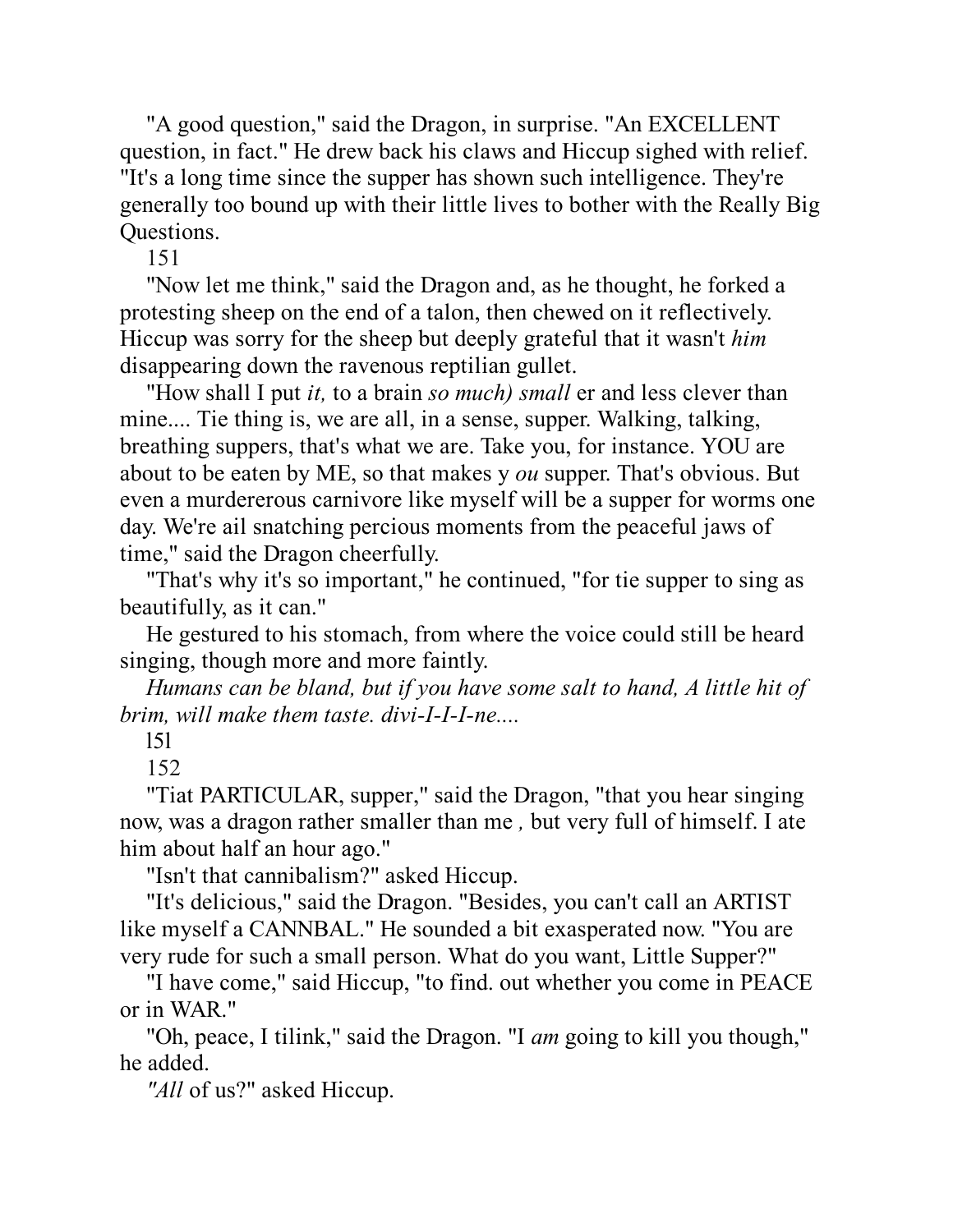"You first," said the Dragon kindly. "Anil then everybody else when I've had, a little nap and got my appetite bad?;. It takes a little while to wake up completely from a Sleep Coma."

"But it's ail so unfair!" said Hiccup. "Why do YOU get to eat everybody, just because you're bigger than everybody else?"

"It's tie way of tie world," said the Dragon. " Besides , you'll fink that you come round to my

153

point of view once you're inside me. That's tie marvelous thing about digestion.... But where are my manners? Let me introduce myself. I am the Green Death. What is your name, Little Supper?"

"Hiccup Horrendous Haddpck the Third," said Hiccup.

And the most extraordinary thing happened.

As Hiccup said his name the Green Death trembled, as if a sudden wind had made him shiver. Neither the Green Death nor Hiccup noticed.

"Hmmm .. .," said the Green Death. "I'm sure I've heard that name somewhere before. But it's rather a mouthful so I shall just call you Little Sup-fer. Now, Little Supper, before I eat you, tell me your problem."

"My problem?" asked Hiccup.

"That's right," said the Dragon. "Your Why-Can't-I-More- Like- My-Father? problem Your It's-Harh-to-Be-a-Hero problem. Your Snotlout-Would-Make-a-Better-Cftief-Than-Me problem. I have helped. the probiems of many a Supper. Some-how meeting a Really Big problem like myself seems to put everything else inproportion."

"Let me get this straight," said Hiccup. "You 154

know all about my father, and me not being a Hero and everything  $\sim$ " "I can see things like that," said the Green Death modestly.

"-anil you want me to tell you my problems and then you're going to eat me?"

"We're back at tie beginning again," sighed the Green Death. "We're *all* going to be eaten SOMETIME. You can win yourself some extra time, though, if you're a smart little crabstick. A few scraps from tie burning...."

The Green Death yawned.

"I'm suddenly rather tireh," he said. "You ART; a clever little crabstick, you've kept me talking for AGES. . .." and the Dragon yawned again. "I'm too tired to eat you right now, you'll have to come back in a couple of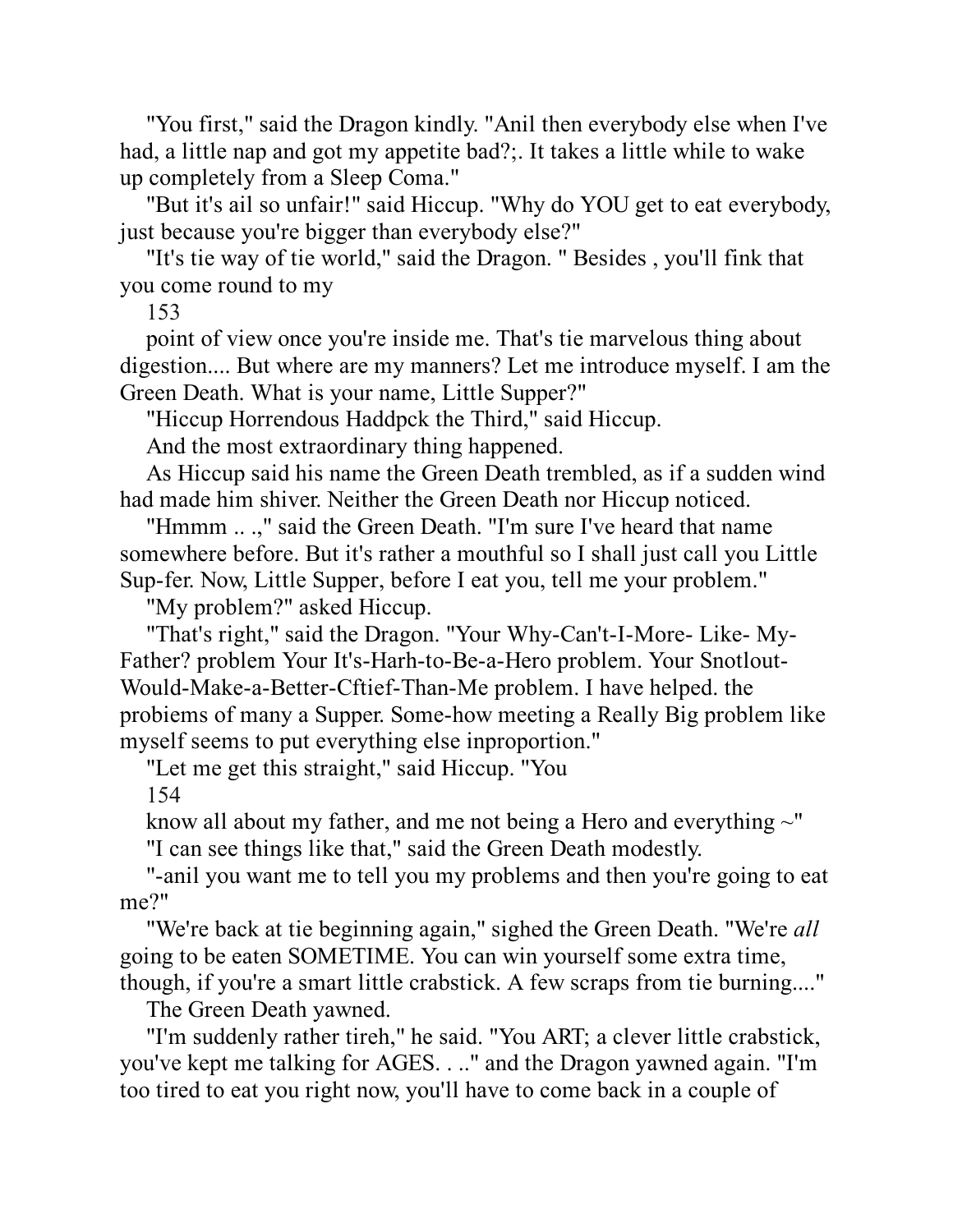hours ... and I'll tell you how to ileal with your problem then. I have a feeling I can help you... ."

And the terrible monster really *did* fall asleep this time, and snored most heavily. His great claws relaxed and fell open and the remaining sheep, their woolly sides trembling with terror, scrambled over the tops of the terrible talons and bolted up the cliff path.

155

Hiccup stood watching the Dragon thoughtfully for a second, then he trudged slowly back through the heather toward the village.

Everybody cheered when he walked through the gates. He was carried shoulder high and set down in front of his father.

"Well, son," said Stoick. "Does the beast come in PEACE or in WAR?"

"He says he comes in peace," said Hiccup. There were huge hurrahs and heavy stampings of feet. Hiccup held up his hand for silence. "He's still going to kill us, though."

156

#### **Chapter 13.**

#### **WHEN YELLING DOESN'T WORK**

The Dragon slept on as the Council of War argued about what to do next.

"I am going to write a strongly worded letter to Professor Yobbish," said Stoick the Vast. "This book needs a lot more WORDS to tell you what to do if yelling doesn't work."

Which shows how cross Stoick was -- he never wrote a letter if he could help it.

Stoick, in fact, was really rattled, for the first time in his life.

*This is what comes of not following the Law,* he thought to himself. *If I had banished the boys last night like I should have done, they would not be here to die with the rest of us. I should have put my trust in Thor.*

Mogadon the Meathead had not yet realized the gravity of the situation. He thought it was a question of constructing some sort of megaphone machine to make the Yell sound bigger.

157

"A gigantic dragon just needs a gigantic *Yell,"* he said. "We already TRIED that, O Plankton Brain," said Stoick. "WHO ARE YOU CALLING PLANKTON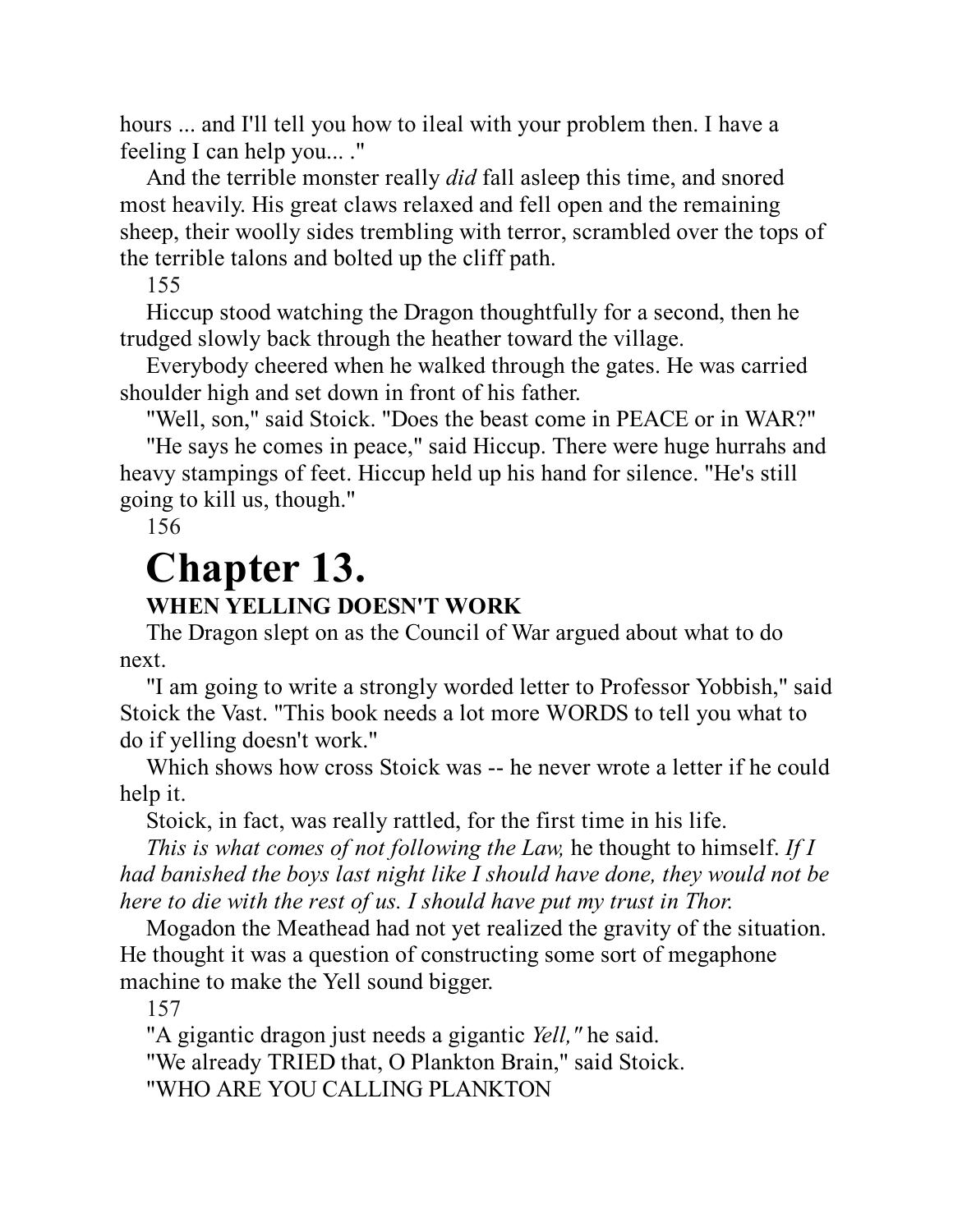BRAIN?" demanded Mogadon, and they went whisker to whisker like a couple of furious walruses.

Hiccup sighed and walked out of the village.

He had a feeling the grown-ups weren't going to come up with anything fiendishly clever.

To Hiccup's surprise he was followed not only by Fishlegs but by all the Novices from both the Hooligan AND the Meathead tribes.

They stood around Hiccup in a semicircle.

"So, Hiccup," said Thuggory the Meathead. "What are we going to do now, then?"

"Whaddyamean by asking HICCUP?" demanded Snotlout crossly. "You're not going to ask THE USELESS to get us out of this mess, are you? He just single-handedly got us all to fail the Final Initiation Test. We were about to be banished and eaten by cannibals all because of HIM. He can't even control a dragon the size of an earwig!"

158

"Can YOU talk to dragons then, Snotface?" asked Fishlegs.

"I am pleased to say I cannot," said Snotlout, with dignity.

"Well, shut up, then," said Fishlegs.

Snotlout got hold of Fishlegs by the arm and started twisting.

"Nobody, but NOBODY, tells SNOTFACE

SNOTLOUT to shut up," hissed Snotlout.

*"I* do," said Thuggory the Meathead. He grabbed Snotlout by the shirt and lifted him clear off the ground. "YOUR dragon got us failed just as much as HIS. I didn't notice *anybody's* dragon sitting up and begging like a good boy in the middle of that dragon-fight. YOU shut up or I will tear you limb from limb and feed you to the gulls, you winkle-hearted, seaweed-brained, limpet-eating PIG."

Snotlout looked into Thuggory's stern little eyes.

Snotlout shut up.

Thuggory dropped him and wiped his hands disdainfully on his tunic. "Anyway," said Thuggory, "MY father was on that stupid Council of Elders too. I'm with Hiccup. What kind of father puts his stupid Laws before the life of his son? And what kind of stupid Test

159

[Image: You shut up or I will tear you to the gulls, you winkle hearted seaweed-brained, limpet eating Pig]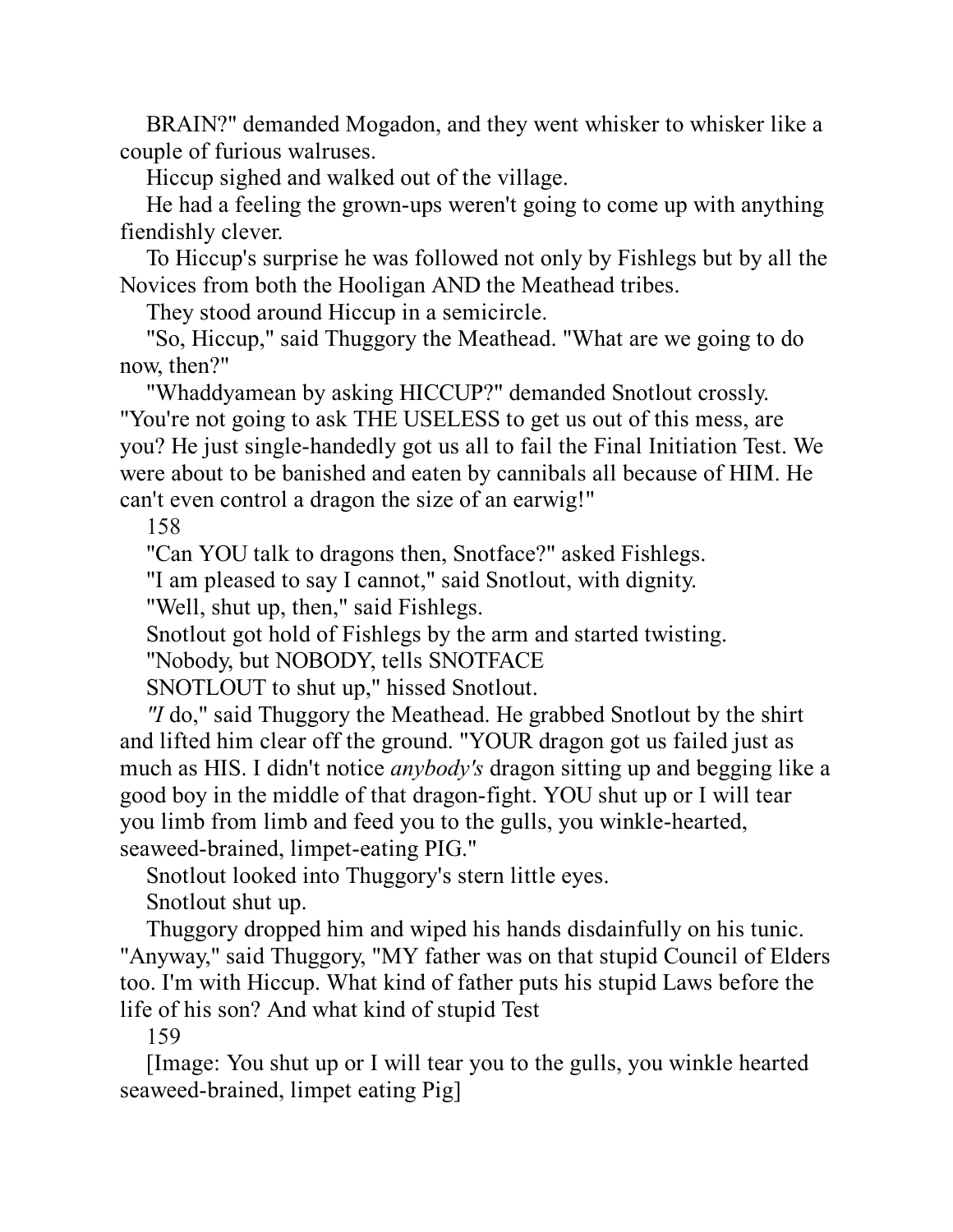160

was that, anyway? If we save all those stupid people from a REAL dragon like this one, maybe they'll let us into their stupid Tribe after all."

*WELL, WELL, WELL,* thought Hiccup. *This* is *a turn up for the books. Maybe that Dragon was right and he* is *going to help me with my It's-Hard-to-Be-a-Hero problem. Before he eats me, of course.*

One solo meeting with the Green Death and here were nineteen young barbarians, most of them much bigger and tougher and rougher than Hiccup, looking at Hiccup expectantly to tell them what to do.

Hiccup stood on tiptoe and tried to look like a Hero.

"OK," said Hiccup. "I need some time to think."

"GIVE THE BOY SOME ROOM HERE!" yelled Thuggory, pushing all the others back.

He swept off a rock for Hiccup to sit on.

*u* You just do all the thinking you need, boyo," said Thuggory. "This is a situation that needs a lot of thought and I have a feeling you're the only one here who can do it. Anybody who can have a twenty-minute conversation with a winged shark the size of a planet and come out of it alive is a better thinker than I am."

161

Hiccup found himself warming to Thuggory the Meathead.

"QUIET!" yelled Thuggory. "HICCUP IS

THINKING."

Hiccup thought. And thought.

After about half an hour, Thuggory said: "Whatever you're thinking about to get rid of that monster better work for both of them."

"There's ANOTHER Dragon?" asked Hiccup.

Thuggory nodded.

"I went up to the Highest Point and spotted him while you were having your chat with the Big Green One."

"OK," said Hiccup. "That's good news, actually. Let's check out the new Horror."

The trail up to the Highest Point was littered with scallop shells and dolphins' bones thrown up by the gigantic storm. Along the way they even passed the wreck of one of Stoick's favorite ships, the *Pure Adventure,* lost at sea seven years before, and now perched crazily on a rock three quarters of the way up the biggest hill on Berk.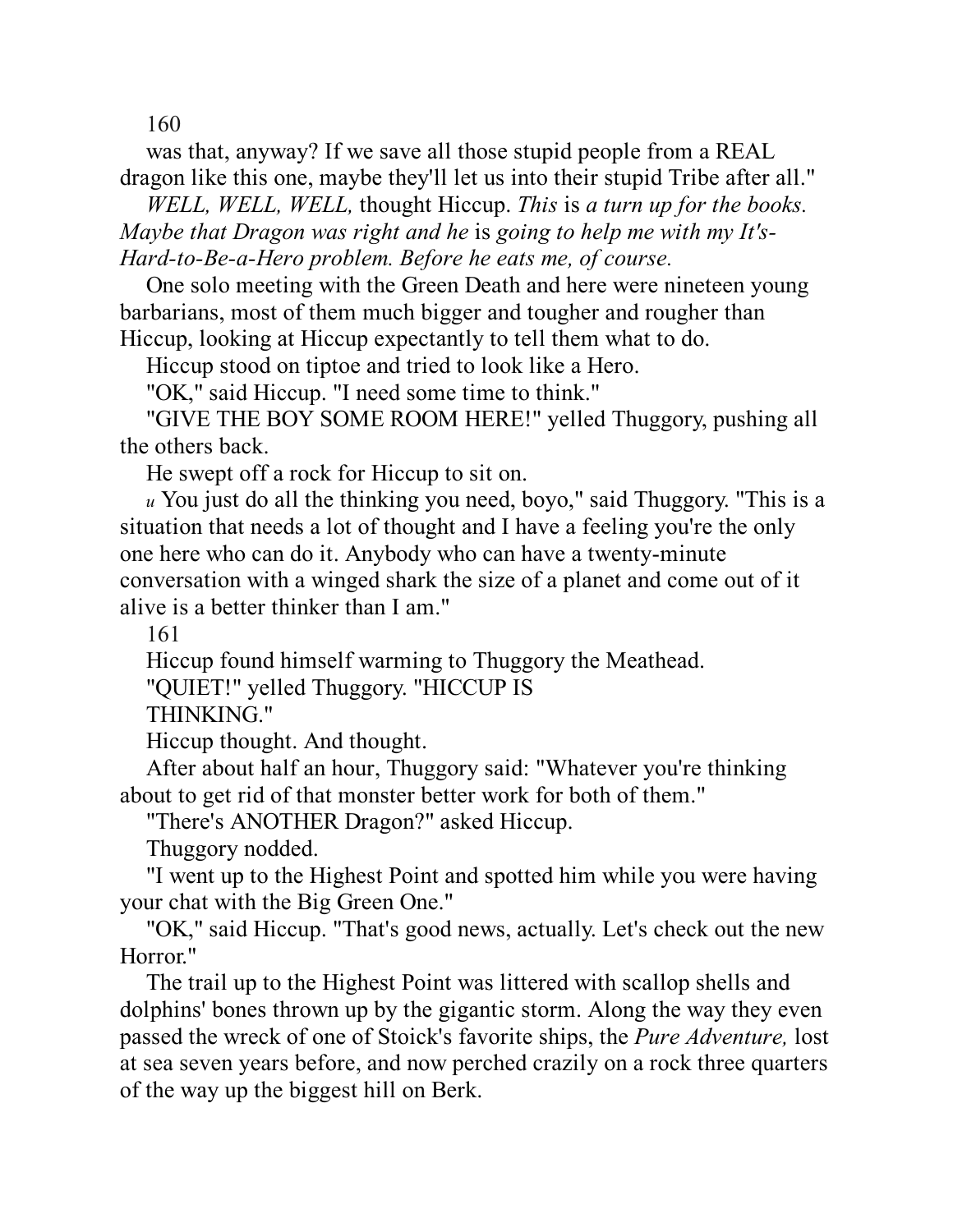162

Once you were right at the top it was possible to see most of Berk's coastline and the sea encircling you on all sides. Right at the other end of the island, a Dragon entirely filled up Unlandable Cove and spilled over the sides.

He was resting his vast, wicked chin on the cliff as a pillow. Great plumes of violet smoke were belching out of his snoring nostrils.

He was another Seadragonus Giganticus Max-imus, this time a glorious deep purple in color and, if anything, slightly larger than the one at Long Beach.

"The Purple Death, I presume," whispered Hiccup, shakily. "This is just what we need. Are you sure there aren't any more?"

Thuggory laughed, slightly hysterically. "I think it's just the two nightmare killing machines. Two not enough for you?"

Back at the Highest Point, Hiccup outlined his Plan of Action.

It was Fiendishly Clever -- if a bit desperate.

"We aren't big enough to fight these dragons," said Hiccup, "but they *can* fight EACH OTHER. We have to get them *really* angry at one another. We

163

Hooligans will concentrate on the Green Death and you Meatheads will deal with the Purple Death.

"The one thing we will need is our own dragons, who seem to have disappeared," said Hiccup, "so we'd better start calling for them."

They started calling for their dragons, as loudly as they dared, and then louder still as there was no response.

The twenty dragons that belonged to the Novices were not, in fact, very far away at all. They had made up after the dragon fight and were now hiding in a piece of boggy bracken about a hundred yards or so away from where the boys were standing on the Highest Point. They were crouching like giant cats in the ferns, wicked eyes gleaming.

They were now so exactly the shade of a clump of bracken that they seemed to have melted entirely into the bog. If you had been

164

a rabbit or a deer you would not have noticed them until you felt the talons on your back and the hot fire on your neck.

They had been following the boys for a while.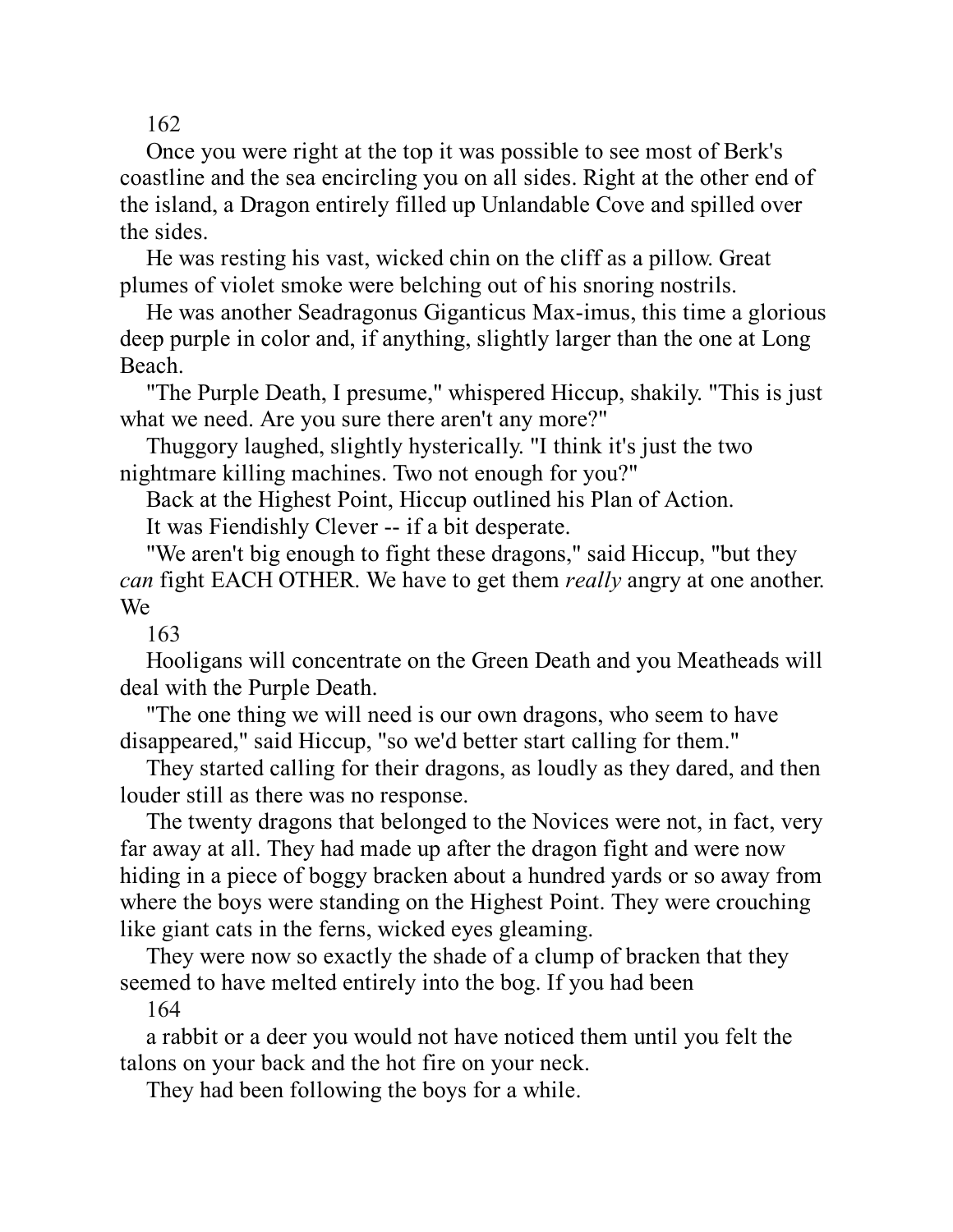"So," whispered Fireworm, her tongue flickering menacingly. "What do we ho now then? Tie power is shifting on this island. Tie Masters will not be Masters for much longer. They are trapped, like lobsters in a pot. *We* are not. We can fly. whenever we want. Do we obey or do we desert?"

Dragons are not the sort of creatures to back a loser.

"Whatever we ho," grumbled Brightclaw, "let's ho it QOICKLY, m *y;* wings are freezing up?."

165

"We could kill the boys now take them as an offering to tie New Master," suggested Seaslug, with a grunt of greedy pleasure.

"What, that great green. Devil on the beach?" said Horrorcow placidly. "I don't like the look of him, myself. He has too big an appetite. We might find. ourselves as the next offering."

"We fly, then," said Brightclaw, and the others murmured their agreement.

"S-s-siience," hissed Fireworm. "These islands are perilous," she sneered. "We might fly from one danger straight into tie mouth of another. I say we obey, until we are sure *that* they have lost. When that time comes I will give the signal for us to desert."

And so, as if from nowhere, Fireworm and Seaslug, Horrorcow and Killer, Brightclaw and Alligatiger and all the other dragons flew out of their hiding place and came circling slowly up to the Highest Point, landing on each boy's outstretched arm.

Last of all came Toothless, complaining horribly.

"Dragons . ..," said Hiccup.

And he explained the Fiendishly Clever Plan. 166

## **Chapter4 THE FIENDISHLY CLEVER PLAN**

The dragons protested a bit, but the boys yelled them into line. All except for Toothless, who absolutely refused to join in.

"Y-y-you must be j-j-joking," sneered the little dragon. "I refuse to go anywhere N-N-NEAR a S-S-Seadragonus Gigamticus M-M-Maximus. Those things are d-d-dangerous. I shall stay here and watch you all."

Hiccup coaxed and bribed and threatened in vain.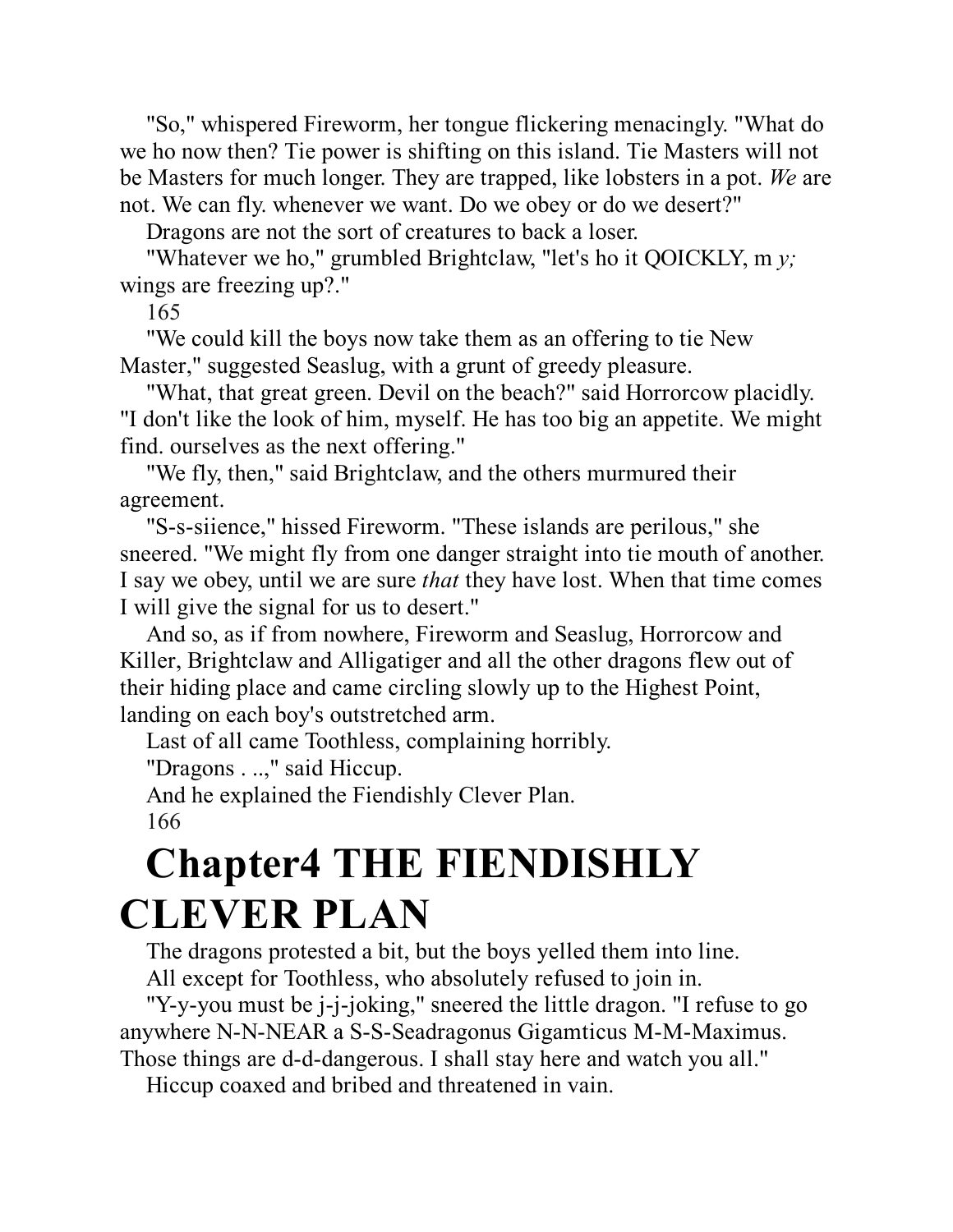"You see?" said Snotlout. "The Useless can't even get his *own* dragon to carry out his pathetic plan. And THIS is the person you are banking on to get you out of this mess?"

"Ugh," said Dogsbreath the Duhbrain.

"Oh, SHUDDUP, Snotlout," chorused the rest of the boys.

Hiccup sighed and gave up. "OK then,

167

Toothless, you just *stag h* ere and miss all the fun. Now, I want everybody to go down to the Gull's Nesting Place and collect as many birds' feathers as you can for the feather bombs --"

"Birds' feathers!" scoffed Snotlout. "This wimp thinks you can fight an animal like THAT with birds' feathers! Cold steel is the only language a creature like that will understand."

"Dragons have a tendency to asthma," explained Hiccup. "It's all that fire-breathing they do. The smoke gets in their lungs."

"So you think this monster is going to die from asthma right then and there because of a few FEATHER BOMBS? Why not just feed him fried herring and see whether he drops dead of a heart attack in twenty years or so?" jeered Snotlout.

"No," said Hiccup patiently, "the feather bombs are just to make him very confused so he won't kill anybody on the way. Snotlout, Thuggory, I'm going to need to coach Fireworm and Killer in what they have to say," continued Hiccup.

"I'm not putting *my* dragon at risk in this crazy plan," said Snotlout. "OH YES, YOU ARE," hissed Thuggory,

168

through gritted teeth, brandishing a massive fist at Snotlout.

"This guy is such a PAIN, Hiccup, I don't know how you put up with him. Listen, Snotfeatures, by some miracle you have got yourself a reasonable dragon. "You GET that dragon to do what Hiccup wants or it will give me much pleasure to PERSONALLY boot you all the way to Porpoise Point and back again."

"OK, then," said Snotlout crossly. "But don't blame me when we all get barbecued because of the Useless's mad idea."

Hiccup supervised the making of the feather bombs.

The boys gathered great armfuls of feathers from the Gulls' Nesting Place.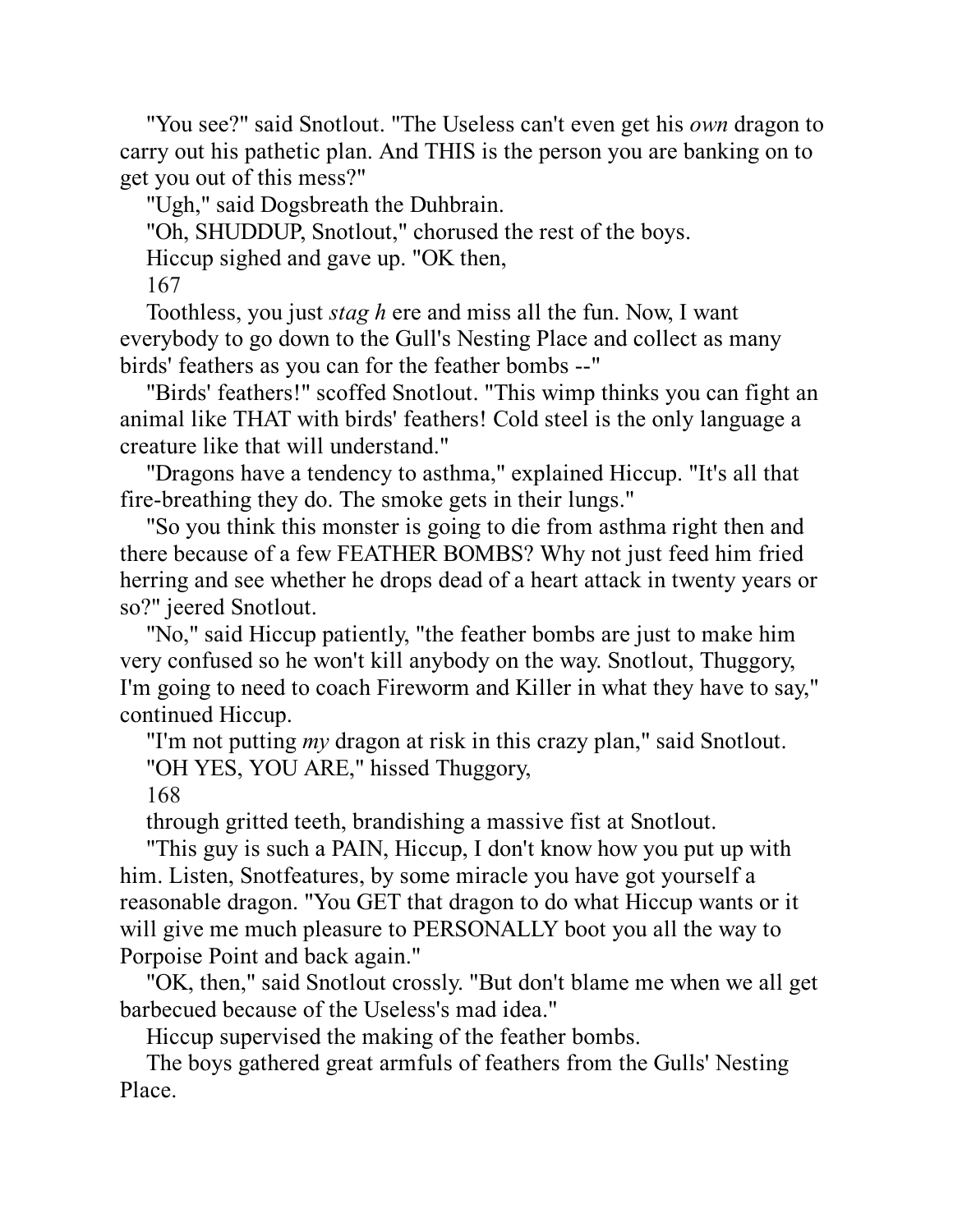They then burgled every item of material they could find: Goggletoad's nappies, Gobber's pajamas, Mogadon the Meathead's tent, Valhallarama's bra -- anything they could get their hands on. The grown-ups were too busy consulting amongst themselves to take any notice.

Snotlout cheered up a bit because he could show off his superior skill at Burglary. He managed to steal Baggybum's knickers right off him as he was standing

169

[Image: Valhallarama's extra strong heavy duty bra]

[Image: Baggy bum's hairy knickers]

170

in a Huddle discussing a Plan of Action. Baggybum didn't notice, not even when he reached a hairy hand down to absentmindedly scratch his great bottom -- he was too busy talking about Bigger and Better Methods of Yelling.

The boys then wrapped the feathers up in the material, so that they would fly out when the bomb was dropped.

Each team of ten boys was armed with about a hundred of these feather bombs wrapped in a great parcel made out of an old sail.

Hiccup led the Hooligans toward the Long Beach, while Thuggory took the Meatheads to Unland-able Cove.

The thin column of boys were excitedly chattering as they set off behind Hiccup; Wartihog and Clueless dragging the sail at the rear, the dragons circling and diving a couple of feet above their heads. Vikings are practically fearless, having been bred to be soldiers, so even Hiccup and Fishlegs had a surge of excitement at the thought of the battle to come.

But as soon as the monster came into sight again, the boys and the dragons instantly dropped to their tummies and squirmed forward, hearts beating hard.

171

It was impossible that ANYTHING could be

THAT big.

Hiccup led them as near as he dared to the edge of the cliffs surrounding the Long Beach.

They looked down on the terrible creature snoring in front of them. His nostrils alone were as big as six front doors, and the stench reeking out of them made it difficult for the boys to breathe.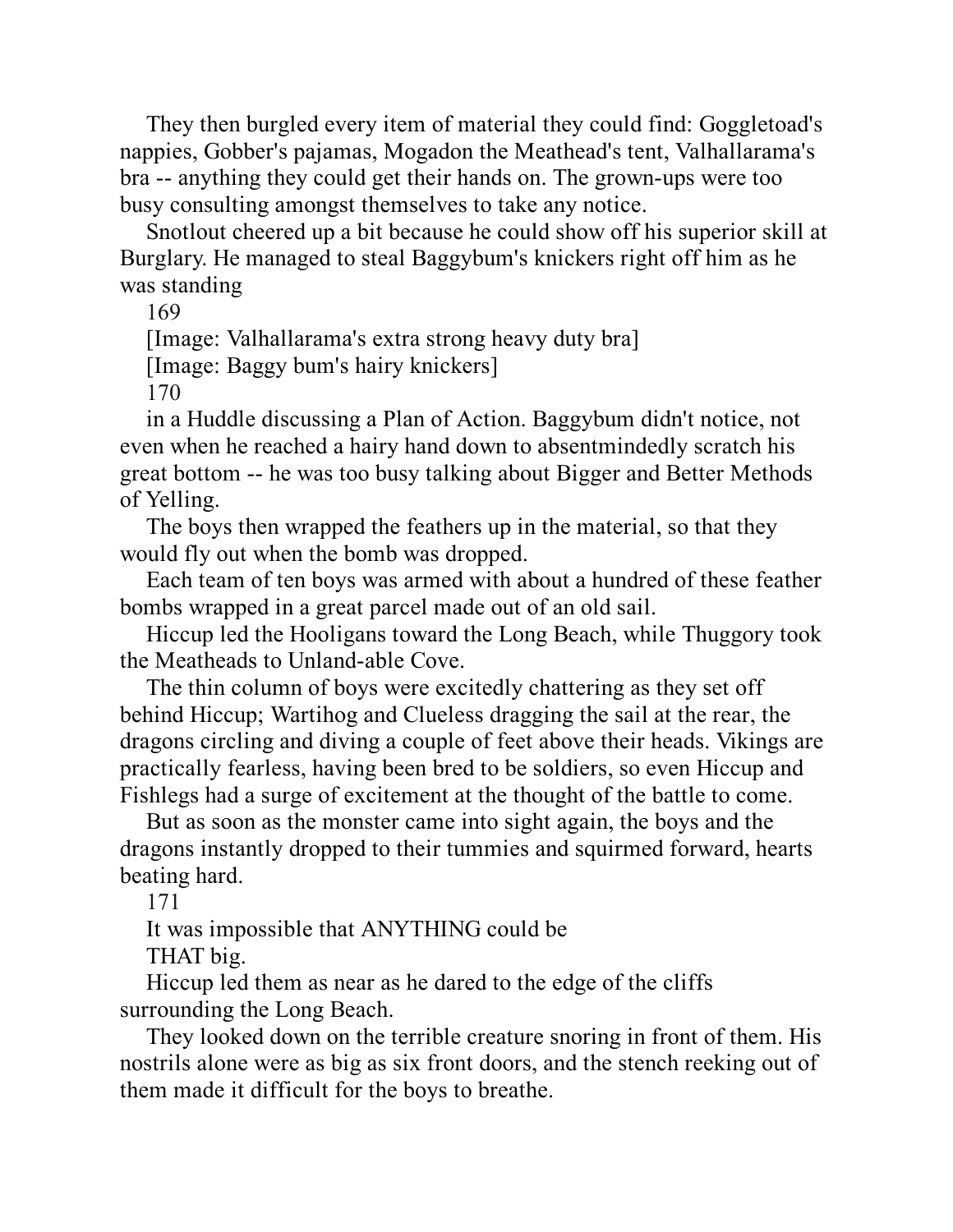Wartihog, who had always had a delicate stomach, threw up disgustingly in the heather.

Hiccup, Fishlegs, and Clueless unwrapped the feather bombs and gave one to each boy. The boys called their dragons, as softly as they could, and each put a feather bomb in their dragon's mouth.

They then stood up on the edge of the cliff with their dragons on their outstretched arms.

172

This took about the same amount of bravery it might take for you to leap off a mountain at a thousand feet. Even with the monster fast asleep, the natural reaction was to keep hidden in the bracken.

Hiccup tried not to breathe in.

He lifted his arm to give the command to begin.

"Go," whispered Hiccup.

"GO!" yelled back the boys, and ten dragons flew up and circled around the vast sleeping head.

Just as the Green Death inhaled, Hiccup shouted "NOW!" and the dragons let go of the feather bombs.

The Green Death took in a breath that was half air and half feathers. He woke with a gigantic sneeze and, as he shuddered and coughed, Fireworm, who was treading air near his right ear, gave a speech which went something like this, but a lot more irritating:

"Greetings, O Seadragonus Pusillanimus Min-imus, from my Father, the Terror of the Seas. He is feeling like feasting on tie barbarians and if you get in his way. he will feast on YOU.swim away, little seaslug, and you will be safe  $\sim$  but stay, on this island and you will feel tie sharpeness of his claws and tie fierceness of his fire."

173

[Image: Fireworm leads the way in operation sneeze attack

Valhallarama's bra makes a particularly effective double bomb] 174

The Giant Monster tried to laugh sarcastically and cough at the same time, but this is virtually impossible, and a feather went down the wrong way, making him cough even more.

Then Fireworm bit him on the nose.

It must have felt like a flea bite, but the Monster was outraged.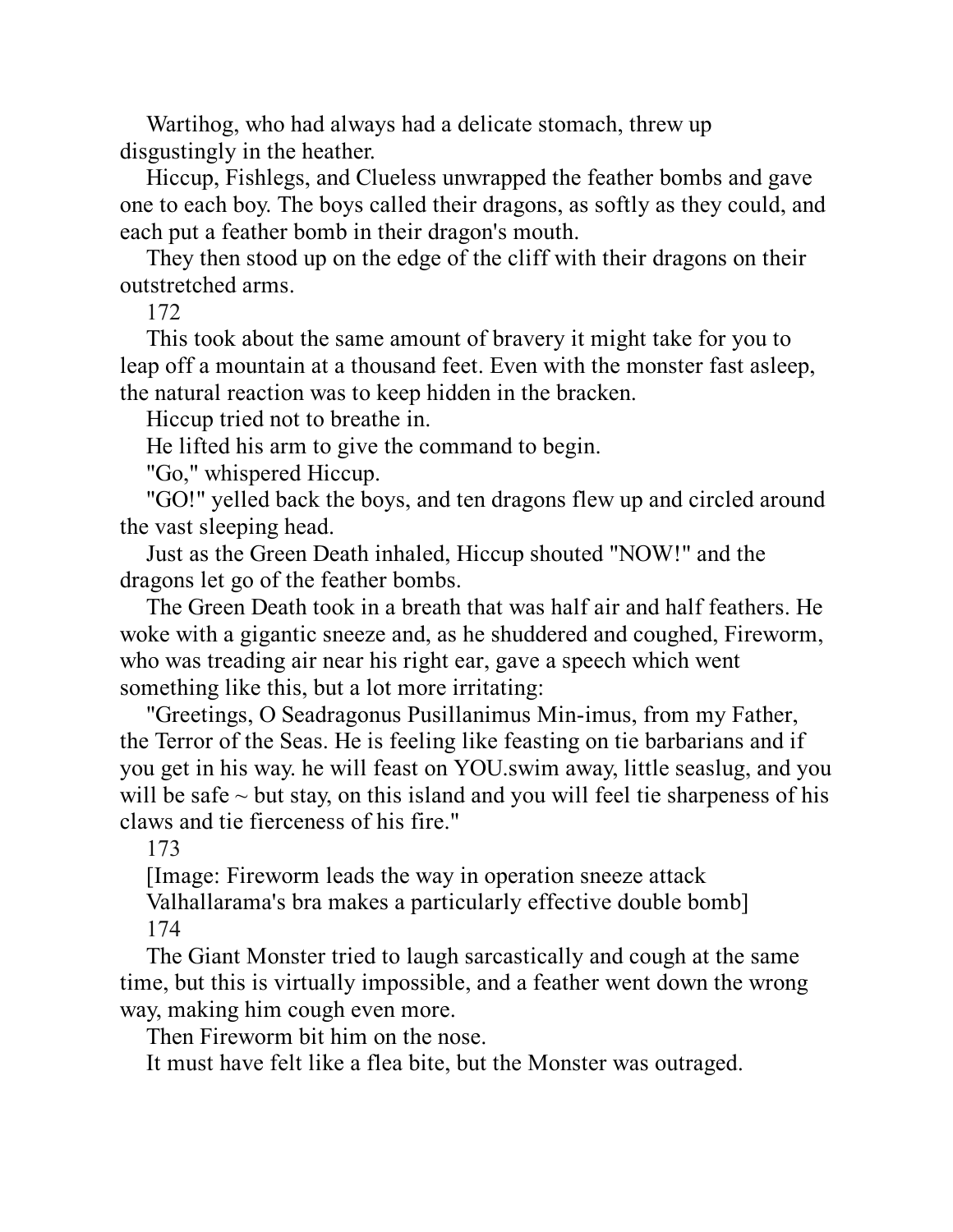Through streaming eyes, the Green Death made a swipe at this irritating dragon-flea and missed. One giant claw tore down part of the cliff-face instead.

The nine other dragons had by this time returned to collect more feather bombs from the boys on the cliffs.

"NOW!" yelled Hiccup and, with split-second timing, they let their bombs fly. They hit their target of the Green Death's nostrils and he collapsed with coughing again.

"You cannot win, puny worm," crowed Fireworm. "Wriggle back to tie sea. where you belong and let my Master have his supper."

Now the Green Death was *really* cross.

He bounded lopsidedly after Fireworm, trying to bat away this irritating little speck of a dragon with his claws.

175

But the Green Death had the same sort of difficulty in catching Fireworm as you might have if you tried to catch a firefly with your bare hands. Dragons are better than humans at that sort of game but the Green Death kept on missing because his eyes were streaming so much.

"Missed again!" sneered Fireworm, enjoying herself hugely -- and she flapped just out of reach of the Green Death's claws. The Green Death made another wild leap toward her as Fireworm flew on around the corner of the cliffs, steering the monster in the direction of Unlandable Cove.

Hiccup and the boys ran after them as fast as they could, but they hadn't a hope of keeping up. Running through heather is not unlike running through knee-deep molasses, and they kept disappearing up to their knees in the bog.

As Fireworm and the Monster got farther and farther ahead in their race along the shore line, it took longer and longer for the other dragons to fly back to the boys and return with more feather bombs.

The military commanders among you will recognize the kind of problems that ensue when the supply line can no longer reach the forces at the front.

176

Eventually it was taking so long to reload that there came a moment when there were no more feathers tickling the Green Death's nostrils and his eyes stopped streaming and suddenly he could see the maddening Fireworm pinpoint clear. . . .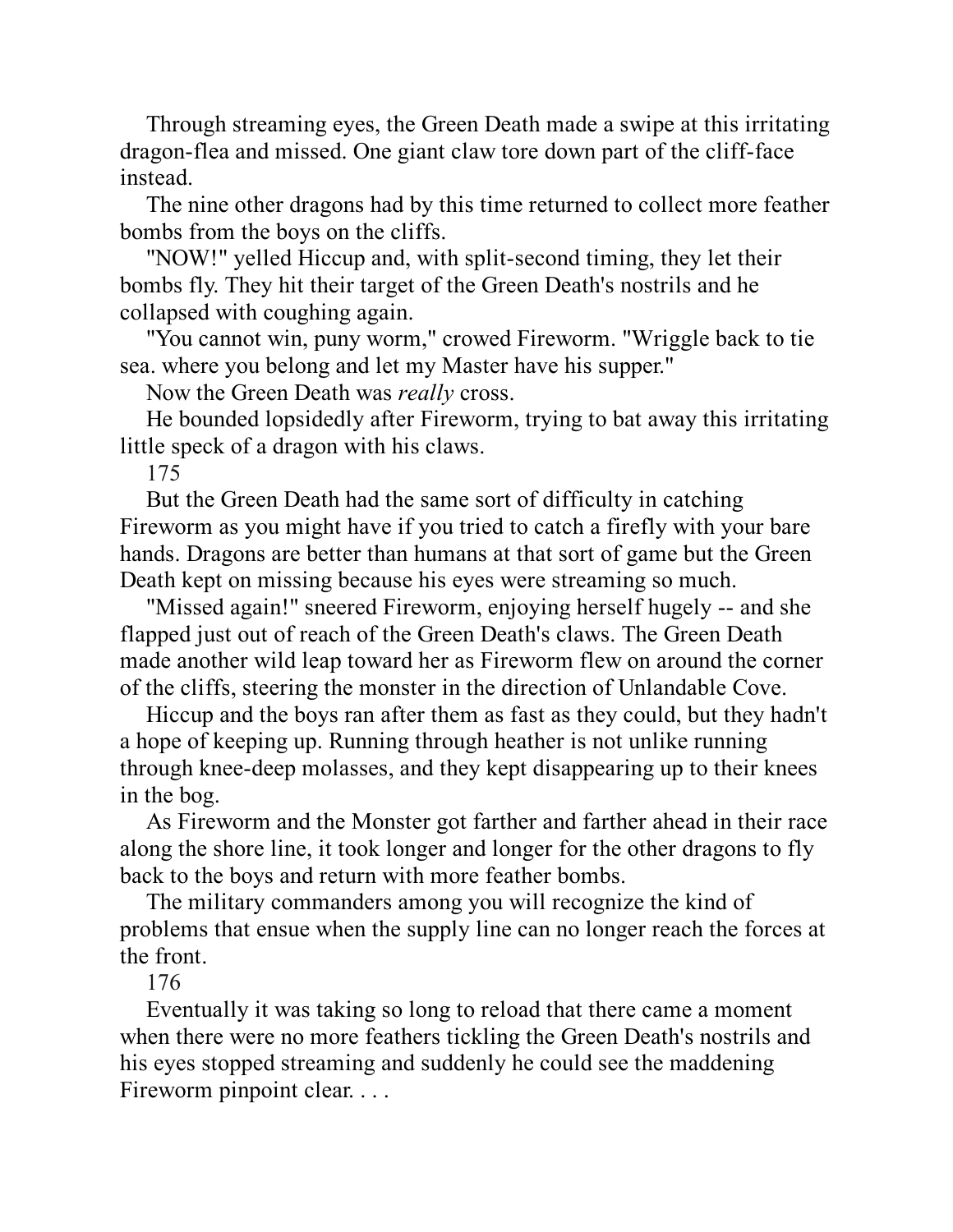The Green Death made a lightning reflex swipe at the red dragon and caught her in one gigantic claw.

It was lucky for Fireworm that at that very moment the Purple Death came crashing round the corner and struck the Green Death heavily in the stomach. His grip loosened on Fireworm for a second and she flew off, panting with relief.

The Green Death sat down heavily in the sea and fought for breath. The Purple Death did much the same.

#### 177

### **Chapter 15 THE BATTLE AT DEATH'S HEAD HEADLAND**

While Hiccup and his team had been enraging the Green Death, Thuggory and *his* team had been infuriating the Purple Death.

The two monsters ran smack into one another as they met at the corner of Death's Head Headland.

One of Fireworm's wings was broken in two places from her experience in the Green Death's grip, but she bravely flew back and made her final speech into his ear as he sat gasping for air in the shallows.

"Here he is," shouted Fireworm. *"My* Master, tie Purple Horror, who will tear you limb from limb and spit out your toenails!"

And Fireworm flew away lopsidedly as fast as she could, with one wing trailing behind her.

The Green Death was having a bad day.

Ordinarily, a Seadragonus Giganticus Maximus would not dream of attacking another animal of the same breed. They avoid fighting each other because

178

they know they are so heavily armed that the battle risks ending in death for both of them.

However, the Green Death had been attacked and jeered at by minuscule creatures who had inflamed and outraged his vanity. This Creature, who seemed to think he was tougher than the Green Death himself, had struck him heavily in the chest.

The Green Death wasn't thinking too hard.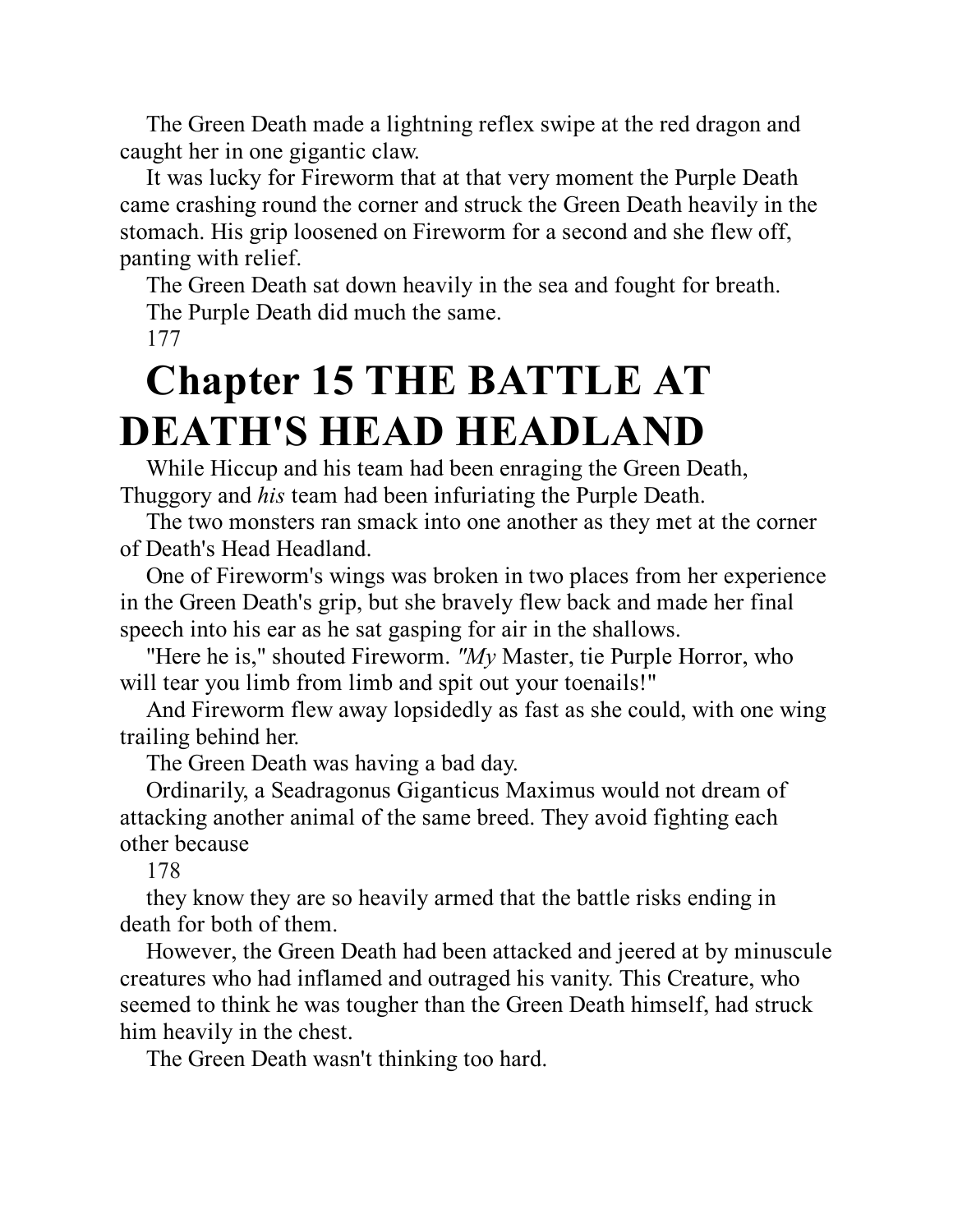He leaped at the Purple Death with his talons outstretched, breathing great bursts of fire, which lit up the landscape all around like lightning.

The ground and the sea shook in great earthquakes as the two gigantic monsters lunged crazily at each other, swearing the most unrepeatable oaths in Dragonese.

The Green Death's foot completely destroyed Wrecker's Reef with one blow.

The Purple Death's wings caused great landslides to come tumbling down from the Headland's cliffs.

Now that their job was done, the Viking boys were running away as fast as they could, their eyes popping with terror, in case one of the dragons survived the fight. Every now and then they looked back to see how the battle was going.

179

With ghastly, eerie cries, the Dragons slashed and bit and tore pieces off one another.

The Sea Dragon is the most well-defended creature that has ever lived on this planet. Its skin is over three feet thick in places, and so encrusted with shells and barnacles that it almost has the effect of armour.

It is also the most well-armed creature that has ever lived on this planet and its razor sharp claws and teeth can rip open its own iron crust as if it were made out of paper. . . .

Now both Dragons had terrible wounds, and their green lifeblood was pouring out of them.

The Green Death gripped the Purple Death around the neck with a deadly Throatchoker Grip.

The Purple Death hugged the Green Death around the chest with a deadly Breathquencher Hug.

Neither would let go -- and the grip of a Dragon is a terrible thing. They reminded Hiccup of a picture on one of his father's shields: of two dragons forming a perfect circle as they ate one another, each with a tail in its mouth.

The Dragons thrashed around wildly in the surf, gagging and choking, with their eyes popping, their tails causing such tidal waves that the boys were

180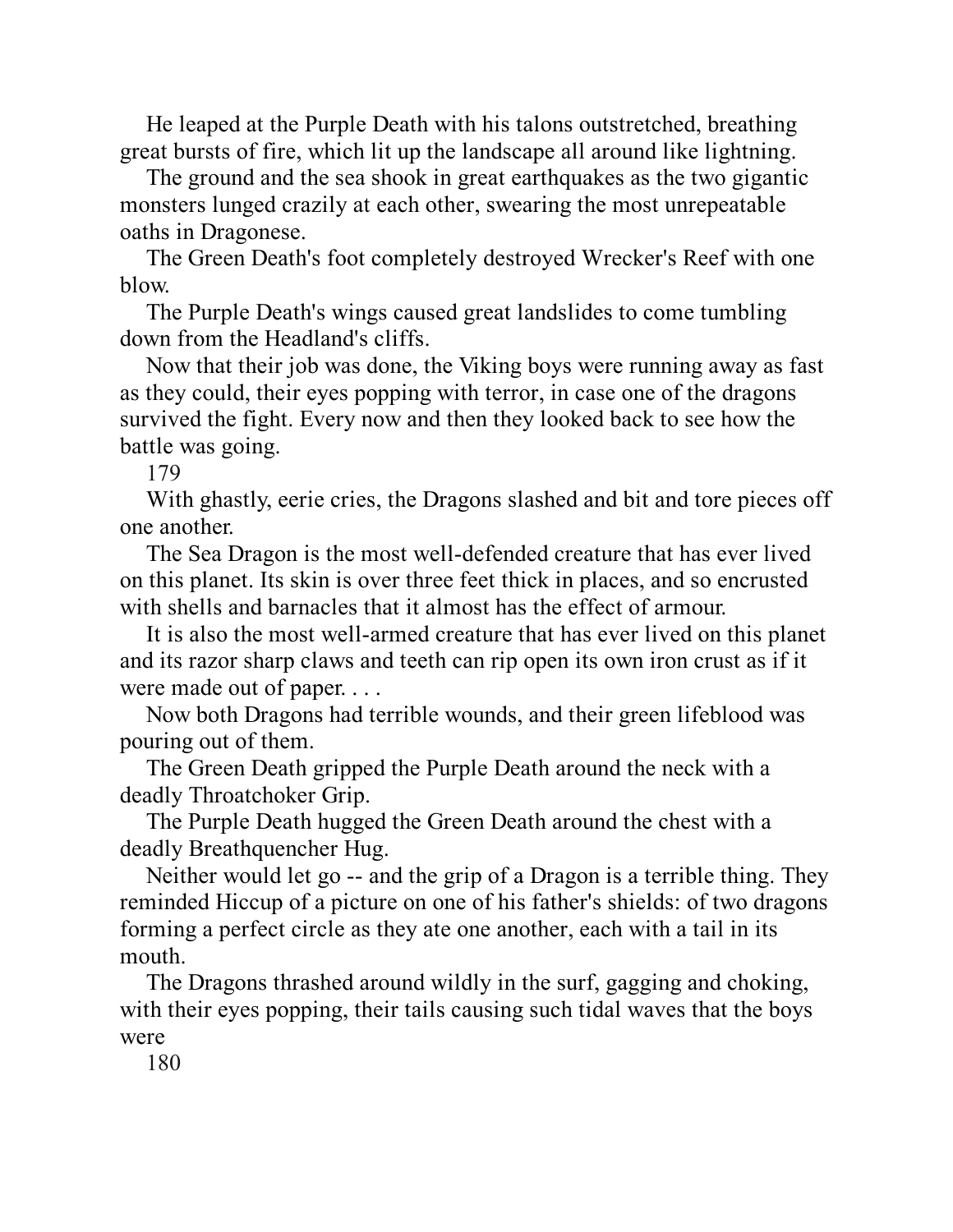soaked, even though they were scrambling away from the Headland as fast as they could.

Finally, with some last heaving shudders and grim gurgles, both mighty beasts lay still in the water.

There was silence.

The boys stopped running. They stood gasping for breath, watching the motionless beasts with dread. The boys' dragons, which were flying some way ahead of the boys, also turned, and hung still in the air.

The Terrible Creatures didn't move.

The boys waited two long minutes, as waves lapped gently over the great, motionless bodies.

"They're dead," said Thuggory at last.

The boys started laughing, rather hysterically, now that the terror was over.

"Well done, Hiccup!" Thuggory slapped Hiccup on the back.

But Hiccup was looking worried. He was squinting his eyes and straining to hear something. "I can't hear anything," said Hiccup anxiously.

"You can't hear anything because they're DEAD," said Thuggory joyfully. "Three cheers for Hiccup!"

l80

181

Halfway through the boys' cheering, Fireworm let out a terrible noise. "DESERT!" she shrieked. "Desert, desert, desert, desert!"

The head of the corpse of the Green Death was slowly lifting up and turning in their direction.

"Uh-oh," said Hiccup.

182

# **Chapter 16. THE FIENDISHLY CLEVER PLAN GOES WRONG**

Hiccup had been listening for the Green Death's Death Song, but he wasn't singing it yet.

The Green Death was dying, but he wasn't dead yet.

What he *was* was very, very angry indeed.

Out of his bleeding mouth he hissed weakly, *"Where is he?"*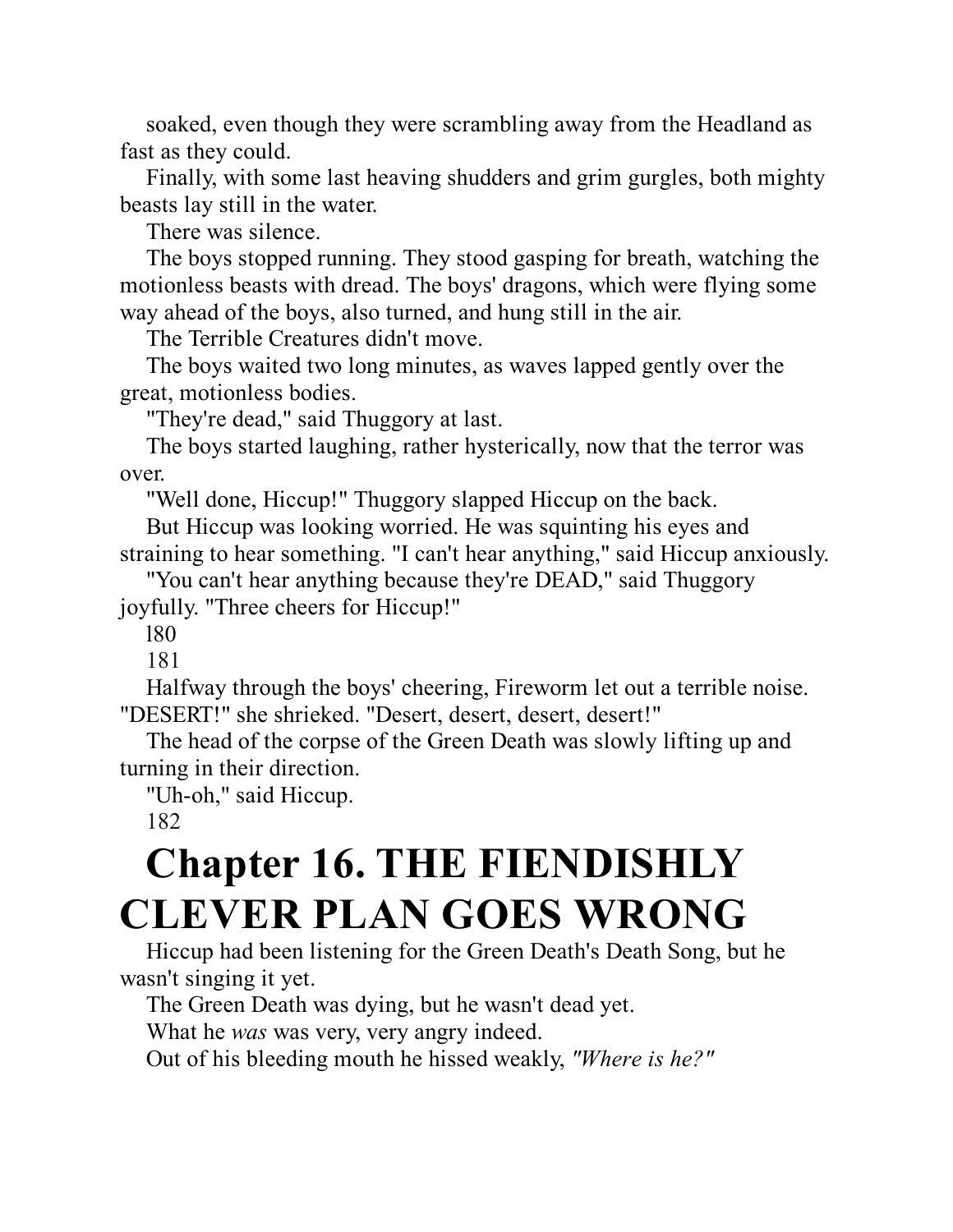And then he heaved himself on to his feet, and hissed a little more strongly, "WHERJE is he? Where IS tie Little Supper? I knew I recognized him, he was my doom, on wonder. Tie Little Supper has made a Supper of ME, tie Green. Death himself!"

As the Dragon spoke, he was inching forward very slowly and painfully, his eyes fixed on the cliff top, where he could see little human beings beginning to run inland again.

The Dragon threw back his head and SCREAMED a blood-chilling scream of pure horrid REVENGE, dark and torturous.

183

"I'LL supper HIM before I go, I will," said the Dragon, and he leaped forward.

"R-U-U-U-N!" shouted Hiccup, but everybody was already running, as fast as they could.

In the distance, Hiccup could see four hundred warriors from the tribes of Hooligan and Meathead coming toward them from the Highest Point. They must have wondered at the boys' absence and come out to find them.

*But they won't get here in time,* thought Hiccup, *and even if they do, what can they do?*

Just then, the Dragon landed with a crash on the cliff top and suddenly the sun was blotted out.

Twenty boys ran toward the shelter of the ferns.

The Dragon picked up the nearest with one claw and turned him over. It was Dogsbreath. By the time the Dragon had tossed him aside,

muttering "Not you," the other boys had disappeared into the bracken.

The Dragon was sick, but he laughed weakly. "You're not safe there, oh no, for though I can't see you to kill you, I can use my... FIRE!"

The bracken caught fire with the Dragon's first breath and the boys ran out of it as fast as they could.

184

Hiccup stayed in a little longer because he knew the Dragon was waiting for him.

Finally the heat became unbearable and he took a deep breath, closed his eyes, and ran out into the open.

He had run hardly a hundred yards before two of the Dragon's talons closed around his middle and he was lifted up. Way, way up, so the other boys looked like little specks beneath him.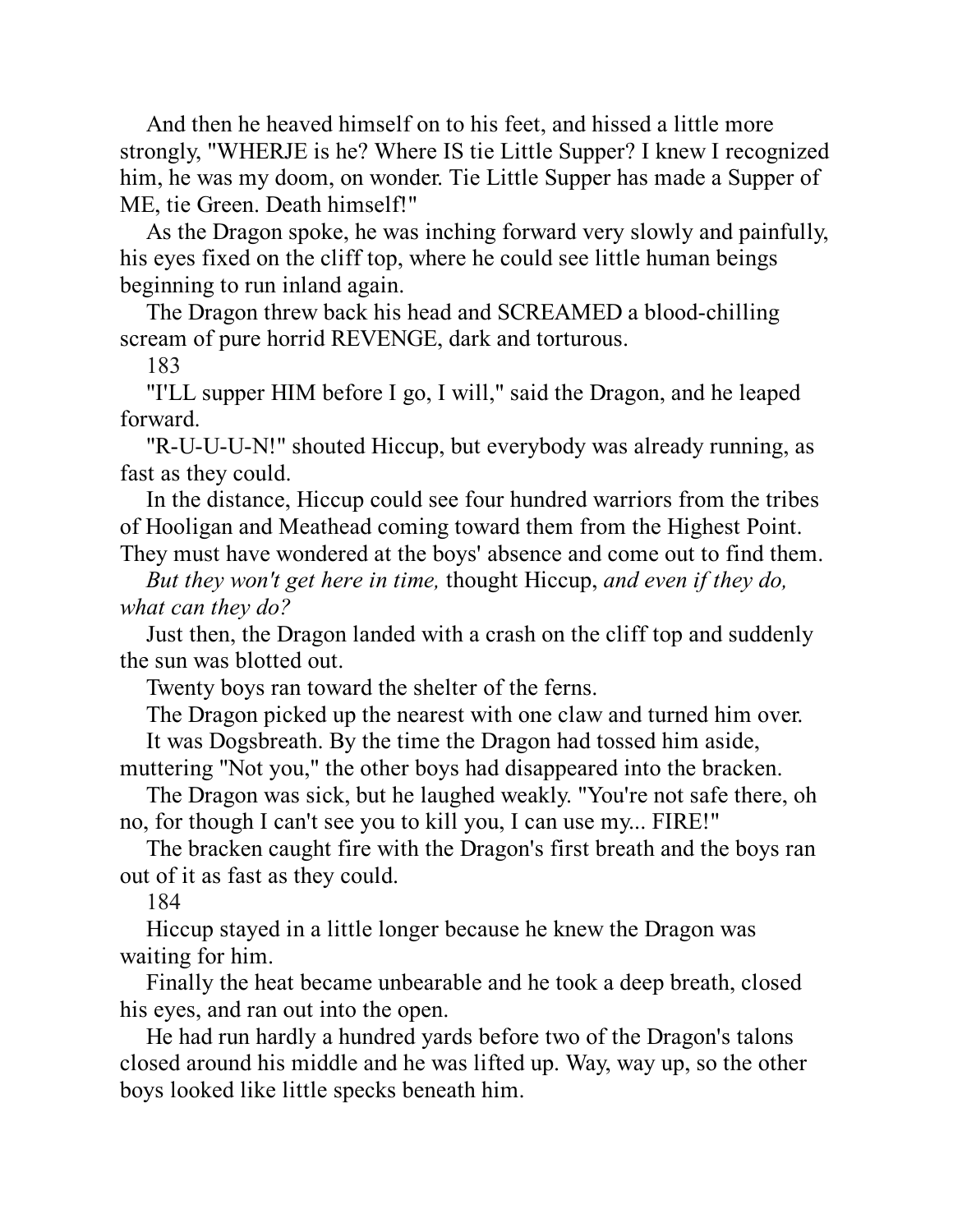The Dragon held Hiccup up in front of him.

"We are BOTH Supper now, little Supper," he said, and he tossed Hiccup high, high into the air.

As Hiccup somersaulted for the second time he thought to himself, *Now THIS, this really IS the worst moment of my life.*

Then he was falling.

He looked down. There was the Dragon's mouth, wide open like a great, black, cavernous tunnel.

He was going to fall into it.

185

[Image: Mouth of the dragon]

186

## **Chapter 17 IN THE MOUTH OF THE DRAGON**

Hiccup fell into the Dragon's mouth, and its teeth snapped shut behind him like prison doors.

He was falling through complete darkness, surrounded by a smell so awful it was suffocating.

He jerked to a sudden halt as the back of his shirt caught on something and held.

Hiccup hung there in the darkness, swaying gently. By a thousand-toone chance his shirt had caught on a spear still stuck in the Dragon's throat since his Roman banquet. Hiccup's foot brushed against the wall of what he presumed was the Dragon's throat. The Dragon's digestive juices stung like acid, and he snatched his foot away.

Above him, Hiccup could hear the Dragon's great tongue sloshing and lunging about his mouth, trying to find Hiccup so he could crunch him to death. . . . He hadn't intended to swallow him whole.

A disgusting river of green goo dripped down the puffy red insides of the Dragon's throat. Just across

187

from where Hiccup was hanging, greeny-yellow steam was puffing out of two small holes in the slimy wall. Every now and then a small explosion sent little flickers of flame shooting out of the holes.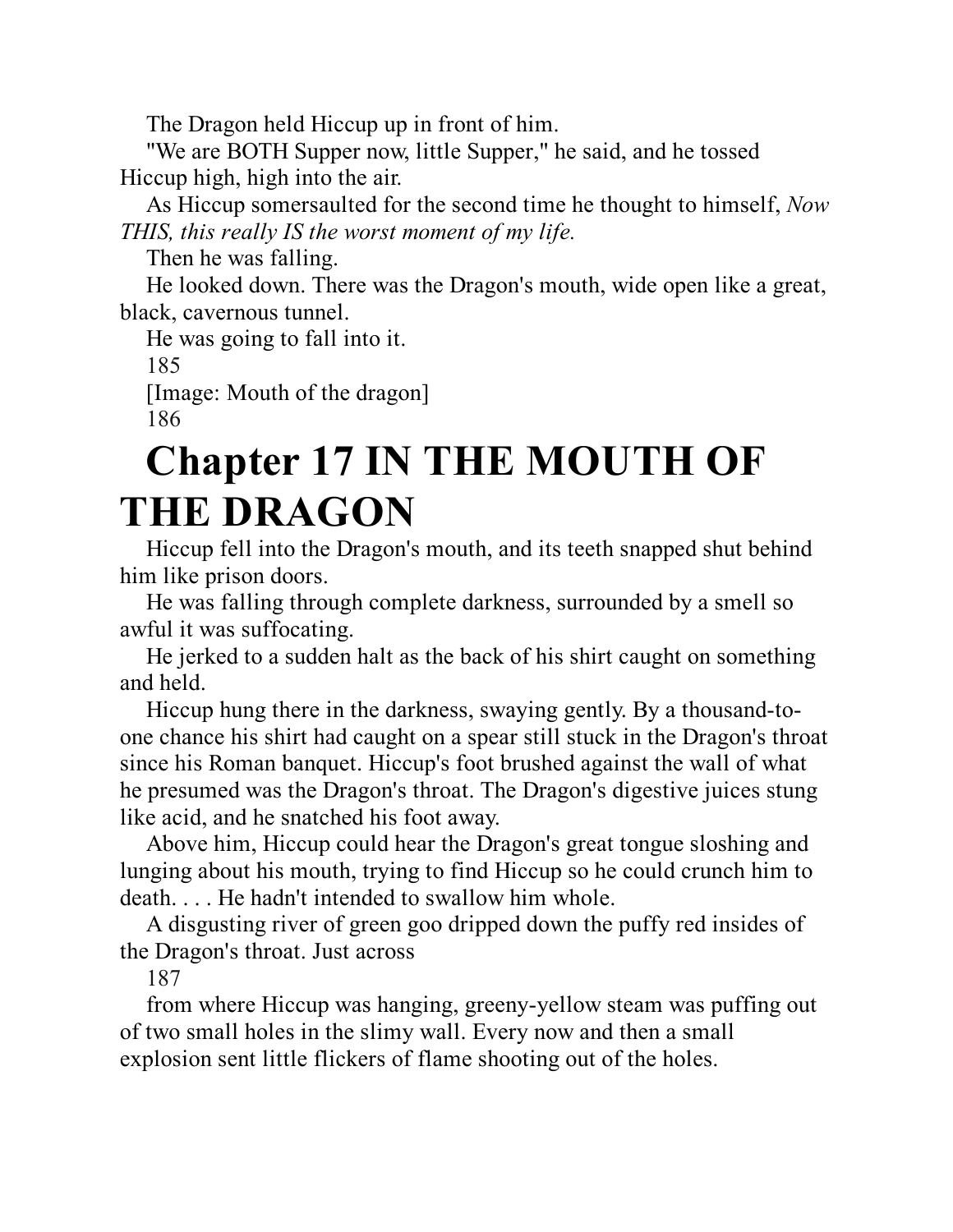*How interesting,* thought Hiccup, who was strangely calm, because he couldn't quite believe that this was really happening. *Those must be where the fire comes from.*

188

Viking biologists had wondered for years where the fire that dragons breathed came from. Some said the lungs, others the stomach. Hiccup was the first to discover the fire-holes, which are too small to see with the naked eye in a normal-sized dragon.

Way down below him, Hiccup could hear the distant rumbling of singing from the Dragon's previous meal. A Seadragonus Giganticus obviously takes a long time to digest, thought Hiccup.

It was indeed still going strong:

*Humans can be bland, but if you have some salt to hand, A little bit of brine, will make them taste div-I-I-I-ne. . . .*

The spear was gradually bending over with Hiccup's weight. It was only a matter of time before it broke and he fell to join the breezy optimist in the stomach below. . . .

What was worse, the fumes and the heat and the smell were starting to confuse Hiccup so that he no longer really CARED. The terrible noise of the Dragon's heart beating had entered into Hiccup's

189

chest and forced his own heart to follow the same rhythm.

*A Dragon has to live, after all,* he found himself thinking. And then he remembered the Dragon's words to him as he stood on the cliff top: "You'll find that you come round to my point of view once you're inside me...."

*Oh no!* thought Hiccup. *The Dragon's digestion! It's already working!*

"I need to live, I need to live," he repeated to himself, over and over again, trying desperately to block out the Dragon's thoughts.

There was a horrible creaking noise as the stout Roman spear began to split in two. . . .

190

## **Chapter 18. THE EXTRAORDINARY BRAVERY OF TOOTHLESS**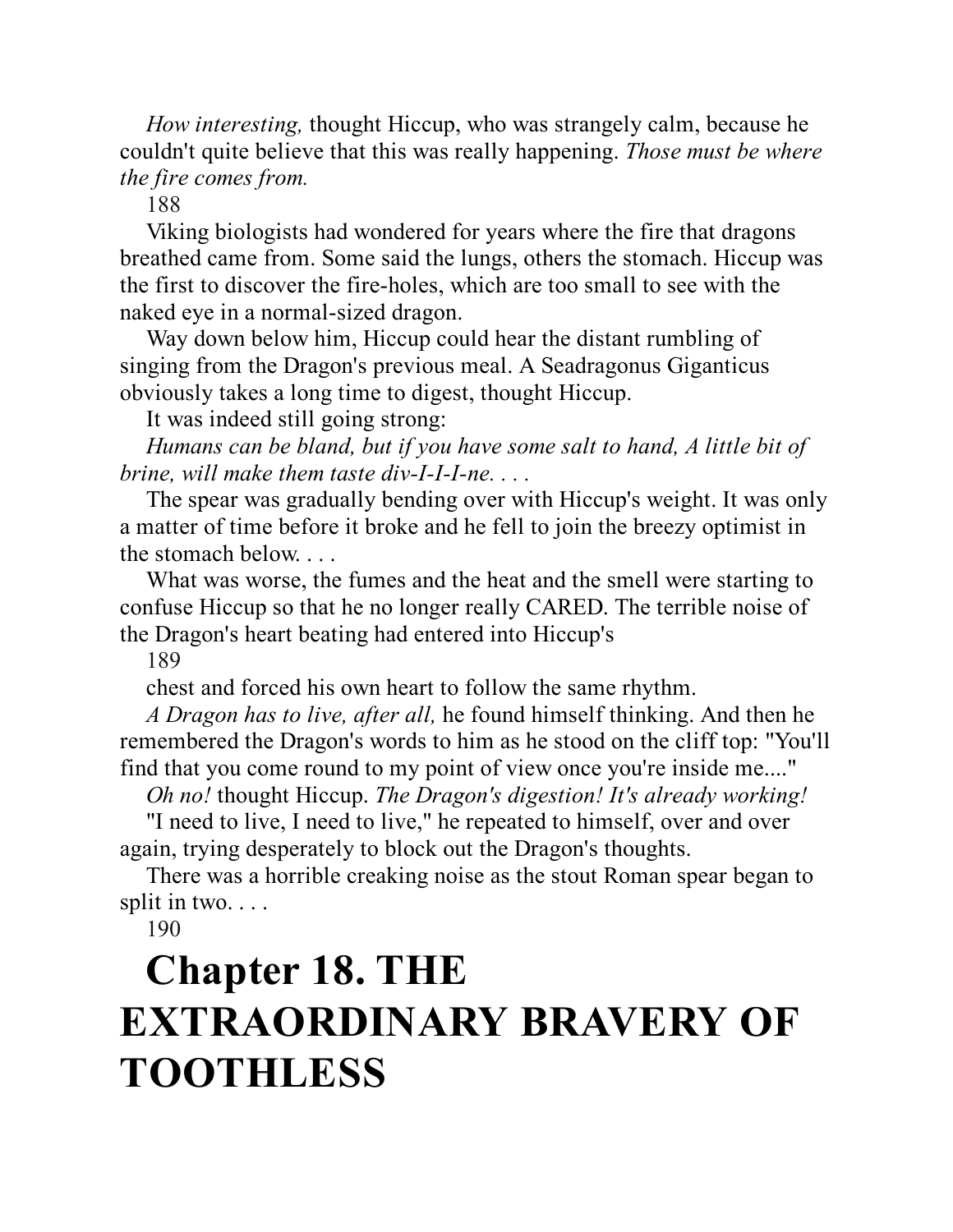And that would have been the end of Hiccup, if it had not been for the extraordinary bravery of a certain Toothless Daydream.

Toothless, if you remember, had refused to join in the battle at Death's Head Headland. He was intending to fly off somewhere down the coast a bit and lie low till all was safe again, but he stayed at the Highest Point for a while, terrorizing birds and rabbits.

He must have been having a lovely time doing this, for he did not hear the approach of Stoick and the entire Tribes of Hooligan and Meathead until Stoick grabbed him around the neck.

"WHERE IS MY SON?" asked Stoick.

Toothless shrugged his shoulders rudely.

"WHERE IS MY SON???" bawled Stoick with an awe-inspiring yell so loud that Toothless's ears trembled.

Toothless pointed to Death's Head Headland.

"SHOW ME," said Stoick grimly.

I90

191

Under Stoick's fierce eye, Toothless reluctantly flapped off toward Death's Head Headland, followed by the two Tribes.

They arrived just in time to see the Terrible Monster throw Hiccup high in the air and catch him in his mouth like a whelk.

*So much for the Fiendishly Clever Plan,* thought Toothless.

He was about to use the opportunity of Stoick's obvious distraction to sneak off to a place of safety when something stopped him.

Nobody knows what that something was.

It was a moment that changed the whole world-view of the Hooligan Tribe. For centuries we had believed it was impossible for dragons to consider a selfless thought or a generous action. But what Toothless did next is impossible to explain as being in his own best interests at the time.

All his fellow domestic dragons were now flying somewhere over the Inner Ocean. As soon as they heard Fireworm's cry of "Desert!" those who were hiding in caves or between crevices or crouched in the ferns rose up in a great swarm and abandoned their former Masters as fast as their wings could carry them.

192

The wild dragons from Wild Dragon Cliff had left hours before.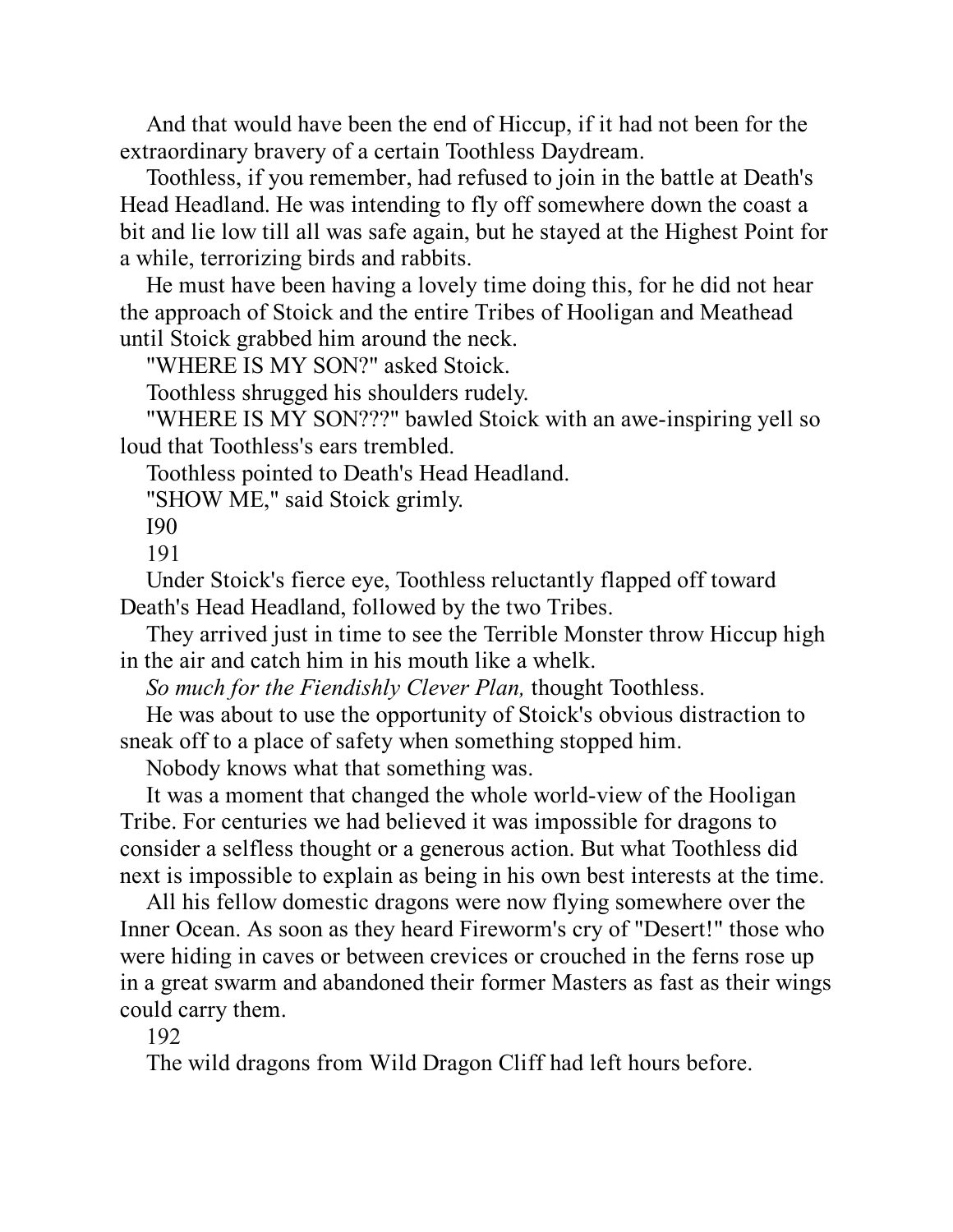But something kept Toothless from flying after them -- maybe it was Stoick's heartrendingly powerless cry of "N-N-N00000!!!" that caused him to pause. Or maybe somewhere in that self-centered green dragon heart of his, he really was fond of Hiccup and grateful for the hours that he had spent looking after him, not shouting at him, telling him jokes and giving him the biggest and juiciest lobsters.

"Dragons are S-S-SELHSH," argued Toothless to himself. "Dragons are heartless and have no m-m-makes. That's what m-m-makes us s-ssurvivors."

Nonetheless SOMETHING made him turn right

193

around and SOMETHING made him fold his wings back and fly like a dragon blur to the Great Monster on the cliff tops. Which *really* was *not* in Toothless's best interests, as I said before.

Toothless flew right up the Monster's left nostril and started flying up and down the inside of his nose, tickling it with his wings.

The Sea Dragon lunged up and down, wrinkling his nose like crazy and bellowing.

"A-A-A-AAAAAAAH..."

The Creature stuck his great talon up his nose in a disgusting fashion and tried to winkle out the tickling flea that was irritating him.

Toothless didn't quite get out of the way of the talon in time and it scratched him on the chest. He hardly felt it though, he was so excited, and carried on tickling regardless, dodging the probing dragon claw.

"A-A-A-A-A-A-A-A-A-AAAAAAAAH..." bellowed the Sea Dragon.

Meanwhile Hiccup was being thrown this way and that inside the Dragon's throat as it shook its head from side to side. He was trying desperately to hang on to the spear, which was in danger of becoming dislodged any second.

194

[Image: Toothless diving]

195

**"...** *choooooooooooi* "

The Dragon finally sneezed and Hiccup, the spear, Toothless, and a great deal of perfectly revolting Snot were scattered over the surrounding countryside.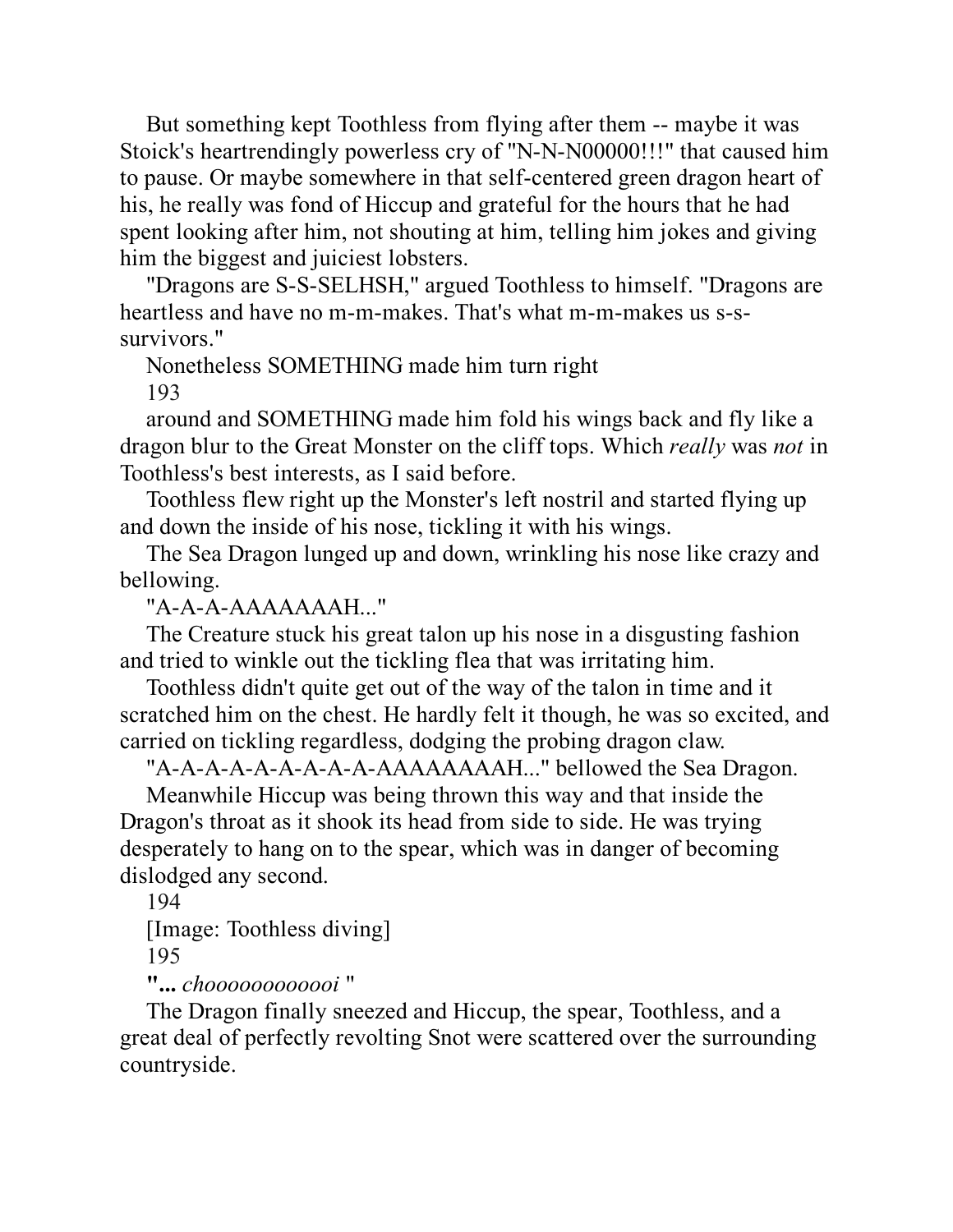Toothless remembered, as he was shooting through the air, that boys can't fly.

He folded his wings and dived after Hiccup, who was rapidly heading toward the ground.

Toothless grabbed hold of Hiccup by the arm and tried to take his weight. Dragons' talons are extraordinarily strong and he was able to break Hiccup's fall, not entirely, but enough so that when Hiccup crashed into the heather he was traveling reasonably slowly.

Stoick came plunging frantically through the grass.

He picked up his son and faced the Monster, holding his shield over Hiccup's unconscious body.

Toothless hid behind Stoick.

The Green Death had recovered from his sneezing fit. He shuffled forward, bleeding horribly from fatal wounds to his chest and throat. He lowered his terrible head till it was on a level with the cliff top, and his evil, yellow eyes looked straight at Stoick.

196

"Time to did for *all* of us," purred the Green Death. "You can't save hi *s* life now, you know. You are quite, quite helpless. My FIRE will melt that shield like butter...."

The Green Death opened his mouth. He slowly sucked in a breath. Stoick tried to grab on to chunks of heather to hold them fast, but Stoick, Hiccup, and Toothless were being dragged slowly but surely toward the gigantic black tunnel that was the Monster's open jaws.

The Green Death paused for a moment before he blew out again, enjoying their terror.

"This is what h-h-happens if you don't listen to tie Dragon Law. ..." shrieked Toothless to himself in horror as he peered around the side of Stoick's cloak.

The Monster puffed out his cheeks and Stoick and Toothless waited for flames to consume them.

But no fire came out.

The Green Death looked very surprised. He puffed out his cheeks and blew a little harder.

And again, no fire.

He tried once more, and now his head seemed to be turning a strange purplish color with the effort of blowing, and it seemed to be swelling,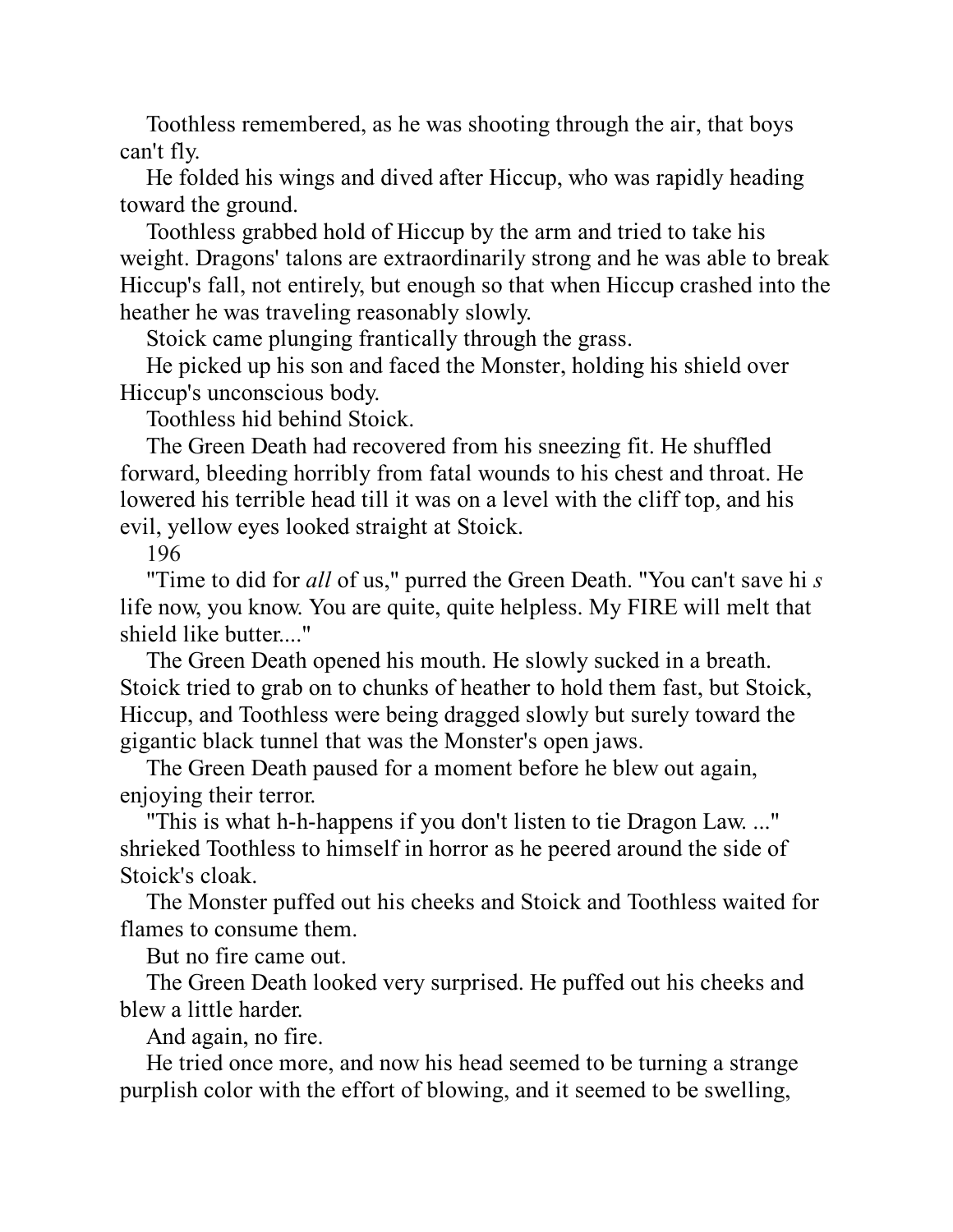bigger and bigger,

197

as if he was being pumped up with air from the inside.

The Monster had no idea what was happening. He thrashed around wildly and his eyes bulged larger and larger until with a bang that could be heard for hundreds of miles in every direction . . .

. . . the Green Death blew up, right in front of their eyes.

This may seem like some sort of miracle, or an intervention on the part of the gods. But in fact there is a logical explanation. When Hiccup was hanging in the Sea Dragon's throat, desperately repeating "I need to live, I need to live" to himself, he had taken off his helmet and had plugged the horns as hard as he could into the fireholes.

It was a perfect fit.

So, when the Dragon tried to use his fire, the blockage caused a buildup of pressure that eventually grew so great that the Green Death simply exploded.

Now there were pieces of Dragon flying in all directions. Stoick and Toothless were incredibly lucky not to get hit by anything, standing as close to the explosion as they were.

198

But a single, burning Dragon Tooth, eight feet long (one of the Monster's smaller ones), exploded straight toward Hiccup. The boy had been dragged out from under the shelter of Stoick's shield by the intake of the Monster's breath, and was now lying on the ground a couple of feet in front of Stoick and Toothless, completely exposed.

Stoick caught the movement of the Tooth out of the corner of his eye and flung himself and his shield forward. Only a Viking could have gotten there in time. Shooting woodcock with a bow and arrow develops very quick reflexes.

So Stoick's shield *did* save Hiccup's life after all. If it had not been there, the Tooth would have impaled Hiccup like a prawn on a stick. As it was, it buried itself deep, deep, deep into the bronze center of the shield, and quivered there, blazing with green-edged Dragon flames.

Stoick lifted the shield, terrified that the Tooth might have pierced through to his son. But Hiccup was unharmed. His eyes were open and he was listening for something. He was listening for a strange sound that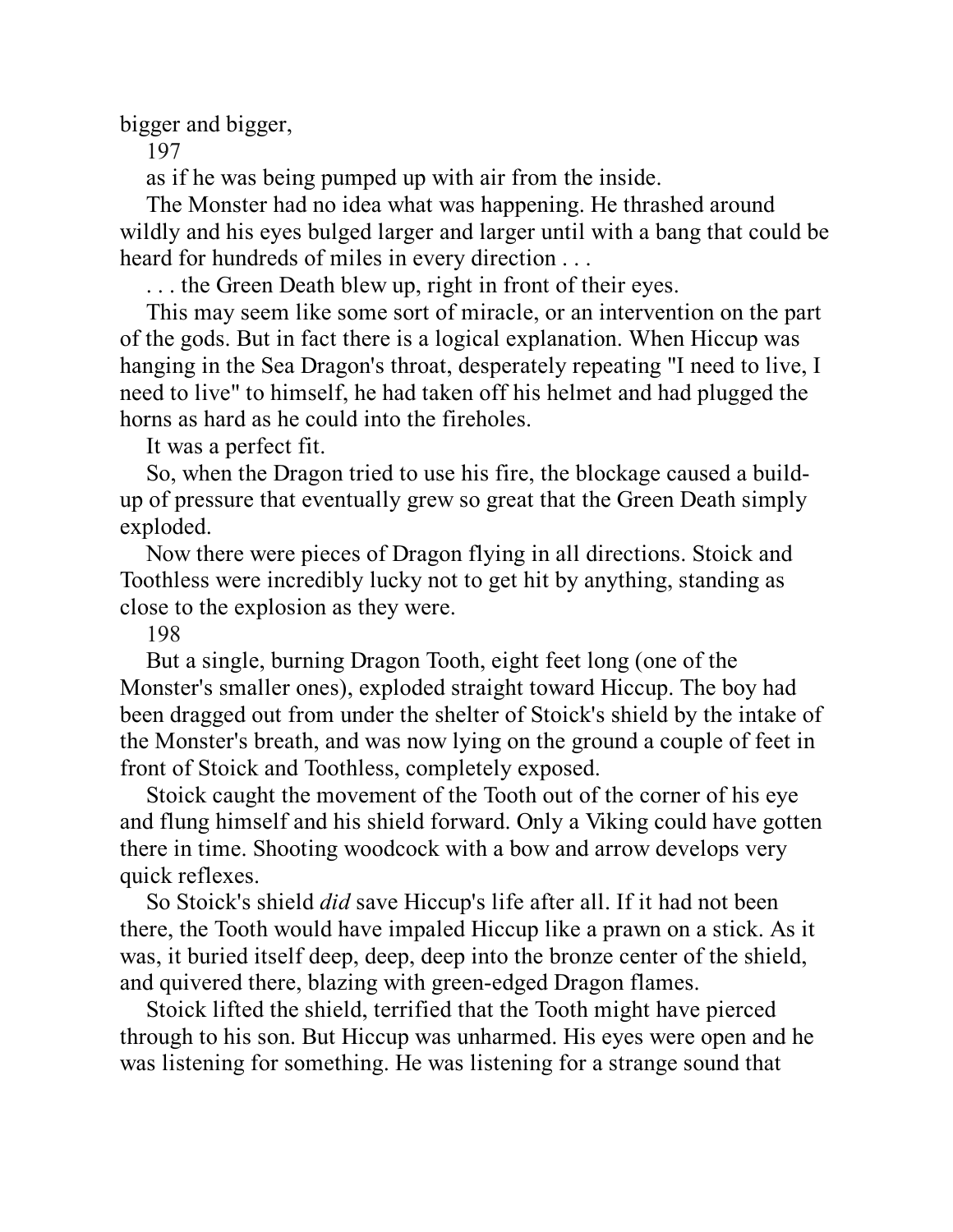seemed to be coming from the flaming tooth itself. It was the sound of wheezy, echoing singing, like the

199

wind blowing through coral caves, and it went something like this:

*I tell the mighty Big Blue Whale, fa life is over soon, with one swish of this armoured tail*

*I put out the sun moon.... The winds and gales are quivering, when to roar, The waves themselves are shivering and trembling hack to shore....*

"Listen," said Hiccup, happily, just before he passed out. "The supper is singing."

200

## **Chapter 19. HICCUP THE USEFUL**

The four hundred Vikings that were now gathered on the cliff tops broke into wild cheering for Hiccup and Toothless.

They were a strange, barbaric sight, all covered in disgusting green Dragon Snot and Slime, but beaming and shouting with the wild delight of those that have just been saved from Certain Death.

All around them, the terrible fight that had just taken place devastated the landscape. A choking green-gray smoke was hanging around making it difficult to see, but great chunks of Death's Head Headland appeared to have been torn out by the fight. Avalanches of rock were piled up on the beach. The terrible mountainous corpse of the Purple Death lay in the deeper water. Bits of the Green Death's insides and bones were scattered all over the place, while large sections of the heather and ferns were still in flames.

However, by some extraordinary miracle, nearly all the Vikings and their dragons had survived the dreadful battle.

I say "nearly all" because, when Toothless crept 201

forward to lick the face of his Master with a flickering, forked tongue, Stoick noticed a ghastly wound on the little dragon's chest, which was pouring with bright green blood. The talon of the Green Death had pierced the very heart of the supposedly heartless little dragon.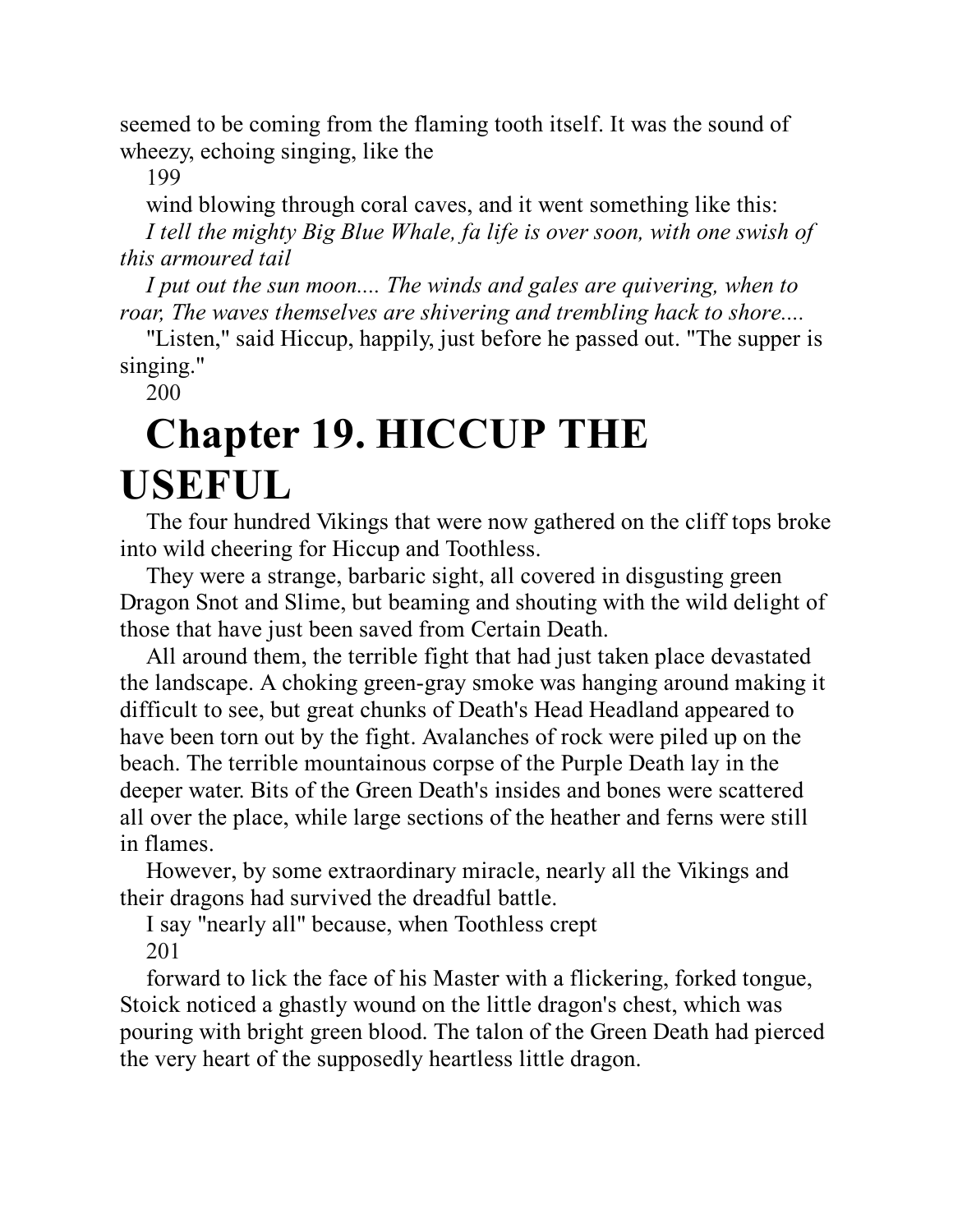Toothless followed Stoick's gaze and looked down for the first time. He let out a squeal of terror and fainted dead away.

202

Two days later, Hiccup woke up, aching all over, and very, very hungry. It was late at night. He was lying in Stoick's own great bed. The room seemed to be crowded with a great deal of people. Stoick was there, and Valhallarama, and Old Wrinkly, and Fishlegs and most of the Elders of the Tribe.

There were dragons there too: Newtsbreath and Hookfang snapping and biting around Stoick's legs, and Horrorcow perched on the end of Hiccup's bed. (The dragons had flown back as soon as they heard the explosion and realized the Masters of Berk were Masters once more. Being dragons, they had given no explanation for their disappearance, but they did have the grace to look a little sheepish.)

"He's alive!" shouted out Stoick in triumph, and everybody began to cheer. Valhallarama gave Hiccup a rousing punch on the shoulder, which is the Viking mother's equivalent of a really big hug.

"We're all here," said Valhallarama, "willing you to wake up."

Hiccup sat straight up in bed, suddenly very awake indeed. "But you're *not* all here," he said. "Where's Toothless?"

203

Everybody looked shifty, and nobody would look at Hiccup. Stoick cleared his throat awkwardly.

"I'm sorry, son," said Stoick. "But he didn't make it. He died just a few hours ago. The rest of the Tribe are giving him a Hero's Funeral at this very moment. It's a great honor," Stoick continued hurriedly. "He'll be the first dragon ever to be given a proper Viking burial --"

"How did you know he was dead?" Hiccup demanded.

Stoick looked surprised. "Well, you know, the usual: no pulse, no breath, stone cold to the touch. He was quite clearly dead, I'm afraid."

"Oh, HONESTLY, Father," said Hiccup, in a frenzy of exasperation, "don't you know ANYTHING about dragons? That could have been a SLEEP COMA, it's a GOOD SIGN, probably means he's healing himself."

"Oh, Thor's whiskers," said Fishlegs. "They started that funeral half an hour ago. ..."

"We've got to stop them!" yelled Hiccup. "Dragons are only fairly fireproof. They'll burn him alive!"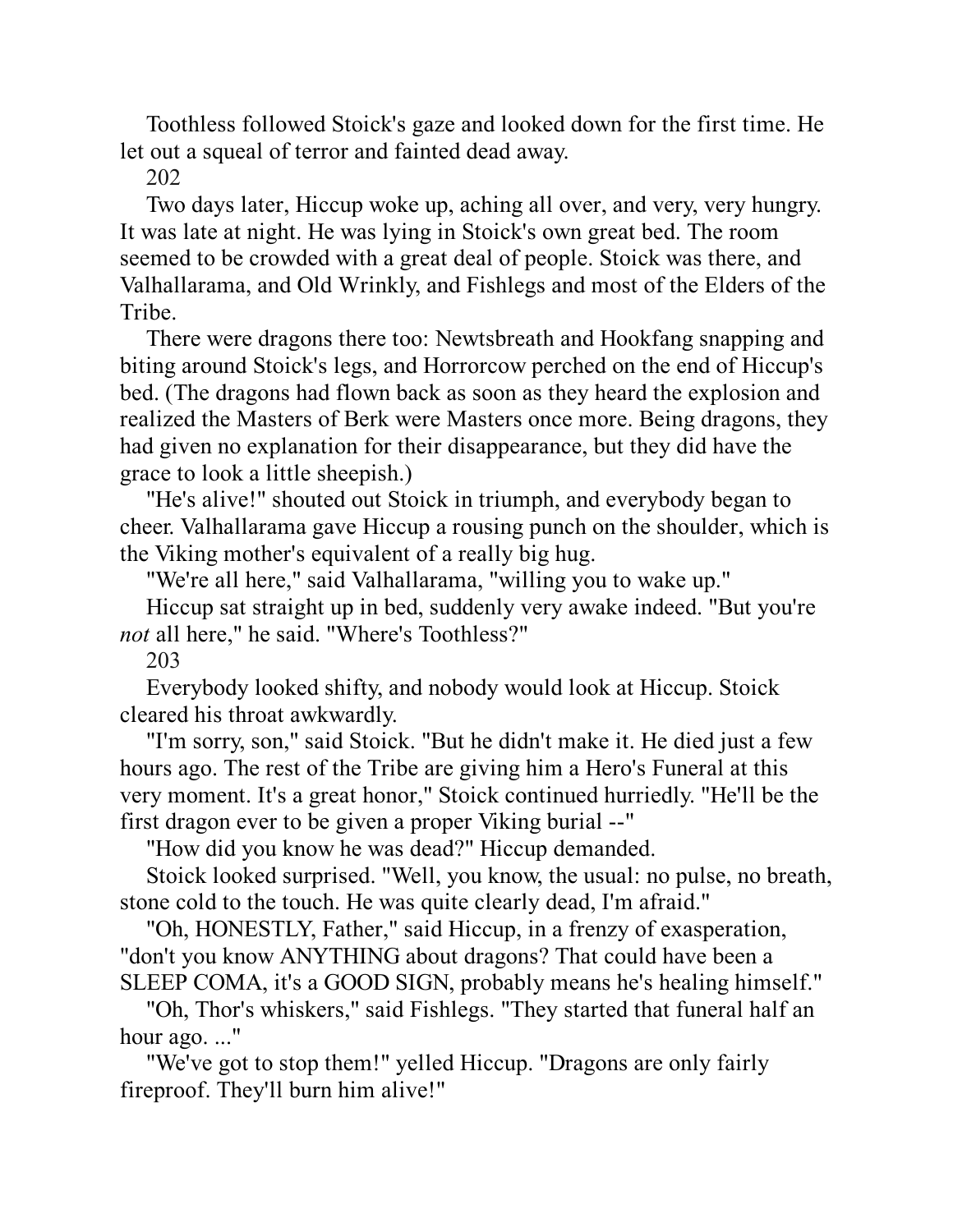Hiccup leaped out of bed with amazing energy, under the circumstances. He ran out of the room and

204

out of the house, followed closely by Fishlegs and Horrorcow.

Down at Hooligan Harbor, the awesome ceremony of the Viking Military Funeral was nearly coming to an end.

It was an incredible sight, if Hiccup had been in the mood for it.

The sky was crammed with stars. The sea was glass-flat. The entire tribes of Hooligan and Meathead were gathered motionless on the rocks, and every single person was carrying a lighted torch in one hand.

Even Snotlout was there, trying to look solemn, with his helmet off his head out of respect, and his hair neatly brushed.

"Good riddance to the newt with wings," he was whispering slyly to Dogsbreath the Duhbrain, and Dogsbreath snickered.

"Serve him right for breaking tie Law," sneered Fireworm to Seaslug, who was picking his nose on Dogsbreath's shoulder.

A replica of a Viking ship had been put out to sea and was drifting swiftly away from the island of Berk along the path of the moon's reflection, past the

205

weird shapes of Stoick and Mogadon's burned-out fleet.

Hiccup could just see the small body of Toothless laid out in the boat. Beside him lay Stoick's shield, the Dragon's Tooth still stuck in it like a gigantic alien sword. Gobber the Belch sounded a mournful signal on his horn. He was now completely recovered after his unexpected flight.

"P-P-PARPH!"

Twenty-six of Stoick's finest archers, standing to attention at the right of the Harbor, lifted their bows into the air. Every bow was loaded with an arrow in flame.

"N-N-NOOOO!!!" yelled Hiccup, with the best yell he had ever yelled.

But it was too late. The flaming arrows soared gracefully through the air. They landed on the ship and set it alight.

Some of the crowd on the shore had turned to look upward, wondering who dared to disturb this most solemn ritual.

"HICCUP!" shouted Thuggory the Meathead, joyfully recognizing the figure on the horizon. There

206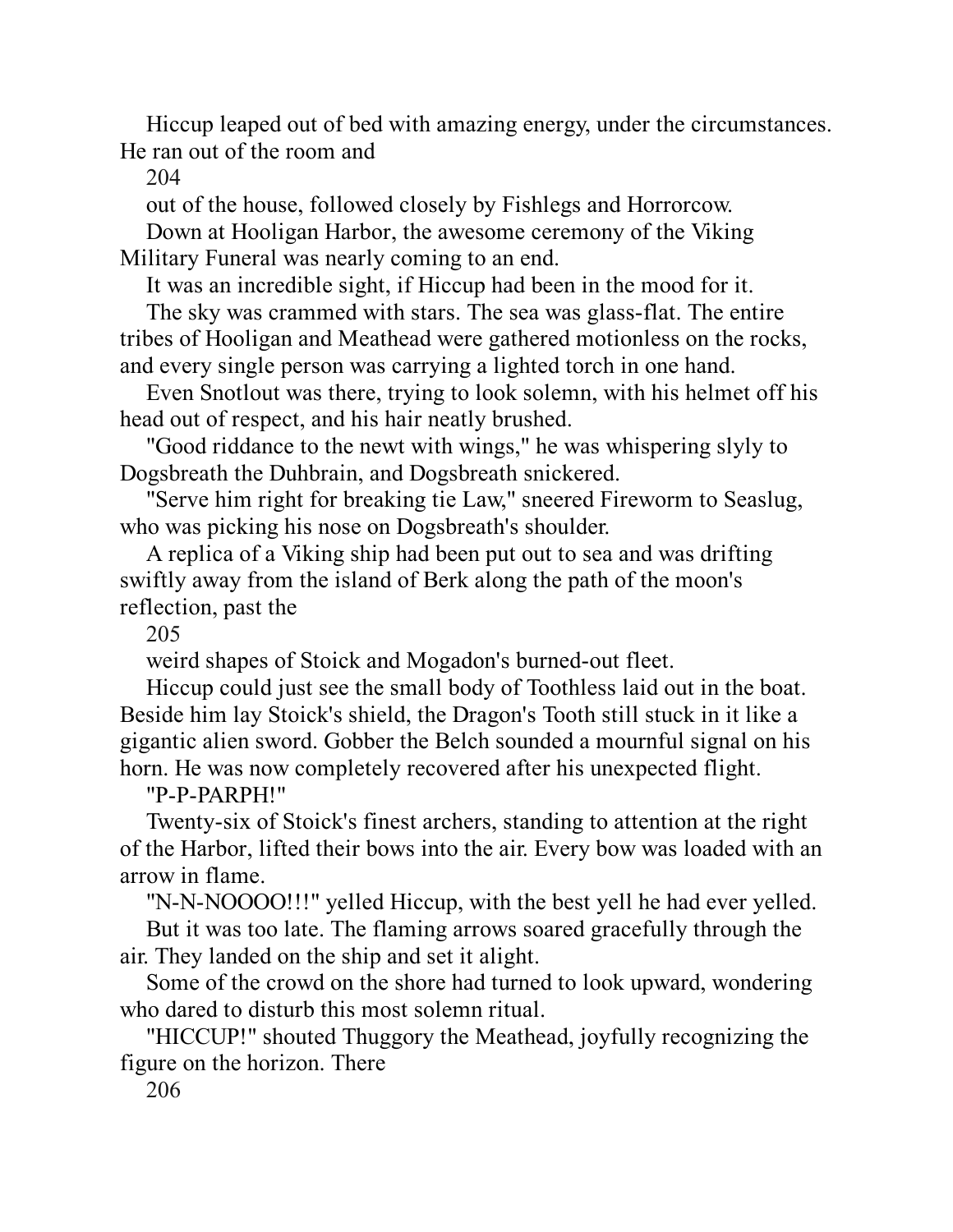was a murmur of wonder from the crowd, as they whispered

"Hiccup?" to each other, then shouted and cheered and called out his name louder and louder.

Snotlout's jaw dropped open. He looked thoroughly disappointed to see Hiccup very much alive and well. Snotlout could just about take Hiccup as a dead Hero, but a *living* Hiccup the Hero was going to be very much in the way. . . .

Hiccup was watching the burning ship, tears pouring down his face.

The boat tipped and Stoick's shield and the Tooth fell into the water. Just as the last piece of the boat was about to slip beneath the waves, to be consumed by fire and water, the flames reared up about twenty feet into the sky. And, shooting out of those flames, wings spread wide like a Phoenix, trailing fire from his tail like a comet, came . . . Toothless.

He soared high, high, high into the stars, leaving a path of flame as he flew. He dived down, down, down toward the sea, and swooped up at the last minute, to cries of wonder from the spectators. Hiccup was anxious that he might be in pain, until Toothless zoomed low enough over his head for

207 [Image: boat]

208

Hiccup to hear the little dragon's rooster cry of triumph.

Whatever Toothless's faults may have been, you have to admire his sense of occasion. Common or Garden dragons are not normally known for their spectacular flying skills, but even a Common or Garden dragon on fire is a spectacle in itself.

Toothless burned through the night sky like a live firework, performing screaming fiery somersaults, and flaming loop-the-loops. The crowd, who only a moment before were expecting to mourn the deaths of both Toothless and possibly Hiccup, were now beside themselves, hysterically cheering as Toothless showered them with sparks.

209

At last the fire got too hot for him and Toothless plunged into the sea to extinguish himself, only to burst out again and fly straight to Hiccup's shoulder. There he acknowledged the wild applause with solemn bows to right and left, slightly spoiling his dignity with the odd "Cock-a-doodledoo!" of smug self-congratulation.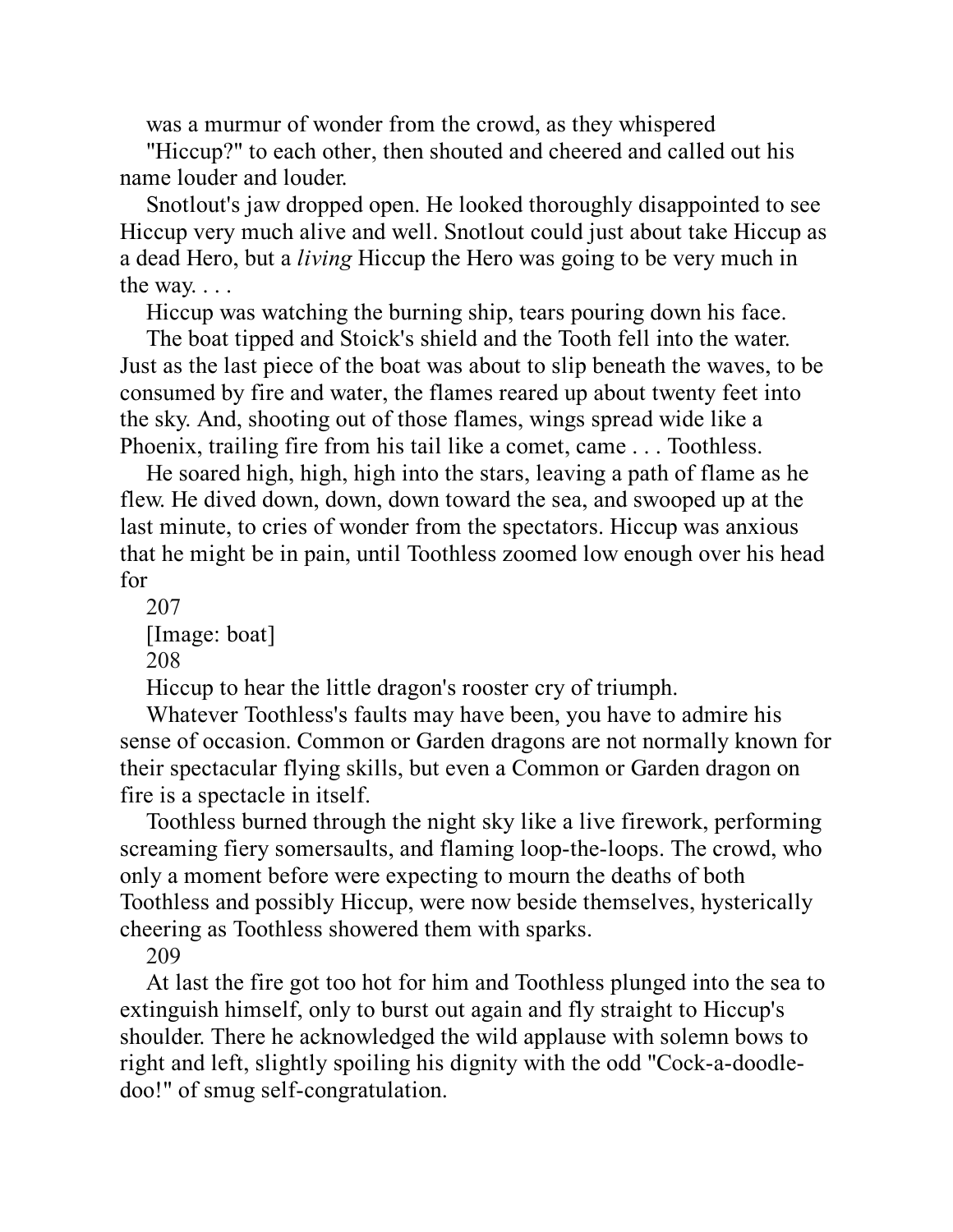Stoick signaled to the crowd for silence, but only so he could boom out the following speech at full blast:

"Hooligans and Meatheads! Terrors of the Seas, Sons of Thor and most feared Masters of the Dragon! I feel humbled to present you with the most recent member of the Hooligan Tribe. I give you my son --

HICCUP THE USEFUL!"

And the words "Hiccup the Useful" came echoing down from the hills behind and were shouted back again by the cheering crowd, and were picked up and carried on the night breeze, until the whole world seemed to be telling Hiccup that maybe he was going to be Useful after all.

And that, my friends, *that,* is the Hard Way to Become a Hero. 210

[Image: The Isle of Berc Dark ages

Deer Professor Yobbish I am riting to complane most strongly about yoor book

How to trane yoor dragon

Have you ever tried yelling at one of those sea monster dragons yourself

Come to berc and I will show you what I mean

Yours hott very truly

Stock the vast]

211

Epilogue by the Author, Hiccup Horrendous Haddock the Third, the Last of the great Viking Heroes

The story doesn't end there, of course.

The nineteen boys who entered Initiation with me those many years ago were all allowed into the Hooligan and Meathead Tribes as a result of their Heroic Actions in defeating two Seadragonus Giganticus Maximus in one day. The Battle at Death's Head Headland has passed into Viking legend and will be sung about by the bards while there are still bards to sing.

Of course, there are very few bards left nowadays. What is more, nobody has seen a Seadragonus Giganticus Maximus since, and people are already starting to disbelieve that such a creature could have lived. Learned articles have been written, suggesting that something that large simply could not have sustained its own weight. The dragons that would be my evidence have crawled back into the sea where men

212